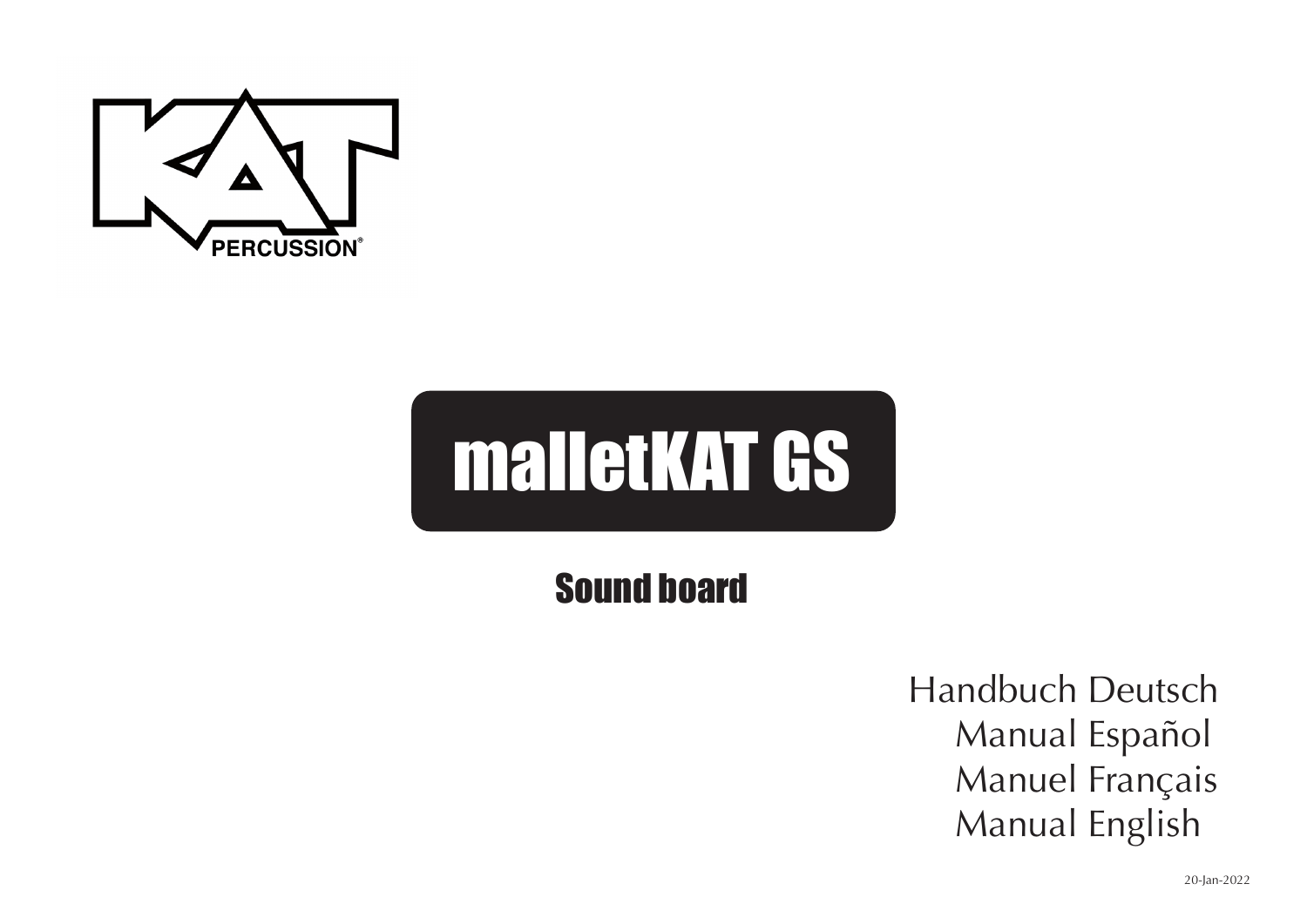## Vorsichtsmassnahmen Copyright

#### **SICHERHEITSHINWEISE**

- Lesen Sie die Bedienungsanleitung bevor Sie das Gerät benutzen,
- lassen Sie keine Flüssigkeiten in das Gerät gelangen,
- belasten Sie das Gerät nicht mit Gegenständen,
- hantieren Sie das Netzteil niemals mit nassen Händen,
- schalten Sie alle angeschlossenen Geräte aus, bevor Sie Verbindungen vornehmen.

#### • Benützen oder lagern Sie das Gerät nicht wo:

- Dampf oder Feuchtigkeit herrschen,
- es extremen Temperaturen ausgesetzt ist (nicht im Transportbus im Winter),
- es starken Erschütterungen ausgesetzt ist.

#### **BEHANDLUNG**

- Verwenden Sie nur Netzteile.
- Entfernen Sie Kabel nur indem Sie an dem Stecker ziehen, nicht am Kabel.
- Setzen Sie den Netzadapter keinen mechanischen Beanspruchungen aus.

#### **KUNDENDIENST - FEHLERBEHEBUNG**

Unterlassen Sie unsachgemäße Reparaturversuche, da dadurch bleibende Schäden an der Elektronik entstehen können. Darüber hinaus gehen jegliche Garantieansprüche verloren.

**BETRIEBSTEMPERATURBEREICH**

Bereich 10-40 Grad Celsius

#### **LUFTFEUCHTIGKEIT** max. 80%, nicht kondensierend

#### ! Die Aufnahmen, die in diesem Geräte verwendet werden, sind urheberrechtlich geschützt. Jede Duplizierung, Bearbeitung sowie auch deren Weitergabe an Dritte, in welcher Form auch immer (Audio Sampling CDs, Datenträger mit Einzelklängen, zum Download bestimmte Dateien, etc.), ist verboten.

Copyright © 2022 V3SOUND - Austria

## Tech. Spezifikationen

- 4 GB Flash memory
- 16 MIDI Kanäle
- Polyphony 256-stimmig

 **The CE certification is available at http://www.v3sound.com/support/**



**This product conforms to the FCC 47 CFR PART 15 SUBPART B**

#### V3SOUND GMBH Kirchplatz 7 - 6114 Kolsass - Austria - Europe

| Legende <sup>1</sup> |                                                 |
|----------------------|-------------------------------------------------|
| <b>HPF</b>           | High Pass Filter                                |
| <b>BPF</b>           | <b>Band Pass Filter</b>                         |
| LPF.                 | Low Pass Filter                                 |
| (1)                  | DRUM MAP - Exklusive mode                       |
| (1)                  | DRUM MAP - Exclusive mode - one note give sound |
| velo.                | Velocity split                                  |
| Slide                | Velocity zone 116-127 Slide up version          |
| Silence              | no Sound                                        |

 $\frac{1}{2}$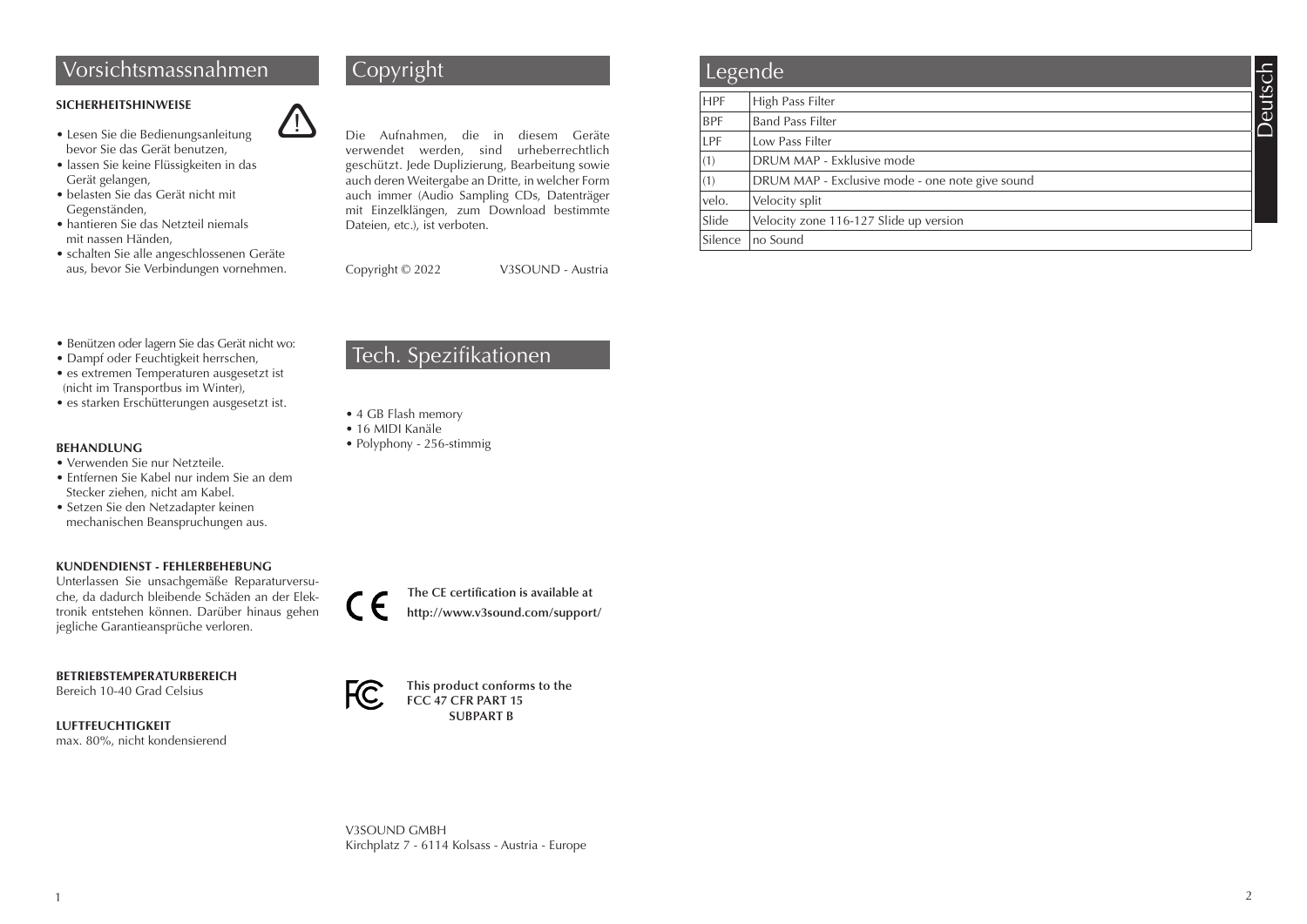## **Safety precautions Copyright**

#### **SAFETY INSTRUCTIONS**

- Read the user manual before using the device
- Do not allow any liquid to come in contact with the device
- Do not place anything on top of the device
- Do not handle the power supply with wet hands
- Turn off all connected devices before you connect any new devices

Do not use or store the device where it is exposed to:  $\bigtriangleup$ 

- dampness or wetness
- extreme temperature changes
- (i.e. do not store in a vehicle in winter)
- strong vibrations or jolts

#### **HANDLING**

- Use only the original cables and power supply
- Remove the cable only by pulling on the plug, not on the cable
- Do not expose the power adapter to any mechanical stress

#### **CUSTOMER SERVICE**

Do not carry out any repairs at home, as this may result in permanent damage to the electronics. Any guarantee claims are no longer valid in this case.

**HUMIDITY** max. 80%, non-condensing

**OPERATING TEMPERATURE**  10 to 40 degrees Celsius

All the audio recordings V3SOUND uses on the sound boards are protected by copyright. V3SOUND alone has been given the right by all musicians involved to use this material. Any duplication, editing or any other copy of individual sounds by or given to a third party in any form (audio sampling CD, data storage device with individual sounds, download of any file, etc.) is strictly forbidden.

Copyright © 2022 V3SOUND - Austria

## Specification

- **4 GB flash memory**
- **16 MIDI channels**
- **Polyphony 256 voice**







#### **HPF** High Pass Filter<br> **BPF** Band Pass Filter Band Pass Filter LPF Low Pass Filter Notch Notch Filter (1) DRUM MAP - Exclusive mode - one note give sound velo. Velocity split Slide Velocity zone 116-127 Slide up version Silence | no Sound **LEGEND** English

**V3SOUND GMBH Kirchplatz 7 - 6114 Kolsass - Austria - Europe**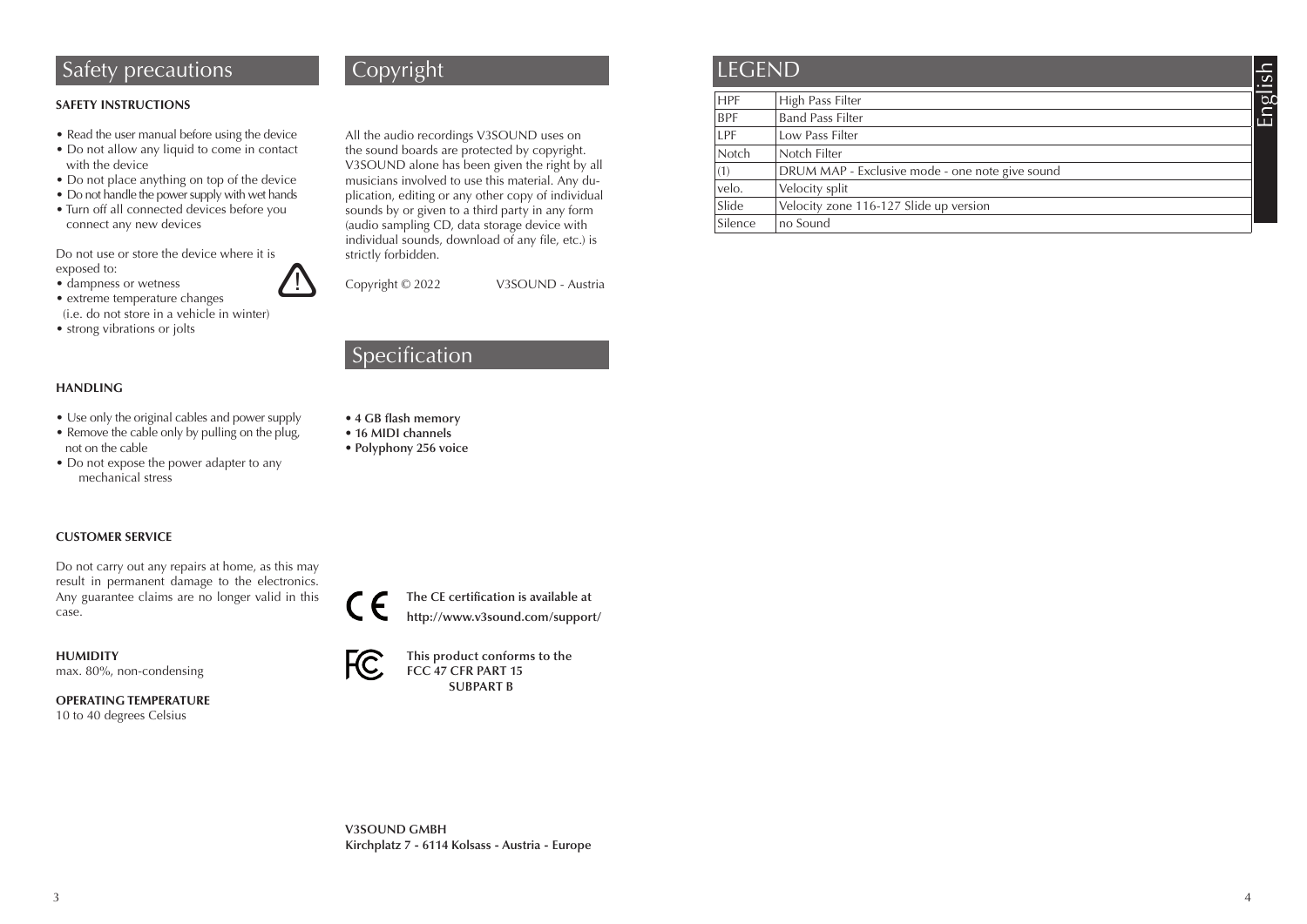## Mesures de précaution Copyright

#### **Consignes de sécurité**

- Veuillez lire le mode d'emploi avant d'utiliser l'appareil,
- Veillez à ne pas laisser des liquides pénétrer dans l'appareil,
- Ne posez pas d'objets sur l'appareil,
- Ne manipulez jamais le bloc d'alimentation avec des mains humides,
- Mettez tous les appareils connectés hors tension avant d'effectuer des raccordements.
- N'utilisez pas ou n'entreposez pas l'appareil dans un endroit où
- il est exposé à de l'humidité ou de la vapeur,
- où il est exposé à des températures extrêmes (pas dans un bus de transport en hiver),
- où il est soumis à de fortes secousses.

#### **CONSIGNES D'UTILISATION**

- N'utilisez que des blocs d'alimentation.
- Retirez les câbles uniquement en tirant sur la prise, et non sur le câble lui-même.
- Ne soumettez pas l'adaptateur de réseau à des sollicitations mécaniques.

#### **SERVICE CLIENTS - DÉPANNAGE**

Abstenez-vous de toute tentative de réparation inappropriée, car cela pourrait occasionner des dommages irréversibles à l'électronique. En outre, cela annule tout droit à la garantie.

#### **PLAGE DE TEMPÉRATURE DE FONC-TIONNEMENT**

Plage de 10 à 40 degrés Celsius

**HYGROMÉTRIE** max. 80 % d'humidité, sans condensation



Copyright © 2022 V3SOUND - Austria

#### Spécifications techniques

- 4 GB de mémoire flash
- 16 canaux MIDI
- Polyphonie 256 voix

 **La certification CE est disponible sur http://www.v3sound.com/support/**



**TCe produit est conforme à la norme FCC 47 CFR PART 15 SUBPART B**

V3SOUND GMBH Kirchplatz 7 - 6114 Kolsass - Austria - Europe

| Legende    |                                                 | $\overline{S}$<br>$\sigma$ |
|------------|-------------------------------------------------|----------------------------|
| <b>HPF</b> | High Pass Filter                                | Ù.                         |
| <b>BPF</b> | <b>Band Pass Filter</b>                         | $\mathbb{E}$               |
| <b>LPF</b> | Low Pass Filter                                 |                            |
| (1)        | DRUM MAP - Exklusive mode                       |                            |
| (1)        | DRUM MAP - Exclusive mode - one note give sound |                            |
| velo.      | Velocity split                                  |                            |
| Slide      | Velocity zone 116-127 Slide up version          |                            |
| Silence    | no Sound                                        |                            |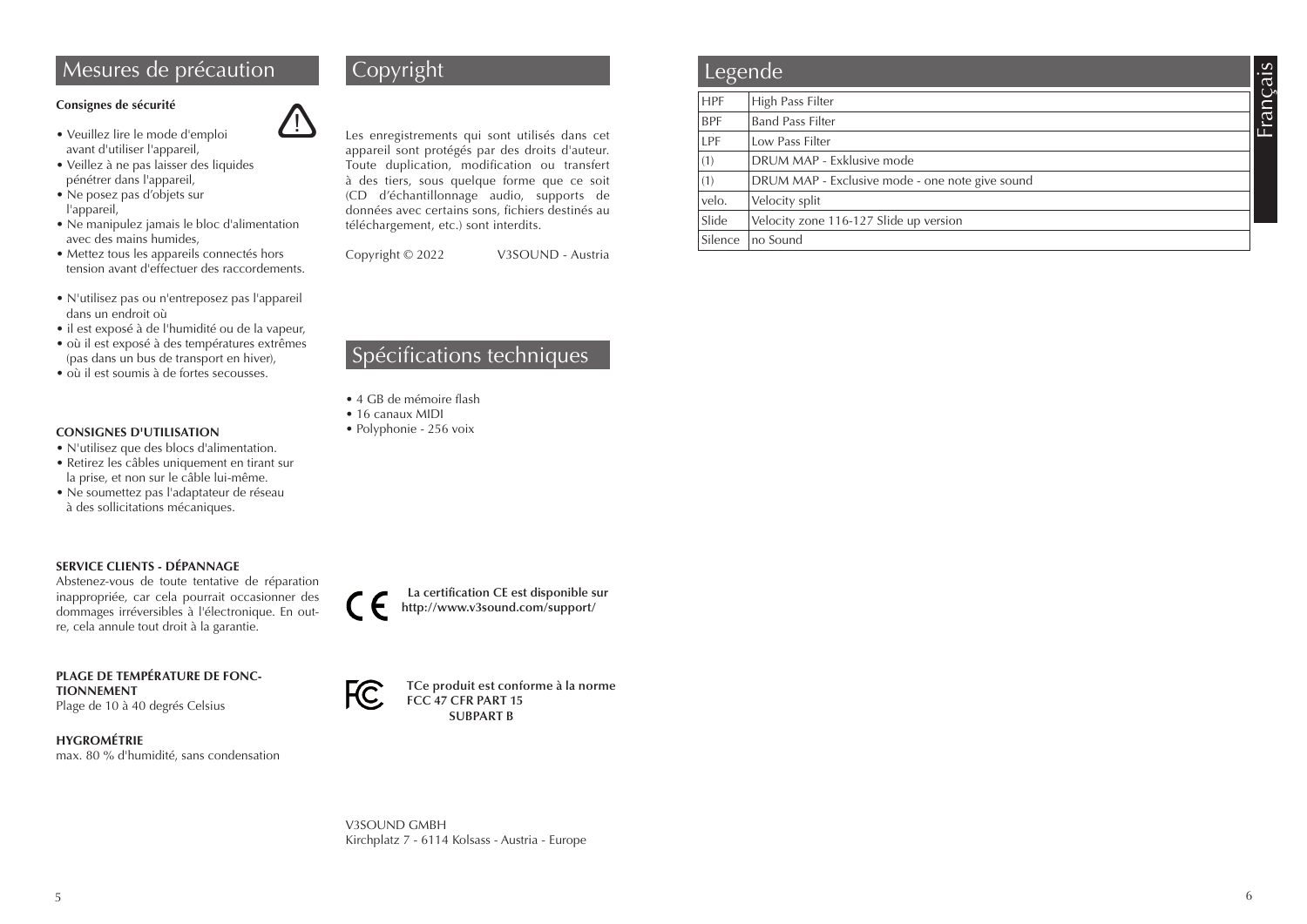## Medidas de precaución Derechos de autor:

#### **Avisos de seguridad**



- No permita que ningún líquido entre en el dispositivo.
- No cargue el dispositivo con objetos.
- No manipule nunca la fuente de alimentación con las manos mojadas.
- Apague todos los dispositivos conectados antes de hacer ninguna conexión.
- No utilice ni almacene el dispositivo en un lugar donde:
- Haya vapor o humedad
- Esté expuesto a temperaturas extremas (P. ej. en un autobús de transporte en invierno),
- Esté expuesto a fuertes vibraciones.

#### **MANEJO**

- Utilice siempre el equipo con su fuente de alimentación.
- Retire el cable sólo desconectando el enchufe y nunca tirando del cable.
- No someta el adaptador de red a tensiones mecánicas.

#### **SERVICIO AL CLIENTE • SOLUCIÓN DE PROBLEMAS**

No intente realizar reparaciones inadecuadas, ya que esto podría causar daños permanentes a los componentes electrónicos. Además, perderá todos los derechos que le otorga la garantía.

#### **RANGO DE TEMPERATURA DE FUNCIONA-MIENTO**

Rango de 10-40 grados centígrados

**HUMEDAD DEL AIRE** Máx. 80%, no condensante13



**11** Las grabaciones utilizadas en este dispositivo están protegidas por derechos de autor. Está prohibida su duplicación, procesamiento y distribución a terceros de cualquier forma (CDs con muestras de audio, soportes de datos con sonidos individuales, archivos destinados a la descarga, etc.).

Copyright © 2020 V3SOUND - Austria

## Especificaciones técnicas

- 4 GB de memoria flash
- 16 canales MIDI
- Polifonía 256 voces





**Este producto cumple con la norma FCC 47 CFR PART 15 SUBPART B**

V3SOUND GMBH Kirchplatz 7 - 6114 Kolsass - Austria - Europe

| Legende    |                                                 | ΪO   |
|------------|-------------------------------------------------|------|
| <b>HPF</b> | High Pass Filter                                |      |
| <b>BPF</b> | <b>Band Pass Filter</b>                         | Espa |
| LPF        | Low Pass Filter                                 |      |
| (1)        | DRUM MAP - Exklusive mode                       |      |
| (1)        | DRUM MAP - Exclusive mode - one note give sound |      |
| velo.      | Velocity split                                  |      |
| Slide      | Velocity zone 116-127 Slide up version          |      |
| Silence    | no Sound                                        |      |

 $7<sup>7</sup>$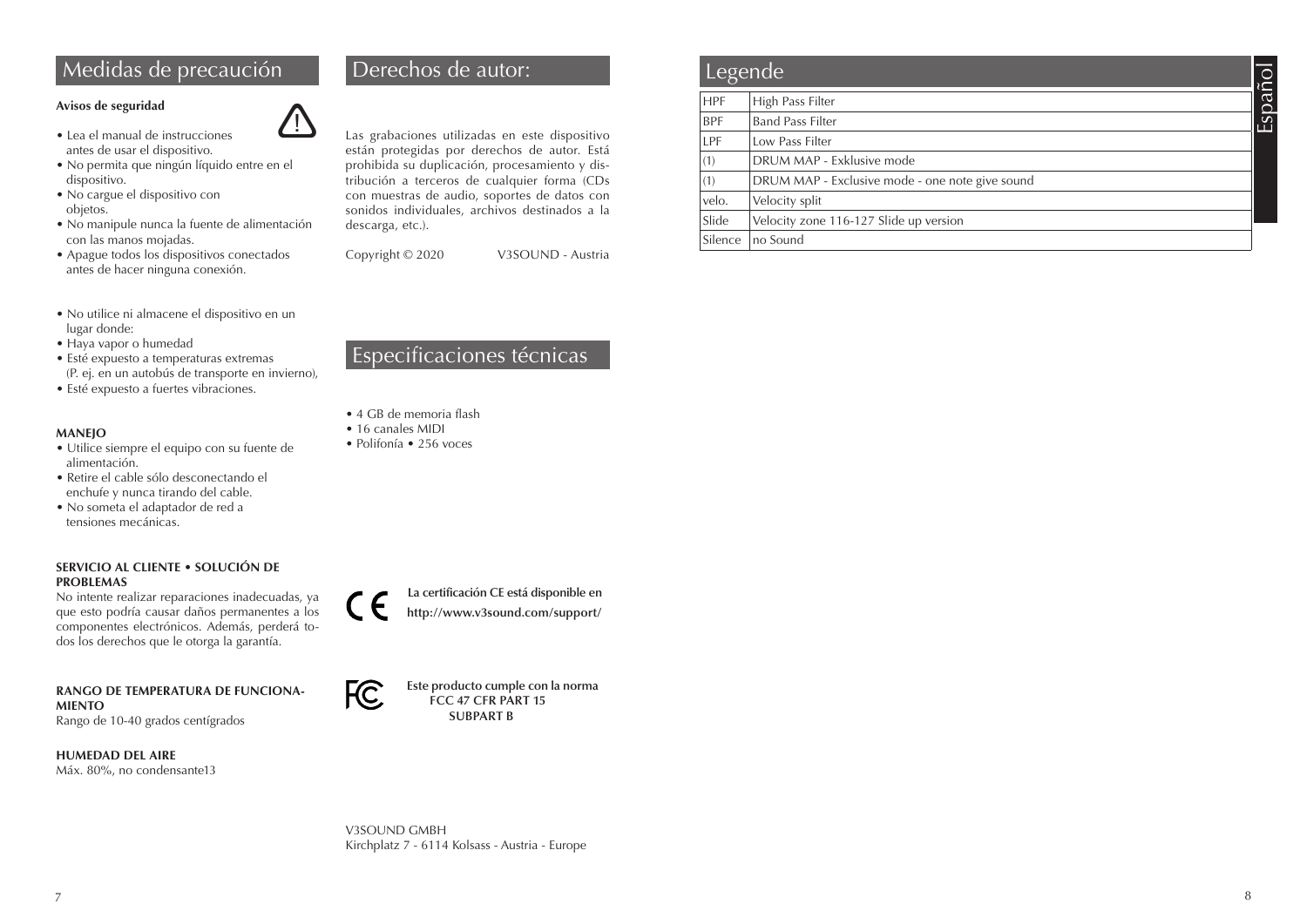

| $\overline{0}$  | Grand Piano            |
|-----------------|------------------------|
| 1               | <b>Bright Piano</b>    |
| $\overline{2}$  | Electric Grand Piano   |
| $\overline{3}$  | Honky Tonk             |
| $\overline{4}$  | E-Piano Tines          |
| 5               | E-Piano FM             |
| 6               | Harpsichord            |
| 7               | Clavinet               |
| 8               | Celesta                |
| 9               | Glockenspiel           |
| 10 <sup>1</sup> | Music Box              |
| 11              | Vibraphon              |
| 12              | Marimba                |
| 13              | Xylophon               |
| 14              | <b>Tubular Bell</b>    |
| 15              | Dulcimer               |
| 16              | Drawbar Organ          |
| 17              | Percussive Organ       |
| 18              | Rock Organ             |
| 19              | Church Organ           |
| 20              | Reed Organ             |
| 21              | Accordion              |
| 22              | Harmonica              |
| 23              | <b>Accordion Tango</b> |
| 24              | Nylon Guitar           |
| 25              | Acoustic Steel         |
| 26              | Jazz Guitar            |
| 27              | Guitar clean           |
| 28              | Guitar mute clean      |
| 29              | Overdrive Guitar       |
| 30              | Distortion Guitar      |
| 31              | Guitar harmonics       |

| 32 | Upright Jazz Bass    |
|----|----------------------|
| 33 | E-Bass fingered      |
|    | 34 E-Bass picked     |
|    | 35 Fretless Bass     |
|    | 36 Slap Bass 1       |
|    | 37 Slap Bass 2       |
| 38 | Synth Bass 1         |
|    | 39 Synth Bass 2      |
|    | 40 Violin            |
| 41 | Viola                |
|    | 42 Cello             |
|    | 43 Contrabass        |
|    | 44 Tremolo Strings   |
|    | 45 Pizzicato Strings |
|    | $46$ Harp            |
|    | 47 Timpani           |
| 48 | String Ensemble 1    |
|    | 49 String Ensemble 2 |
| 50 | Synth Strings 1      |
| 51 | Synth Strings 2      |
|    | 52 Choir Aahs        |
|    | 53 Voice Dohs        |
|    | 54 Synth Voice       |
|    | 55 Orchestra Hit     |
|    | 56 Trumpet           |
| 57 | Trombone             |
|    | 58 Tuba              |
| 59 | Trp. Mute            |
|    | $60$ Horn            |
| 61 | <b>Brass Section</b> |
|    | 62 Synth Brass 1     |
| 63 | Synth Brass 2        |

| 64 | Sopran Sax      |
|----|-----------------|
| 65 | Alto Sax        |
|    | 66 Tenor Sax    |
|    | 67 Bariton Sax  |
|    | 68 Oboe         |
|    | 69 English Horn |
|    | 70 Bassoon      |
| 71 | Clarinet        |
|    | 72 Piccolo      |
|    | 73 Flute        |
|    | 74 Recorder     |
|    | 75 Pan Flute    |
|    | 76 Blown Bottle |
| 77 | Shakuhachi      |
|    | 78 Whistle      |
|    | 79 Ocarina      |
|    | 80 Square Lead  |
| 81 | Saw Lead        |
|    | 82 Calliope     |
| 83 | Chiffer Lead    |
|    | 84 Charang      |
| 85 | Solo Vox        |
|    | 86 5th Saw wave |
|    | 87 Bass & Lead  |
|    | 88 New Age      |
| 89 | Warm Pad        |
|    | 90 Polysynth    |
| 91 | Choir pad       |
| 92 | Bowed           |
| 93 | Metallic        |
|    | 94 Halo pad     |
| 95 | Sweep           |

| 96 Rain<br>97 Soundtrack 5th<br>98 Crystal<br>99 Atmosphere |
|-------------------------------------------------------------|
|                                                             |
|                                                             |
|                                                             |
|                                                             |
| <b>Brightness</b><br>100                                    |
| Goblins                                                     |
| 102 Echoes                                                  |
| 103 Sci-fi Star                                             |
| $104$ Sitar                                                 |
| $105$ Banjo                                                 |
| 106 Shamisen                                                |
| $107$ Koto                                                  |
| 108 Kalimba                                                 |
| 109 Bag pipe                                                |
| $110$ Fiddle                                                |
| <b>Shanai</b>                                               |
| 112 Tinkle Bell                                             |
| 113 Agogo                                                   |
| 114 Steel Drums                                             |
| 115 Woodblock                                               |
| 116 Taiko Drum                                              |
| 117 Melodic Tom                                             |
| 118<br>Synth Drum                                           |
| 119 Reverse Cymbal                                          |
| 120 Guitar Noise                                            |
| Breath Noise                                                |
| Seashore                                                    |
| $123$ Bird                                                  |
| 124 Telephon                                                |
| $\overline{125}$<br>Helicopter                              |
| $\overline{126}$ Applaus                                    |
| 127 Gunshot                                                 |
|                                                             |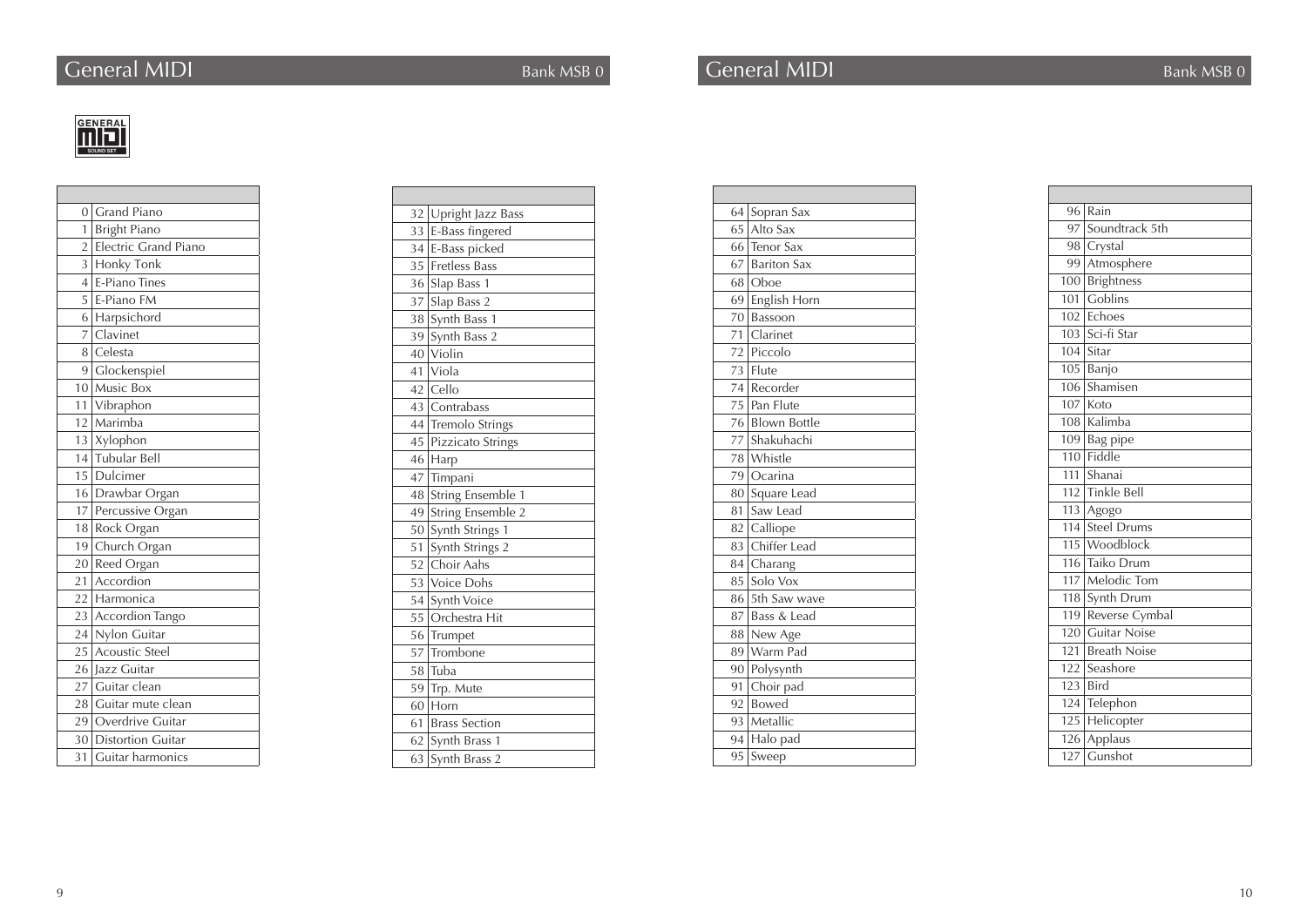# Piano

Bank MSB 1

| Prg. |                        |             |
|------|------------------------|-------------|
|      | 00 Grand Piano         |             |
|      | 02 Rock Piano          |             |
|      | 04 Classic Grand Piano |             |
|      | 06 Honky Tonk          |             |
|      | 07 Grand Latin Octave  |             |
|      | 11 Grand Piano         | Layered Pad |
|      | 127 Silence - no sound |             |

|               | $E-Piano$                    | Bank MSB 2                         |
|---------------|------------------------------|------------------------------------|
| Prg.          |                              |                                    |
| $\Omega$      | <b>Electric Grand</b>        |                                    |
|               | Electric Grand & Mic. Attack |                                    |
|               | 2 Electric Grand MKS         | MKS & Grand                        |
| $\mathcal{E}$ | Electric Grand Mic. Attack   | curved velocity - layer this sound |
|               | 4 E-Piano MK1 Classic        |                                    |
|               | 5 E-Piano MK1 Classic        | soft                               |
| 9             | E-Piano MK1 Classic          | Layered EP-FM                      |
|               | 10 E-Piano MK1 Classic       | Layered Pad                        |
| 11            | E-Piano V3 Bella             |                                    |
|               | 12 E-Piano V3 Bella          | Note-off 1 Octave up               |
|               | 15 E-Piano Wurl, A200        |                                    |
|               | 16 E-Piano Wurl. A200        | Vibrato 1                          |
| 17            | E-Piano Wurl. A200           | Vibrato 2                          |
|               | 18 E-Piano DX Classic        |                                    |
|               | $19$ E-Piano FM              |                                    |
|               | 127 Silence - no sound       |                                    |

# **Organ** Bank MSB 3

| Prg.         |                                           |                  |
|--------------|-------------------------------------------|------------------|
|              | 0 Organ 776555678 slow                    | slow Rotary      |
| $\mathbf{1}$ | Organ 776555678 fast                      | fast Rotary      |
| 2            | Organ 800000568 slow                      | slow Rotary      |
| 3            | Organ 800000568 fast                      | fast Rotary      |
| 4            | Organ 008530000 slow                      | slow Rotary      |
| 5            | Organ 008530000 fast                      | fast Rotary      |
| 6            | Organ 800000000 slow                      | slow Rotary      |
| 7            | Organ 800000000 fast                      | fast Rotary      |
| 8            | Organ 807800000 slow                      | slow Rotary      |
|              | 9 Organ 807800000 fast                    | fast Rotary      |
|              | 10 Organ 804708000 slow                   | slow Rotary      |
|              | 11 Organ 804708000 fast                   | fast Rotary      |
|              | 12 Organ 800008000 slow                   | slow Rotary      |
|              | 13 Organ 800008000 fast                   | fast Rotary      |
|              | 14 Organ 800000008 slow                   | slow Rotary      |
|              | 15 Organ 800000008 fast                   | fast Rotary      |
|              | 18 Organ 888 perc slow                    |                  |
|              | 19 Rock Organ                             |                  |
|              | 20 Ham Full                               |                  |
|              | 28 Theatre Organ Mighty Tower             |                  |
|              | 38 Organ House                            |                  |
|              | 39 Combo Retro Vibrato 1                  |                  |
|              | 40 Combo Retro Vibrato 2                  |                  |
|              | 41   Classic Organ Tutti 1                |                  |
|              | 118 Theatre Organ Glocken Hit             |                  |
|              | 119 Theatre Organ Glocken short           |                  |
|              | 120 Theatre Organ Glocken Reiteration     |                  |
|              | 121 Theatre Organ Xylophone Hit           |                  |
|              | 122 Theatre Organ Xylo. Reiteration       |                  |
|              | 123 Theatre Organ Xylo. Hit & Reiteration |                  |
|              | 124 T. O. Glocken Reiteration             | velocity dynamic |
|              | 126 T.O. Xylo Reiteration                 | velocity dynamic |
|              | 127 Silence - no sound                    |                  |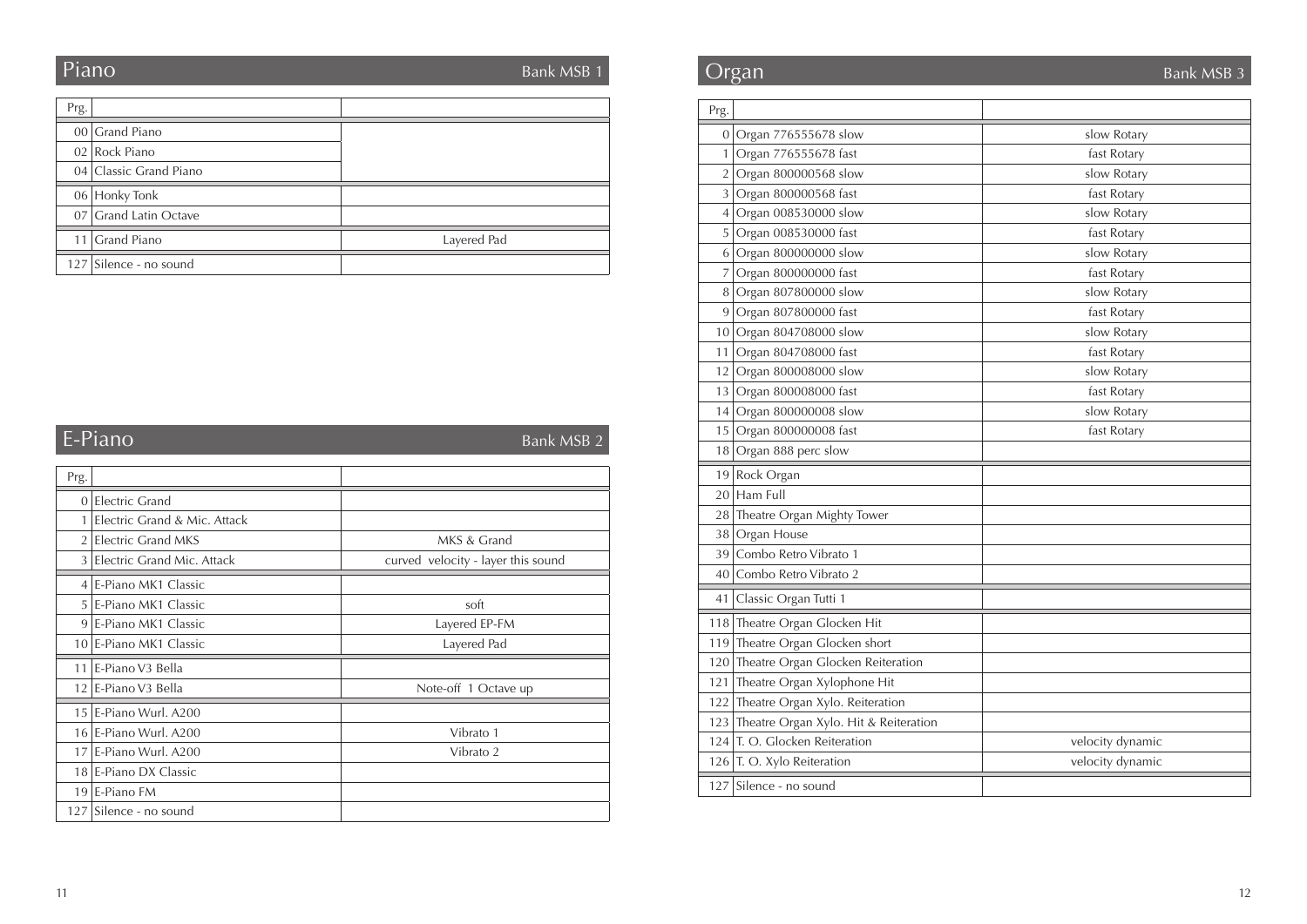# Perc. Tuned Instr. Bank MSB 5 String Instr. Bank MSB 6 Guit

| Prg.            |                                      |
|-----------------|--------------------------------------|
| $\Omega$        | Music Box                            |
| 1               | Music Box octave delay               |
| $\overline{2}$  | Music Box octave delay - soft Attack |
| 3               | Vibraphone                           |
| 4               | Vibraphone short Release             |
| 5               | Vibraphone soft Attack               |
| 6               | Vibraphone no Vibrato                |
| 7               | Vibraphone no Vibrato shot Release   |
| 8               | Vibraphone fast Tremolo              |
| 9               | Celeste                              |
| 10 <sup>1</sup> | Tinkle                               |
| 11              | Marimba                              |
|                 | 12 Marimba octave delay              |
| 13 <sup>1</sup> | Marimba & Xylophone                  |
| 14              | Xylophone                            |
| 15              | Xylophone octave delay               |
| 16              | Tubular Bell                         |
| 17              | Tubular Bell 2                       |
| 18              | Timpani                              |
| 19 <sup>1</sup> | Kalimba                              |
|                 | 20   Cortales                        |
| 21              | Steel drums                          |
| 127             | Silence - no sound                   |
|                 |                                      |

| Prg.            |                            |
|-----------------|----------------------------|
| $\overline{0}$  | Harpsichord                |
| 1               | Harpsichord & Octave       |
| $\overline{2}$  | Clavinet 1                 |
| 3               | Clavinet 2                 |
| $\overline{4}$  | Zither                     |
| 5               | Dulcimer 3 strings         |
| 6               | Dulcimer 3 strings+        |
| 7               | Dulcimer 3 strings Tremolo |
| 8               | Dulcimer 3 strings bowed   |
| 9               | Dulcimer 5 strings         |
| 10 <sup>1</sup> | Dulcimer 5 strings+        |
|                 |                            |
| 11              | Dulcimer 5 strings Tremolo |
| 12              | Dulcimer 5 strings bowed   |
| 13              | Harp                       |
| 14              | Harp long                  |
| 16              | Sitar                      |
| 17              | Shamisen                   |
| 18              | Koto                       |

|      | Quitar<br>Bank MSB 7         |  |
|------|------------------------------|--|
|      |                              |  |
| Prg. |                              |  |
|      | 00 Guitar Nylon              |  |
| 01   | Guitar Nylon soft            |  |
| 02   | Guitar Nylon Octave          |  |
| 03   | G. Nylon Slide velo. 116-127 |  |
| 04   | Guitar Nylon Harmonics       |  |
|      | 05 Guitar Steel 1            |  |
|      | 06 Guitar Steel 1 soft       |  |
|      | 07 Guitar Steel 1 hard       |  |
|      | 08 Guitar Steel 1 double     |  |
|      | 09 Guitar Steel 1 mute       |  |
|      | 10 Guitar Steel 1 bowed      |  |
| 11   | Guitar Steel 2               |  |
| 12   | Guitar Steel 2 soft Attack   |  |
|      | 13 Guitar Steel 3            |  |
| 14   | Guitar Steel 3 soft Attack   |  |
| 15   | Banjo                        |  |
| 16   | Banjo Slide velo. 116-127    |  |
| 21   | Git. Jazz 1                  |  |
| 22   | Git. Jazz 2                  |  |
| 23   | Git. Jazz & Octave           |  |
|      | 24 Pedal Steel Vibrato       |  |
| 25   | Pedal Steel                  |  |
| 26   | Pedal Steel bowed            |  |
| 27   | P. Steel Slide velo. 116-127 |  |
|      | 32 E-Guitar 1 US clean       |  |
| 33   | E-Guitar 1 US mute           |  |
| 34   | E-Guitar 2 BR clean HPF      |  |
| 35   | E-Guitar 2 BR mute HPF       |  |
|      | 36 E-Guitar Overdrive        |  |
|      | 37 E-Guitar Distortion       |  |
|      | 127 Silence - no sound       |  |
|      |                              |  |

|                | <b>Accordion</b>                    | Bank MSB 8 |  |
|----------------|-------------------------------------|------------|--|
| Prg.           |                                     |            |  |
| 0 <sub>0</sub> | Harmonica                           |            |  |
| 01             | Harmonica Slide velo. 116-127       |            |  |
| 03             | Accordina                           |            |  |
|                | 04 Accordion Musette 888            |            |  |
| 07             | Accordion Musette 4+888+16          |            |  |
| 08             | Accordion Musette Vintage Italian   |            |  |
| 13             | Accordion Musette 888 Benelux       |            |  |
| 17             | Accordion 88 French                 |            |  |
|                | $18$ Accordion $88+16$              |            |  |
| 19             | Accordion 4+88                      |            |  |
|                | $20$ Accordion 4+88+16              |            |  |
| 21             | Tango $8+16$                        |            |  |
| 22             | Tango 8+16 Repetition               |            |  |
| 23             | Accordion Celeste 88 French         |            |  |
| 24             | Accordion Celeste 88+16             |            |  |
| 28             | Accordion Super VI - Reed 8         |            |  |
| 30             | Accordion Super VI - Reed 88        |            |  |
| 31             | Accordion Super VI - Reed 4+16      |            |  |
| 38             | Accordion 16                        |            |  |
| 56             | Melodeon Tradition Norway "Cororna" |            |  |
|                | $117$ Jew's harp                    |            |  |
|                | 127 Silence - no sound              |            |  |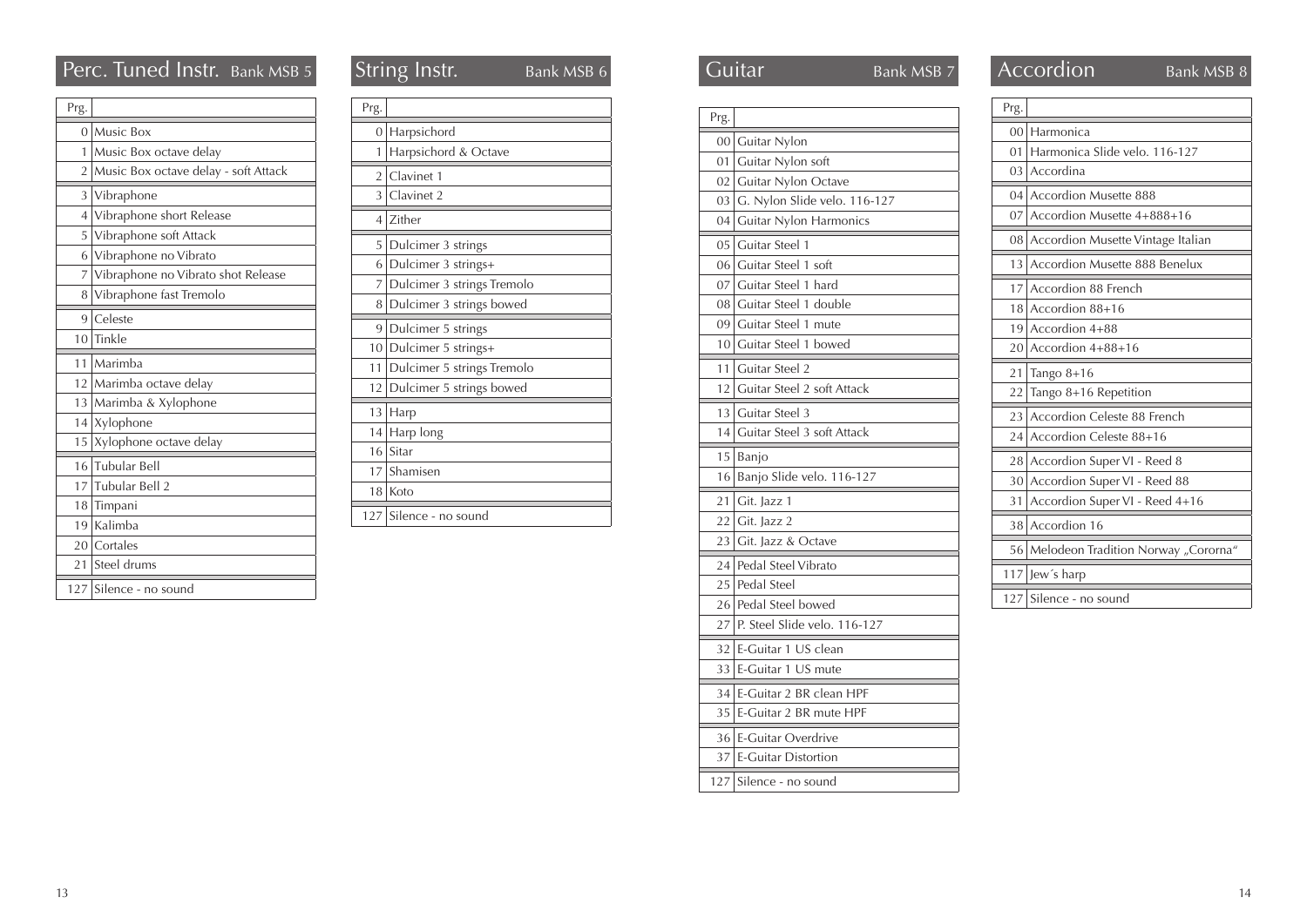# Full Strings & Disco Strings Bank MSB 9 Bank MSB 9 Synth Strings Bank MSB 11

| Prg.   |                                    |                         |
|--------|------------------------------------|-------------------------|
| $00\,$ | Full Strings 1 Chamber Emotion     | velocity to Attack      |
| 01     | Full Strings 1 Chamber short       | Release shot            |
|        | 02   Full Strings 1 Chamber medium | Release medium          |
|        | 03 Full Strings 1 Chamber long     | Release long            |
|        | 04 Full Strings 1 Chamber slow     | Slow Attack             |
|        | 05   Full Strings 2 short          | Release shot            |
|        | 06 Full Strings 2 medium           | Release medium          |
| 07     | Full Strings 2 long                | Release long            |
|        | 08 Full Strings 2 forte            | forte only              |
| 09     | Full Strings 2 piano               | piano only              |
|        | 10 Full Strings 3 Emotion          | velocity to Attack time |
| 11     | Full Strings 3 FAD                 | layered 4               |
| 12     | Full Strings 3 slow                | slow                    |
| 13     | <b>Full Strings 3</b>              | standard                |
|        | 14 Full Strings Tremolo            |                         |
|        | 15 Full Strings Pizzicato          |                         |

# **Solo Strings** Bank MSB 10

| Geige                                 |                  |
|---------------------------------------|------------------|
| Geige                                 | soft Attack      |
| Classic Solo Violin                   | velocity dynamic |
| 10 Classic Solo Violin                | marcato          |
| Classic Solo Viola<br>16 <sup>1</sup> | velocity dynamic |
| Classic Solo Viola<br>17 <sup>1</sup> | marcato          |
| Classic Solo Cello                    | velocity dynamic |
| Classic Solo Cello<br>24              | marcato          |
| Classic Solo Contra Bass<br>30 l      | velocity dynamic |
| Classic Solo Contra Bass<br>31        | marcato          |
| Silence - no sound                    |                  |
|                                       |                  |

| Prg. |                         |
|------|-------------------------|
|      | 0 Strings PWM           |
| 1    | Strings PWM - up        |
|      | 2 Strings PWM - ENV     |
| 3    | Strings PWM - notch     |
| 4    | <b>Strings MKS</b>      |
| 5    | Strings MKS II          |
| 6    | Strings MKS LP24        |
| 7    | <b>Strings MKS Rise</b> |
| 8    | Strings Retro Solino    |
| 9    | Stringmaster Retro      |

| Prg. |                        |
|------|------------------------|
|      | 10 Strings M12         |
| 11   | Strings M12            |
|      | 12 Strings M12         |
|      | 13 Strings M12 Notch   |
|      | 14 Strings M12 Notch   |
|      | 15 Strings M12 Notch   |
|      | 127 Silence - no sound |

# **Brass Solo** Bank MSB 12

| Prg.            |                  |                             |
|-----------------|------------------|-----------------------------|
| 0               | Trumpet 1        | velo. split 48 - 96         |
|                 | Trumpet 1        | velo. split 64              |
| $\overline{2}$  | Trumpet 1        | piano only                  |
| 3               | Trumpet 1        | mezzo only                  |
| 4               | Trumpet 1        | forte only                  |
| 5               | Trumpet 1        | velocity zone 116-127 fall  |
| 6               | Trumpet 1        | velocity zone 116-127 goup  |
| 7               | Trumpet 1        | velocity zone 116-127 Slide |
| 19 <sup>1</sup> | Cornet           |                             |
| 20 <sup>1</sup> | Cornet           | soft                        |
| 21              | Cornet           | hard                        |
| 22              | Cornet           | portamento Attack           |
| 23              | Trumpet mute     |                             |
| 24              | Trumpet mute AV  | Repetition / Auto Variation |
| 25              | Flugelhorn       |                             |
| 26              | Trombone Vibrato |                             |
| 35              | Tuba             |                             |
| 36              | Tuba soft        |                             |
| 127             | Silence          | no sound                    |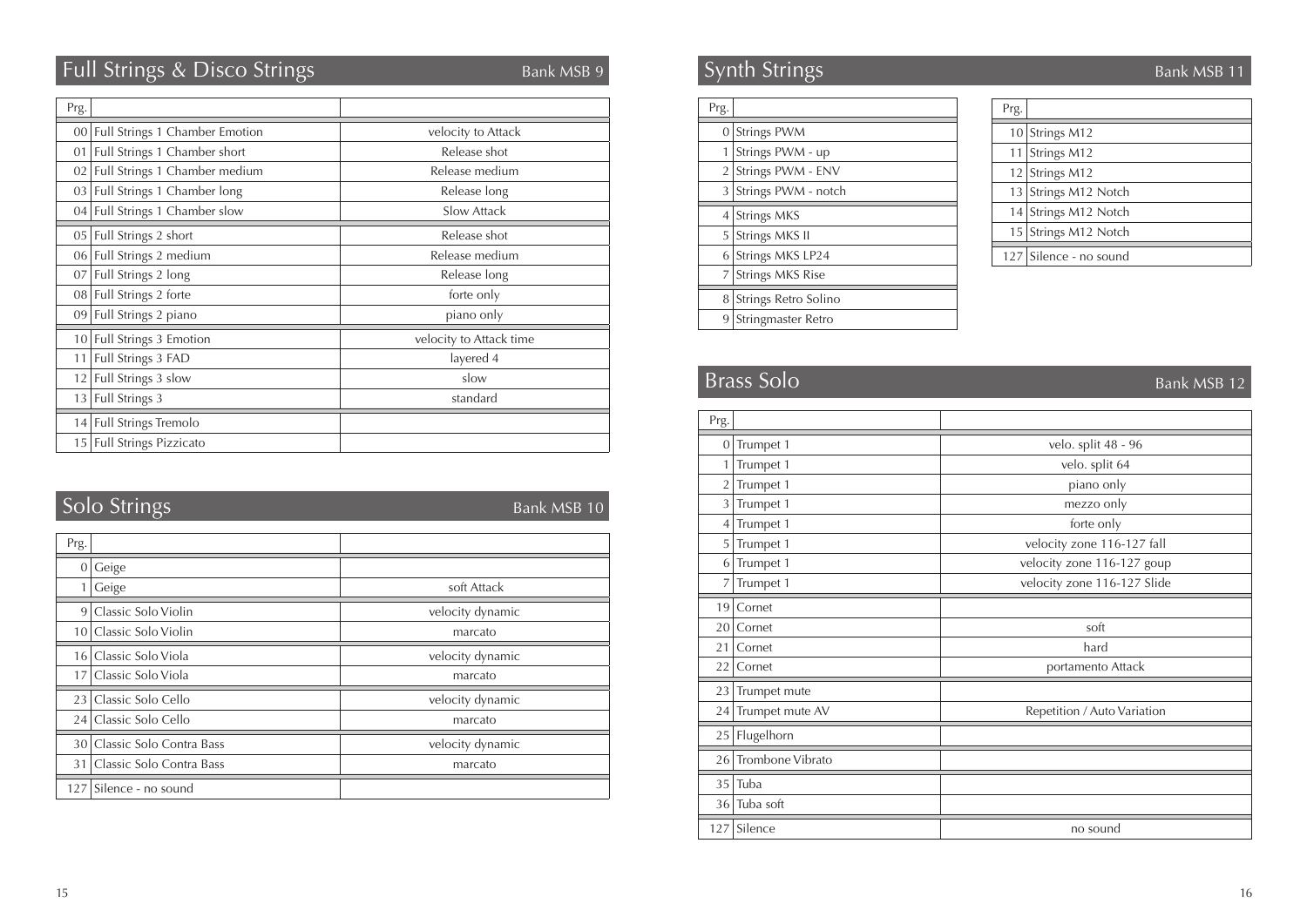# **Brass Section** Bank MSB 13

| Prg. |                                  |                    |
|------|----------------------------------|--------------------|
|      | 0 US Trumpet Section             | dynamic split      |
|      | 3   US Trumpet Section fast fall | fast fall          |
|      | 4 US Trumpet Section medium fall | medium fall        |
|      | 5   US Trumpet Section Split     | velo. 116-127 fall |
|      | 15 Flugelhorn Duo                |                    |
|      | 16 Tenorhorn Ensemble Vibrato    |                    |
|      | 127 Silence - no sound           |                    |

| <b>Classic Brass</b> |                      | Bank MSB 14    |
|----------------------|----------------------|----------------|
| Prg.                 |                      |                |
|                      |                      |                |
|                      | 06 Classic Horn Solo |                |
|                      | 07 Classic Horn Solo | piano          |
|                      | 20 Horn Ensemble     | velocity split |
| 21                   | Horn Ensemble        | piano only     |
| 127                  | Silence - no sound   |                |

| Saxophon        |                                      |                     | Bank MSB 15               |
|-----------------|--------------------------------------|---------------------|---------------------------|
| Prg.            |                                      |                     |                           |
|                 | 00 Soprano Sax                       | dynamic split       |                           |
| 01 <sup>1</sup> | Soprano Sax softer                   | softer zones        |                           |
|                 | 02 Soprano Sax harder                | harder zones        |                           |
|                 | 03 Soprano Sax and noise             | breath noise        |                           |
|                 | 04 Soprano Sax Slide                 | velo. 116-127 Slide |                           |
|                 | $06$ Alto Sax                        | dynamic split       |                           |
|                 | 07 Alto Sax softer                   | softer zones        |                           |
|                 | 08 Alto Sax harder                   | harder zones        |                           |
|                 | 09 Alto Sax breath                   | breath noise        |                           |
|                 | 10 Alto Sax Slide                    | velo. 116-127 Slide |                           |
| 11              | <b>Tenor Sax</b>                     | dynamic split       |                           |
| 12              | Tenor Sax softer                     | softer zones        |                           |
| 13 <sup>1</sup> | Tenor Sax harder                     | harder zones        |                           |
| 14              | Tenor Sax breath                     | breath noise        |                           |
| 151             | Tenor Sax Slide                      | velo. 116-127 Slide |                           |
|                 | 16 Max Jazz Tenor                    | velo. split 116     | Random Key & breath noise |
|                 | 17 Max Jazz Tenor                    | velo. split 64      | Random Key & breath noise |
|                 | 18 Max Jazz Tenor soft               | soft only           | Random Key & breath noise |
|                 | 19 Max Jazz Tenor                    | velo. split 96      |                           |
|                 | 20 Max Jazz Tenor Vibrato less delay | velo. split 96      |                           |
| 211             | Max Jazz Tenor soft                  | soft only           | breath noise              |
|                 | 22 Max Jazz Tenor Slide              | velo. 116-127 Slide | Random Key & breath noise |
| 231             | Max Jazz Tenor Slide soft            | velo. 116-127 Slide | Random Key & breath noise |
|                 | 24 Tenor Sax Funky                   |                     |                           |
|                 | 27 Baritone Sax                      |                     |                           |
|                 | 127 Silence - no sound               |                     |                           |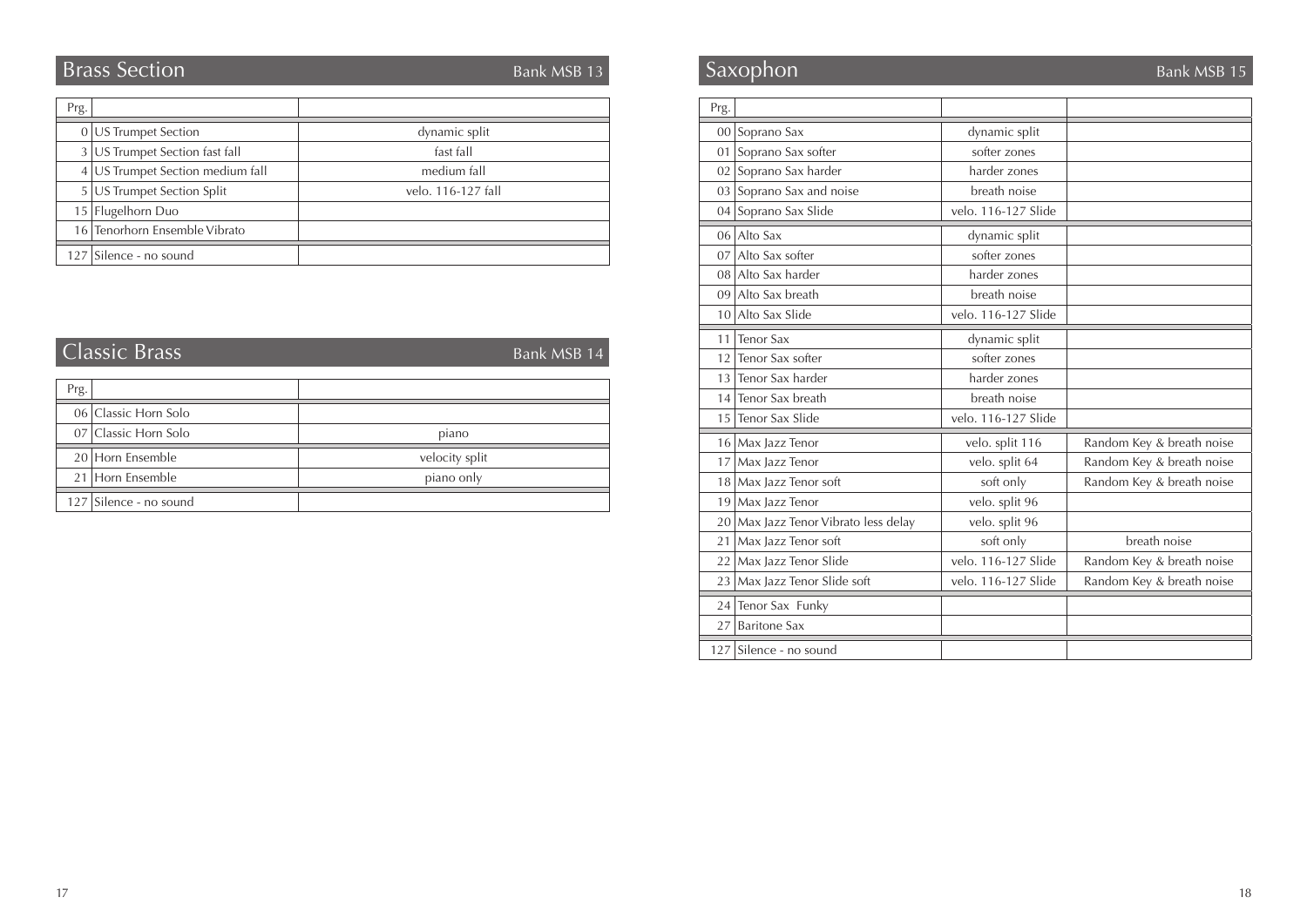| Prg.            |                              |                             |
|-----------------|------------------------------|-----------------------------|
| $\mathbf{0}$    | Clarinet                     |                             |
| 1               | Clarinet soft                |                             |
| $\overline{2}$  | <b>Clarinet Slide</b>        | velocity zone 116-127 Slide |
| 3               | Hugo Clarinet - no loop      |                             |
| $\overline{4}$  | Hugo Clarinet Slide          | velocity zone 116-127 Slide |
| 5               | Clarinet Vito Tradition      | 2 zone velocity Repetition  |
| 6               | Clarinet Vito Tradition      | 4 zone velocity             |
| 7               | Clarinet Vito Tradition soft | soft velocity 1-97          |
| 10 <sup>1</sup> | Piccolo                      |                             |
| 11              | Flute                        |                             |
| 12 <sup>1</sup> | Flute EQ                     |                             |
| 13              | Flute High Pass Filter       |                             |
| 14              | Low Whistle                  |                             |
| 15              | Panflute                     |                             |
| 20              | <b>Bottle</b>                |                             |
| 21              | Bottle Q                     |                             |
| 22              | <b>Bottle LFO</b>            |                             |
| 23              | Whistle                      |                             |
| 24              | Okarina                      |                             |
| 30              | <b>Border Pipe</b>           |                             |
| 31              | Border Pipe AV               | Auto Grace note             |
| 33              | Border Pipe Drone            |                             |
| 127             | Silence                      | no sound                    |

#### Winds experiments are seen to the Bank MSB 16 Bank MSB 16 Bank MSB 16 Bank MSB 18 Bank MSB 18 **Choir 18** Bank MSB 18

| Prg.            |                      |                          |
|-----------------|----------------------|--------------------------|
| 00 <sup>1</sup> | Classic Choir Aah    |                          |
| 01              | Classic Choir Aah    | Filter                   |
| 02              | Classic Choir Ooh    |                          |
|                 | 03 Classic Choir Ooh | Filter                   |
|                 | 04 Choir Pop Ooh     |                          |
| 05              | Choir Pop Ooh        | Filter                   |
|                 | 08 Boys Aah          |                          |
| 09              | Boys Bap             |                          |
| 10 <sup>1</sup> | Boys Daa             |                          |
| 11              | Boys Doo Bass        |                          |
| 12              | <b>Boys Doo</b>      |                          |
| 13              | Boys Falsetto Ooh    |                          |
| 14              | <b>Boys Hmm</b>      |                          |
| 15              | Boys Laa             |                          |
| 16              | Boys Mix Ooh         |                          |
| 17              | Boys Ooh             |                          |
| 18              | Girls Aah            |                          |
| 19 <sup>1</sup> | Girls Doo            |                          |
| 20              | Girls Ooh            |                          |
| 21              | Voiceless            |                          |
|                 | 126 Voice Kit        | mapping like Drum Kit 58 |
| 127             | Silence - no sound   |                          |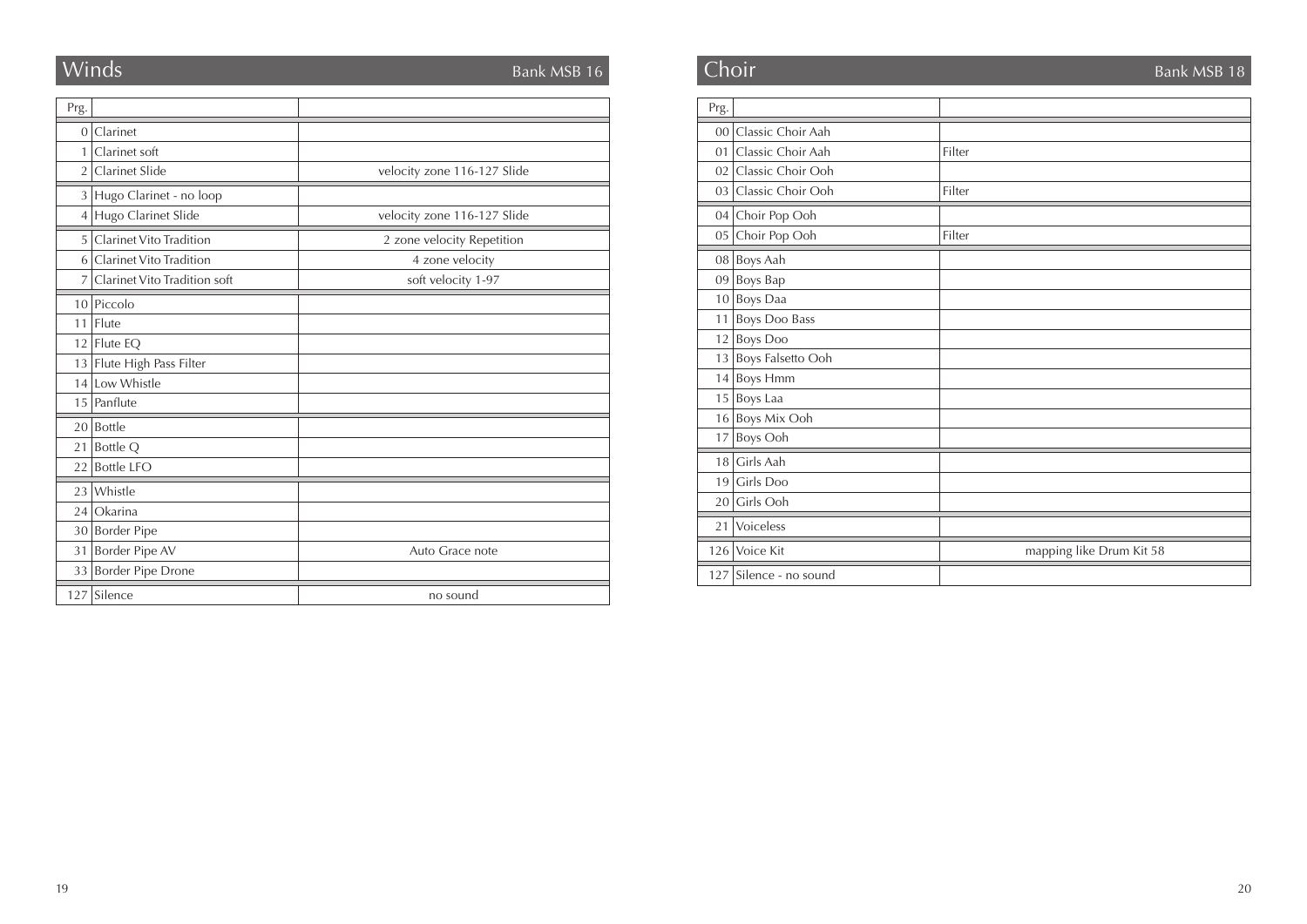# **Bass** Bank MSB 19

| Prg.            |                                  |                             |
|-----------------|----------------------------------|-----------------------------|
|                 | $00$ E-Bass 1                    |                             |
|                 | 01 E-Bass 1 & Note-off           |                             |
|                 | $02$ E-Bass 1 Slide              | velocity zone 116-127 Slide |
|                 | $03$ E-Bass 2                    |                             |
|                 | 04 E-Bass 2 & Note-off           |                             |
| 07 <sup>1</sup> | E-Bass 4                         |                             |
|                 | 08 E-Bass 5 Picking 1            |                             |
|                 | 09 E-Bass 5 Picking 1 & Note-off |                             |
| 15 <sup>1</sup> | <b>E-Bass Fretless</b>           |                             |
|                 | $16$   E-Bass Slap 1             |                             |
| 17 <sup>1</sup> | E-Bass Slap 1 & Note-off         |                             |
|                 | $18$ E-Bass Slap 2               |                             |
|                 | 19 E-Bass Slap 2 & Note-off      |                             |
| 20              | Upright Jazz Bass                | Random                      |
| 21              | Upright Jazz Bass & Note-off     | Random                      |
| 22              | Upright Jazz Bass                | velocity split at 96 & 105  |
| 23              | Upright Jazz Bass & Note-off     | velocity split at 96 & 105  |
| 24              | Upright Jazz Bass                | velocity split 120          |
| 25              | Upright Jazz Bass & Note-off     | velocity split 120          |
| 26              | Upright Jazz Bass                | no finger Attack            |
|                 | 34 Bowed Upright Bass            |                             |
|                 | 35 Bowed Upright Bass            | shorter Release             |
| 127             | Silence                          | no sound                    |

# Synthesizer Bank MSB 20

| Prg.           |                       |
|----------------|-----------------------|
| 0              | Bells & Pad           |
| 1              | Digital Pad           |
| $\overline{2}$ | OBX & Wavebell        |
| 3              | DX1 Toy               |
| 4              | <b>Star Theme</b>     |
| 5              | Brightness            |
| 6              | OB & Noise            |
| 7              | Atmos                 |
| 8              | <b>Brass Comp</b>     |
| 9              | <b>Brass Rex</b>      |
|                | 10 Polysynth Classic  |
| 11             | Halo Pad              |
|                | $12$ Caliope          |
| 13             | Charang               |
|                | 14 Fairly Space       |
| 15             | Echo Drop             |
| 16             | VF Vox                |
|                | 17 Bass & Lead        |
|                | 18 Fantasia           |
| 19             | <b>Bowed Glass</b>    |
|                | 20 Soft Pad           |
| 21             | Ice Rain              |
|                | 22 Goblin             |
|                | 23 SoundTrack         |
|                | 24 Atmosguitar        |
| 25             | <b>Bottle</b> soft    |
| 26             | Polysynth Classic 5th |
|                | 27 SquareLead         |
|                | 28 P5Brass            |
| 29             | Saw                   |

| Prg.            |                |
|-----------------|----------------|
| 30              | SawEnv         |
| 31              | C-Lead         |
| 32              | SoloVox        |
|                 | 33   Metal Pad |
| 34              | JunoSweep      |
| 35              | Vangbrass      |
| 36 <sup>1</sup> | Crystal        |
|                 | $37$ FM8       |
| 38              | Mo55           |
| 39              | <b>DXBell</b>  |
|                 | 40 OBS1        |
| 41              | OBSoft         |
| 42              | Hook           |
|                 | 43 FMPluk      |
|                 | 44 FMBrazz     |
| 45              | Ice            |
| 46              | BoHook         |
|                 | 54 Vibrimba    |
| 64              | M12Brass       |
| 71              | <b>Brazza</b>  |
|                 | 79 KX11        |
| 82              | JPArp          |
| 83              | IX Barimba     |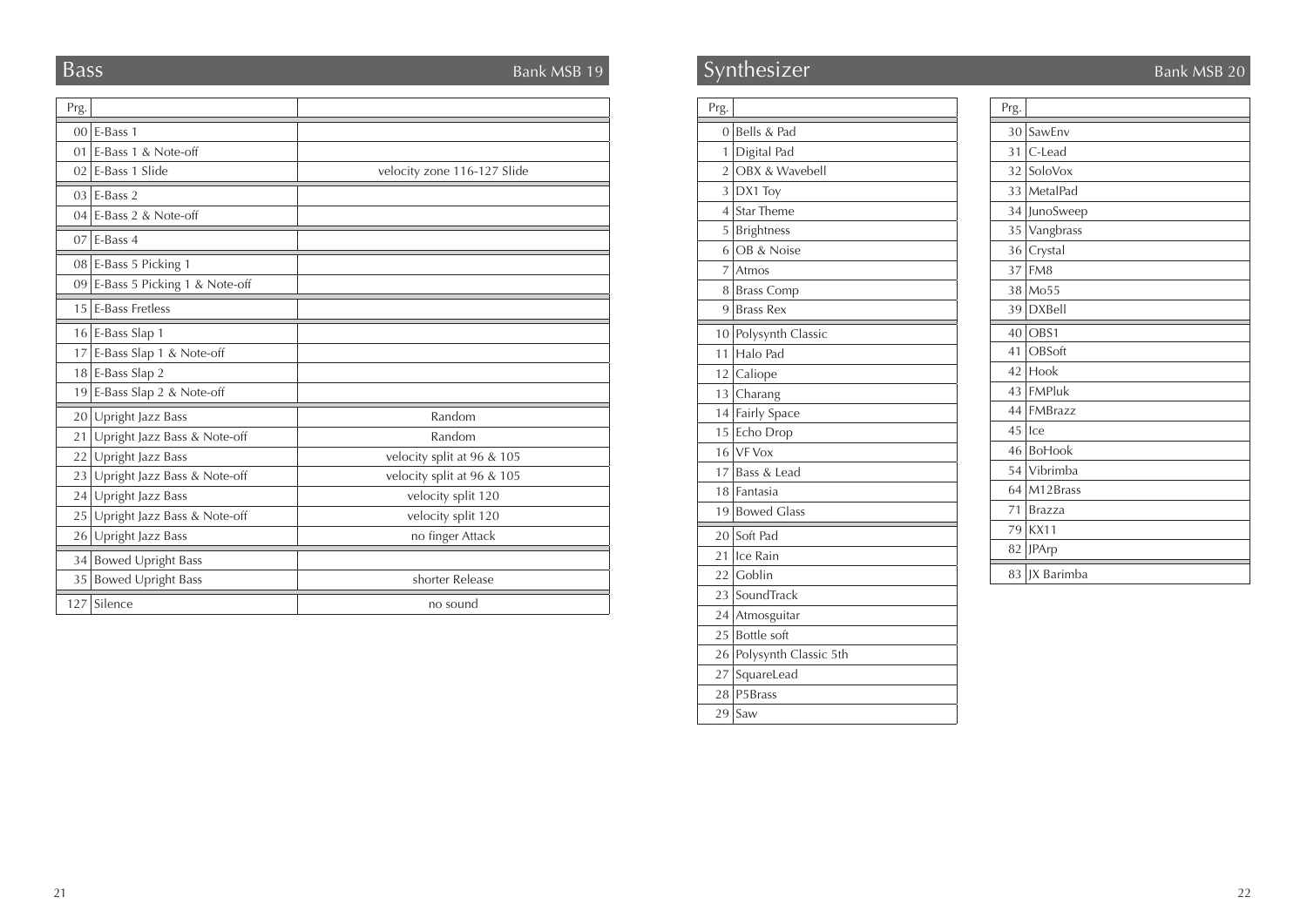# Synthesizer & Bass Bank MSB 20

| Prg. |                             |
|------|-----------------------------|
|      | 116 Classic Synth Bass      |
|      | 117 Classic Synth Bass Rezo |
|      | $118$ JBass 1               |
|      | $119$   IBass 2             |
|      | $120$   IBass 3             |
| 121  | <b>IBass soft</b>           |
|      | 122 CS Classic Bass         |
|      | 123 MoBass                  |
|      | 124 MoBass FNV              |
|      | $125$   XBass 1             |
|      | $126$   XBass 2             |
|      | 127 Silence - no sound      |

# FX & Percussion Bank MSB 21

| Prg. |                        |                 |
|------|------------------------|-----------------|
|      | 00 Orchestra Hit Major |                 |
|      | 01 Orchestra Hit Minor |                 |
|      | 62 Synth FX down       |                 |
|      | $63$ Synth FX up       |                 |
|      | 64 Drum Kit            | Map Drum Kit 0  |
|      | 66 Classic Percussion  | Map Drum Kit 48 |
|      | 127 Silence - no sound |                 |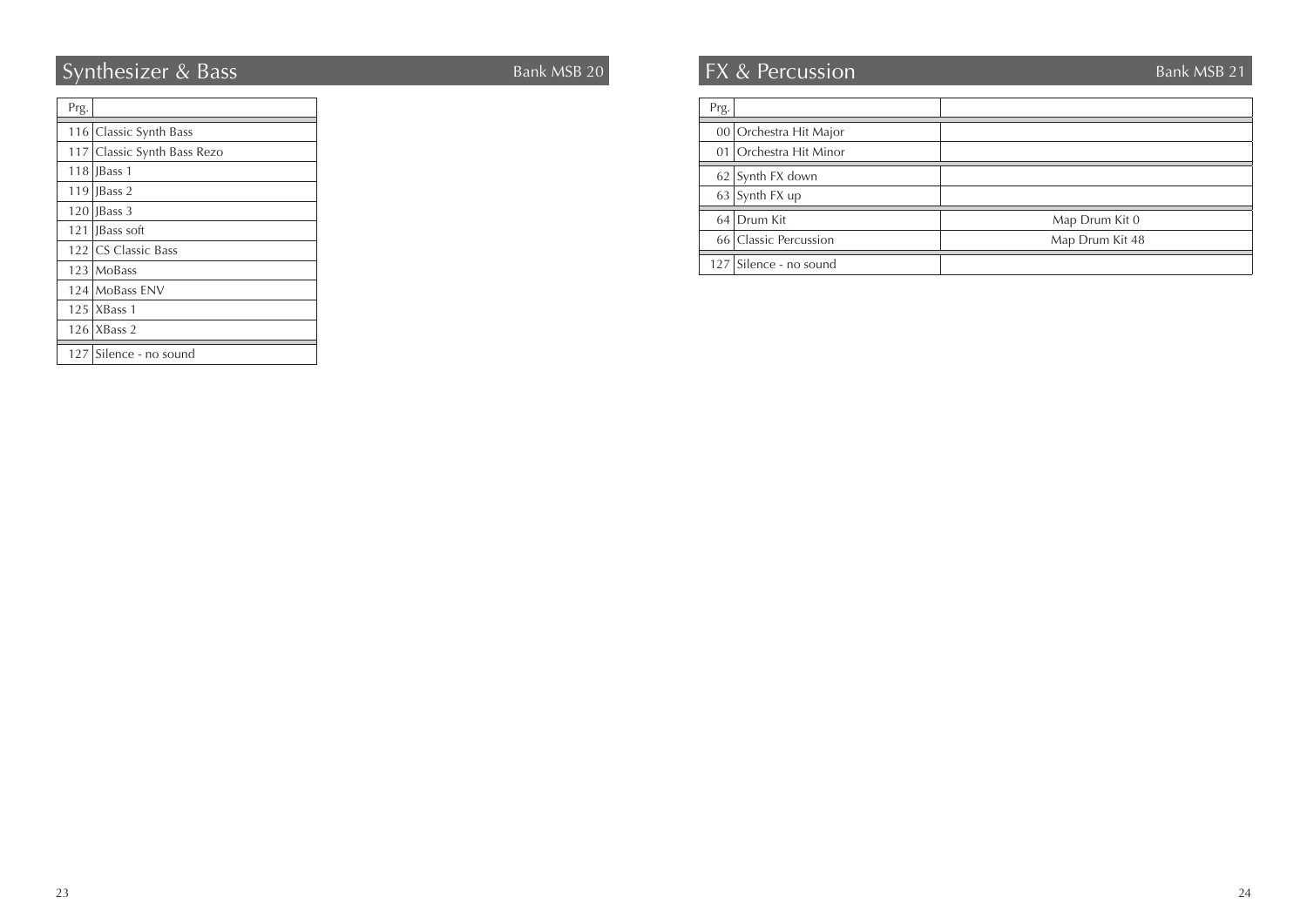## Marimba

-

| Prg. |                                       |                                                        |
|------|---------------------------------------|--------------------------------------------------------|
|      | 0   Marimba stereo                    | Curve hard vel. 96 - hard layer vol -3db               |
|      | 1   Marimba stereo                    | Curve hard vel. 96 - hard layer vol -5db               |
|      | 2   Marimba stereo                    | Curve hard vel. 96 - hard layer vol -7db               |
|      | 3   Marimba stereo                    | Curve medium vel. 61- hard layer vol -3db              |
|      | 4   Marimba stereo                    | Curve medium vel. 61 - hard layer vol -5db             |
|      | 5   Marimba stereo                    | Curve medium vel. 61 - hard layer vol -7db             |
|      | 6   Marimba stereo                    | soft layer only                                        |
|      | 7   Marimba stereo Copy 0 - soft atk. | Curve hard vel. 96 - hard layer vol -3db               |
|      | 8 Marimba stereo Tremolo 2.9          | Curve hard vel. 96 - hard layer vol -7db               |
|      | 9   Marimba stereo Tremolo 3.9        | Curve hard vel. 96 - hard layer vol -7db               |
|      | 10   Marimba stereo Tremolo 4.9       | Curve hard vel. 96 - hard layer vol -7db               |
|      | 11 Marimba stereo Tremolo 5.9         | Curve hard vel. 96 - hard layer vol -7db               |
|      | 12 Marimba stereo Tremolo 2.9         | Curve medium vel. 61 - hard layer vol -2db             |
|      | 13   Marimba stereo Tremolo 3.9       | Curve medium vel. 61 - hard layer vol -2db             |
|      | 14 Marimba stereo Tremolo 4.9         | Curve medium vel. 61 - hard layer vol -2db             |
|      | 15 Marimba stereo Tremolo 5.9         | Curve medium vel. 61 - hard layer vol -2db             |
|      | 16 Marimba stereo Tremolo 2.9         | soft layer only                                        |
|      | 17   Marimba stereo Tremolo 3.9       | soft layer only                                        |
|      | 18 Marimba stereo Tremolo 4.9         | soft layer only                                        |
|      | 19   Marimba stereo Tremolo 5.9       | soft layer only                                        |
|      | 20   Marimba stereo dynamic detune    | Curve hard vel. 96 - hard layer vol -3db               |
|      | 21   Marimba stereo dynamic detune    | Curve hard vel. 96 - hard layer vol -7db               |
|      | 22   Marimba stereo dynamic detune    | Curve hard vel. 61 - hard layer vol -3db               |
|      | 23 Marimba stereo dynamic detune      | Curve hard vel. 61 - hard layer vol -7db               |
|      | 24   Marimba stereo detune            | Curve hard vel. 96 - hard layer vol -3db               |
|      | 25   Marimba stereo detune            | Curve hard vel. 61 - hard layer vol -7db               |
|      | 26   Marimba stereo dynamic LFO       | Curve hard vel. 96 - hard layer vol -3db               |
|      | 27   Marimba stereo dynamic LFO       | Curve hard vel. 96 - hard layer vol -7db               |
|      | 28   Marimba stereo dynamic LFO       | Curve hard vel. 61 - hard layer vol -3db               |
|      | 29   Marimba stereo dynamic LFO       | Curve hard vel. 61 - hard layer vol -7db               |
|      | 30 Marimba stereo dynamic LFO         | soft layer only                                        |
|      | 31   Marimba stereo                   | one sample only A                                      |
|      | 32   Marimba stereo                   | one sample only B                                      |
|      | 33   Marimba stereo Copy 0 - no RR    | Curve hard vel. 96 - hard layer vol -3db               |
|      | 34   Marimba stereo Copy 6 - no RR    | soft layer only                                        |
|      | 35   Marimba stereo Copy 6 - no RR    | Curve hard vel. 96 - hard layer vol -3db - soft attack |

| Marimba            |                                     | Bank MSB 46                                |
|--------------------|-------------------------------------|--------------------------------------------|
| Prg.               |                                     |                                            |
| $0$ Marimba stereo |                                     | Curve hard vel. 96 - hard layer vol -3db   |
| Marimba stereo     |                                     | Curve hard vel. 96 - hard layer vol -5db   |
| $2$ Marimba stereo |                                     | Curve hard vel. 96 - hard layer vol -7db   |
| 3 Marimba stereo   |                                     | Curve medium vel. 61- hard layer vol -3db  |
| 4 Marimba stereo   |                                     | Curve medium vel. 61 - hard layer vol -5db |
| 5 Marimba stereo   |                                     | Curve medium vel. 61 - hard layer vol -7db |
| 6 Marimba stereo   |                                     | soft layer only                            |
|                    | 7 Marimba stereo Copy 0 - soft atk. | Curve hard vel. 96 - hard layer vol -3db   |
|                    | 8 Marimba stereo Tremolo 2.9        | Curve hard vel. 96 - hard layer vol -7db   |
|                    | 9 Marimba stereo Tremolo 3.9        | Curve hard vel. 96 - hard layer vol -7db   |
|                    | 10 Marimba stereo Tremolo 4.9       | Curve hard vel. 96 - hard layer vol -7db   |
|                    | 11 Marimba stereo Tremolo 5.9       | Curve hard vel. 96 - hard layer vol -7db   |
|                    | 12 Marimba stereo Tremolo 2.9       | Curve medium vel. 61 - hard layer vol -2db |
|                    | 13 Marimba stereo Tremolo 3.9       | Curve medium vel. 61 - hard layer vol -2db |
|                    | 14 Marimba stereo Tremolo 4.9       | Curve medium vel. 61 - hard layer vol -2db |
|                    | 15 Marimba stereo Tremolo 5.9       | Curve medium vel. 61 - hard layer vol -2db |
|                    |                                     |                                            |
|                    | 16 Marimba stereo Tremolo 2.9       | soft layer only                            |
|                    | 17 Marimba stereo Tremolo 3.9       | soft layer only                            |
|                    | 18 Marimba stereo Tremolo 4.9       | soft layer only                            |

| $\mathbf{F}$ $\mathbf{F}$ v identity in state of the individual $\mathbf{F}$ . | Curve sont ver. $70 -$ Hard Tayer vor -Jub |
|--------------------------------------------------------------------------------|--------------------------------------------|
| 15 Vibraphone 1 stereo Tremolo 3.9                                             | Curve soft vel. 70 - hard layer vol -3db   |
| 16 Vibraphone 1 stereo Tremolo 4.9                                             | Curve soft vel. 70 - hard layer vol -3db   |
| 17 Vibraphone 1 stereo Tremolo 5.9                                             | Curve soft vel. 70 - hard layer vol -3db   |
| 18 Vibraphone 1 stereo Tremolo 2.9                                             | Curve soft vel. 70 - hard layer vol -7db   |
| 19 Vibraphone 1 stereo Tremolo 3.9                                             | Curve soft vel. 70 - hard layer vol -7db   |
| 20 Vibraphone 1 stereo Tremolo 4.9                                             | Curve soft vel. 70 - hard layer vol -7db   |
| 21 Vibraphone 1 stereo Tremolo 5.9                                             | Curve soft vel. 70 - hard layer vol -7db   |
| 22 Vibraphone 1 stereo Tremolo 2.9 (96)                                        | Curve soft vel. 96 - hard layer vol -3db   |
| 23 Vibraphone 1 stereomolo 3.9                                                 | Curve soft vel. 96 - hard layer vol -3db   |
| 24 Vibraphone 1 stereo Tremolo 4.9                                             | Curve soft vel. 96 - hard layer vol -3db   |
| 25 Vibraphone 1 stereo Tremolo 5.9                                             | Curve soft vel. 96 - hard layer vol -3db   |
| 26 Vibraphone 1 stereo Tremolo 2.9                                             | Curve soft vel. 96 - hard layer vol -7db   |
| 27 Vibraphone 1 stereo Tremolo 3.9                                             | Curve soft vel. 96 - hard layer vol -7db   |
| 28 Vibraphone 1 stereo Tremolo 4.9                                             | Curve soft vel. 96 - hard layer vol -7db   |
| 29 Vibraphone 1 stereo Tremolo 5.9                                             | Curve soft vel. 96 - hard layer vol -7db   |
| 30 Vibraphone 1 stereo                                                         | layer only soft                            |
| 31 Vibraphone 1 stereo Tremolo 2.9                                             | layer only soft                            |
| 32 Vibraphone 1 stereo Tremolo 3.9                                             | layer only soft                            |
| 33 Vibraphone 1 stereo Tremolo 4.9                                             | layer only soft                            |
| 34 Vibraphone 1 stereo                                                         | layer only soft no RRobin*                 |
|                                                                                |                                            |

\* RRobin - Round Robin - Round-robin is a method of sample playback which allows you to play different sampled versions of the same sound, resulting in natural variations in otherwise static patterns.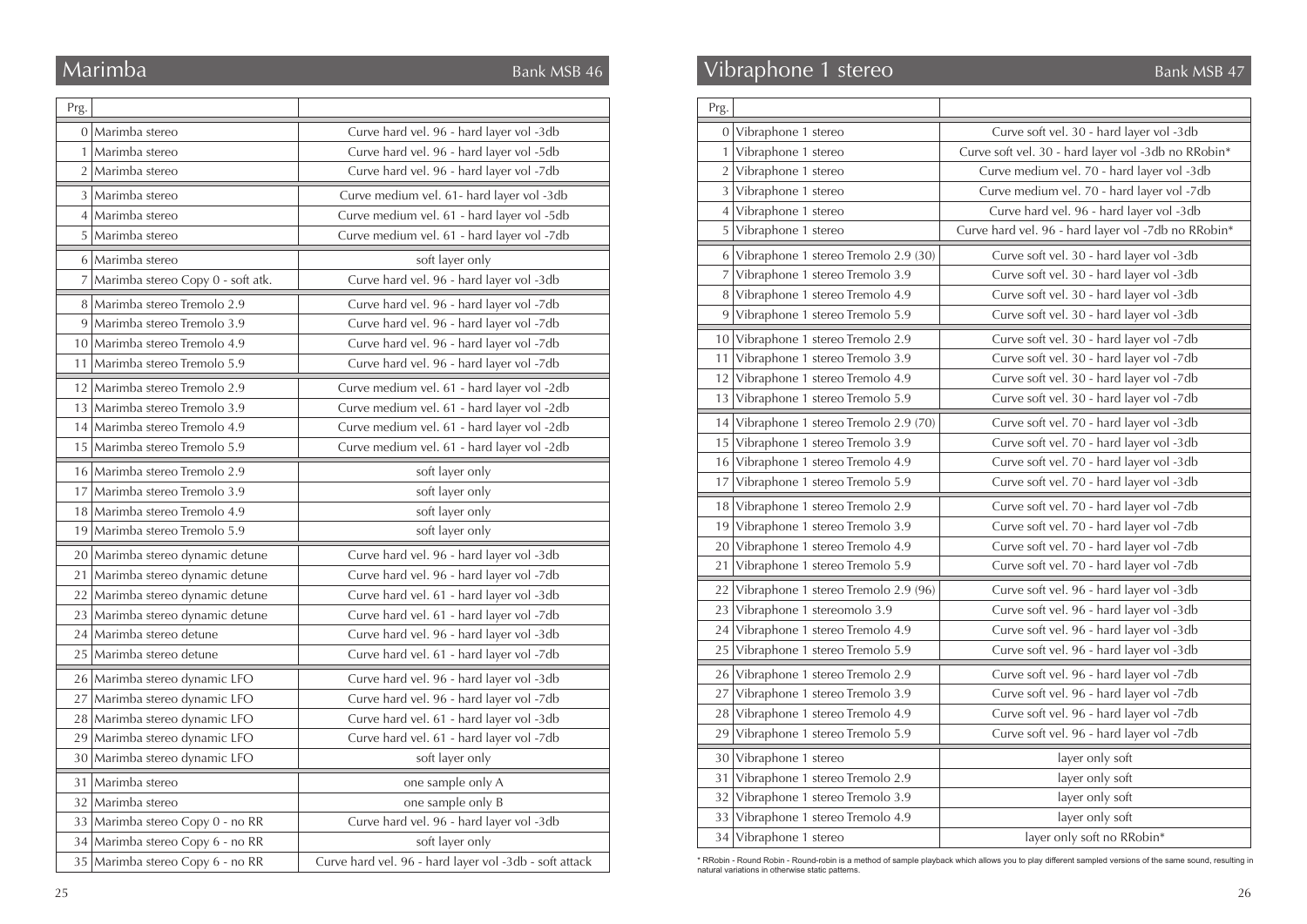# Vibraphone 1 stereo Bank MSB 47 Vibraphone 2 Bank MSB 48

Bank MSB 47

| Prg. |                                        |                                          |
|------|----------------------------------------|------------------------------------------|
|      | 35 Vibraphone 1 stereo - go up         | Curve soft vel. 30 - hard layer vol -3db |
|      | 36 Vibraphone 1 stereo - go up         | Curve soft vel. 93 - hard layer vol -3db |
|      | 37 Vibraphone 1 stereo - only as layer | Curve soft vel. 30 - hard layer vol -3db |
|      | 38 Vibraphone 1 stereo - only as layer | Curve soft vel. 70 - hard layer vol -3db |
|      | 39 Vibraphone 1 stereo - only as layer | Curve soft vel. 90 - hard layer vol -3db |
|      | 127 Silence - no sound                 |                                          |

|                | Vibraphone 2   | Bank MSB 48                               |
|----------------|----------------|-------------------------------------------|
| Prg.           |                |                                           |
| $\overline{0}$ | Vibraphone 2   | Curve soft vel. 30 - hard layer vol -10db |
|                | Vibraphone 2   | Curve soft vel. 30 - hard layer vol -7db  |
| 2 <sup>1</sup> | Vibraphone 2   | Curve soft vel. 56 - hard layer vol -10db |
| $\frac{3}{2}$  | Vibraphone 2   | Curve soft vel. 56 - hard layer vol -7db  |
| 4 <sup>1</sup> | Vibraphone 2   | Curve soft vel. 72 - hard layer vol -10db |
| 51             | Vibraphone 2   | Curve soft vel. 72 - hard layer vol -7db  |
| 61             | Vibraphone 2   | Curve soft vel. 96 - hard layer vol -10db |
|                | Vibraphone 2   | Curve soft vel. 96 - hard layer vol -7db  |
|                | 8 Vibraphone 2 | Curve soft vel. 114 - hard layer vol -7db |
| 9              | Vibraphone 2   | soft layer only                           |

|      | <u>Vibra</u> phone 1 stereo            | Bank MSB 47                               |      | Vibraphone 2                      | Bank MSB 48                               |
|------|----------------------------------------|-------------------------------------------|------|-----------------------------------|-------------------------------------------|
| Prg. |                                        |                                           | Prg. |                                   |                                           |
|      | 35 Vibraphone 1 stereo - go up         | Curve soft vel. 30 - hard layer vol -3db  |      | 10 Vibraphone 2 Tremolo 2.9       | Curve soft vel. 30 - hard layer vol -10db |
|      | 36 Vibraphone 1 stereo - go up         | Curve soft vel. 93 - hard layer vol -3db  |      | 11 Vibraphone 2 Tremolo 3.9       | Curve soft vel. 30 - hard layer vol -10db |
|      | 37 Vibraphone 1 stereo - only as layer | Curve soft vel. 30 - hard layer vol -3db  |      | 12 Vibraphone 2 Tremolo 4.9       | Curve soft vel. 30 - hard layer vol -10db |
|      | 38 Vibraphone 1 stereo - only as layer | Curve soft vel. 70 - hard layer vol -3db  |      | 13 Vibraphone 2 Tremolo 5.9       | Curve soft vel. 30 - hard layer vol -10db |
|      | 39 Vibraphone 1 stereo - only as layer | Curve soft vel. 90 - hard layer vol -3db  |      | 14 Vibraphone 2 Tremolo 2.9       | Curve soft vel. 30 - hard layer vol -7db  |
|      | 127 Silence - no sound                 |                                           |      | 15 Vibraphone 2 Tremolo 3.9       | Curve soft vel. 30 - hard layer vol -7db  |
|      |                                        |                                           |      | 16 Vibraphone 2 Tremolo 4.9       | Curve soft vel. 30 - hard layer vol -7db  |
|      |                                        |                                           |      | 17 Vibraphone 2 Tremolo 5.9       | Curve soft vel. 30 - hard layer vol -7db  |
|      | Vibraphone 2                           |                                           |      | 18 Vibraphone 2 Tremolo 2.9       | Curve soft vel. 96 - hard layer vol -10db |
|      |                                        | Bank MSB 48                               |      | 19 Vibraphone 2 Tremolo 3.9       | Curve soft vel. 96 - hard layer vol -10db |
| Prg. |                                        |                                           |      | 20 Vibraphone 2 Tremolo 4.9       | Curve soft vel. 96 - hard layer vol -10db |
|      | 0 Vibraphone 2                         | Curve soft vel. 30 - hard layer vol -10db |      | 21 Vibraphone 2 Tremolo 5.9       | Curve soft vel. 96 - hard layer vol -10db |
|      | $1$ Vibraphone 2                       | Curve soft vel. 30 - hard layer vol -7db  |      | 22 Vibraphone 2 Tremolo 2.9       | Curve soft vel. 96 - hard layer vol -7db  |
|      | $2$ Vibraphone 2                       | Curve soft vel. 56 - hard layer vol -10db |      | 23 Vibraphone 2 Tremolo 3.9       | Curve soft vel. 96 - hard layer vol -7db  |
|      | $3$ Vibraphone 2                       | Curve soft vel. 56 - hard layer vol -7db  |      | 24 Vibraphone 2 Tremolo 4.9       | Curve soft vel. 96 - hard layer vol -7db  |
|      | $4$ Vibraphone 2                       | Curve soft vel. 72 - hard layer vol -10db |      | 25 Vibraphone 2 Tremolo 5.9       | Curve soft vel. 96 - hard layer vol -7db  |
|      | $5$ Vibraphone 2                       | Curve soft vel. 72 - hard layer vol -7db  |      | 26 Vibraphone 2 Tremolo 2.9       | soft layer only                           |
|      | $6$ Vibraphone 2                       | Curve soft vel. 96 - hard layer vol -10db |      | 27 Vibraphone 2 Tremolo 3.9       | soft layer only                           |
|      | $7$ Vibraphone 2                       | Curve soft vel. 96 - hard layer vol -7db  |      | 28 Vibraphone 2 Tremolo 4.9       | soft layer only                           |
|      | 8 Vibraphone 2                         | Curve soft vel. 114 - hard layer vol -7db |      | 29 Vibraphone 2Tremolo 5.9        | soft layer only                           |
|      | $9$ Vibraphone 2                       | soft layer only                           |      | 30 Vibraphone 2 go up             | Curve soft vel. 30 - hard layer vol -10db |
|      |                                        |                                           |      | 31 Vibraphone 2 go up             | Curve soft vel. 96 - hard layer vol -7db  |
|      |                                        |                                           |      | 32 Vibraphone 2 Bend              | Curve soft vel. 30 - hard layer vol -10db |
|      |                                        |                                           |      | 33 Vibraphone 2 Bend              | Curve soft vel. 96 - hard layer vol -7db  |
|      |                                        |                                           |      | $34$ Vibraphone 2 - only as layer | Curve soft vel. 30 - hard layer vol -3db  |
|      |                                        |                                           |      | 35 Vibraphone $2$ - only as layer | Curve soft vel. 70 - hard layer vol -3db  |
|      |                                        |                                           |      | $36$ Vibraphone 2 - only as layer | Curve soft vel. 90 - hard layer vol -3db  |
|      |                                        |                                           |      | 127 Silence - no sound            |                                           |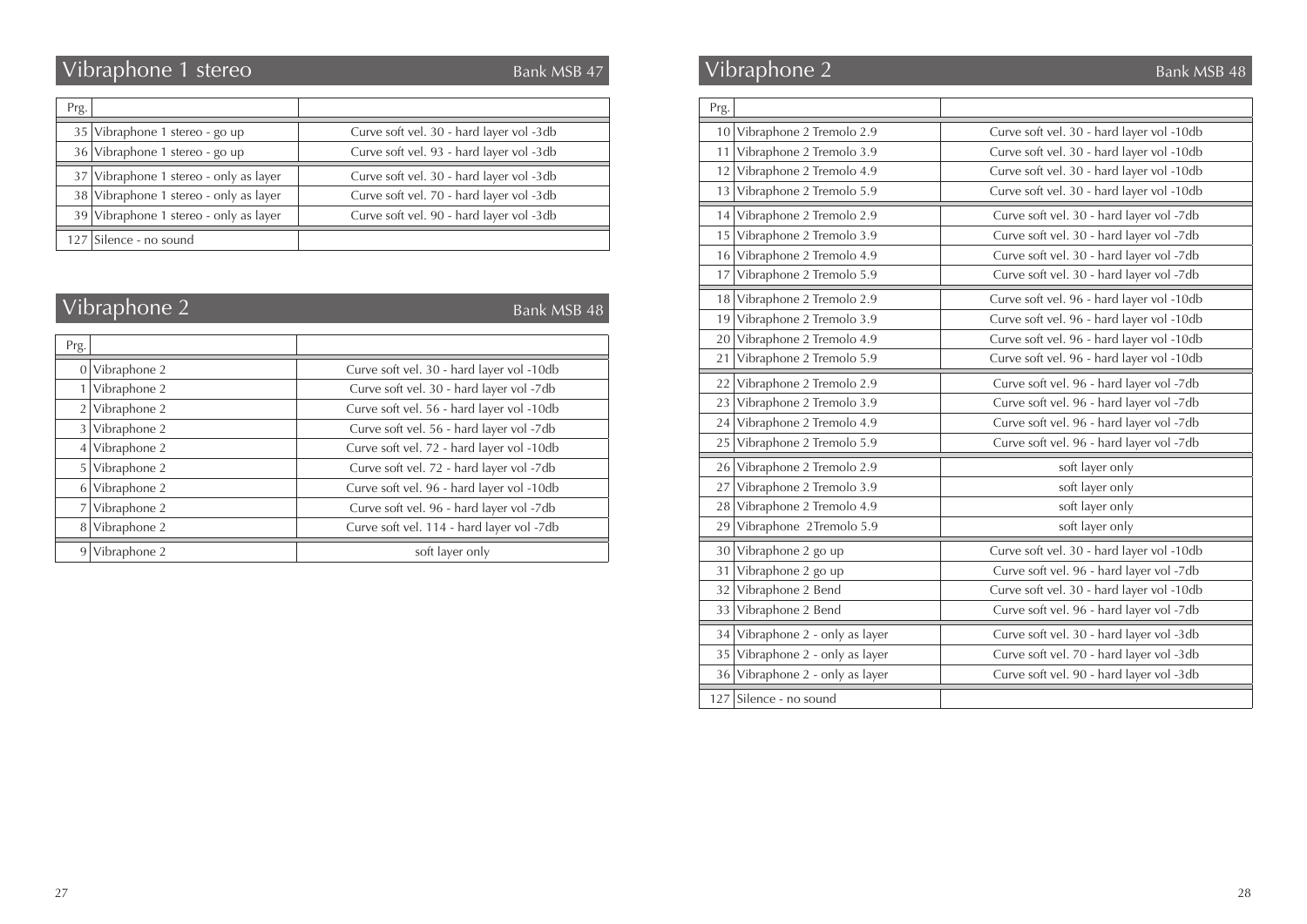# Vibraphone 3

Bank MSB 47

| Prg.            |                          |                                       |
|-----------------|--------------------------|---------------------------------------|
| $\overline{0}$  | Vibraphon 3 MC           |                                       |
| 1               | Vibraphon 3 MC           | softer dynamic layer freq             |
| 2               | Vibraphon 3 MC           | softer dynamic layer volume and freq. |
| 3               | Vibraphone 3 Tremolo 2.9 |                                       |
| $\overline{4}$  | Vibraphone 3 Tremolo 3.9 |                                       |
| 5               | Vibraphone 3 Tremolo 4.9 |                                       |
| 6               | Vibraphone 3 Tremolo 5.9 |                                       |
| 7               | Vibraphone 3 Tremolo 2.9 | softer dynamic layer freq             |
| 8               | Vibraphone 3 Tremolo 3.9 | softer dynamic layer freq             |
| 9               | Vibraphone 3 Tremolo 4.9 | softer dynamic layer freq             |
| 10 <sup>1</sup> | Vibraphone 3 Tremolo 5.9 | softer dynamic layer freq             |
| 11              | Vibraphone 3 Tremolo 2.9 | softer dynamic layer volume and freq. |
| 12              | Vibraphone 3 Tremolo 3.9 | softer dynamic layer volume and freq. |
| 13              | Vibraphone 3 Tremolo 4.9 | softer dynamic layer volume and freq. |
| 14              | Vibraphone 3 Tremolo 5.9 | softer dynamic layer volume and freq. |
| 15              | Vibraphone 3             | bowed                                 |
| 127             | Silence - no sound       |                                       |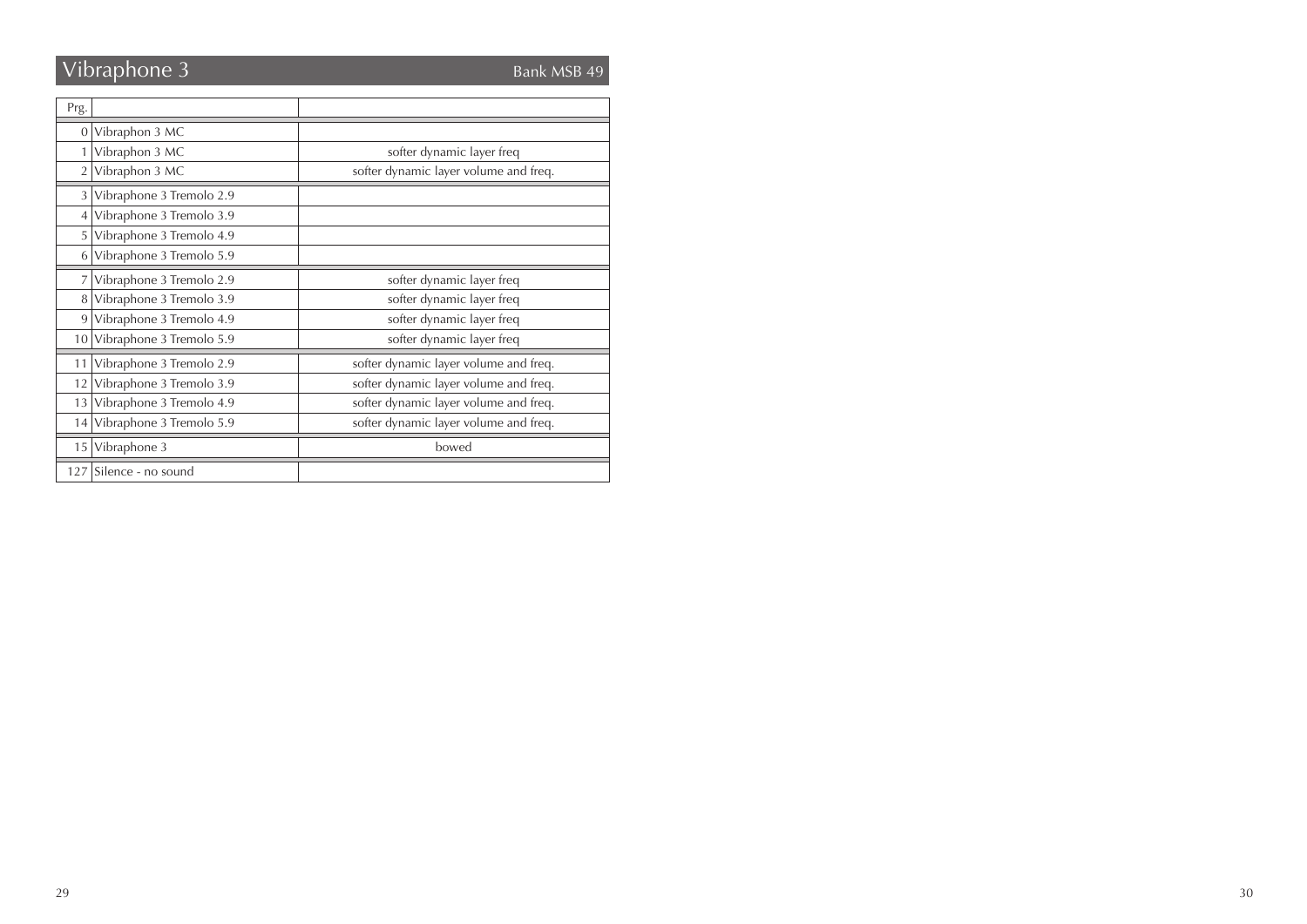## Mallets **Bank MSB 50** Mallets Bank MSB 50 Mallets Bank MSB 50 Bank MSB 50

| Prg. |                             |                                     |  |
|------|-----------------------------|-------------------------------------|--|
|      | $0$ Xylophone               |                                     |  |
| 1    | Xylophone                   | filter curve                        |  |
| 2    | Xylophone                   | only as layer                       |  |
| 3    | Glockenspiel 1              | Release 780                         |  |
| 4    | Glockenspiel 1              | Release 680                         |  |
| 5    | Glockenspiel 1              | Release 570                         |  |
| 6    | Glockenspiel 1              | Decay 590                           |  |
| 7    | Glockenspiel 1              | only as layer                       |  |
| 8    | Glockenspiel 2              |                                     |  |
| 9    | Cortales                    | Decay 750                           |  |
| 10   | Cortales                    | Decay 580                           |  |
| 11   | Cortales                    | Decay 530                           |  |
| 12   | Cortales                    | Tremolo 4                           |  |
| 13   | Cortales                    | Tremolo 5                           |  |
| 14   | Cortales                    | only as layer                       |  |
| 15   | Timpani 1                   |                                     |  |
| 16   | Timpani 2                   | 4 layer                             |  |
| 17   | Timpani 2                   | 3 layer                             |  |
| 18   | Timpani 2                   | 2 layer                             |  |
| 19   | Timpani 2                   | only forte                          |  |
| 20   | MC Timpani 3                | 4 layer - sp. 32/64 /116 stereo pan |  |
| 21   | MC Timpani 3                | 4 layer - sp. 32/64/96 stereo pan   |  |
| 22   | MC Timpani 3                | 4 layer - sp. 32/64/116             |  |
| 23   | MC Timpani 3                | 4 layer - sp. 32/64/96              |  |
| 24   | MC Timpani 3                | 3 layer - sp. 32/95                 |  |
| 25   | MC Timpani 3                | 3 layer - sp. 48/84                 |  |
| 26   | MC Timpani 3                | 2 layer - sp. 95                    |  |
| 27   | MC Timpani 3 (low velo. up) | 4 layer - sp. 32/64 /116 stereo pan |  |
| 28   | MC Timpani 3 (low velo. up) | 4 layer - sp. 32/64/96 stereo pan   |  |
| 29   | MC Timpani 3 (low velo. up) | 4 layer - sp. 32/64/116             |  |
| 30   | MC Timpani 3 (low velo. up) | 4 layer - sp. 32/64/96              |  |
| 31   | MC Timpani 3 (low velo. up) | 3 layer - sp. 32/95                 |  |
| 32   | MC Timpani 3 (low velo. up) | 3 layer - sp. 48/84                 |  |
| 33   | MC Timpani 3 (low velo. up) | 2 layer - sp. 95                    |  |

| Prg. |                          |                      |  |
|------|--------------------------|----------------------|--|
| 34   | MC Chimes                | long release         |  |
| 35   | MC Chimes                | medium release       |  |
| 36   | MC Chimes                | short release        |  |
| 37   | MC Chimes Round Robin    | long release         |  |
|      | 38 MC Chimes Round Robin | medium release       |  |
|      | 39 MC Chimes Round Robin | short release        |  |
| 40   | MC Chimes                | LFO slow             |  |
| 41   | Celesta                  |                      |  |
| 42   | Celesta                  | short release        |  |
| 43   | Celesta                  | $LFO$ 2.9            |  |
| 44   | Celesta                  | LFO 3.9              |  |
| 45   | Celesta                  | LFO 4.9              |  |
| 46   | Celesta                  | High Pass Filter     |  |
| 47   | Steel Drum               |                      |  |
| 48   | <b>Steel Drum</b>        | only as layer to use |  |
| 49   | Steel Drum Mix 1         |                      |  |
| 50   | Steel Drum Mix 2         |                      |  |
| 51   | Steel Drum Mix delay     | only for experiment  |  |
| 127  | Silence                  | no sound             |  |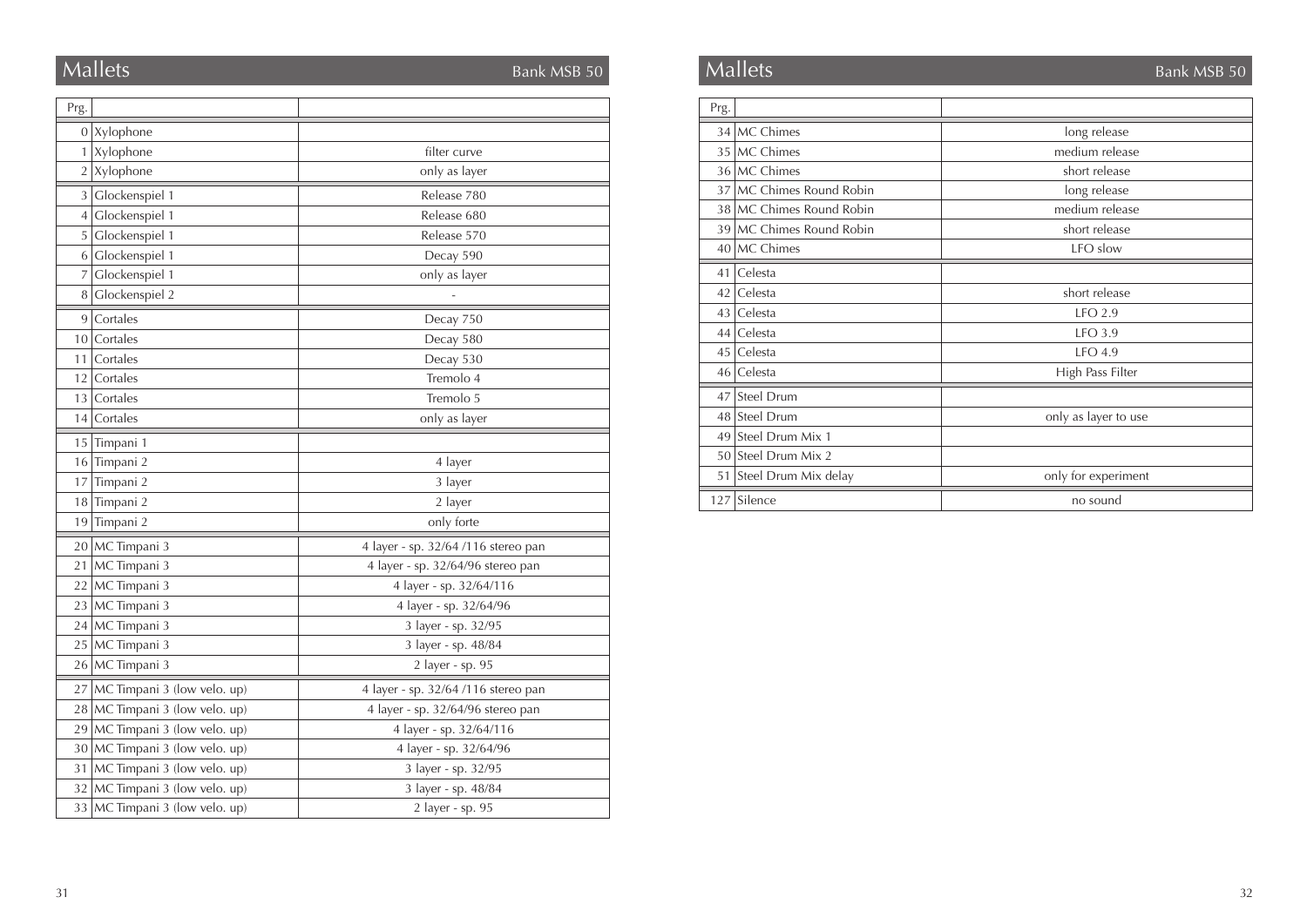## Synth-Mallets Bank MSB 51

| Prg.            |                 |             |
|-----------------|-----------------|-------------|
|                 | 00 FM Vibra     |             |
| 01              | <b>FM Vibra</b> | soft attack |
| 02              | <b>FM Vibra</b> | Tremolo 2.9 |
|                 | 03 FM Vibra     | Tremolo 3.9 |
|                 | 04 FM Vibra     | Tremolo 4.9 |
|                 | 05 FM Vibra     | Tremolo 5.9 |
|                 | 06 Wooden Hit   | Release 700 |
| 07              | Wooden Hit      | Decay 700   |
|                 | 08 Wooden Hit   | soft attack |
|                 | $09$ X-Bell     | Release 700 |
|                 | $10$ X-Bell     | Decay 700   |
| 11              | X-Bell          | soft attack |
| 12              | FM-Tubula       | Release 700 |
| 13              | FM-Tubula       | Decay 700   |
| 14              | FM-Tubula       | soft attack |
| 15 <sup>1</sup> | <b>FM-Steel</b> | Release 700 |
|                 | 16 FM-Steel     | Decay 700   |
| 17              | FM-Steel        | soft attack |
|                 | 18 SynPan       | Release 700 |
| 19              | SynPan          | Decay 700   |
|                 | 20 SynPan       | soft attack |
| 21              | Hard Mallet Syn |             |
| 22              | Synth Tackl     |             |
| 23              | Synth Tackl     | soft attack |
| 241             | Reso noise      | stereo      |
| 25              | Reso noise      | mono        |
|                 | 26 Reso C note  | only C      |
|                 | 127 Silence     | no sound    |
|                 |                 |             |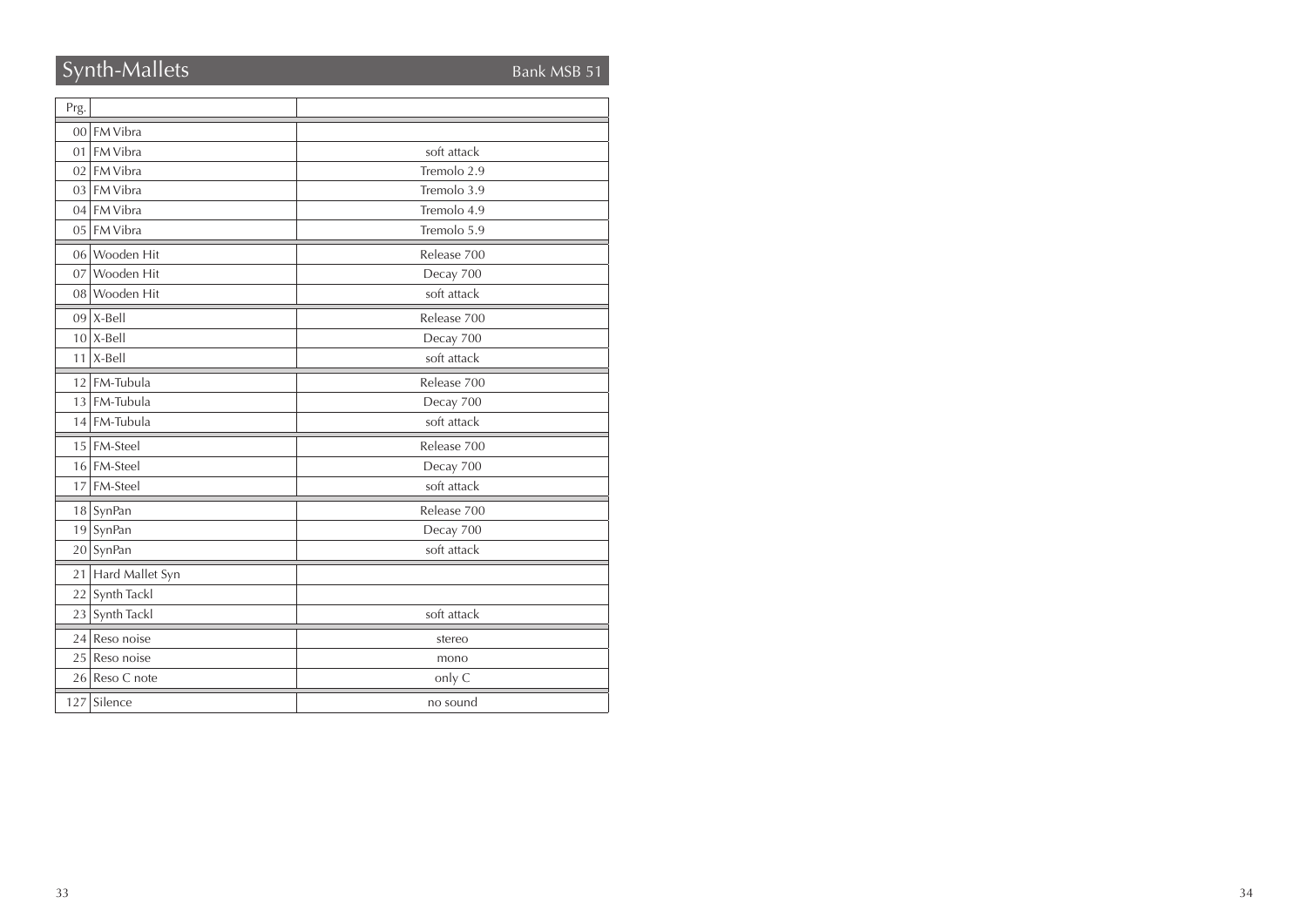# ACOUSTIC DRUMS

# Sound Bank MSB 80 Prg. 0 - 72

# Drum Kit 80

## **Important key** and solo solo solo solo solo

Each individual program is played with MIDI key c /60.

## **Legend List Solo Sounds**

| Exclusive Group in Drum Kit Mode - MIDI CHANNEL 10<br>$\ast$ |                                                                          |  |
|--------------------------------------------------------------|--------------------------------------------------------------------------|--|
| Hold ENV                                                     | These copies can be used with MIDI FILES etc  to determine the length of |  |
|                                                              | the release                                                              |  |
| <b>RR</b>                                                    | Round Robin - different sample per velocity zone.                        |  |
|                                                              | Many instruments offer 6 velocity zones.                                 |  |
| Excl. Group                                                  | Key belonging to the same group mute each other.                         |  |
|                                                              | Just Drumkit Mode Ch10 offer this feature.                               |  |



#### *MIRROW NOTES / COPIES*

*If you have two pads that output note numbers on two different MIDI notes, you can play faster.*

*The following was provided for this:*

*You can find the sound of the MIDI note 60 as a copy on number 59. As well as the MIDI note 59 as a copy on number 58.*

*These copies are not specified in the sound list of the individual sounds. The description would no longer seem so clear.*

*If an instrument has two different tones, such as bongos, you will also find a reflection for the higher version.*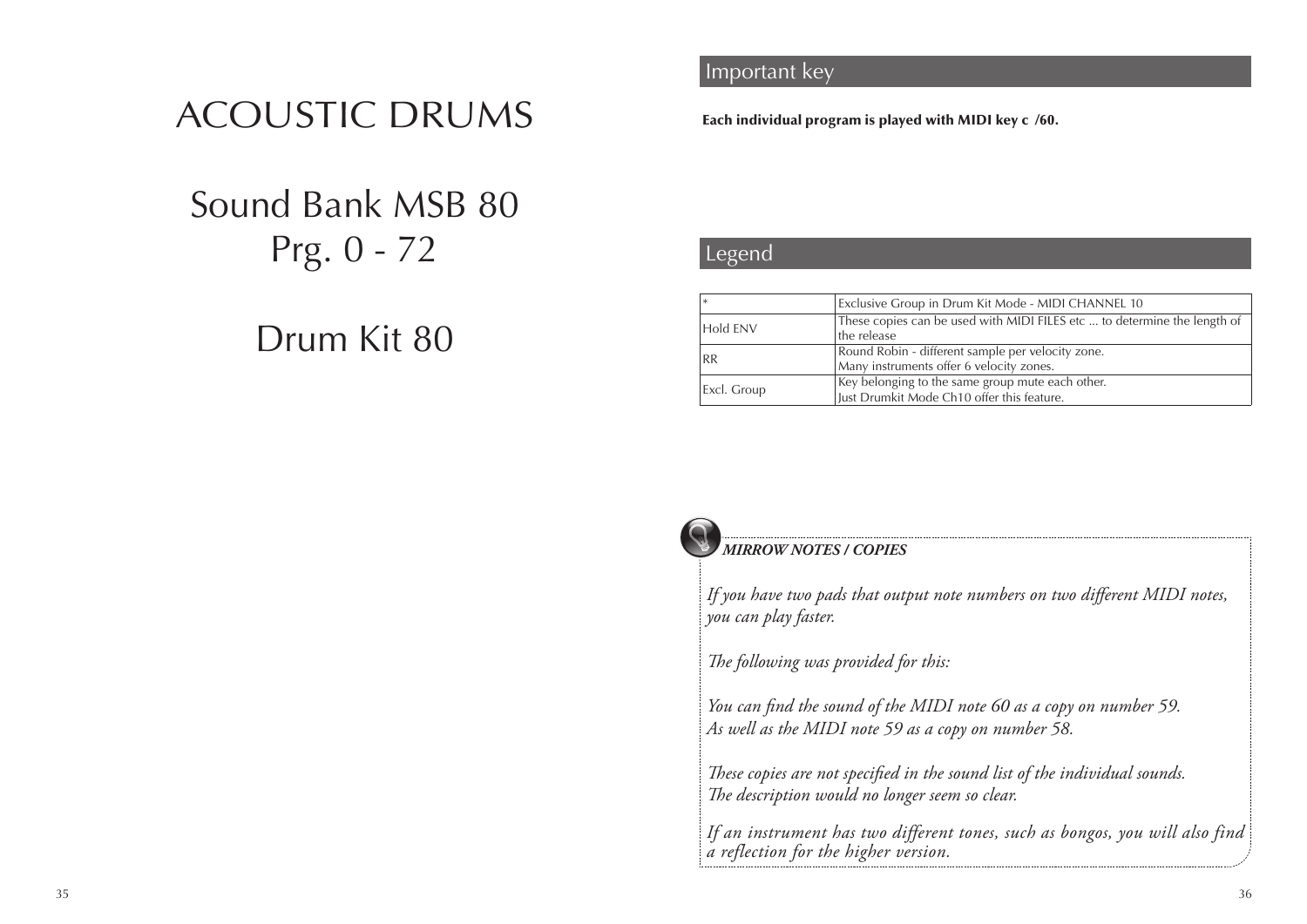# Acoustic Drums Overview MSB 80

| Prg. | Instrument                  | Genre              | Size                | Layer        |
|------|-----------------------------|--------------------|---------------------|--------------|
|      | 00 Bass Drum Ludwig         | Pop                | $22'' \times 14''$  | 10           |
| 01   | Bass Drum Ludwig            | Pop                | $22''$ x $14''$     | 8            |
| 02   | <b>Bass Drum Ice Custom</b> | Indie              | 26" x 14"           | 10           |
| 03   | <b>Bass Drum Ice Custom</b> | Indie              | $26'' \times 14''$  | 8            |
| 04   | Bass Drum Ludwig            | Metal              | 22" x 18"           | 10           |
| 05   | <b>Bass Drum Ludwig</b>     | Metal              | 22" x 18"           | 8            |
| 06   | <b>Bass Drum Premier</b>    | <b>Jazz</b>        | $18''\times14''$    | 10           |
| 07   | <b>Bass Drum Premier</b>    | lazz               | $18'' \times 14''$  | 8            |
| 08   | <b>Bass Drum Tama</b>       | Rock               | 22" x 18"           | 10           |
| 09   | <b>Bass Drum Tama</b>       | Rock               | $22'' \times 18''$  | 8            |
| 10   | <b>Bass Drum Pie</b>        | Power              | $24'' \times 18''$  | 10           |
| 11   | <b>Bass Drum Pie</b>        | Power              | $24'' \times 18''$  | 8            |
| 12   | Snare DW Craviotto          | Studio             | $14'' \times 5.5''$ | Open         |
| 13   | Snare DW Craviotto          | Studio             | $14'' \times 5.5''$ | Open shallow |
| 14   | Snare DW Craviotto          | Studio             | $14'' \times 5,5''$ | Rim shot     |
| 15   | Snare DW Craviotto          | Studio             | $14'' \times 5.5''$ | Side Stick   |
| 16   | Snare P. Spirit             | Indie              | $14'' \times 5.5''$ | Open         |
| 17   | Snare P. Spirit             | Indie              | $14'' \times 5.5''$ | Open shallow |
| 18   | Snare P. Spirit             | Indie              | $14'' \times 5,5''$ | Rim shot     |
| 19   | Snare P. Spirit             | Indie              | $14'' \times 5.5''$ | Side Stick   |
| 20   | Snare Gretsch Hammerd       | Metal              | $14'' \times 5''$   | Open         |
| 21   | Snare Gretsch Hammerd       | Metal              | $14'' \times 5''$   | Open shallow |
| 22   | Snare Gretsch Hammerd       | Metal              | $14'' \times 5''$   | Rim shot     |
| 23   | Snare Gretsch Hammerd       | Metal              | $14'' \times 5''$   | Side Stick   |
| 24   | Snare Supraphonic 402       | Vintage            | $14'' \times 6.5''$ | Open         |
| 25   | Snare Supraphonic 402       | Vintage            | $14'' \times 6,5''$ | Open shallow |
| 26   | Snare Supraphonic 402       | Vintage            | $14'' \times 6,5''$ | Rim shot     |
| 27   | Snare Supraphonic 402       | Vintage            | $14'' \times 6.5''$ | Side Stick   |
| 28   | Snare Pearl Signature       | <b>Studio Rock</b> | $14'' \times 6.5''$ | Open         |
| 29   | Snare Pearl Signature       | <b>Studio Rock</b> | $14'' \times 6.5''$ | Open shallow |
| 30   | Snare Pearl Signature       | Studio Rock        | $14'' \times 6.5''$ | Rim shot     |
| 31   | Snare Pearl Signature       | Studio Rock        | $14'' \times 6.5''$ | Side Stick   |
| 32   | Snare Craviotta Custom      | Acoustic           | $14'' \times 7''$   | Open         |
| 33   | Snare Craviotta Custom      | Acoustic           | $14'' \times 7''$   | Open shallow |
|      | 34 Snare Craviotta Custom   | Acoustic           | $14'' \times 7''$   | Rim shot     |
|      | 35   Snare Craviotta Custom | Acoustic           | $14'' \times 7''$   | Side Stick   |

|    | Prg.   Instrument                                                                      | Genre        | Size                | Layer        |
|----|----------------------------------------------------------------------------------------|--------------|---------------------|--------------|
|    | 36 Snare Supraphonic 400                                                               | Vintage      | $14'' \times 5''$   | Open         |
|    | 37 Snare Supraphonic 400                                                               | Vintage      | $14'' \times 5''$   | Open shallow |
|    | 38 Snare Supraphonic 400                                                               | Vintage      | $14'' \times 5''$   | Rim shot     |
|    | 39 Snare Supraphonic 400                                                               | Vintage      | $14'' \times 5''$   | Side Stick   |
|    | 40 Snare Acrolite                                                                      | <b>Brush</b> | $14'' \times 5.5''$ | Open         |
|    | 41 Snare Acrolite                                                                      | <b>Brush</b> | $14'' \times 5.5''$ | Open shallow |
|    | 42 Snare Acrolite                                                                      | <b>Brush</b> | $14'' \times 5.5''$ | Rim shot     |
|    | 43 Snare Acrolite                                                                      | <b>Brush</b> | $14'' \times 5.5''$ | Side Stick   |
|    | 44 Snare Ac. need note hold                                                            | <b>Brush</b> | $14'' \times 5.5''$ | Swirl short  |
|    | 45 Snare Acrolite ENV open                                                             | <b>Brush</b> | $14'' \times 5.5''$ | Swirl long   |
|    | Toms Mapping:<br>Note 59 & 60 is the same sound - lowest tom.<br>Note 61 & 62 next tom |              |                     |              |
|    | 46 DW Tom Set                                                                          | Dry          | 6 Toms              |              |
|    | 47 ICE Tom Set                                                                         | Power        | 5 Toms              |              |
|    | 48 Premier Tom Set                                                                     | Brush        | 4 Toms              |              |
|    | 49 HiHat 14" need note hold                                                            |              | 10 Articulat.       |              |
|    | 50 HiHat 14" ENV open                                                                  |              | 10 Articulat.       |              |
|    | 51 Ride 21"                                                                            |              | Tip                 |              |
| 52 | Ride 21"                                                                               |              | Cup                 |              |
| 53 | Ride 21"                                                                               |              | Edge                |              |
|    | 54 Splash                                                                              |              | 10''                |              |
|    | 55 Crash                                                                               |              | 12''                |              |
|    | 56 Crash                                                                               |              | 14''                |              |
|    | 57 Crash                                                                               |              | 16''                |              |
|    | 58 Crash                                                                               |              | 17''                |              |
|    | 59 Crash                                                                               |              | 18''                |              |
|    | 60 Crash                                                                               |              | 19''                |              |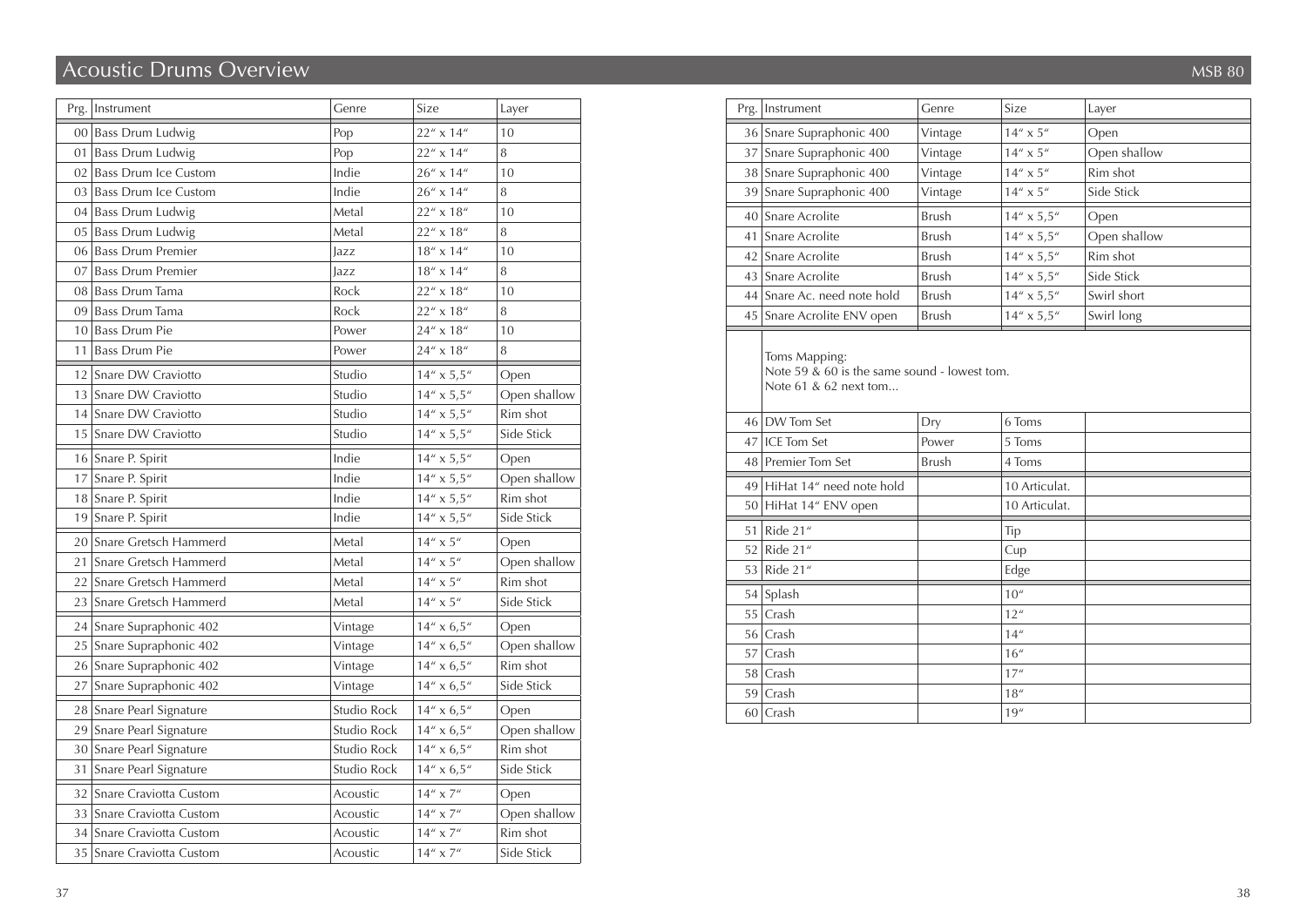# Acoustic Drums Overview

|      | Prg.   Instrument                                                                                    |                                                                                                                                                                                                                                                                                  | Not                                                                                      |
|------|------------------------------------------------------------------------------------------------------|----------------------------------------------------------------------------------------------------------------------------------------------------------------------------------------------------------------------------------------------------------------------------------|------------------------------------------------------------------------------------------|
|      | 61 Snare DW Craviotto                                                                                | 4 Snare articulations - mirrow mapping<br>Note $59 + 60$ Center Hit<br>Note $58 + 61$ Shallow Hit<br>Note $57 + 62$ Rimshot<br>Note $56 + 63$ Sidestick                                                                                                                          | $\overline{4}$<br>4 <sup>1</sup><br>44<br>4!<br>4(<br>$\overline{4}$                     |
|      | 62 Snare P. Spirit                                                                                   | $\mu$ <sub>-</sub>                                                                                                                                                                                                                                                               | 4 <sub>i</sub>                                                                           |
| 63   | Snare Gretsch Hammerd                                                                                | $\mu$ <sub>-</sub>                                                                                                                                                                                                                                                               |                                                                                          |
|      | 64 Snare Supraphonic 402                                                                             | $\mu$ <sub>-</sub>                                                                                                                                                                                                                                                               | 59                                                                                       |
|      | 65 Snare Pearl Signature                                                                             | $\mu$ <sub>-</sub>                                                                                                                                                                                                                                                               | 60                                                                                       |
|      | 66 Snare Craviotta Custom                                                                            | $\mu$ <sub>-</sub>                                                                                                                                                                                                                                                               | 6                                                                                        |
| 67 l | Snare Supraphonic 400                                                                                | $-$ <sup><math>\mu</math></sup> –                                                                                                                                                                                                                                                | 62                                                                                       |
|      | 68 Snare Acrolite                                                                                    | $\mu$ <sub>-</sub>                                                                                                                                                                                                                                                               | 6 <sup>2</sup>                                                                           |
|      | 69 All Cymbals - Center Pan                                                                          | Note $59 + 60$ - Ride Tip<br>Note $58 + 61$ - Ride Cup<br>Note 57 + 62 - Ride Edge<br>Note 56 + 63 - Splash 10<br>Note 55 + 64 - Crash 12<br>Note 54 + 65 - Crash 14<br>Note 53 + 66 - Crash 16<br>Note 52 + 67 - Crash 17<br>Note 51 + 68 - Crash 18<br>Note 50 + 69 - Crash 19 | 64<br>6 <sup>1</sup><br>6<br>6.<br>68<br>69<br>70<br>$7^{\circ}$<br>71<br>7 <sup>2</sup> |
|      | 70 All Cymbals - Stereo Pos.                                                                         | $\mu$ <sub>-</sub>                                                                                                                                                                                                                                                               |                                                                                          |
|      | HiHat<br>71 Open need hold down<br>key on keyboard.                                                  | for CH 1-9 & 11-16 - Mapping page 40                                                                                                                                                                                                                                             |                                                                                          |
|      | HiHat<br>Open is allways full open.<br>72 Must be stopped by<br>controller. Just for special<br>use. | for CH 1-9 & 11-16 - Mapping page 40                                                                                                                                                                                                                                             |                                                                                          |

# Acoustic Drum Kit - for CH 10

| Prg.   Instrument          |                                      |  |  |
|----------------------------|--------------------------------------|--|--|
| 80 Drum Kit 80 - All drums | for CH 1-9 & 11-16 - Mapping page 42 |  |  |

| 42 | f#             | HiHat 14" | <b>Full Closed</b> |
|----|----------------|-----------|--------------------|
| 43 | g              |           |                    |
| 44 | g#             | HiHat 14" | Pedal              |
| 45 | a              |           |                    |
| 46 | a#             | HiHat 14" | Open               |
| 47 | b              |           |                    |
| 48 | $\overline{C}$ | ÷,        |                    |
|    | $\sim$         | ÷         |                    |
| 59 | b              | ÷,        |                    |
| 60 | $\overline{C}$ | HiHat 14" | <b>Full Closed</b> |
| 61 | C#             | HiHat 14" | <b>Full Closed</b> |
| 62 | $\mathsf{d}$   | HiHat 14" | <b>Full Closed</b> |
| 63 | d#             | HiHat 14" | Closed             |
| 64 | e              | HiHat 14" | Closed             |
| 65 | f              | HiHat 14" | Closed 1/4         |
| 66 | f#             | HiHat 14" | Closed 1/2         |
| 67 | g              | HiHat 14" | Closed 1/2         |
| 68 | g#             | HiHat 14" | Open               |
| 69 | a              | HiHat 14" | Open               |
| 70 | a#             | HiHat 14" | Open B             |
| 71 | $\mathbf b$    | HiHat 14" | Pedal              |
| 72 | $\overline{C}$ | HiHat 14" | Pedal              |
| 73 | b              | HiHat 14" | Pedal Splash       |
|    |                |           |                    |

Model **Articulation** 

PRG. 80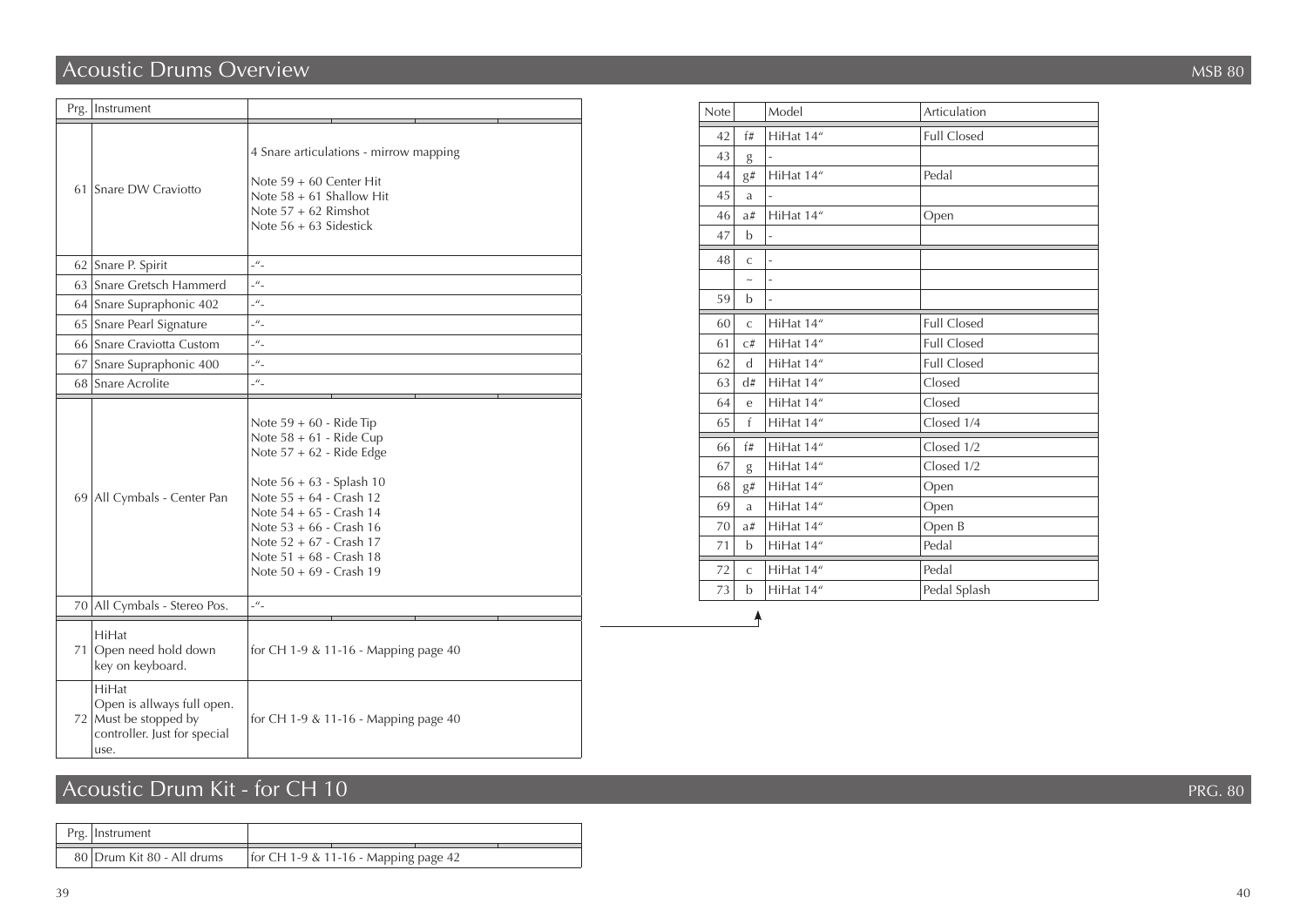# **Acoustic Drums 1** Drum Kit 80

| Note           |                | Model                       | Articulation | Excl. Group |
|----------------|----------------|-----------------------------|--------------|-------------|
|                | $\overline{a}$ |                             |              |             |
| 1              | C#             | Bass Drum Ludwig            | 10 Layer     |             |
| $\overline{2}$ | d              | <b>Bass Drum Ludwig</b>     | 8 Layer      |             |
| 3              | d#             | <b>Bass Drum Ice Custom</b> | 10 Layer     |             |
| $\overline{4}$ | e              | <b>Bass Drum Ice Custom</b> | 8 Layer      |             |
| 5              | f              | <b>Bass Drum Ludwig</b>     | 10 Layer     |             |
| 6              | f#             | <b>Bass Drum Ludwig</b>     | 8 Layer      |             |
| 7              | g              | <b>Bass Drum Premier</b>    | 10 Layer     |             |
| 8              | g#             | <b>Bass Drum Premier</b>    | 8 Layer      |             |
| 9              | a              | Bass Drum Tama              | 10 Layer     |             |
| 10             | a#             | Bass Drum Tama              | 8 Layer      |             |
| 11             | b              | <b>Bass Drum Pie</b>        | 10 Layer     |             |
| 12             | $\mathsf{C}$   | <b>Bass Drum Pie</b>        | 8 Layer      |             |
| 13             | C#             | $\overline{a}$              |              |             |
| 14             | $\mathsf{d}$   | $\frac{1}{2}$               |              |             |
| 15             | d#             | $\frac{1}{2}$               |              |             |
| 16             | e              | $\frac{1}{2}$               |              |             |
| 17             | $\mathsf{f}$   | $\frac{1}{2}$               |              |             |
| 18             | f#             | ÷,                          |              |             |
| 19             | g              | $\overline{a}$              |              |             |
| 20             | g#             |                             |              |             |
| 21             | a              | ÷,                          |              |             |
| 22             | a#             | $\overline{a}$              |              |             |
| 23             | b              | L                           |              |             |
| 24             | $\mathsf{C}$   | Snare DW Craviotto          |              |             |
| 25             | C#             | Snare DW Craviotto          |              |             |
| 26             | $\mathsf{d}$   | Snare DW Craviotto          |              |             |
| 27             | d#             | Snare DW Craviotto          |              |             |
| 28             | $\rm e$        | Snare P. Spirit             |              |             |
| 29             | f              | Snare P. Spirit             |              |             |
| 30             | f#             | Snare P. Spirit             |              |             |
| 31             | g              | Snare P. Spirit             |              |             |
| 32             | g#             | Snare Gretsch Hammerd       |              |             |
| 33             | a              | Snare Gretsch Hammerd       |              |             |
| 34             | a#             | Snare Gretsch Hammerd       |              |             |
| 35             | $\mathbf b$    | Snare Gretsch Hammerd       |              |             |

| Note |              | Model                    | Articulation       | Excl. Group    |
|------|--------------|--------------------------|--------------------|----------------|
| 36   | $\mathsf{C}$ | Snare Supraphonic 402    |                    |                |
| 37   | C#           | Snare Supraphonic 402    |                    |                |
| 38   | d            | Snare Supraphonic 402    |                    |                |
| 39   | d#           | Snare Supraphonic 402    |                    |                |
| 40   | e            | Snare Pearl Signature    |                    |                |
| 41   | f            | Snare Pearl Signature    |                    |                |
| 42   | f#           | Snare Pearl Signature    |                    |                |
| 43   | g            | Snare Pearl Signature    |                    |                |
| 44   | g#           | Snare Craviotta Custom   |                    |                |
| 45   | a            | Snare Craviotta Custom   |                    |                |
| 46   | a#           | Snare Craviotta Custom   |                    |                |
| 47   | b            | Snare Craviotta Custom   |                    |                |
| 48   | $\mathsf C$  | Snare Supraphonic 400    |                    |                |
| 49   | C#           | Snare Supraphonic 400    |                    |                |
| 50   | d            | Snare Supraphonic 400    |                    |                |
| 51   | d#           | Snare Supraphonic 400    |                    |                |
| 52   | e            | Snare Acrolite           | Open               | $\overline{2}$ |
| 53   | f            | Snare Acrolite           | Open shallow       | $\overline{2}$ |
| 54   | f#           | Snare Acrolite           | Rim shot           | $\overline{2}$ |
| 55   | g            | Snare Acrolite           | Side Stick         | $\overline{2}$ |
| 56   | g#           | Snare Ac. need note hold | Swirl short        | $\overline{2}$ |
| 57   | a            | Snare Acrolite ENV open  | Swirl long         | $\overline{2}$ |
| 58   | a#           |                          |                    |                |
| 59   | b            |                          |                    |                |
| 60   | $\mathsf{C}$ | HiHat 14"                | <b>Full Closed</b> | 1              |
| 61   | C#           | HiHat 14"                | <b>Full Closed</b> | $\mathbf{1}$   |
| 62   | $\mathsf{d}$ | HiHat 14"                | <b>Full Closed</b> | 1              |
| 63   | d#           | HiHat 14"                | Closed             | $\mathbf{1}$   |
| 64   | $\mathbf{e}$ | HiHat 14"                | Closed             | $\mathbf{1}$   |
| 65   | f            | HiHat 14"                | Closed 1/4         | $\mathbf{1}$   |
| 66   | f#           | HiHat 14"                | Closed 1/2         | 1              |
| 67   | g            | HiHat 14"                | Closed 1/2         | 1              |
| 68   | g#           | HiHat 14"                | Open               | $\mathbf{1}$   |
| 69   | a            | HiHat 14"                | Open               | 1              |
| 70   | a#           | HiHat 14"                | Open B             | $\mathbf{1}$   |
| 71   | b            | HiHat 14"                | Open B             | 1              |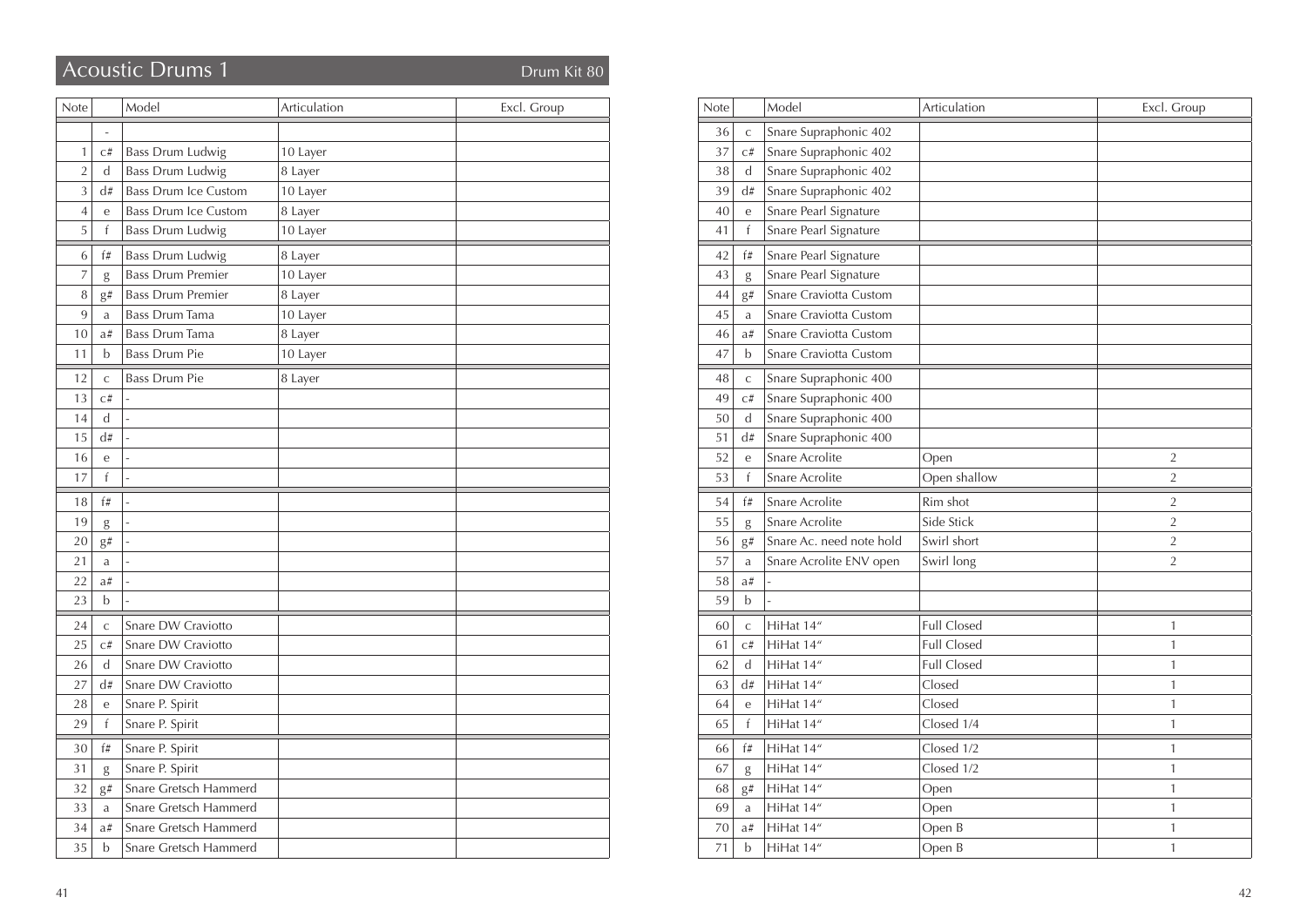# Acoustic Drums 1 Drumkit 80

| Note |              | Model             | Articulation                                | Excl. Group  |
|------|--------------|-------------------|---------------------------------------------|--------------|
| 72   | $\mathsf C$  | HiHat 14"         | Pedal                                       | 1            |
| 73   | C#           | HiHat 14"         | Pedal Splash                                | $\mathbf{1}$ |
| 74   | d            |                   |                                             |              |
| 75   | d#           | $\frac{1}{2}$     |                                             |              |
| 76   | e            |                   |                                             |              |
| 77   | $\mathsf{f}$ |                   |                                             |              |
| 78   | f#           |                   |                                             |              |
| 79   | g            | Ride 21"          | Tip                                         |              |
| 80   | g#           | Ride 21"          | Cup                                         |              |
| 81   | a            | Ride 21"          | Edge                                        |              |
| 82   | a#           |                   |                                             |              |
| 83   | $\mathbf b$  | DW Tom            | $16'' \times 16''$                          |              |
| 84   | $\mathsf C$  | DW Tom            | $16'' \times 16''$                          |              |
| 85   | C#           | DW Tom            | $16'' \times 14''$                          |              |
| 86   | $\mathbf d$  | DW Tom            | $16'' \times 14''$                          |              |
| 87   | d#           | DW Tom            | $14'' \times 11''$                          |              |
| 88   | e            | DW Tom            | $14'' \times 11''$                          |              |
| 89   | $\mathsf{f}$ | DW Tom            | $12'' \times 8''$                           |              |
| 90   | f#           | DW Tom            | $12'' \times 8''$                           |              |
| 91   | g            | DW Tom            | $10''\times8''$                             |              |
| 92   | g#           | DW Tom            | $10^{\prime\prime} \times 8^{\prime\prime}$ |              |
| 93   | a            | DW Tom            | $8''\times07''$                             |              |
| 94   | a#           | DW Tom            | $8''\times07''$                             |              |
| 95   | b            | Premier Tom Brush | $16'' \times 16''$                          |              |
| 96   | $\mathsf{C}$ | Premier Tom Brush | $16'' \times 16''$                          |              |
| 97   | C#           | Premier Tom Brush | $14'' \times 14''$                          |              |
| 98   | $\mathbf d$  | Premier Tom Brush | $14'' \times 14''$                          |              |
| 99   | d#           | Premier Tom Brush | $12'' \times 8''$                           |              |
| 100  | e            | Premier Tom Brush | $12'' \times 8''$                           |              |
| 101  | f            | Premier Tom Brush | $10^{\prime\prime} \times 8^{\prime\prime}$ |              |
| 102  | f#           | Premier Tom Brush | $10''\times8''$                             |              |
| 103  | g            |                   |                                             |              |
| 104  | g#           |                   |                                             |              |
| 105  | a            |                   |                                             |              |
| 106  | a#           |                   |                                             |              |
| 107  | $\mathbf b$  | $\overline{a}$    |                                             |              |

| Note |                  | Model                    | Articulation | Excl. Group |
|------|------------------|--------------------------|--------------|-------------|
| 108  | $\mathsf C$      | Splash                   | $10''$       |             |
| 109  | $\mathrm{C}\,\#$ | Crash                    | 12''         |             |
| 110  | $\mathbf d$      | Crash                    | $14''$       |             |
| 111  | d#               | Crash                    | $16''$       |             |
| 112  | e                | Crash                    | $17''$       |             |
| 113  | f                | Crash                    | $18''$       |             |
| 114  | $^{\rm f\#}$     | Crash                    | 19''         |             |
| 115  | g                | $\overline{\phantom{a}}$ |              |             |
| 116  | g#               | $\overline{\phantom{a}}$ |              |             |
| 117  | a                | $\overline{\phantom{a}}$ |              |             |
| 118  | a#               | $\overline{\phantom{a}}$ |              |             |
| 119  | $\mathbf b$      | $\overline{\phantom{a}}$ |              |             |
| 120  | $\mathsf C$      | $\overline{\phantom{a}}$ |              |             |
| 121  | C#               | $\overline{\phantom{a}}$ |              |             |
| 122  | $\mathsf{d}$     | $\overline{\phantom{a}}$ |              |             |
| 123  | $\mathrm{d}\#$   | $\overline{\phantom{a}}$ |              |             |
| 124  | $\mathbf e$      | $\overline{\phantom{a}}$ |              |             |
| 125  | f                | $\overline{\phantom{a}}$ |              |             |
| 126  | f#               | $\overline{\phantom{a}}$ |              |             |
| 127  | g                | $\overline{\phantom{a}}$ |              |             |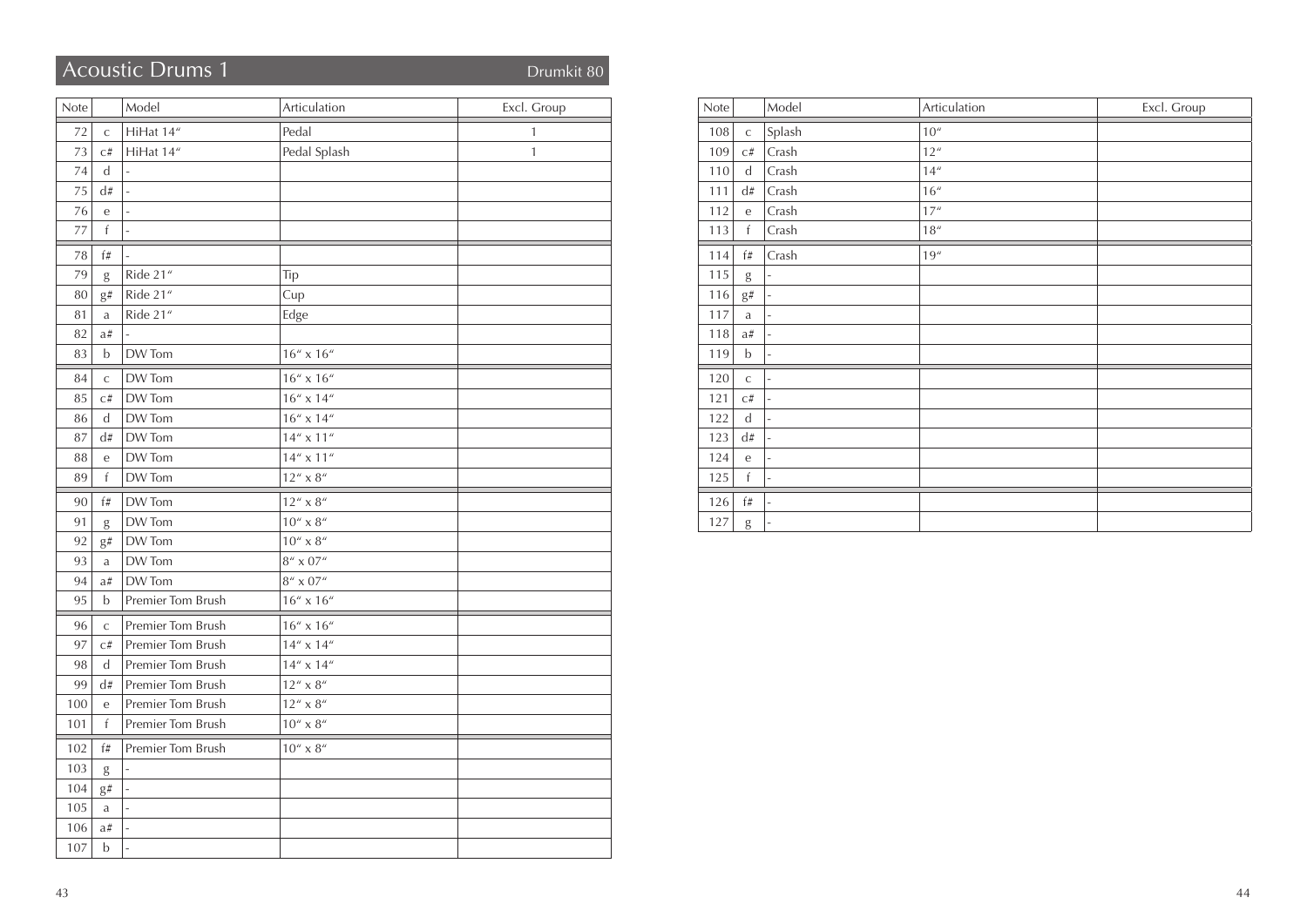# ELECTRONIC DRUMS

# Sound Bank MSB 85 Prg. 0 - 17 / 85

# Drum Kit 85

## **Important key** and solo solo solo solo solo

Each individual program is played with MIDI key c /60.

## **Legend List Solo Sounds**

| Exclusive Group in Drum Kit Mode - MIDI CHANNEL 10<br>$^{\ast}$ |                                                                                                |
|-----------------------------------------------------------------|------------------------------------------------------------------------------------------------|
| Hold ENV                                                        | These copies can be used with MIDI FILES etc  to determine the length of<br>the release        |
| <b>RR</b>                                                       | Round Robin - different sample per velocity zone.<br>Many instruments offer 6 velocity zones.  |
| Excl. Group                                                     | Key belonging to the same group mute each other.<br>Just Drumkit Mode Ch10 offer this feature. |

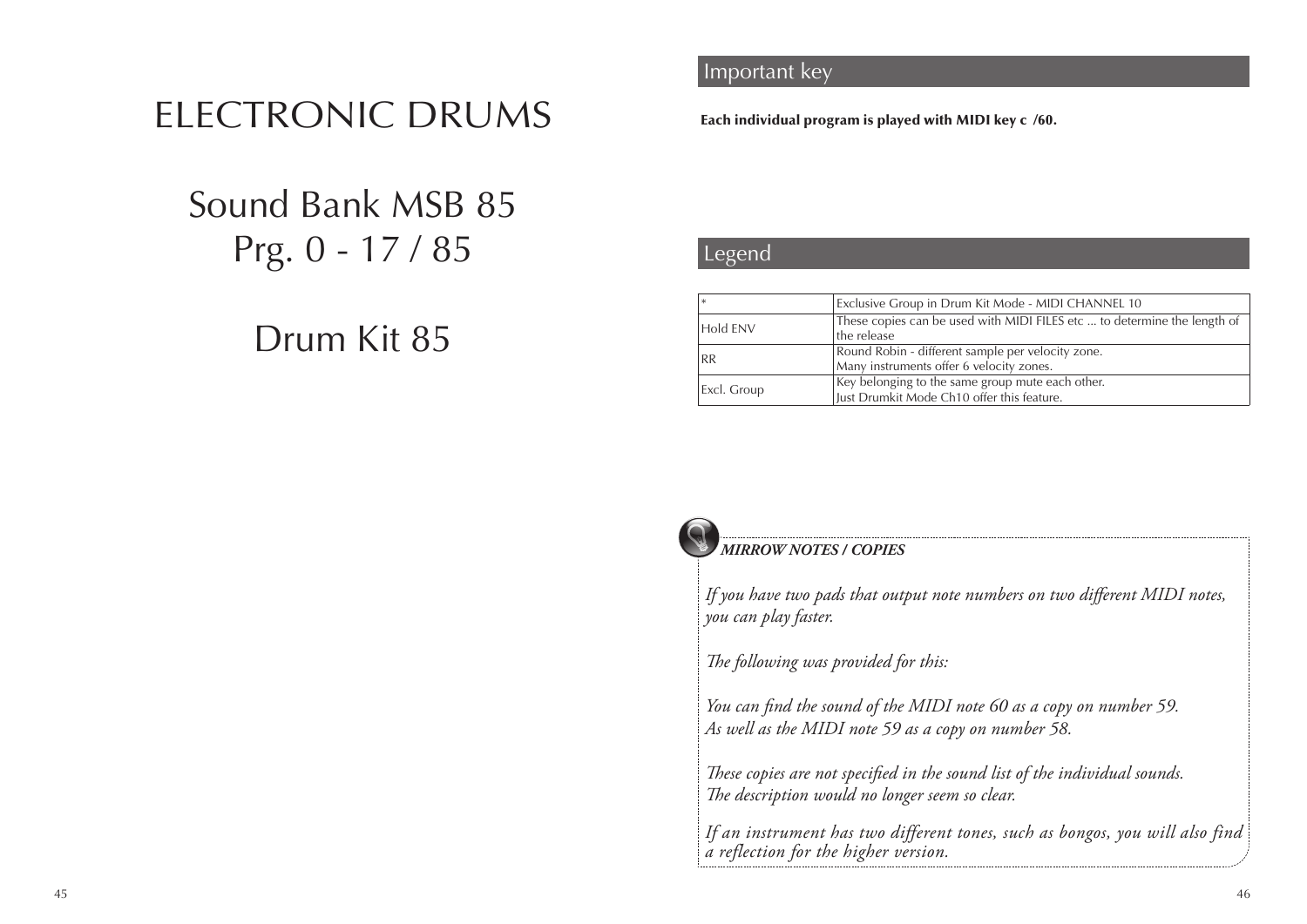# Electronic Drums MSB 85

|                 | Prg.   Instrument       | Genre               |
|-----------------|-------------------------|---------------------|
|                 | 00 Electronic Bass Drum | Techno              |
| 01              | Electronic Bass Drum    | Techno              |
| 02 <sub>1</sub> | Electronic Bass Drum    | Techno              |
|                 | 03 Electronic Bass Drum | Techno              |
|                 | 04 Electronic Bass Drum | Techno              |
| 05              | Electronic Bass Drum    | Techno House        |
| 061             | Electronic Bass Drum    | Techno House        |
| 07              | Electronic Bass Drum    | <b>Techno House</b> |
|                 | 08 Electronic Bass Drum | <b>Techno House</b> |
| 091             | Electronic Bass Drum    | Techno House        |
|                 | 10 Electronic Bass Drum | Minimal Techno      |
| 11              | Electronic Bass Drum    | Minimal Techno      |
| 12              | Electronic Bass Drum    | Minimal Techno      |
|                 | 13 Electronic Bass Drum | Minimal Techno      |
| 14              | Electronic Bass Drum    | Minimal Techno      |
| 15              | Electronic Bass Drum    | Dark Techno         |
| 16              | Electronic Bass Drum    | Dark Techno         |
| 17              | Electronic Bass Drum    | Dark Techno         |
| 18              | Electronic Bass Drum    | Dark Techno         |
| 19              | Electronic Bass Drum    | Dark Techno         |
|                 | 20 Electronic Bass Drum | Melodic Techno      |
| 21              | Electronic Bass Drum    | Melodic Techno      |
| 22 <sub>1</sub> | Electronic Bass Drum    | Melodic Techno      |
|                 | 23 Electronic Bass Drum | Melodic Techno      |
| 241             | Electronic Bass Drum    | Melodic Techno      |
| 25              | Electronic Bass Drum    | House               |
| 26              | Electronic Bass Drum    | House               |
| 27              | Electronic Bass Drum    | House               |
| 28              | Electronic Bass Drum    | House               |
| 29              | Electronic Bass Drum    | House               |
|                 | 30 Electronic Bass Drum | Industrial          |
| 31              | Electronic Bass Drum    | Industrial          |
| 32              | Electronic Bass Drum    | Industrial          |
|                 | 33 Electronic Bass Drum | Industrial          |
|                 | 34 Electronic Bass Drum | Industrial          |

# Electronic Drums MSB 85

|                 | Prg.   Instrument       | Genre          |
|-----------------|-------------------------|----------------|
|                 | 35 Electronic Snare     | Techno         |
|                 | 36 Electronic Snare     | Techno         |
| 37 <sup>1</sup> | <b>Electronic Snare</b> | Techno         |
|                 | 38 Electronic Snare     | Techno         |
|                 | 39 Electronic Snare     | Techno         |
| 40              | Electronic Snare        | Techno House   |
| 41              | Electronic Snare        | Techno House   |
|                 | 42 Electronic Snare     | Techno House   |
|                 | 43 Electronic Snare     | Techno House   |
|                 | 44 Electronic Snare     | Techno House   |
|                 | 45 Electronic Snare     | Minimal Techno |
| 46              | Electronic Snare        | Minimal Techno |
| 47              | Electronic Snare        | Minimal Techno |
|                 | 48 Electronic Snare     | Minimal Techno |
| 49              | Electronic Snare        | Minimal Techno |
|                 | 50 Electronic Snare     | Dark Techno    |
| 51              | Electronic Snare        | Dark Techno    |
|                 | 52 Electronic Snare     | Dark Techno    |
|                 | 53 Electronic Snare     | Dark Techno    |
|                 | 54 Electronic Snare     | Dark Techno    |
|                 | 55 Electronic Snare     | Melodic Techno |
|                 | 56 Electronic Snare     | Melodic Techno |
| 57              | Electronic Snare        | Melodic Techno |
|                 | 58 Electronic Snare     | Melodic Techno |
| 59              | Electronic Snare        | Melodic Techno |
| 60 l            | Electronic Snare        | House          |
| 61              | Electronic Snare        | House          |
| 62              | Electronic Snare        | House          |
| 63              | Electronic Snare        | House          |
| 64              | Electronic Snare        | House          |
|                 | 65 Electronic Snare     | Industrial     |
|                 | 66 Electronic Snare     | Industrial     |
| 67              | Electronic Snare        | Industrial     |
| 68              | Electronic Snare        | Industrial     |
| 69              | <b>Electronic Snare</b> | Industrial     |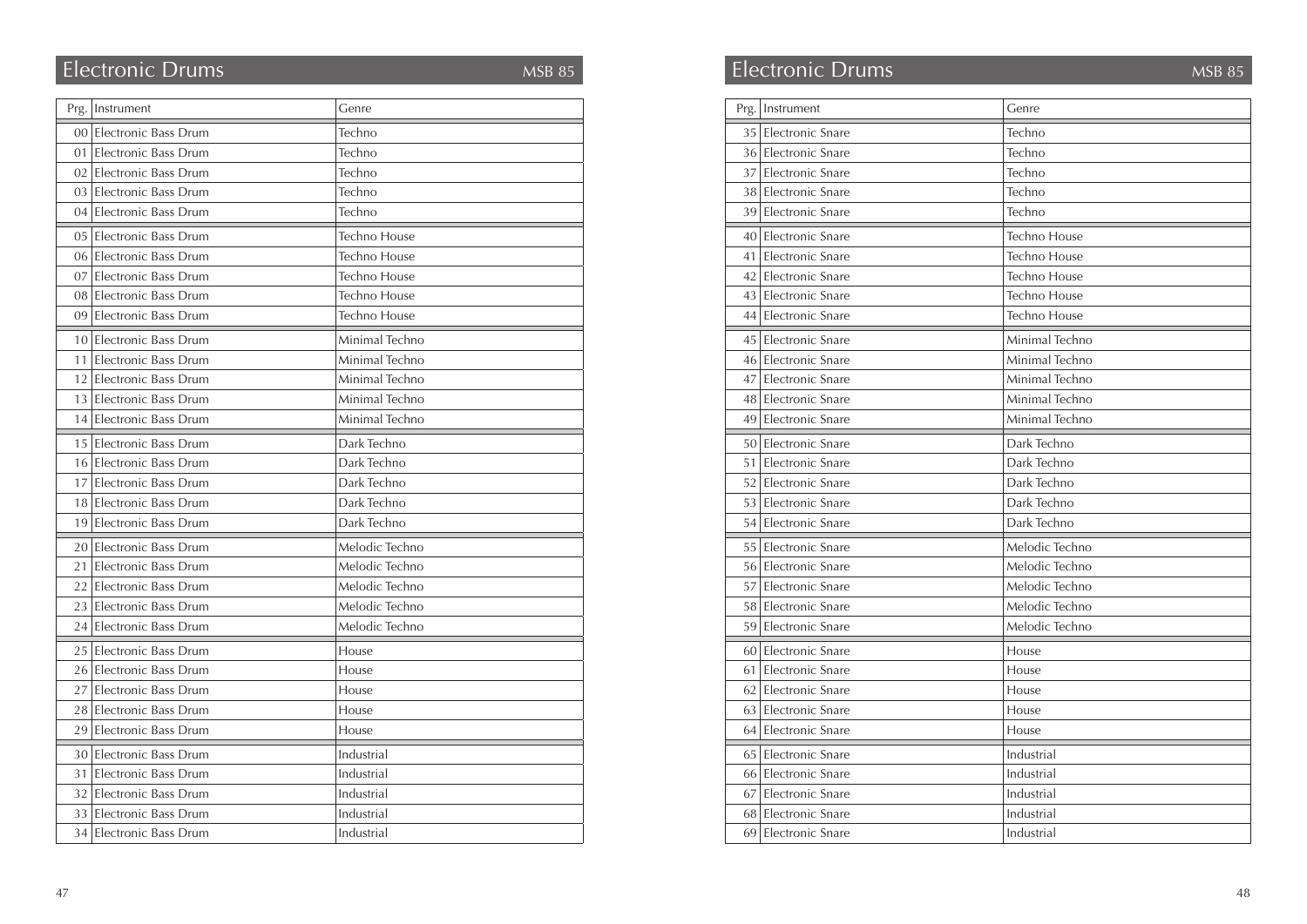# Electronic Claps & Percussion & Toms MSB 85

| Prg. | Instrument              | Genre               |
|------|-------------------------|---------------------|
|      | 70 Electronic Claps     | Techno              |
| 71   | Electronic Claps        | Techno              |
| 72   | Electronic Claps        | <b>Techno House</b> |
| 73   | Electronic Claps        | <b>Techno House</b> |
| 74 I | Electronic Claps        | <b>Techno House</b> |
| 75   | Electronic Claps        | <b>Techno House</b> |
| 761  | <b>Electronic Claps</b> | Minimal Techno      |
| 77   | Electronic Claps        | Minimal Techno      |
| 781  | <b>Electronic Claps</b> | Dark Techno         |
| 79   | <b>Electronic Claps</b> | Dark Techno         |
| 80   | <b>Electronic Claps</b> | Melodic Techno      |
| 81   | Electronic Claps        | Melodic Techno      |
| 82   | Electronic Claps        | House               |
| 86   | Electronic Claps        | House               |
|      | 84 Electronic Claps     | Industrial          |
| 85   | Electronic Claps        | Industrial          |

| Prg. | Instrument                   | Genre |
|------|------------------------------|-------|
|      | 86 Electronic Percussion     |       |
| 87   | Electronic Percussion        |       |
|      | 88 Electronic Percussion     |       |
|      | 89 Electronic Percussion     |       |
|      | 90 Electronic Percussion     |       |
| 91   | Electronic Percussion        |       |
| 92   | Electronic Percussion        |       |
| 93   | Electronic Percussion        |       |
| 94   | Electronic Percussion        |       |
| 95   | <b>Electronic Percussion</b> |       |

| Prg.   Instrument      | Genre        |
|------------------------|--------------|
| 96 Electronic Toms     | Note 59 - 96 |
| 97 Electronic Toms     | Note 59 - 96 |
| 98 Electronic Cymbals  |              |
| 99 Electronic Cymbals  |              |
| 100 Electronic Cymbals |              |
| 101 Electronic Cymbals |              |

| Prg.   Instrument    | Genre          |
|----------------------|----------------|
| 102 Electronic HiHat | Techno         |
| 103 Electronic HiHat | Techno House   |
| 104 Electronic HiHat | Minimal Techno |
| 105 Electronic HiHat | Dark Techno    |
| 106 Electronic HiHat | Melodic.       |
| 107 Electronic HiHat | House          |
| 108 Electronic HiHat | Industrial     |

Electronic HiHat mapping: 60 62 64 65 - closed to open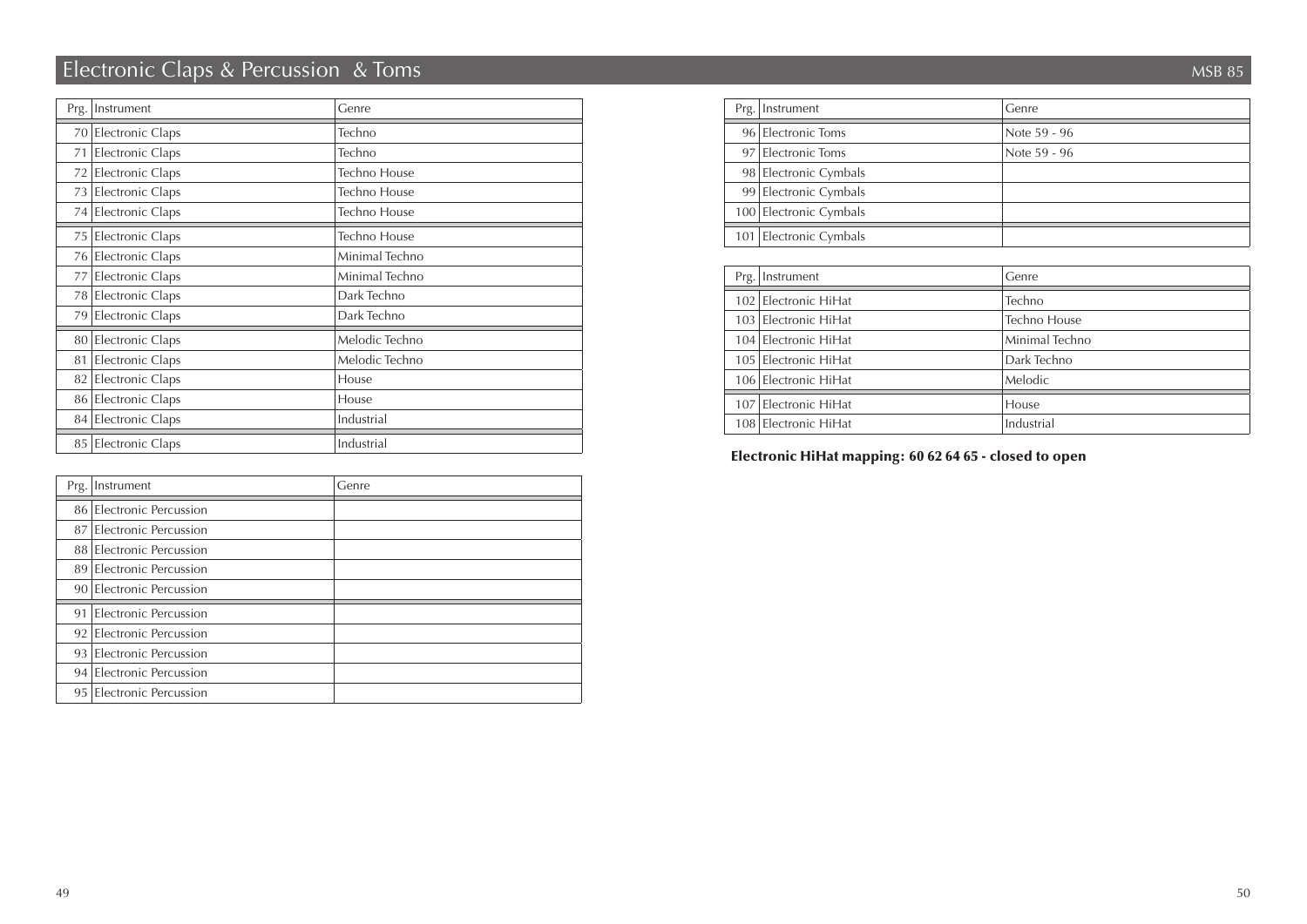# Electronic Drums 1 Drum Kit 85

| Note           |                   | Model       | Articulation | Excl. Group |
|----------------|-------------------|-------------|--------------|-------------|
|                | $\qquad \qquad -$ |             |              |             |
| $\mathbf{1}$   | C#                | E-Bass Drum |              |             |
| $\overline{2}$ | $\mathbf d$       | E-Bass Drum |              |             |
| $\overline{3}$ | d#                | E-Bass Drum |              |             |
| $\sqrt{4}$     | $\mathbf{e}$      | E-Bass Drum |              |             |
| 5              | $\mathsf{f}$      | E-Bass Drum |              |             |
| 6              | f#                | E-Bass Drum |              |             |
| $\overline{7}$ | g                 | E-Bass Drum |              |             |
| 8              | g#                | E-Bass Drum |              |             |
| 9              | a                 | E-Bass Drum |              |             |
| 10             | a#                | E-Bass Drum |              |             |
| 11             | b                 | E-Bass Drum |              |             |
| 12             | $\mathsf{C}$      | E-Bass Drum |              |             |
| 13             | C#                | E-Bass Drum |              |             |
| 14             | $\mathbf d$       | E-Bass Drum |              |             |
| 15             | d#                | E-Bass Drum |              |             |
| 16             | e                 | E-Bass Drum |              |             |
| 17             | $\mathsf{f}$      | E-Bass Drum |              |             |
| 18             | f#                | E-Bass Drum |              |             |
| 19             | g                 | E-Bass Drum |              |             |
| 20             | g#                | E-Bass Drum |              |             |
| 21             | a                 | E-Bass Drum |              |             |
| 22             | a#                | E-Bass Drum |              |             |
| 23             | $\mathbf b$       | E-Bass Drum |              |             |
| 24             | $\mathsf{C}$      | E-Bass Drum |              |             |
| 25             | C#                | E-Bass Drum |              |             |
| 26             | $\mathbf d$       | E-Bass Drum |              |             |
| 27             | d#                | E-Bass Drum |              |             |
| 28             | e                 | E-Bass Drum |              |             |
| 29             | f                 | E-Bass Drum |              |             |
| 30             | f#                | E-Bass Drum |              |             |
| 31             | g                 | E-Bass Drum |              |             |
| 32             | g#                | E-Bass Drum |              |             |
| 33             | a                 | E-Bass Drum |              |             |
| 34             | a#                | E-Bass Drum |              |             |
| 35             | $\mathbf b$       | E-Bass Drum |              |             |

| Note |                  | Model   | Articulation | Excl. Group  |
|------|------------------|---------|--------------|--------------|
| 36   | $\mathsf C$      | E-Snare |              |              |
| 37   | C#               | E-Snare |              |              |
| 38   | d                | E-Snare |              |              |
| 39   | d#               | E-Snare |              |              |
| 40   | e                | E-Snare |              |              |
| 41   | f                | E-Snare |              |              |
| 42   | f#               | E-Snare |              |              |
| 43   | g                | E-Snare |              |              |
| 44   | g#               | E-Snare |              |              |
| 45   | a                | E-Snare |              |              |
| 46   | a#               | E-Snare |              |              |
| 47   | b                | E-Snare |              |              |
| 48   | $\mathsf C$      | E-Snare |              |              |
| 49   | C#               | E-Snare |              |              |
| 50   | d                | E-Snare |              |              |
| 51   | d#               | E-Snare |              |              |
| 52   | e                | E-Snare |              |              |
| 53   | f                | E-Snare |              |              |
| 54   | $\mathfrak{f}\#$ | E-Snare |              |              |
| 55   | g                | E-Snare |              |              |
| 56   | g#               | E-Snare |              |              |
| 57   | a                | E-Snare |              |              |
| 58   | a#               | E-Snare |              |              |
| 59   | b                | E-Snare |              |              |
| 60   | $\mathsf C$      | E-HiHat | Closed       | $\mathbf{1}$ |
| 61   | C#               | E-HiHat | Closed copy  | $\mathbf{1}$ |
| 62   | $\mathsf{d}$     | E-HiHat | Closed copy  | $\mathbf{1}$ |
| 63   | d#               | E-HiHat | Closed copy  | $\mathbf{1}$ |
| 64   | e                | E-HiHat | Closed copy  | $\mathbf{1}$ |
| 65   | $\mathsf f$      | E-HiHat | Closed copy  | $\mathbf{1}$ |
| 66   | f#               | E-HiHat | Open         | $\mathbf{1}$ |
| 67   | g                | E-HiHat | Open copy    | $\mathbf{1}$ |
| 68   | g#               | E-HiHat | Open copy    | $\mathbf{1}$ |
| 69   | a                | E-HiHat | Open copy    | $\mathbf{1}$ |
| 70   | a#               | E-HiHat | Open copy    | $\mathbf{1}$ |
| 71   | $\mathbf b$      | E-HiHat | Open copy    | 1            |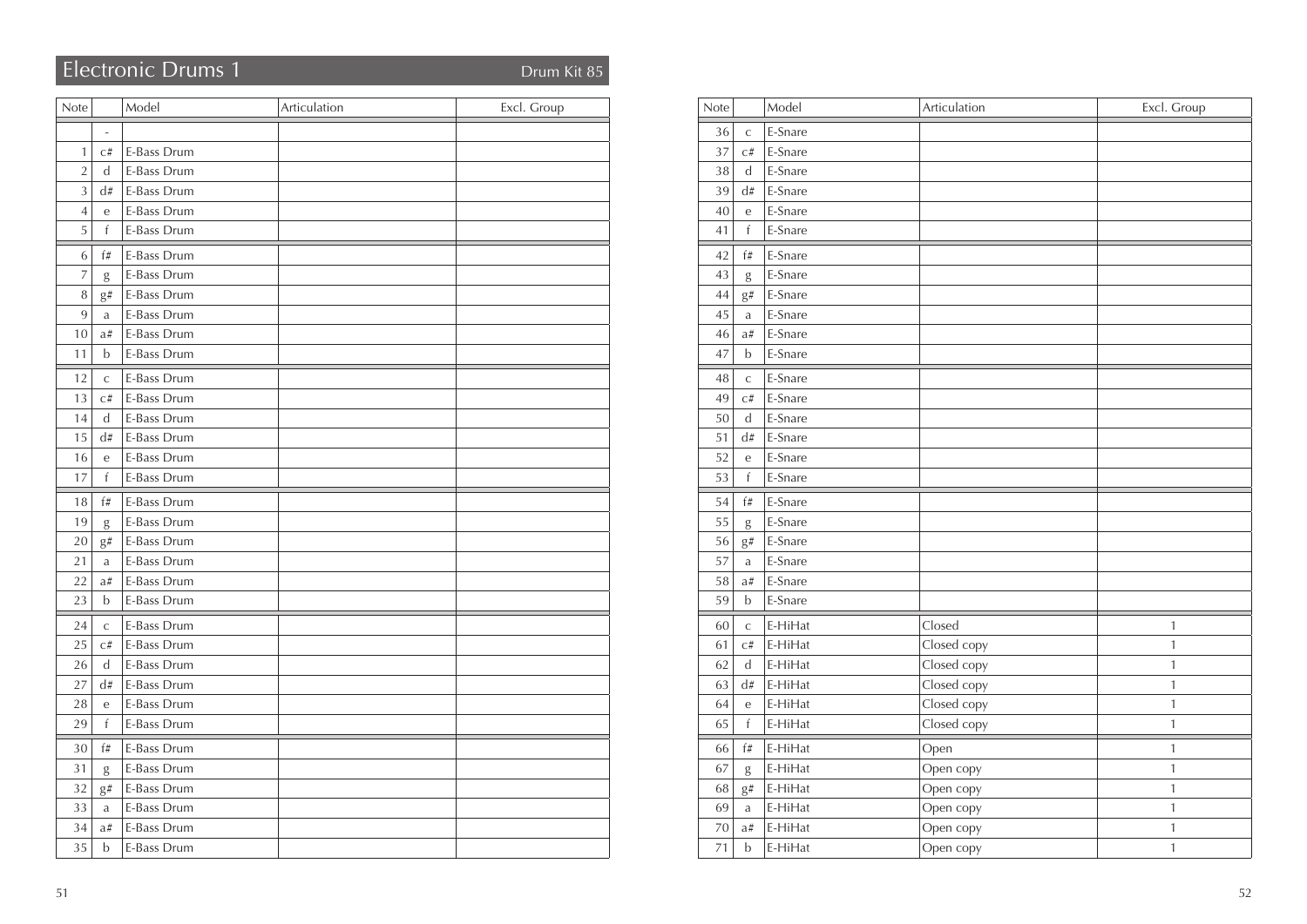# Electronic Drums 1 Drumkit 85

| Note   |                             | Model          | Articulation | Excl. Group  |
|--------|-----------------------------|----------------|--------------|--------------|
| 72     | $\mathsf C$                 | E-HiHat        | Closed       | $\mathbf{1}$ |
| 73     | C#                          | $\overline{a}$ |              |              |
| 74     | ${\rm d}$                   | $\frac{1}{2}$  |              |              |
| 75     | $\mathrm{d}\#$              | $\frac{1}{2}$  |              |              |
| 76     | $\rm e$                     | $\frac{1}{2}$  |              |              |
| 77     | $\mathsf f$                 | $\overline{a}$ |              |              |
| $78\,$ | f#                          |                |              |              |
| 79     | g                           | E-Cymbal       | Crash        |              |
| 80     | g#                          | E-Cymbal       | Crash        |              |
| 81     | $\mathbf{a}$                | E-Cymbal       | Ride         |              |
| 82     | a#                          | E-Cymbal       | Ride         |              |
| 83     | $\mathbf b$                 |                |              |              |
| 84     | $\mathsf C$                 | E-Tom 1        |              |              |
| 85     | $\mathrm{C}^{\#}$           | E-Tom 1        |              |              |
| 86     | d                           | E-Tom 1        |              |              |
| 87     | $\mathrm{d}\#$              | E-Tom 1        |              |              |
| 88     | $\rm e$                     | E-Tom 1        |              |              |
| 89     | $\mathsf f$                 | E-Tom 1        |              |              |
| 90     | $^{\rm f\#}$                | E-Tom 1        |              |              |
| 91     | g                           | E-Tom 1        |              |              |
| 92     | g#                          | E-Tom 1        |              |              |
| 93     | $\mathbf{a}$                | E-Tom 1        |              |              |
| 94     | a#                          | E-Tom 1        |              |              |
| 95     | b                           | E-Tom 1        |              |              |
| 96     | $\mathsf C$                 | E-Tom 2        |              |              |
| 97     | C#                          | E-Tom 2        |              |              |
| 98     | $\operatorname{\mathsf{d}}$ | E-Tom 2        |              |              |
| 99     | $\mathrm{d}\#$              | E-Tom 2        |              |              |
| 100    | $\rm e$                     | E-Tom 2        |              |              |
| 101    | $\mathsf f$                 | E-Tom 2        |              |              |
| 102    | f#                          | E-Tom 2        |              |              |
| 103    | g                           | E-Tom 2        |              |              |
| 104    | g#                          | E-Tom 2        |              |              |
| 105    | a                           | E-Tom 2        |              |              |
| 106    | a#                          | E-Tom 2        |              |              |
| 107    | $\mathbf b$                 | E-Tom 2        |              |              |

| Note |                  | Model           | Articulation | Excl. Group |
|------|------------------|-----------------|--------------|-------------|
| 108  | $\mathsf{C}$     | E-Percussion FX |              |             |
| 109  | C#               | E-Percussion FX |              |             |
| 110  | d                | E-Percussion FX |              |             |
| 111  | d#               | E-Percussion FX |              |             |
| 112  | e                | E-Percussion FX |              |             |
| 113  | $\mathsf{f}$     | E-Percussion FX |              |             |
| 114  | f#               | E-Percussion FX |              |             |
| 115  | g                | E-Percussion FX |              |             |
| 116  | $g\#$            | E-Percussion FX |              |             |
| 117  | a                | E-Percussion FX |              |             |
| 118  | a#               | E-Claps         |              |             |
| 119  | b                | E-Claps         |              |             |
| 120  | $\mathsf{C}$     | E-Claps         |              |             |
| 121  | $\mathrm{C}\,\#$ | E-Claps         |              |             |
| 122  | $\mathsf{d}$     | E-Claps         |              |             |
| 123  | d#               | E-Claps         |              |             |
| 124  | e                | E-Claps         |              |             |
| 125  | f                | E-Claps         |              |             |
| 126  | f#               | E-Claps         |              |             |
| 127  | g                | E-Claps         |              |             |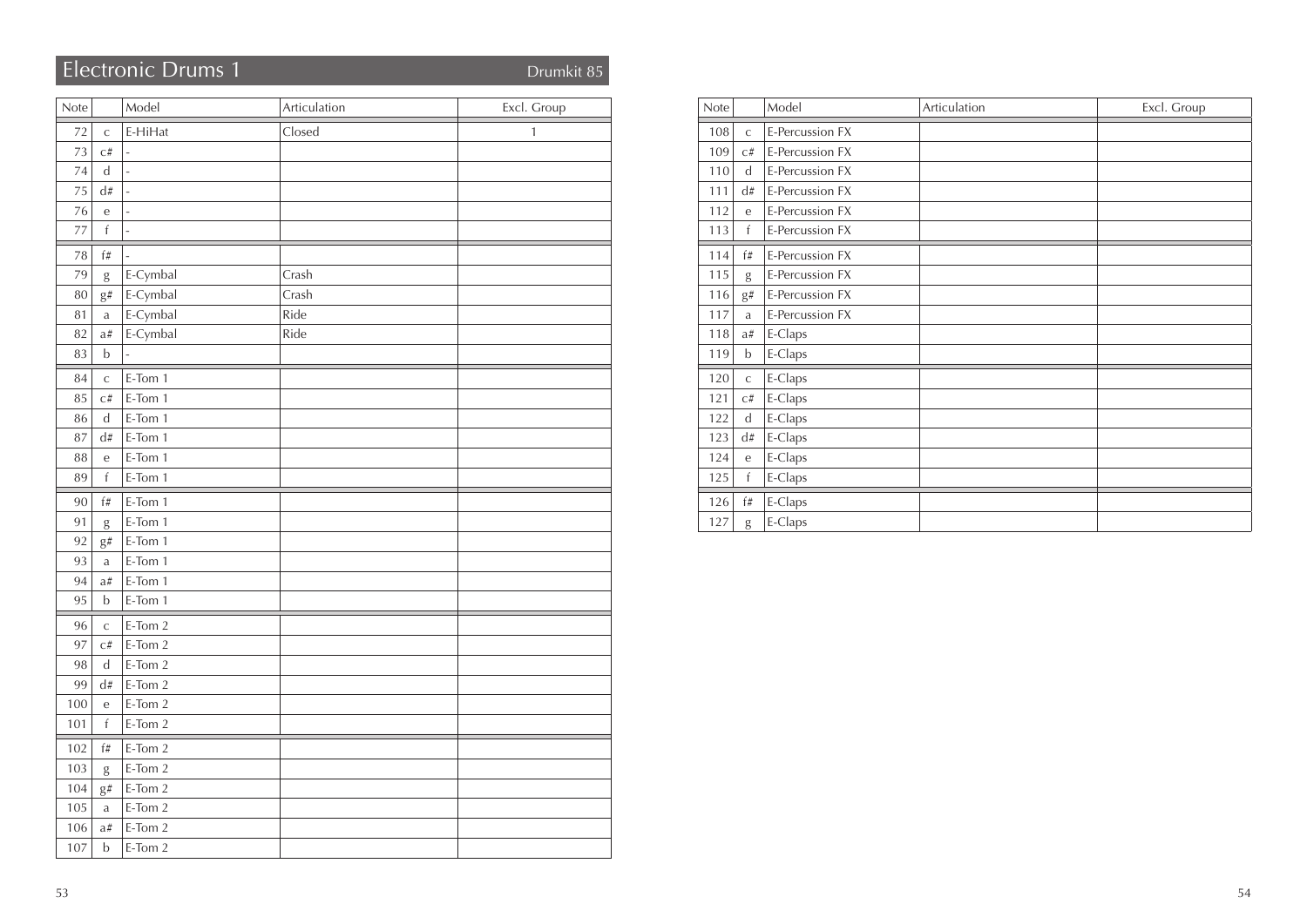# Percussion instruments LATIN 1

# Sound Bank MSB 90 Prg. 0 - 41 / 90 - 96

# Drum Kit 90-96

## **Important keys** Solo Society Solo Solo Society

The most important articulations for many percussion sounds are on the keys:

c /60 Open tone c#/61 Open tone short release d /62 Slap/Mute

## **Legend List Solo Solo Solo** Solo Solo Solo Solo

| $\ast$      | Exclusive Group in Drum Kit Mode - MIDI CHANNEL 10                                              |  |  |  |
|-------------|-------------------------------------------------------------------------------------------------|--|--|--|
| Hold ENV    | These copies can be used with MIDI FILES etc  to determine the length of<br>the release         |  |  |  |
| Resonance   | Just the Resonance of an open tone - use this for modelling OPEN to MUTE                        |  |  |  |
| <b>RR</b>   | Round Robin - different samples each stroke.                                                    |  |  |  |
| Excl. Group | Key belonging to the same group mute each other.<br>Just Drum Kit Mode Ch10 offer this feature. |  |  |  |



#### *MIRROW NOTES / COPIES*

*If you have two pads that output note numbers on two different MIDI notes, you can play faster.*

*The following was provided for this:*

*You can find the sound of the MIDI note 60 as a copy on number 59. As well as the MIDI note 61 as a copy on number 58.*

*These copies are not specified in the sound list of the individual sounds. The description would no longer seem so clear.*

*If an instrument has two different tones, such as bongos, you will also find a reflection for the higher version.*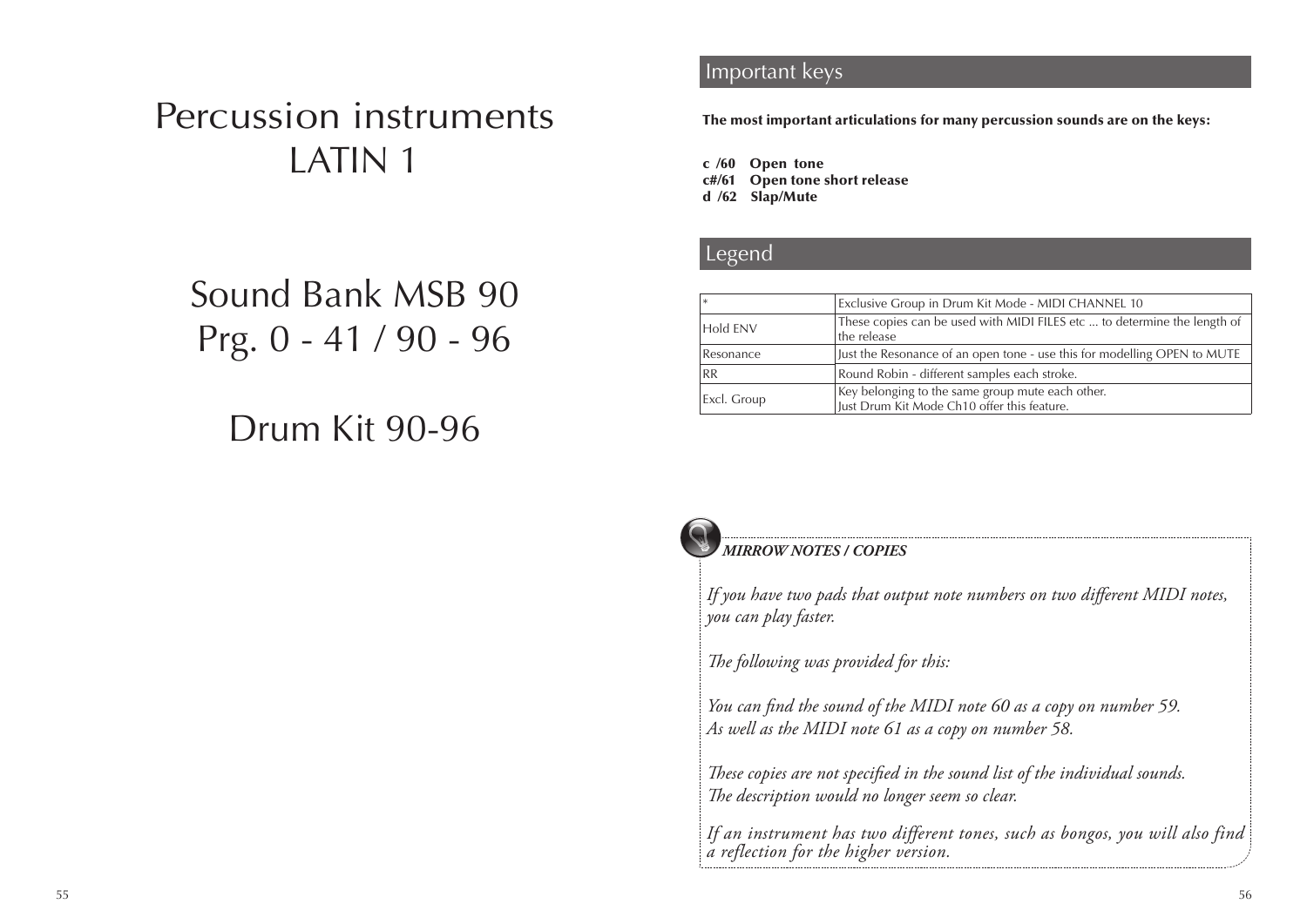# Percussion Latin 1 - Overview MSB 90

| Prg.            | Instrument             | Artic. Var.    | Samples        | Drum Kit |
|-----------------|------------------------|----------------|----------------|----------|
| $00\,$          | Tumba                  | 7              | 102            | 90       |
| 01              | Conga                  | $\overline{7}$ | 108            | 90       |
| 02              | Quinto                 | $\overline{7}$ | 100            | 90       |
| 03              | Bongo Hembra           | 7              | 75             | 91       |
| 04              | Bongo Macho            | $\overline{7}$ | 93             | 91       |
|                 | 05 Timbales Hembra     | 7              | 90             | 92       |
|                 | 06 Timbales Macho      | $\overline{7}$ | 89             | 92       |
| 07              | Pandeiro Mute          | 7              | 91             | 93       |
|                 | 08 Pandeiro Choro      | 7              | 91             | 93       |
| 09              | Pandeiro Samba         | 7              | 91             | 93       |
|                 | 10 Surdo Low           | $\overline{4}$ | 72             | 93       |
|                 | 11 Surdo High          | $\overline{4}$ | 72             | 93       |
| 12              | Djembe Low             | 6              | 86             | 94       |
|                 | $13$ Djembe            | 6              | 86             | 94       |
| 14              | Cajon                  | 5              | 53             | 94       |
| 15              | Tamborim               | $\overline{2}$ | 36             | 92       |
| 16              | Caixa                  | 3              | 36             | 92       |
| 17              | Agogo Low              | $\overline{2}$ | 24             | 91       |
| 18              | Agogo Medium           | $\overline{2}$ | 36             | 91       |
| 19              | Agogo High             | $\overline{2}$ | 12             | 91       |
|                 | 20 Jamblock            | $\mathbf{1}$   | 18             | 91       |
| 21              | Cowbell 1              | $\overline{4}$ | 7              | 91       |
| 22              | Cowbell 2              | $\overline{4}$ | 12             | 91       |
| 23              | Cowbell 3 Cha Cha Bell | $\overline{2}$ | 36             | 91       |
| 24              | Cowbell 4 Bongo Bell   | 3              | 72             | 91       |
| 25              | Claves Low             | $\overline{2}$ | 36             | 91       |
|                 | 26 Woodblock           | 1              | $\overline{4}$ | 91       |
| 27              | Triangle Low           | 3              | 36             | 91       |
|                 | 28 Triangle High       | $\overline{2}$ | $\overline{4}$ | 91       |
| 29              | Shekere                | 3              | 36             | 95       |
| 30 <sup>1</sup> | Guiro                  | $\overline{2}$ | 36             | 95       |
| 31              | Guira                  | $\overline{2}$ | 36             | 95       |
| 32              | Maracas 1              | $\overline{2}$ | 36             | 95       |
| 33              | Maracas 2              | 3              | 13             | 95       |
|                 | 34 Tamburin            | 3              | $\overline{4}$ | 95       |

|    | Prg.   Instrument | Artic. Var. | Samples | Drum Kit |
|----|-------------------|-------------|---------|----------|
|    | 35 Caxixi High    | 4           | 32      | 95       |
|    | 36 Caxixi Medium  | 4           | 33      | 95       |
|    | 37 Caxixi Low     | 4           | 31      | 95       |
|    | 38 Samba Whistle  |             | 2       | 95       |
|    | 39 Chimes         | 2           |         | 95       |
| 40 | Vibraslap         |             |         | 95       |
| 41 | Crotales          |             |         | 95       |

| Prg.   Instrument                   |                        |
|-------------------------------------|------------------------|
| 90 Tumba - Conga - Quinto           | Mirrow mapping page 72 |
| 91 Bongos                           | Mirrow mapping page 74 |
| 92 Timbales - Caixa                 | Mirrow mapping page 76 |
| 93 Pandeiro - Surdo                 | Mirrow mapping page 78 |
| 94 Diembe                           | Mirrow mapping page 80 |
| 95 Cuiro, Maracas, Shekere, Caixixi | Mirrow mapping page 82 |
| 96 Percussion Latin 1 Selection     | Mirrow mapping page 84 |

# Drum Kits

| Prg.   Instrument                   |                        |
|-------------------------------------|------------------------|
| 90 Tumba - Conga - Quinto           | Mirrow mapping page 72 |
| 91 Bongos                           | Mirrow mapping page 74 |
| 92 Timbales - Caixa                 | Mirrow mapping page 76 |
| 93 Pandeiro - Surdo                 | Mirrow mapping page 78 |
| 94 Djembe                           | Mirrow mapping page 80 |
| 95 Cuiro, Maracas, Shekere, Caixixi | Mirrow mapping page 82 |
| 96 Percussion Latin 1 Selection     | Mirrow mapping page 84 |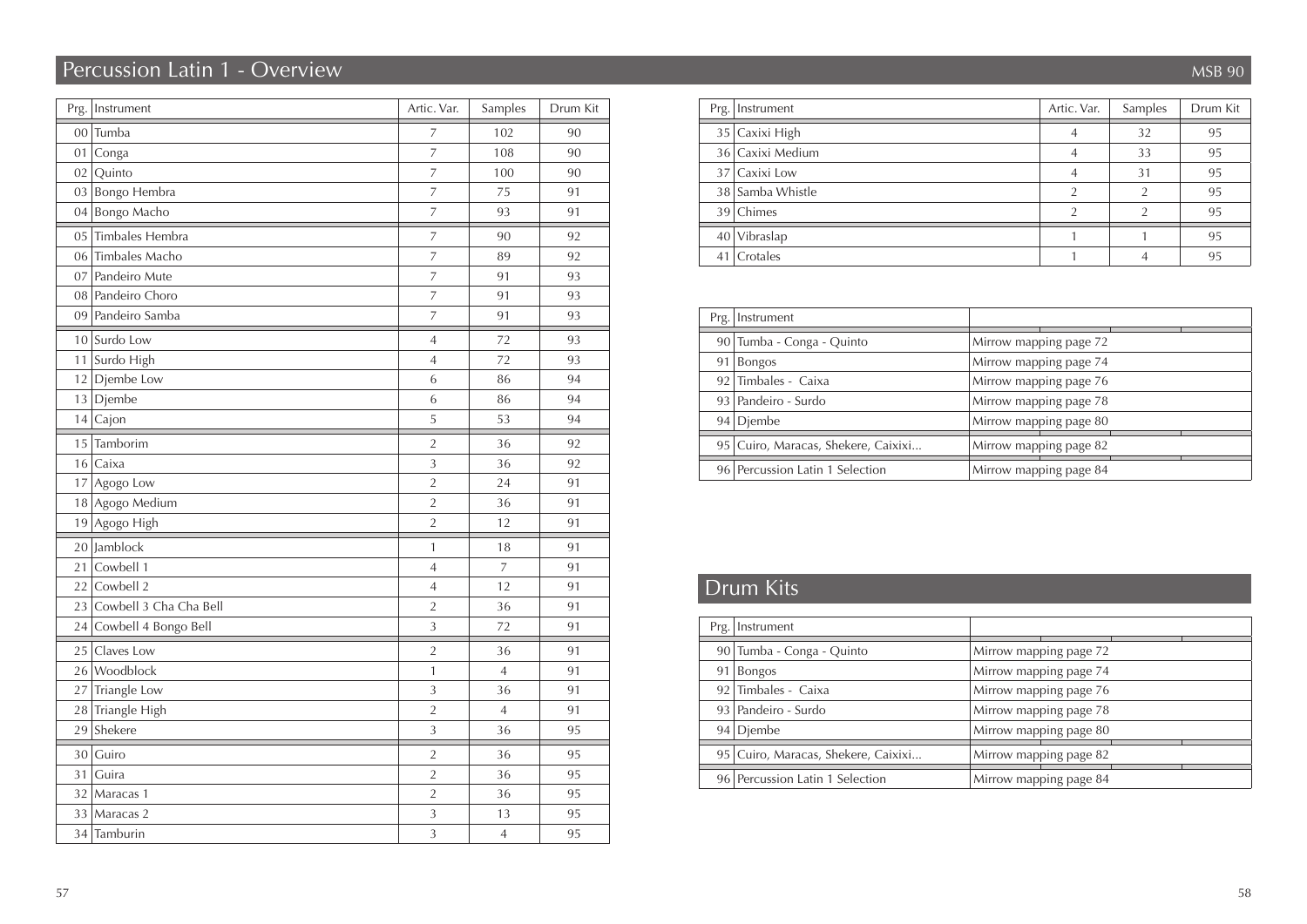| <b>Note</b> |              | Model | Articulation           |             |
|-------------|--------------|-------|------------------------|-------------|
| 60          | $\mathsf{C}$ | Tumba | Open tone              | Round Robin |
| 61          | C#           | Tumba | Open short             | Round Robin |
| 62          | d            | Tumba | Slap open              | Round Robin |
| 63          | d#           | Tumba | Slap closed            | Round Robin |
| 64          | $\mathsf{e}$ | Tumba | Fingers                | Round Robin |
| 65          |              | Tumba | Tip                    | Round Robin |
| 66          | f#           | Tumba | Palm                   | Round Robin |
| 67          | g            | Tumba | Open tone copy bend up | Round Robin |

|      | Percussion Latin - Conga<br>MSB 90 Prg. 1 |                                                                                         |                        |             | Percussion Latin - Bongo Macho |      |    |             | MSB90Prg.4             |             |
|------|-------------------------------------------|-----------------------------------------------------------------------------------------|------------------------|-------------|--------------------------------|------|----|-------------|------------------------|-------------|
| Note |                                           | Model                                                                                   | Articulation           |             | Note                           |      |    | Model       | Articulation           |             |
| 60   |                                           | Conga                                                                                   | Open tone              | Round Robin |                                | 60 l |    | Bongo Macho | Open tone              | Round Robin |
| 61   | C#                                        | Conga                                                                                   | Open short             | Round Robin |                                | 61   | C# | Bongo Macho | Open short             | Round Robin |
| 62   |                                           | Conga                                                                                   | Slap open              | Round Robin |                                | 62   |    | Bongo Macho | Slap open              | Round Robin |
| 63   | d#                                        | Conga                                                                                   | Slap closed            | Round Robin |                                | 63   | d# | Bongo Macho | Slap closed            | Round Robin |
| 64 l | e                                         | Conga                                                                                   | Fingers                | Round Robin |                                | 64   |    | Bongo Macho | Fingers                | Round Robin |
| 65   |                                           | Conga                                                                                   | Tip                    | Round Robin |                                | 65   |    | Bongo Macho | Tip                    | Round Robin |
| 66   | f#                                        | Conga                                                                                   | Palm                   | Round Robin |                                | 66   | f# | Bongo Macho | Palm                   | Round Robin |
| 67   |                                           | $\begin{array}{c c} \hline \end{array}$ g $\begin{array}{c c} \hline \end{array}$ Conga | Open tone copy bend up | Round Robin |                                | 67   |    | Bongo Macho | Open tone copy bend up | Round Robin |

# Percussion Latin - Quinto

MSB 90 Prg. 2

| <b>Note</b> |              | Model  | Articulation           |             |
|-------------|--------------|--------|------------------------|-------------|
| 60          | $\mathsf{C}$ | Ouinto | Open tone              | Round Robin |
| 61          | C#           | Ouinto | Open short             | Round Robin |
| 62          | d            | Ouinto | Slap open              | Round Robin |
| 63          | d#           | Quinto | Slap closed            | Round Robin |
| 64          | e            | Ouinto | Fingers                | Round Robin |
| 65          |              | Ouinto | Tip                    | Round Robin |
| 66          | f#           | Ouinto | Palm                   | Round Robin |
| 67          | g            | Ouinto | Open tone copy bend up | Round Robin |

#### MSB 90 Prg. 0 MSB 90 Prg. 3 Percussion Latin - Tumba Percussion Latin - Bongo Hembra

| Note |              | Model        | Articulation           |             |
|------|--------------|--------------|------------------------|-------------|
| 60   | $\mathsf{C}$ | Bongo Hembra | Open tone              | Round Robin |
| 61   | C#           | Bongo Hembra | Open short             | Round Robin |
| 62   | d            | Bongo Hembra | Slap open              | Round Robin |
| 63   | d#           | Bongo Hembra | Slap closed            | Round Robin |
| 64   | $\mathbf{e}$ | Bongo Hembra | Fingers                | Round Robin |
| 65   |              | Bongo Hembra | Tip                    | Round Robin |
| 66   | f#           | Bongo Hembra | Palm                   | Round Robin |
| 67   | g            | Bongo Hembra | Open tone copy bend up | Round Robin |

|              | Model       | Articulation           |             |
|--------------|-------------|------------------------|-------------|
| $\mathsf{C}$ | Bongo Macho | Open tone              | Round Robin |
| C#           | Bongo Macho | Open short             | Round Robin |
| d            | Bongo Macho | Slap open              | Round Robin |
| d#           | Bongo Macho | Slap closed            | Round Robin |
| e            | Bongo Macho | Fingers                | Round Robin |
|              | Bongo Macho | Tip                    | Round Robin |
| f#           | Bongo Macho | Palm                   | Round Robin |
| g            | Bongo Macho | Open tone copy bend up | Round Robin |
|              |             |                        |             |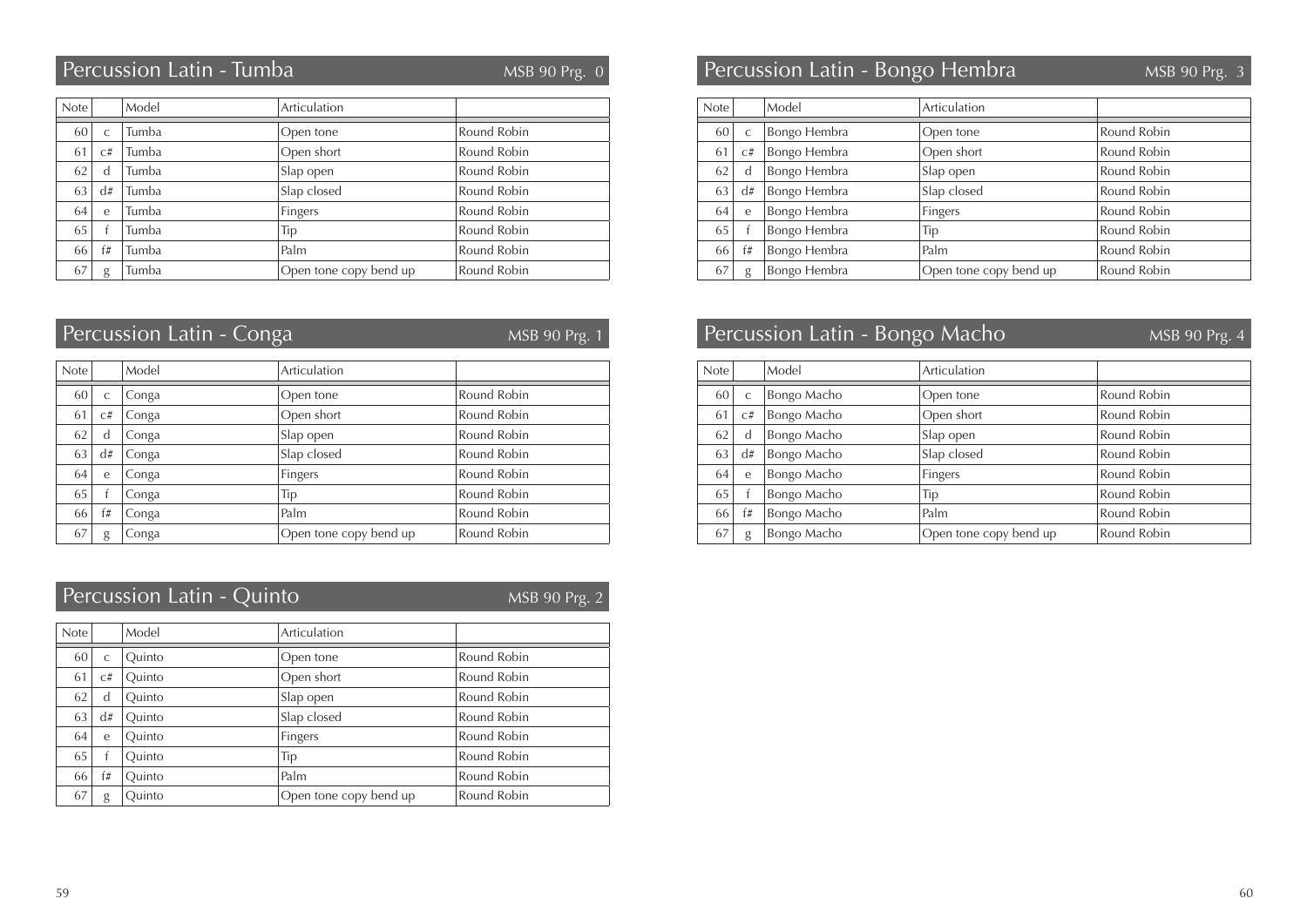# Percussion Latin - Timbales Hembra

| <b>Note</b> |              | Model           | Articulation           |             |
|-------------|--------------|-----------------|------------------------|-------------|
| 60          | $\mathsf{C}$ | Timbales Hembra | Center open tone       | Round Robin |
| 61          | C#           | Timbales Hembra | Center open tone short | Round Robin |
| 62          | d            | Timbales Hembra | Rim open               | Round Robin |
| 63          | d#           | Timbales Hembra | Finger closed          | Round Robin |
| 64          | $\epsilon$   | Timbales Hembra | Finger open tone       | Round Robin |
| 65          |              | Timbales Hembra | Cascara                | Round Robin |
| 66          | f#           | Timbales Hembra | Open tone copy bend up | Round Robin |

| Percussion Latin - Timbales Macho |    |                |                        | MSB 90 Prg. 6 | Percussion Latin - Pandeir <u>o Samba</u> ' |    |                |                        | MSB 90 Prg. 9 |
|-----------------------------------|----|----------------|------------------------|---------------|---------------------------------------------|----|----------------|------------------------|---------------|
| Note                              |    | Model          | Articulation           |               | <b>Note</b>                                 |    | Model          | Articulation           |               |
| 60                                |    | Timbales Macho | Center open tone       | Round Robin   | 60                                          |    | Pandeiro Samba | <b>Bass tone</b>       | Round Robin   |
| 61                                | г# | Timbales Macho | Center open tone short | Round Robin   | -61                                         | r# | Pandeiro Samba | <b>Bass tone short</b> | Round Robin   |
| 62                                |    | Timbales Macho | Rim open               | Round Robin   | 62                                          |    | Pandeiro Samba | Slap finger            | Round Robin   |
| 63                                |    | Timbales Macho | Finger closed          | Round Robin   | 63                                          | d# | Pandeiro Samba | Slap thump             | Round Robin   |
| 64                                |    | Timbales Macho | Finger open tone       | Round Robin   | 64                                          |    | Pandeiro Samba | High tone              | Round Robin   |
| 65                                |    | Timbales Macho | Cascara                | Round Robin   | 65                                          |    | Pandeiro Samba | Bass tone up           | Round Robin   |
| 66                                |    | Timbales Macho | Open tone copy bend up | Round Robin   | 66                                          | f# | Pandeiro Samba | Trill                  | Round Robin   |
|                                   |    |                |                        |               |                                             |    |                |                        |               |

|             | Percussion Latin - Pandeiro Mute<br>MSB 90 Prg. 7 |               |                        |             |  |  |  |  |
|-------------|---------------------------------------------------|---------------|------------------------|-------------|--|--|--|--|
| <b>Note</b> |                                                   | Model         | Articulation           |             |  |  |  |  |
| 60          | $\mathsf{C}$                                      | Pandeiro Mute | Bass tone              | Round Robin |  |  |  |  |
| 61          | C#                                                | Pandeiro Mute | Bass tone short        | Round Robin |  |  |  |  |
| 62          | d                                                 | Pandeiro Mute | Slap finger            | Round Robin |  |  |  |  |
| 63          | d#                                                | Pandeiro Mute | Slap thump             | Round Robin |  |  |  |  |
| 64          | $\epsilon$                                        | Pandeiro Mute | High tone              | Round Robin |  |  |  |  |
| 65          |                                                   | Pandeiro Mute | Bass tone up           | Round Robin |  |  |  |  |
| 66          | f#                                                | Pandeiro Mute | Trill                  | Round Robin |  |  |  |  |
| 67          | g                                                 | Pandeiro Mute | Open tone copy bend up | Round Robin |  |  |  |  |

# MSB 90 Prg. 5 Percussion Latin - Pandeiro Choro MSB 90 Prg. 8

| Note |              | Model          | Articulation           |             |
|------|--------------|----------------|------------------------|-------------|
| 60   | $\mathsf{C}$ | Pandeiro Choro | Bass tone              | Round Robin |
| 61   | C#           | Pandeiro Choro | Bass tone short        | Round Robin |
| 62   | d            | Pandeiro Choro | Slap finger            | Round Robin |
| 63   | d#           | Pandeiro Choro | Slap thump             | Round Robin |
| 64   | $\mathsf{e}$ | Pandeiro Choro | High tone              | Round Robin |
| 65   |              | Pandeiro Choro | Bass tone up           | Round Robin |
| 66   | f#           | Pandeiro Choro | Trill                  | Round Robin |
| 67   | g            | Pandeiro Choro | Open tone copy bend up | Round Robin |

|  |  |  | MSB 90 Prg. 9 |  |
|--|--|--|---------------|--|
|  |  |  |               |  |

| Note |               | Model          | Articulation           |             |
|------|---------------|----------------|------------------------|-------------|
| 60   | $\mathcal{C}$ | Pandeiro Samba | Bass tone              | Round Robin |
| 61   | C#            | Pandeiro Samba | Bass tone short        | Round Robin |
| 62   | d             | Pandeiro Samba | Slap finger            | Round Robin |
| 63   | d#            | Pandeiro Samba | Slap thump             | Round Robin |
| 64   | $\mathsf{e}$  | Pandeiro Samba | High tone              | Round Robin |
| 65   |               | Pandeiro Samba | Bass tone up           | Round Robin |
| 66   | f#            | Pandeiro Samba | Trill                  | Round Robin |
| 67   | g             | Pandeiro Samba | Open tone copy bend up | Round Robin |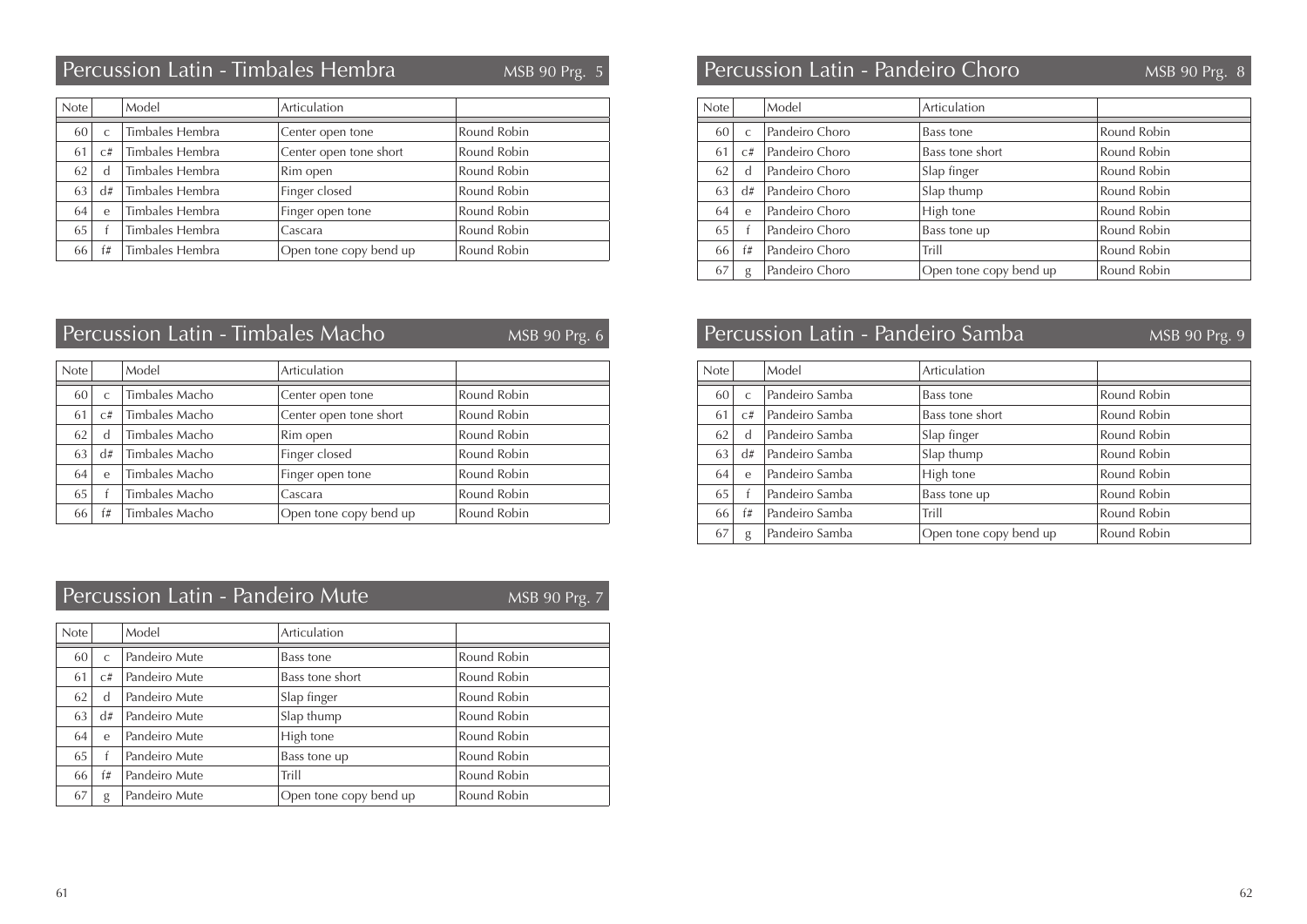# Percussion Latin - Surdo Low

| MSB 90 Prg. |  |
|-------------|--|
|             |  |
|             |  |

| Note |              | Model     | Articulation     |             |
|------|--------------|-----------|------------------|-------------|
| 60   | C            | Surdo Low | <b>Bass</b>      | Round Robin |
| 61   | C#           | Surdo Low | Bass muffeld     | Round Robin |
| 62   | d            | Surdo Low | Rim              | Round Robin |
| 63   | d#           | Surdo Low | Hand stroke      | Round Robin |
| 64   | $\mathsf{e}$ | Surdo Low | Bass bend up 7   | Round Robin |
| 65   |              | Surdo Low | Bass bend down 5 | Round Robin |

| Note |              | Model  | Articulation             |             |
|------|--------------|--------|--------------------------|-------------|
| 60   | $\mathsf{C}$ | Diembe | Bass tone long processed | Round Robin |
| 61   | C#           | Diembe | Bass tone                | Round Robin |
| 62   | d            | Diembe | Slap closed              | Round Robin |
| 63   | d#           | Diembe | Slap open                | Round Robin |
| 64   | e            | Diembe | Open tone                | Round Robin |
| 65   |              | Diembe | Fingers                  | Round Robin |
| 66   | f#           | Diembe | Bass bend up             | Round Robin |

|      |              | Percussion Latin - Surdo High |                  | MSB 90 Prg. 11 |             |    | Percussion Latin - Cajon |  |
|------|--------------|-------------------------------|------------------|----------------|-------------|----|--------------------------|--|
| Note |              | Model                         | Articulation     |                | <b>Note</b> |    | Model                    |  |
| 60   | $\mathsf{C}$ | Surdo High                    | <b>Bass</b>      | Round Robin    | 60          |    | Cajon                    |  |
| 61   | C#           | Surdo High                    | Bass muffeld     | Round Robin    | 61          | C# | Cajon                    |  |
| 62   | d            | Surdo High                    | <b>Rim</b>       | Round Robin    | 62          | d  | Cajon                    |  |
| 63   | d#           | Surdo High                    | Hand stroke      | Round Robin    | 63          | d# | Cajon                    |  |
| 64   | e            | Surdo High                    | Bass bend up 7   | Round Robin    | 64          | e  | Cajon                    |  |
| 65   |              | Surdo High                    | Bass bend down 5 | Round Robin    |             |    |                          |  |

| MSB 90 Prg. 11 |             |            | Percussion Latin - Cajon | MSB 90 Prg. 14    |             |
|----------------|-------------|------------|--------------------------|-------------------|-------------|
|                | <b>Note</b> |            | Model                    | Articulation      |             |
| Robin          | 60          |            | Cajon                    | Bass tone         | Round Robin |
| Robin          | 61          | C#         | Cajon                    | Bass tone muffeld | Round Robin |
| Robin          | 62          | d          | Cajon                    | Slap tone hard    | Round Robin |
| Robin          | 63          | d#         | Cajon                    | Slap tone         | Round Robin |
| Robin          | 64          | $\epsilon$ | Cajon                    | Open tone         | Round Robin |

| Percussion Latin - Djembe Low |    |                 | MSB 90 Prg. 12           | Percussion Latin - Tamborim |               |              |          | MSB 90 Prg. 15 |             |
|-------------------------------|----|-----------------|--------------------------|-----------------------------|---------------|--------------|----------|----------------|-------------|
| <b>Note</b>                   |    | Model           | Articulation             |                             | Note          |              | Model    | Articulation   |             |
| 60 l                          |    | Diembe Low      | Bass tone long processed | Round Robin                 | 60            |              | Tamborim | Open           | Round Robin |
| 61 l                          |    | Diembe Low      | Bass tone                | Round Robin                 | <sup>61</sup> | C#           | Tamborim | Open muffeld   | Round Robin |
| 62                            |    | Diembe Low      | Slap closed              | Round Robin                 | 62            | <sub>d</sub> | Tamborim | Mute           | Round Robin |
| 63                            | d# | Djembe Low      | Slap open                | Round Robin                 | 63            | d#           | Tamborim | Open bend up   | Round Robin |
| <sup>64</sup>                 | e. | Diembe Low      | Open tone                | Round Robin                 |               |              |          |                |             |
| 65                            |    | Diembe Low      | Fingers                  | Round Robin                 |               |              |          |                |             |
| 66                            |    | $f#$ Diembe Low | Bass bend up             | Round Robin                 |               |              |          |                |             |

| <b>Note</b> |    | Model           | Articulation |             |
|-------------|----|-----------------|--------------|-------------|
| 60          | C  | <b>Tamborim</b> | Open         | Round Robin |
| 61          | C# | <b>Tamborim</b> | Open muffeld | Round Robin |
| 62          | d  | <b>Tamborim</b> | Mute         | Round Robin |
| 63          | d# | <b>Tamborim</b> | Open bend up | Round Robin |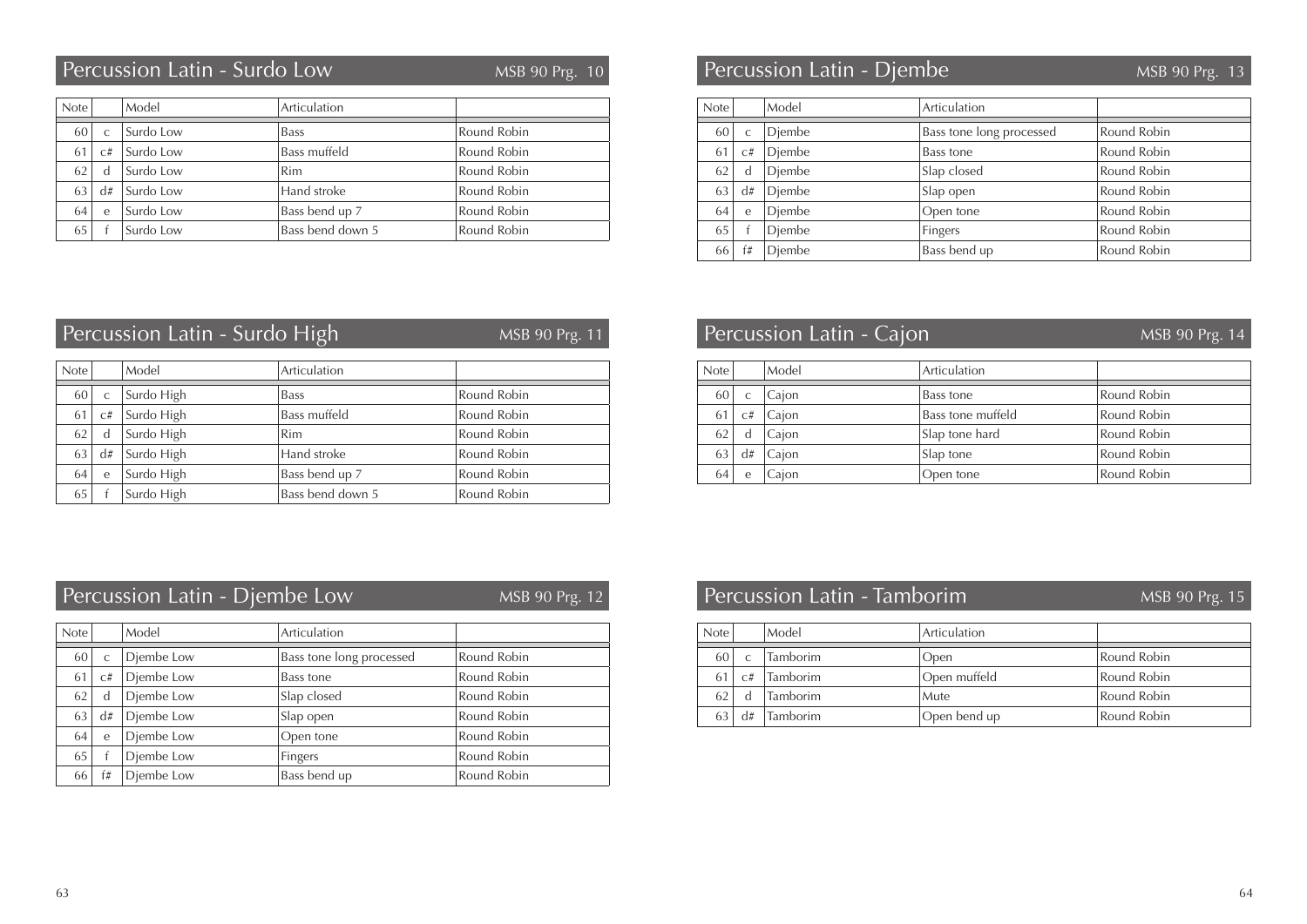| <b>Note</b> |              | Model | Articulation           |             |
|-------------|--------------|-------|------------------------|-------------|
| 60          | $\mathsf{C}$ | Caixa |                        | Round Robin |
| 61          | C#           | Caixa | Just piano samples     | Round Robin |
| 62          | d            | Caixa | Flam full              | Round Robin |
| 63          | d#           | Caixa | Flam short             | Round Robin |
| 64          | e            | Caixa | Flam short soft attack | Round Robin |
| 65          |              | Caixa | Flash soft samples     | Round Robin |
| 66          | f#           | Caixa | Bend up soft           | Round Robin |

|                                      | Percussion Latin - Agogo Low<br>MSB 90 Prg. 17 |           |            |             |  |
|--------------------------------------|------------------------------------------------|-----------|------------|-------------|--|
| Model<br>Articulation<br><b>Note</b> |                                                |           |            |             |  |
| 60                                   | Ċ                                              | Agogo Low | Open       | Round Robin |  |
| 61                                   | C#                                             | Agogo Low | Open short | Round Robin |  |
| 62                                   | d                                              | Agogo Low | Mute       | Round Robin |  |
| 63                                   | d#                                             | Agogo Low | Mute short | Round Robin |  |

# Percussion Latin - Agogo Medium

MSB 90 Prg. 18

| <b>Note</b> |    | Model        | Articulation |             |
|-------------|----|--------------|--------------|-------------|
| 60          |    | Agogo Medium | Open         | Round Robin |
| 61          | C# | Agogo Medium | Open short   | Round Robin |
| 62          | d  | Agogo Medium | <b>Mute</b>  | Round Robin |
| 63          | d# | Agogo Medium | Mute short   | Round Robin |
|             |    |              |              |             |

|             | Percussion Latin - Agogo High<br>MSB 90 Prg. 19 |            |              |             |  |
|-------------|-------------------------------------------------|------------|--------------|-------------|--|
| <b>Note</b> |                                                 | Model      | Articulation |             |  |
| 60          | $\mathsf{C}$                                    | Agogo High | Open         | Round Robin |  |
| 61          | C#                                              | Agogo High | Open short   | Round Robin |  |
| 62          | d                                               | Agogo High | Mute         | Round Robin |  |
|             | d#                                              | Agogo High | Mute short   | Round Robin |  |

#### MSB 90 Prg. 16 MSB 90 Prg. 20 Percussion Latin - Caixa Percussion Latin - Jamblock

MSB 90 Prg. 21

| Note |    | Model    | Articulation |             |
|------|----|----------|--------------|-------------|
| 60   |    | lamblock |              | Round Robin |
| 61   | C# | Jamblock | Short        | Round Robin |

## Percussion Latin - Cowbell 1

| <b>Note</b> |              | Model     | Articulation |             |
|-------------|--------------|-----------|--------------|-------------|
| 60          | $\mathsf{C}$ | Cowbell 1 | Edge open    | Round Robin |
|             | C#           | Cowbell 1 | Edge mute    | Round Robin |
|             |              | Cowbell 1 | Mouth open   | Round Robin |
|             | d#           | Cowbell 1 | Mouth mute   | Round Robin |

## Percussion Latin - Cowbell 2

MSB 90 Prg. 22

| <b>Note</b> |              | Model     | Articulation   |             |
|-------------|--------------|-----------|----------------|-------------|
| 60          | C            | Cowbell 2 | Edge open      | Round Robin |
| 61          | C#           | Cowbell 2 | Edge mute      | Round Robin |
| 62          | d            | Cowbell 2 | Mouth open     | Round Robin |
| 63          | d#           | Cowbell 2 | Mouth mute     | Round Robin |
| 64          | $\mathsf{e}$ | Cowbell 2 | Edge 2nd mute  | Round Robin |
| 65          |              | Cowbell 2 | Mouth 2nd mute | Round Robin |

#### ------<br>Note Model Articulation MSB 90 Prg. 23 Percussion Latin - Cowbell 3 Cha Cha

| <b>NOTE</b> | Model -                          | Articulation  |             |
|-------------|----------------------------------|---------------|-------------|
| 60          | Cowbell 3 Cha Cha Bell           | Edge open     | Round Robin |
|             | 61   c#   Cowbell 3 Cha Cha Bell | Edge mute     | Round Robin |
|             | Cowbell 3 Cha Cha Bell           | Edge 2nd mute | Round Robin |

# Percussion Latin - Cowbell 4 Bongo Bell

| Note |    | Model          | Articulation |             |
|------|----|----------------|--------------|-------------|
| 60   |    | CB4 Bongo Bell | ⊩Edge open   | Round Robin |
| 61   | C# | CB4 Bongo Bell | Edge mute    | Round Robin |
| 62   |    | CB4 Bongo Bell | Mouth open   | Round Robin |
| 63   | d# | CB4 Bongo Bell | Mouth mute   | Round Robin |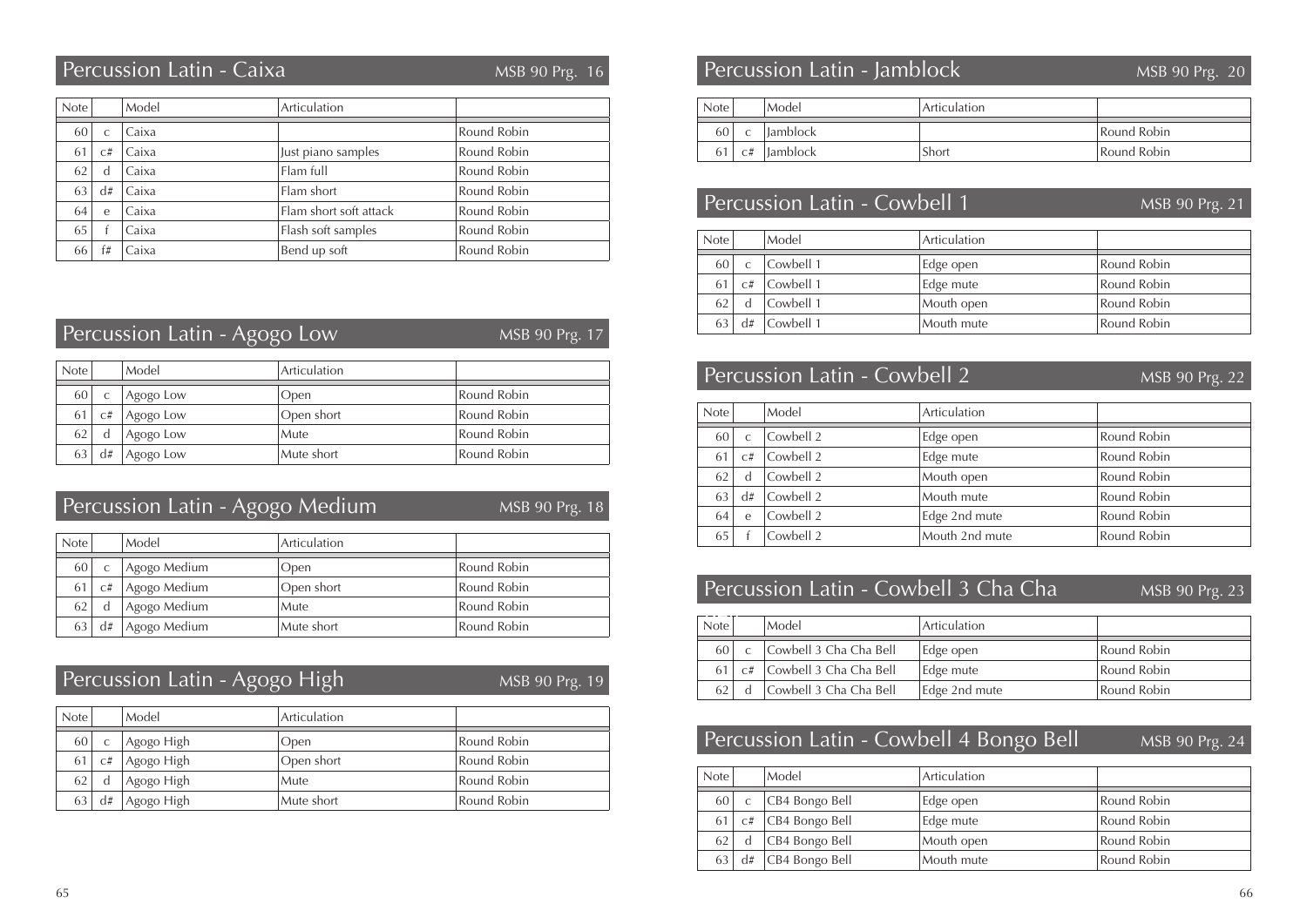# Percussion Latin - Claves

| <b>Note</b> |    | Model         | Articulation |             |
|-------------|----|---------------|--------------|-------------|
| 60          | C  | Claves        |              | Round Robin |
| 61 I        | C# | <b>Claves</b> | Mute         | Round Robin |
|             |    | Claves        | Low          | Round Robin |

|             | Percussion Latin - Woodblock |           |              | MSB 90 Prg. 26 |
|-------------|------------------------------|-----------|--------------|----------------|
| <b>Note</b> |                              | Model     | Articulation |                |
| 60 l        |                              | Woddblock | Open         | Round Robin    |

|             | Percussion Latin - Triangle Low<br>MSB 90 Prg. 27 |              |              |             |  |  |
|-------------|---------------------------------------------------|--------------|--------------|-------------|--|--|
| <b>Note</b> |                                                   | Model        | Articulation |             |  |  |
| 60          | C                                                 | Triangle Low | Open         | Round Robin |  |  |
| 61          | C#                                                | Triangle Low | Open short   | Round Robin |  |  |
| 62          | d                                                 | Triangle Low | Mute         | Round Robin |  |  |

| Percussion Latin - Triangle High<br>MSB 90 Prg. 28 |    |               |              |             |
|----------------------------------------------------|----|---------------|--------------|-------------|
| <b>Note</b>                                        |    | Model         | Articulation |             |
| 60                                                 | C  | Triangle High | Open         | Round Robin |
| 61                                                 | C# | Triangle High | Open short   | Round Robin |
| 62                                                 |    | Triangle High | Mute         | Round Robin |

# Percussion Latin - Shekere

MSB 90 Prg. 29

| <b>Note</b> |    | Model   | Articulation |             |
|-------------|----|---------|--------------|-------------|
| 60          |    | Shekere | Stroke 2     | Round Robin |
|             | C# | Shekere | Stroke 2     | Round Robin |
|             | d  | Shekere | Tone         | Round Robin |
|             | d# | Shekere | Tone mute    | Round Robin |

# MSB 90 Prg. 25 Percussion Latin - Guiro MSB 90 Prg. 30

| Note <sub>i</sub> |    | Model | Articulation |             |
|-------------------|----|-------|--------------|-------------|
| 60                |    | Guiro |              | Round Robin |
| 61                | C# | Guiro | Mute         | Round Robin |

| Percussion Latin - Guira |  |       |              | MSB 90 Prg. 31 |
|--------------------------|--|-------|--------------|----------------|
| <b>Note</b>              |  | Model | Articulation |                |
| 60                       |  | Guira |              | Round Robin    |
|                          |  | Guira | Mute         | Round Robin    |

|      | Percussion Latin - Maracas 1 |           |              | MSB 90 Prg. 32 |
|------|------------------------------|-----------|--------------|----------------|
| Note |                              | Model     | Articulation |                |
| 60   |                              | Maracas 1 |              | Round Robin    |
|      |                              | Maracas 1 | Accent       | Round Robin    |

|             |    | Percussion Latin - Maracas 2 | MSB 90 Prg. 33 |             |
|-------------|----|------------------------------|----------------|-------------|
| <b>Note</b> |    | Model                        | Articulation   |             |
| 60          | C  | Maracas 2                    |                | Round Robin |
|             | C# | Maracas 2                    |                | Round Robin |
| 62          |    | Maracas 2                    |                | Round Robin |

## Percussion Latin - Tambourin

MSB 90 Prg. 34

| Note |    | Model            | Articulation |             |
|------|----|------------------|--------------|-------------|
| 60   | r  | Tambourin        | Open 1       | Round Robin |
| 61   | C# | Tambourin        | Open 2       | Round Robin |
| 62   |    | <b>Tambourin</b> | Mute         | Round Robin |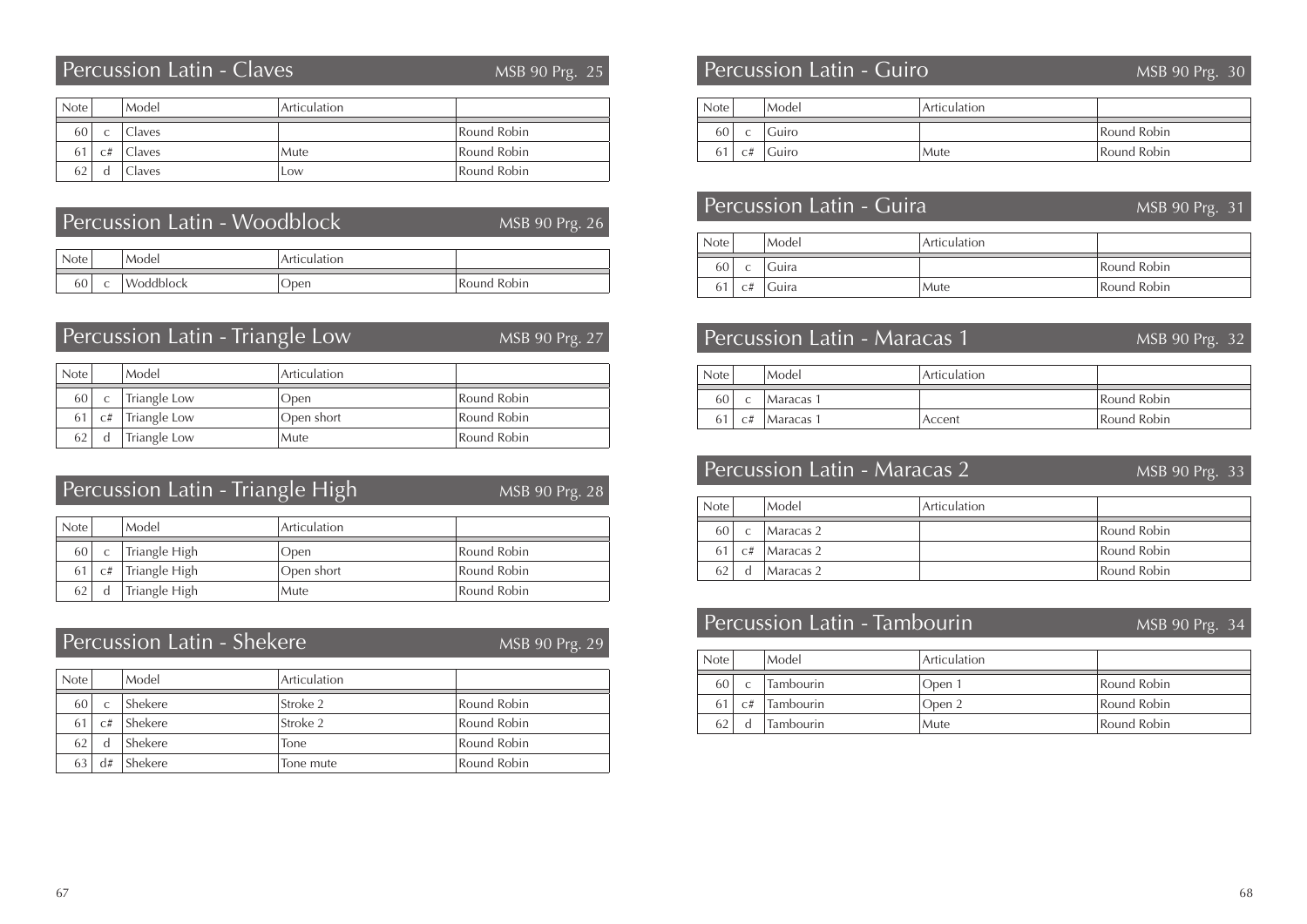# Percussion Latin - Caixixi High

MSB 90 Prg. 35

| <b>Note</b>     |              | Model        | Articulation |             |
|-----------------|--------------|--------------|--------------|-------------|
| 60              | $\mathsf{C}$ | Caixixi High |              | Round Robin |
| 61 <sup> </sup> | C#           | Caixixi High |              | Round Robin |
| 62              | d            | Caixixi High | Slow         | Round Robin |
|                 | d#           | Caixixi High | Slow         | Round Robin |

# Percussion Latin - Caixixi Medium

MSB 90 Prg. 36

| <b>Note</b> |              | Model          | Articulation |             |
|-------------|--------------|----------------|--------------|-------------|
| 60          | $\mathsf{C}$ | Caixixi Medium |              | Round Robin |
|             | C#           | Caixixi Medium |              | Round Robin |
|             |              | Caixixi Medium | Slow         | Round Robin |
|             |              | Caixixi Medium | Slow         | Round Robin |

|             | Percussion Latin - Caixixi Low<br>MSB 90 Prg. 37 |             |              |             |  |
|-------------|--------------------------------------------------|-------------|--------------|-------------|--|
| <b>Note</b> |                                                  | Model       | Articulation |             |  |
| 60          | $\mathsf{C}$                                     | Caixixi Low |              | Round Robin |  |
| 61          | C#                                               | Caixixi Low |              | Round Robin |  |
| 62          | d                                                | Caixixi Low | Slow         | Round Robin |  |
|             | d#                                               | Caixixi Low | Slow         | Round Robin |  |

Percussion Latin - Samba Whistle

MSB 90 Prg. 38

| <b>Note</b> |    | Model         | Articulation |  |
|-------------|----|---------------|--------------|--|
| 60 l        |    | Samba Whistle | High         |  |
|             | C# | Samba Whistle | Low          |  |

# Percussion Latin - Chimes

MSB 90 Prg. 39

| Note |              | Model  | Articulation |  |
|------|--------------|--------|--------------|--|
| 60   | $\mathsf{C}$ | Chimes | Up           |  |
| 61   | C#           | Chimes | $Up$ short   |  |
| 62   | d            | Chimes | Hit          |  |
| 63   | d#           | Chimes | Down         |  |
| 64   | $\mathsf{e}$ | Chimes | Down short   |  |
| 65   |              | Chimes | Hit          |  |

# Percussion Latin - Vibraslap

MSB 90 Prg. 40

| Note |   | Model             | Articulation |  |
|------|---|-------------------|--------------|--|
| 60   | C | Vibraslap         |              |  |
|      |   | 61 $c#$ Vibraslap | Soft         |  |

# Percussion Latin - Cortales

| vote     | Modei    | Articulation |                |
|----------|----------|--------------|----------------|
| 60'<br>◡ | Cortales |              | Robin<br>Round |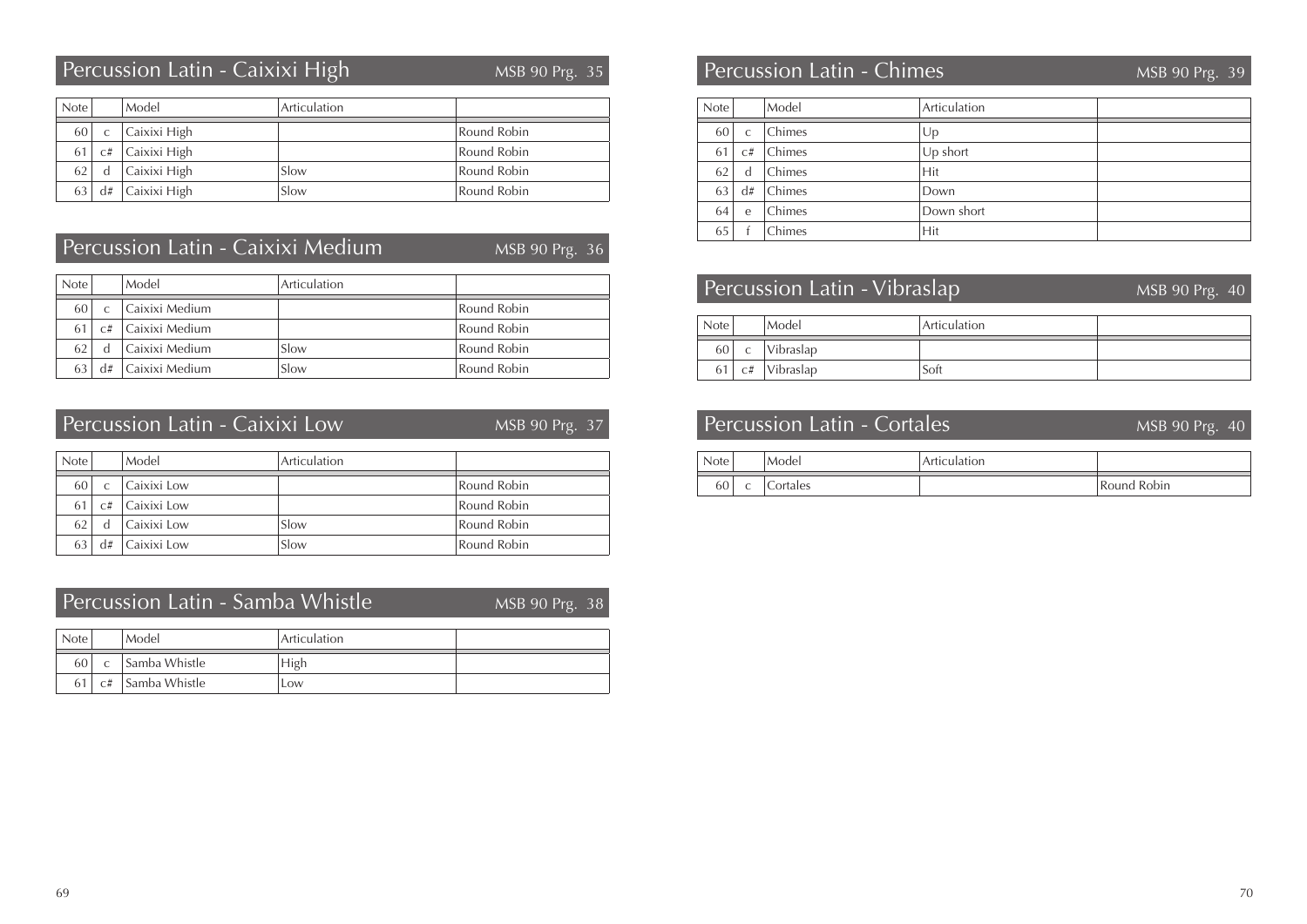## Percussion - Congas MSB 90 Prg 90 & Drum Kit 90

| Note |              | Model  | Articulation |        |
|------|--------------|--------|--------------|--------|
| 48   | $\mathsf{C}$ | Tumba  | Palm         | $\ast$ |
| 49   | C#           | Tumba  | Tip          | $\ast$ |
| 50   | d            | Tumba  | Slap closed  | $\ast$ |
| 51   | d#           | Tumba  | Slap open    | $\ast$ |
| 52   | e            | Tumba  | Open tone    | $\ast$ |
| 53   | $\mathsf{f}$ | Tumba  | Fingers      | $\ast$ |
| 54   | f#           | Tumba  | Fingers      |        |
| 55   | g            | Tumba  | Open tone    |        |
| 56   | g#           | Tumba  | Slap open    |        |
| 57   | a            | Tumba  | Slap closed  |        |
| 58   | a#           | Tumba  | Tip          |        |
| 59   | b            | Tumba  | Palm         |        |
| 60   | $\mathsf{C}$ | Conga  | Palm         | *      |
| 61   | C#           | Conga  | Tip          | $\ast$ |
| 62   | d            | Conga  | Slap closed  | $\ast$ |
| 63   | d#           | Conga  | Slap open    | *      |
| 64   | e            | Conga  | Open tone    | $\ast$ |
| 65   | f            | Conga  | Fingers      | $\ast$ |
| 66   | $^{\rm f\#}$ | Conga  | Fingers      |        |
| 67   | g            | Conga  | Open tone    |        |
| 68   | g#           | Conga  | Slap open    |        |
| 69   | a            | Conga  | Slap closed  |        |
| 70   | a#           | Conga  | Tip          |        |
| 71   | $\mathbf b$  | Conga  | Palm         |        |
| 72   | $\mathsf C$  | Quinto | Palm         | ∗      |
| 73   | C#           | Quinto | Tip          | $\ast$ |
| 74   | d            | Quinto | Slap closed  | $\ast$ |
| 75   | d#           | Quinto | Slap open    | $\ast$ |
| 76   | e            | Quinto | Open tone    | $\ast$ |
| 77   | $\mathsf f$  | Quinto | Fingers      | $\ast$ |
| 78   | f#           | Quinto | Fingers      | ţ      |
| 79   | g            | Quinto | Open tone    |        |
| 80   | g#           | Quinto | Slap open    |        |
| 81   | a            | Quinto | Slap closed  |        |
| 82   | a#           | Quinto | Tip          |        |
| 83   | $\mathbf b$  | Quinto | Palm         |        |

| Note |              | Model  | Articulation |          |
|------|--------------|--------|--------------|----------|
| 84   | $\mathsf{C}$ | Tumba  | Slap open    | Hold ENV |
| 85   | C#           | Tumba  | Open tone    | Hold ENV |
| 86   | d            | Tumba  | Fingers      | Hold ENV |
| 87   | d#           | Conga  | Slap open    | Hold ENV |
| 88   | e            | Conga  | Open tone    | Hold ENV |
| 89   | f            | Conga  | Fingers      | Hold ENV |
| 90   | f#           | Quinto | Slap open    | Hold ENV |
| 91   | g            | Quinto | Open tone    | Hold ENV |
| 92   | g#           | Quinto | Fingers      | Hold ENV |
| 97   | C#           | Tumba  | Muffled tone |          |
| 98   | d            | Conga  | Muffled tone |          |
| 99   | d#           | Quinto | Muffled tone |          |
| 120  | $\mathsf{C}$ | Tumba  | Resonance    |          |
| 121  | C#           | Conga  | Resonance    |          |
| 122  | d            | Quinto | Resonance    |          |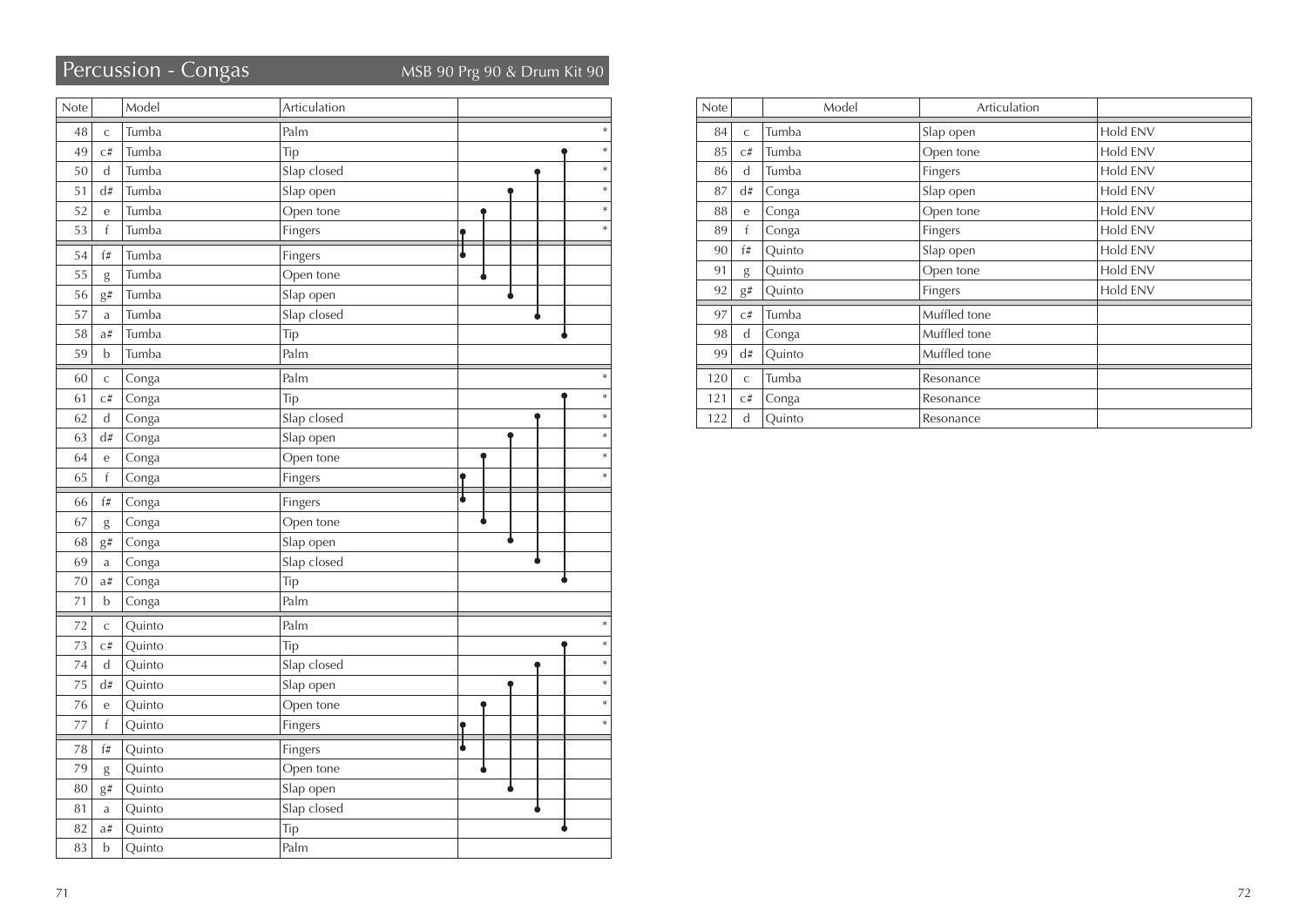## Percussion - Bongos - Cowbells.. MSB 90 Prg. 91 & Drum Kit 91

| ells |  |  | MSB 90 Prg. 91 & Drum Kit |  |
|------|--|--|---------------------------|--|
|      |  |  |                           |  |

| Note |              | Model     | Articulation |  |  |  |
|------|--------------|-----------|--------------|--|--|--|
| 36   | $\mathsf{C}$ | Hembra    | Palm         |  |  |  |
| 37   | C#           | Hembra    | Tip          |  |  |  |
| 38   | $\mathbf d$  | Hembra    | Slap closed  |  |  |  |
| 39   | d#           | Hembra    | Slap open    |  |  |  |
| 40   | e            | Hembra    | Open tone    |  |  |  |
| 41   | $\mathsf f$  | Hembra    | Fingers      |  |  |  |
| 42   | f#           | Hembra    | Fingers      |  |  |  |
| 43   | g            | Hembra    | Open tone    |  |  |  |
| 44   | g#           | Hembra    | Slap open    |  |  |  |
| 45   | a            | Hembra    | Slap closed  |  |  |  |
| 46   | a#           | Hembra    | Tip          |  |  |  |
| 47   | $\mathbf b$  | Hembra    | Palm copy 36 |  |  |  |
| 48   | $\mathsf{C}$ | Macho     | Palm         |  |  |  |
| 49   | C#           | Macho     | Tip          |  |  |  |
| 50   | $\mathbf d$  | Macho     | Slap closed  |  |  |  |
| 51   | d#           | Macho     | Slap open    |  |  |  |
| 52   | e            | Macho     | Open tone    |  |  |  |
| 53   | f            | Macho     | Fingers      |  |  |  |
| 54   | f#           | Macho     | Fingers      |  |  |  |
| 55   | g            | Macho     | Open tone    |  |  |  |
| 56   | g#           | Macho     | Slap open    |  |  |  |
| 57   | a            | Macho     | Slap closed  |  |  |  |
| 58   | a#           | Macho     | Tip          |  |  |  |
| 59   | $\mathbf b$  | Macho     | Palm copy 48 |  |  |  |
| 60   | $\mathsf{C}$ | Woodblock | Low          |  |  |  |
| 61   | C#           | Woodblock | Mid          |  |  |  |
| 62   | $\mathbf d$  | Woodblock | High         |  |  |  |
| 63   | d#           | Claves    | Low          |  |  |  |
| 64   | e            | Claves    | High         |  |  |  |
| 65   | $\mathsf f$  | Jamblock  | Low          |  |  |  |

| Note |              | Model                  | Articulation |          |
|------|--------------|------------------------|--------------|----------|
| 66   | f#           | Jamblock               | Mid          |          |
| 67   | g            | Jamblock               | High         |          |
| 68   | g#           | Cowbell 1              | Edge open    | Hold ENV |
| 69   | a            | Cowbell 1              | Edge open    | $\ast$   |
| 70   | a#           | Cowbell 1              | Edge mute    | $\ast$   |
| 71   | b            | Cowbell 1              | Mouth open   | Hold ENV |
| 72   | $\mathsf{C}$ | Cowbell 1              | Mouth open   | $\ast$   |
| 73   | C#           | Cowbell 1              | Mouth mute   | $\ast$   |
| 74   | d            | Cowbell 2              | Edge open    | Hold ENV |
| 75   | d#           | Cowbell 2              | Edge open    | $\ast$   |
| 76   | e            | Cowbell 2              | Edge mute    | $\ast$   |
| 77   | f            | Cowbell 2              | Mouth open   | Hold ENV |
| 78   | f#           | Cowbell 2              | Mouth open   | *        |
| 79   | g            | Cowbell 2              | Mouth mute   | $\ast$   |
| 80   | g#           | Cowbell 3 Cha Cha Bell | Edge open    | Hold ENV |
| 81   | a            | Cowbell 3 Cha Cha Bell | Edge open    | $\ast$   |
| 82   | a#           | Cowbell 3 Cha Cha Bell | Edge mute    | $\ast$   |
| 83   | b            | Cowbell 4 Bongo Bell   | Mouth open   |          |
| 84   | $\mathsf{C}$ | Cowbell 4 Bongo Bell   | Mouth closed |          |
| 85   | C#           | Cowbell 4 Bongo Bell   | Edge open    |          |
| 86   | d            | Cowbell 4 Bongo Bell   | Edge closed  |          |
| 87   | d#           | Agogo Low              | Open         | Hold ENV |
| 88   | e            | Agogo Low              | Open         | $\ast$   |
| 89   | f            | Agogo Low              | Mute         | $\ast$   |
| 90   | f#           | Agogo High             | Open         | Hold ENV |
| 91   | g            | Agogo High             | Open         | $\ast$   |
| 92   | g#           | Agogo High             | Mute         | $\ast$   |
| 93   | a            | Agogo                  | Mute         |          |
| 94   | a#           | Agogo                  | Full mute    |          |
| 95   | b            | Triangle               | Open         | Hold ENV |
| 96   | $\mathsf C$  | Triangle               | Open         | $\ast$   |
| 97   | C#           | Triangle               | Mute         | $\ast$   |
| 98   | $\mathbf d$  | Triangle High          | Open         | Hold ENV |
| 99   | d#           | Triangle High          | Open         | $\ast$   |
| 100  | e            | Triangle High          | Mute         | $\ast$   |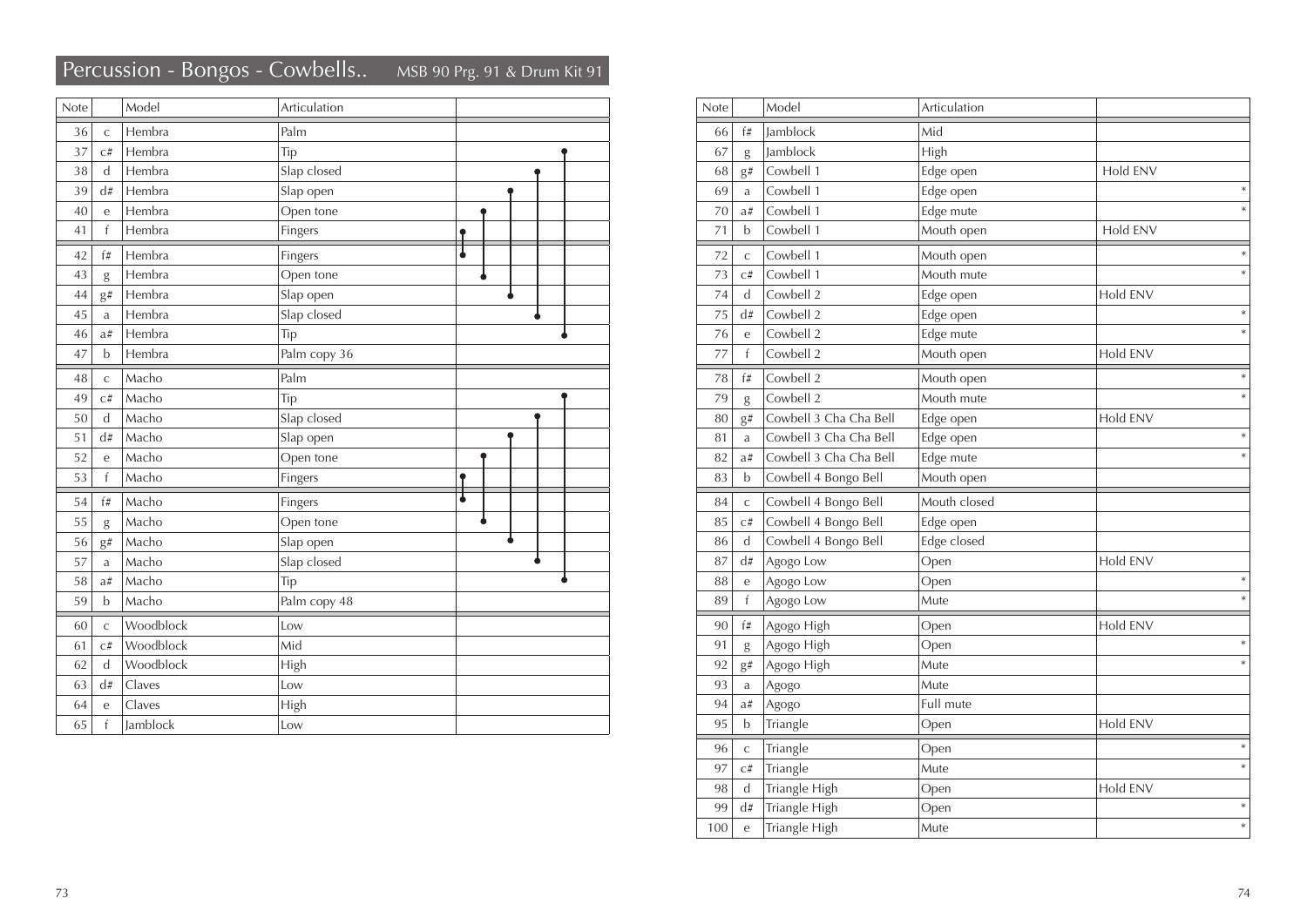| Percussion - Timbales - Tamborim MSB 90 Prg. 92 & Drum Kit 92 |  |  |  |  |  |
|---------------------------------------------------------------|--|--|--|--|--|
|                                                               |  |  |  |  |  |
|                                                               |  |  |  |  |  |

| Note |              | Model                 | Articulation     |          |
|------|--------------|-----------------------|------------------|----------|
| 48   | C            | Timbales Macho        | Cascara          | $\ast$   |
| 49   | C#           | Timbales Macho        | Cascara copy 48  | $\ast$   |
| 50   | $\mathsf{d}$ | Timbales Macho        | Finger closed    | *        |
| 51   | d#           | Timbales Macho        | Rim open         | $\ast$   |
| 52   | e            | Timbales Macho        | Center open tone | $\ast$   |
| 53   | f            | Timbales Macho        | Finger open tone | $\ast$   |
| 54   | f#           | Timbales Macho        | Finger open tone |          |
| 55   | g            | <b>Timbales Macho</b> | Center open tone |          |
| 56   | g#           | Timbales Macho        | Rim open         |          |
| 57   | a            | Timbales Macho        | Finger closed    |          |
| 58   | a#           | Timbales Macho        | Cascara copy 59  |          |
| 59   | b            | Timbales Macho        | Cascara          |          |
| 60   | C            | Timbales Hembra       | Cascara          |          |
| 61   | C#           | Timbales Hembra       | Cascara copy 60  |          |
| 62   | d            | Timbales Hembra       | Finger closed    | $\ast$   |
| 63   | d#           | Timbales Hembra       | Rim open         | $\ast$   |
| 64   | e            | Timbales Hembra       | Center open tone | $\ast$   |
| 65   | f            | Timbales Hembra       | Finger open tone | $\ast$   |
| 66   | f#           | Timbales Hembra       | Finger open tone |          |
| 67   | g            | Timbales Hembra       | Center open tone |          |
| 68   | g#           | Timbales Hembra       | Rim open         |          |
| 69   | a            | Timbales Hembra       | Finger closed    |          |
| 70   | a#           | Timbales Hembra       | Cascara copy 71  |          |
| 71   | b            | Timbales Hembra       | Cascara          |          |
| 72   | $\mathsf{C}$ | Timbales Macho        | Center open tone | Hold ENV |
| 73   | C#           | Timbales Macho        | Finger open tone | Hold ENV |
| 74   | d            | Timbales Hembra       | Center open tone | Hold ENV |
| 75   | d#           | Timbales Hembra       | Finger open tone | Hold ENV |

| <b>Note</b> |                | Model           | Articulation            |        |
|-------------|----------------|-----------------|-------------------------|--------|
| 84          | $\mathsf{C}$   | Caixa           | Flam full               | $\ast$ |
| 85          | C#             | Caixa           | Flam short              | $\ast$ |
| 86          | d              | Caixa           | Flam short soft attack  | $\ast$ |
| 87          | d#             | Caixa           | Flash soft samples      | $\ast$ |
| 88          | e              | Caixa           |                         | $\ast$ |
| 89          | f              | Caixa           | Just piano              | $\ast$ |
| 90          | f#             | Caixa           | Just piano              |        |
| 91          | g              | Caixa           |                         |        |
| 92          | $\mathrm{g}\#$ | Caixa           | Flash soft samples      |        |
| 93          | a              | Caixa           | Flam short soft attack. |        |
| 94          | a#             | Caixa           | Flam short              |        |
| 95          | $\mathbf b$    | Caixa           | Flam full               |        |
| 96          | $\mathsf{C}$   | Tamborim        | Open                    |        |
| 97          | C#             | Tamborim        | Closed                  |        |
| 98          | $\mathsf{d}$   | Tamborim Low    | Open                    |        |
| 99          | d#             | Tamborim Low    | Closed                  |        |
|             |                |                 |                         |        |
|             |                |                 |                         |        |
| 120         | $\mathsf{C}$   | Timbales Macho  | Resonance               |        |
| 121         | C#             | Timbales Hembra | Resonance               |        |



#### *MIRROW OCTAVE MAPPING FOR KEYBOARD PLAYERS*

*This scheme for mapping the articulation was chosen in order to be able to play quickly with both hands on a keyboard.*

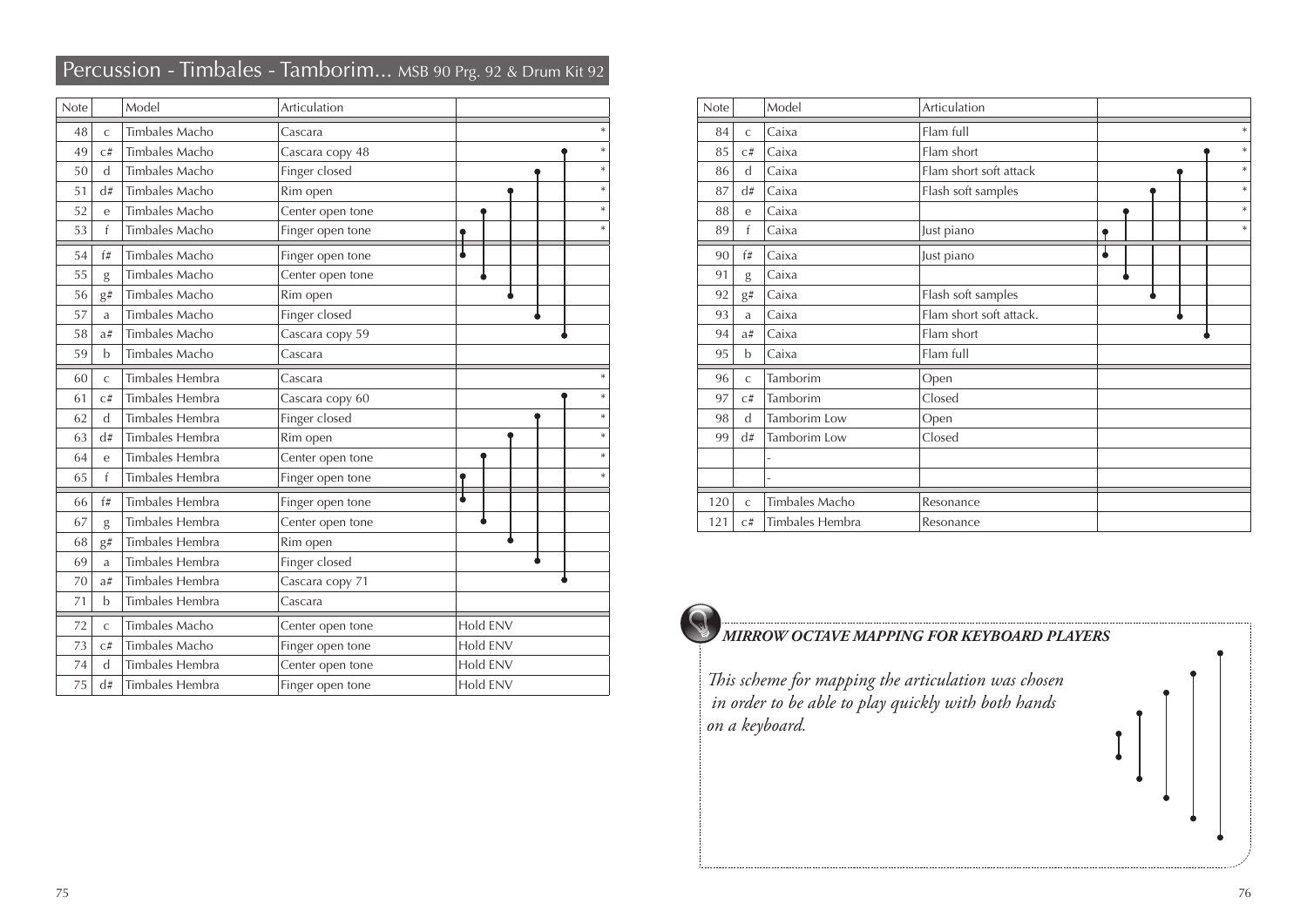## Percussion - Pandeiro - Surdo MSB 90 Prg. 93 & Drum Kit 93

| Note |                | Model          | Articulation     |        |
|------|----------------|----------------|------------------|--------|
| 48   | $\overline{C}$ | Pandeiro Mute  | <b>Bass tone</b> |        |
| 49   | C#             | Pandeiro Mute  | Bass tone up     |        |
| 50   | $\mathsf{d}$   | Pandeiro Mute  | Slap thump       |        |
| 51   | d#             | Pandeiro Mute  | Slap finger      |        |
| 52   | e              | Pandeiro Mute  | Frame            |        |
| 53   | f              | Pandeiro Mute  | Trill            | $\ast$ |
| 54   | f#             | Pandeiro Mute  | Trill - Hold ENV |        |
| 55   | g              | Pandeiro Mute  | Frame            |        |
| 56   | g#             | Pandeiro Mute  | Slap finger      |        |
| 57   | a              | Pandeiro Mute  | Slap thump       |        |
| 58   | a#             | Pandeiro Mute  | Bass tone up     |        |
| 59   | b              | Pandeiro Mute  | <b>Bass tone</b> |        |
| 60   | $\mathsf{C}$   | Pandeiro Choro | Bass tone        |        |
| 61   | C#             | Pandeiro Choro | Bass tone up     |        |
| 62   | d              | Pandeiro Choro | Slap thump       |        |
| 63   | d#             | Pandeiro Choro | Slap finger      |        |
| 64   | e              | Pandeiro Choro | High tone        |        |
| 65   | f              | Pandeiro Choro | Trill            |        |
| 66   | f#             | Pandeiro Choro | Trill - Hold ENV |        |
| 67   | g              | Pandeiro Choro | High tone        |        |
| 68   | g#             | Pandeiro Choro | Slap finger      |        |
| 69   | a              | Pandeiro Choro | Slap thump       |        |
| 70   | a#             | Pandeiro Choro | Bass tone up     |        |
| 71   | $\mathbf b$    | Pandeiro Choro | <b>Bass tone</b> |        |
| 72   | $\mathsf{C}$   | Pandeiro Samba | <b>Bass tone</b> |        |
| 73   | C#             | Pandeiro Samba | Bass tone up     |        |
| 74   | d              | Pandeiro Samba | Slap thump       |        |
| 75   | d#             | Pandeiro Samba | Slap finger      |        |
| 76   | e              | Pandeiro Samba | High tone        |        |
| 77   | f              | Pandeiro Samba | Trill            |        |
| 78   |                | Pandeiro Samba | Trill - Hold ENV |        |
| 79   |                | Pandeiro Samba | High tone        |        |
| 80   |                | Pandeiro Samba | Slap finger      |        |
| 81   |                | Pandeiro Samba | Slap thump       |        |
| 82   |                | Pandeiro Samba | Bass tone up     |        |
| 83   |                | Pandeiro Samba | <b>Bass tone</b> |        |

| Note |              | Model          | Articulation        |          |
|------|--------------|----------------|---------------------|----------|
| 84   | C            | Surdo Low      | <b>Bass</b>         |          |
| 85   | C#           | Surdo Low      | <b>Bass muffeld</b> | $\ast$   |
| 86   | d            | Surdo Low      | Rim                 | $\ast$   |
| 87   | d#           | Surdo Low      | Hand stroke         |          |
| 88   | e            |                |                     |          |
| 89   | $\mathsf{f}$ | $\overline{a}$ |                     |          |
| 90   | f#           | $\overline{a}$ |                     |          |
| 91   | g            | L              |                     |          |
| 92   | g#           | Surdo Low      | Hand stroke         |          |
| 93   | a            | Surdo Low      | Rim                 |          |
| 94   | a#           | Surdo Low      | <b>Bass muffeld</b> |          |
| 95   | b            | Surdo Low      | <b>Bass</b>         |          |
| 96   | $\mathsf C$  | Surdo High     | <b>Bass</b>         |          |
| 97   | C#           | Surdo High     | <b>Bass muffeld</b> |          |
| 98   | d            | Surdo High     | Rim                 | $\ast$   |
| 99   | d#           | Surdo High     | Hand stroke         | $\ast$   |
| 100  | e            |                |                     |          |
| 101  | $\mathsf{f}$ | $\overline{a}$ |                     |          |
| 102  | f#           | $\overline{a}$ |                     |          |
| 103  | g            |                |                     |          |
| 104  | g#           | Surdo High     | Hand stroke         |          |
| 105  | a            | Surdo High     | Rim                 |          |
| 106  | a#           | Surdo High     | <b>Bass muffeld</b> |          |
| 107  | $\mathbf b$  | Surdo High     | Bass                |          |
| 108  |              | Pandeiro Mute  | <b>Bass tone</b>    | Hold ENV |
| 109  |              | Pandeiro Mute  | Bass tone up        | Hold ENV |
| 110  |              | Pandeiro Choro | <b>Bass tone</b>    | Hold ENV |
| 111  |              | Pandeiro Choro | Bass tone up        | Hold ENV |
| 112  |              | Pandeiro Samba | Bass tone           | Hold ENV |
| 113  |              | Pandeiro Samba | Bass tone up        | Hold ENV |
| 114  |              | Surdo Low      | <b>Bass</b>         | Hold ENV |
| 115  |              | Surdo High     | <b>Bass</b>         | Hold ENV |
| 120  | $\mathsf{C}$ | Pandeiro Mute  | Resonance           |          |
| 121  | C#           | Pandeiro Choro | Resonance           |          |
| 122  | d            | Pandeiro Samba | Resonance           |          |
| 123  | d#           | Surdo Low      | Resonance           |          |
| 124  | e            | Surdo High     | Resonance           |          |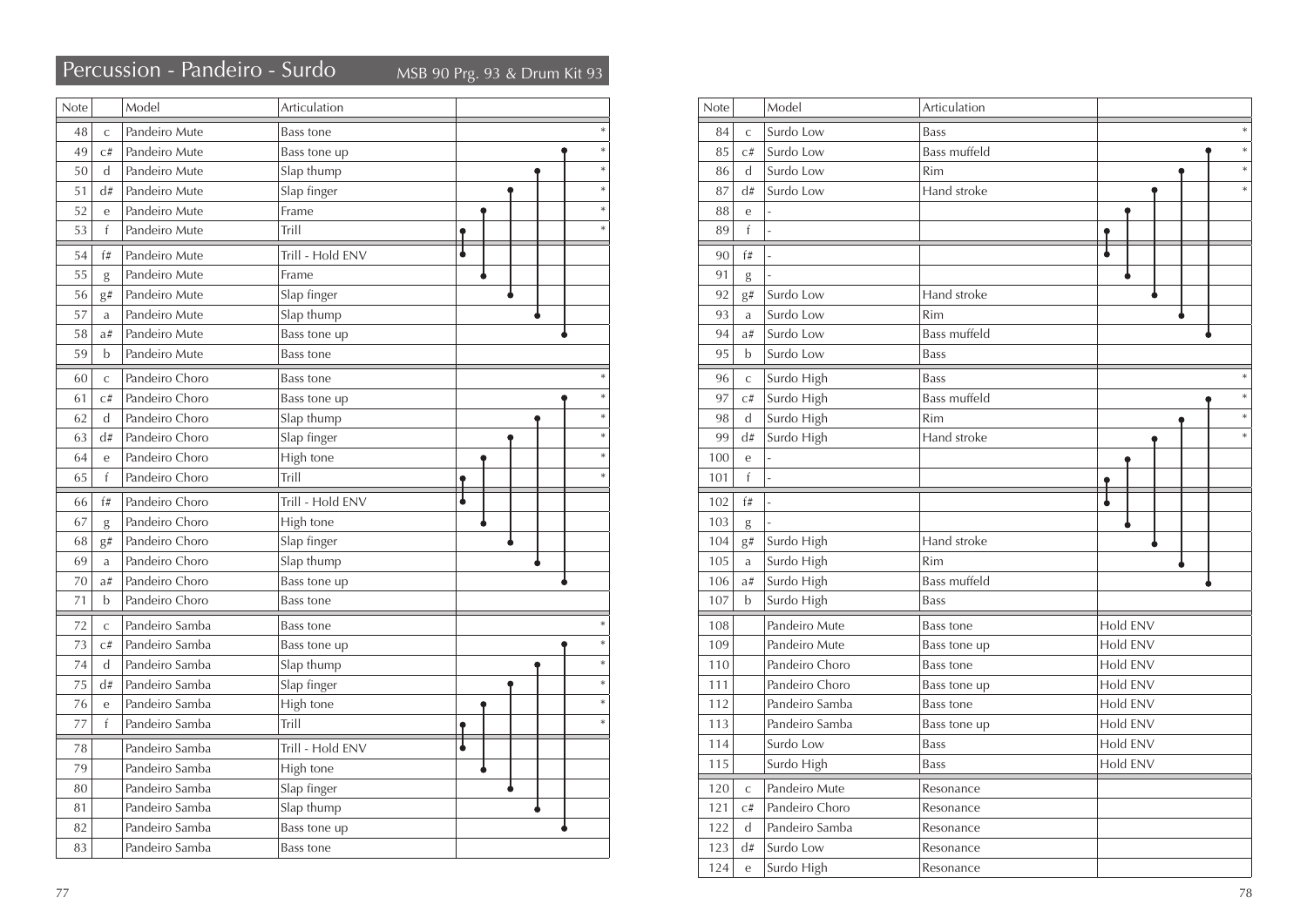## Percussion - Djembe & Cajon MSB 90 Prg. 94 & Drum Kit 94

| Note |                | Model            | Articulation             |        |
|------|----------------|------------------|--------------------------|--------|
| 48   | C              | Cajon            | Bass tone                |        |
| 49   | C#             | Cajon            | Bass tone copy 48        |        |
| 50   | d              | Cajon            | Slap tone hard           | *      |
| 51   | d#             | Cajon            | Slap tone                | ×      |
| 52   | e              | Cajon            | Open tone                | $\ast$ |
| 53   | f              | Cajon            | Open tone copy 52        | $\ast$ |
| 54   | f#             | Cajon            | Open tone copy 52        |        |
| 55   | g              | Cajon            | Open tone                |        |
| 56   | g#             | Cajon            | Slap tone                |        |
| 57   | a              | Cajon            | Slap tone hard           |        |
| 58   | a#             | Cajon            | Bass tone copy 48        |        |
| 59   | b              | Cajon            | Bass tone                |        |
| 60   | $\mathsf C$    | Djembe Low tuned | Bass tone long processed |        |
| 61   | C#             | Djembe Low tuned | Bass tone                | $\ast$ |
| 62   | d              | Djembe Low tuned | Slap closed              | $\ast$ |
| 63   | d#             | Djembe Low tuned | Slap open                | $\ast$ |
| 64   | е              | Djembe Low tuned | Open tone                | $\ast$ |
| 65   | f              | Djembe Low tuned | Fingers                  | $\ast$ |
|      |                |                  |                          |        |
| 66   | f#             | Djembe Low tuned | Fingers                  |        |
| 67   | g              | Djembe Low tuned | Open tone                |        |
| 68   | g#             | Djembe Low tuned | Slap open                |        |
| 69   | $\mathfrak{a}$ | Djembe Low tuned | Slap closed              |        |
| 70   | a#             | Djembe Low tuned | Bass tone                |        |
| 71   | b              | Djembe Low tuned | Bass tone long processed |        |
| 72   | $\mathsf C$    | Djembe           | Bass tone long processed |        |
| 73   | C#             | Djembe           | Bass tone                | $\ast$ |
| 74   | d              | Djembe           | Slap closed              | $\ast$ |
| 75   | d#             | Djembe           | Slap open                | $\ast$ |
| 76   | e              | Djembe           | Open tone                | $\ast$ |
| 77   | $\mathsf f$    | Djembe           | Fingers                  | $\ast$ |
| 78   | f#             | Djembe           | Fingers                  |        |
| 79   | g              | Djembe           | Open tone                |        |
| 80   | g#             | Djembe           | Slap open                |        |
| 81   | a              | Djembe           | Slap closed              |        |
| 82   | a#             | Djembe           | Bass tone                |        |

| <b>Note</b> |    | Model            | Articulation             |          |
|-------------|----|------------------|--------------------------|----------|
| 84          |    | Diembe low tuned | Bass tone long processed | Hold ENV |
| 85          | C# | Diembe           | Bass tone long processed | Hold FNV |
| 120         |    | Diembe low tuned | Resonance                |          |
|             | C# | Diembe           | Resonance                |          |

#### *MIRROW OCTAVE MAPPING FOR KEYBOARD PLAYERS*

*This scheme for mapping the articulation was chosen in order to be able to play quickly with both hands on a keyboard.*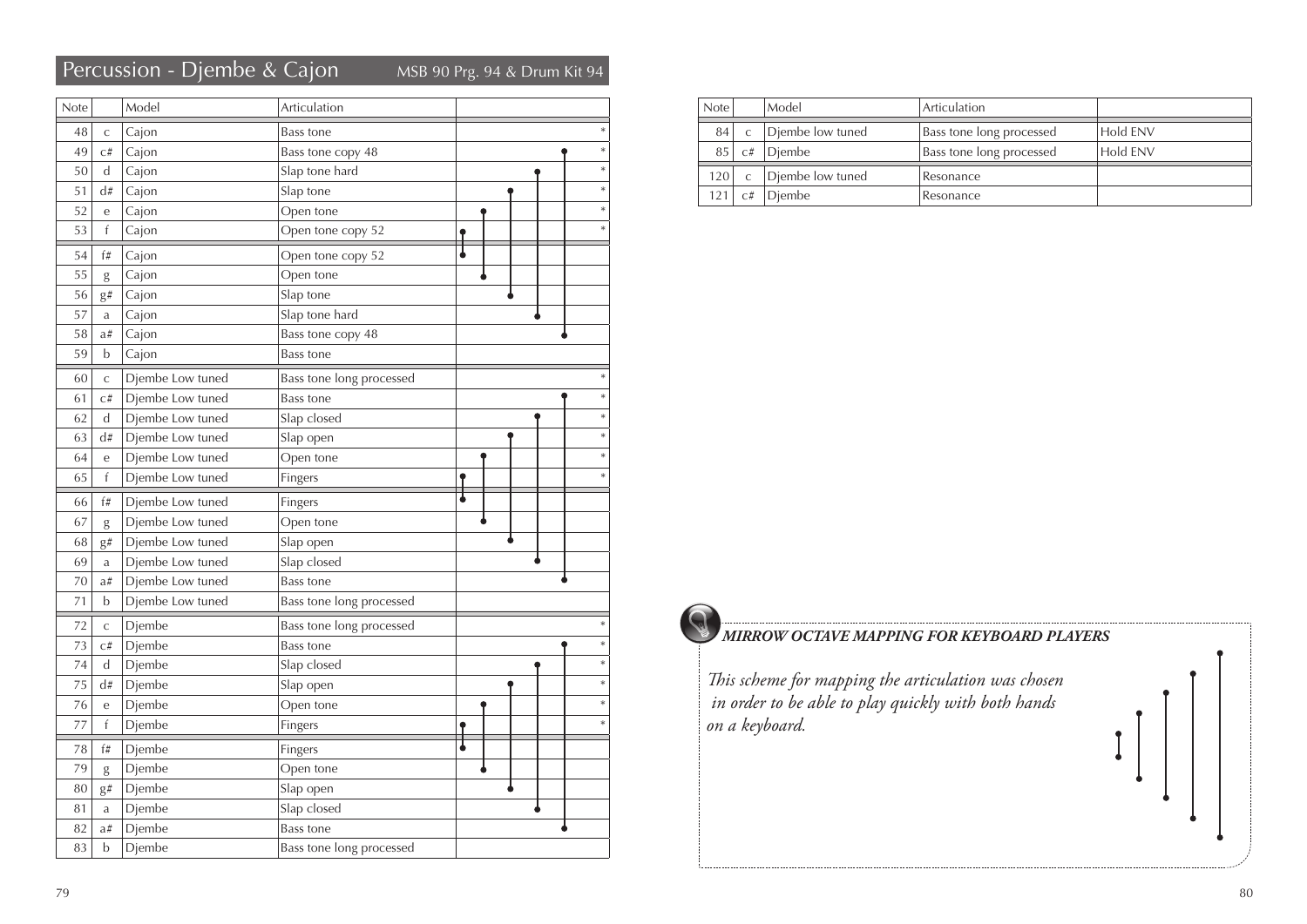#### Perc. - Cuiro, Maracas, Shekere... MSB 90 Prg. 95 & Drum Kit 95

| Note |                  | Model       | Articulation |                    |
|------|------------------|-------------|--------------|--------------------|
| 48   | $\mathsf C$      | Guiro       | Long         | Hold ENV           |
| 49   | C#               | Guiro       | Long         | $\ast$             |
| 50   | $\mathsf{d}$     | Guiro       | Short        | $\ast$             |
| 51   | d#               | Guira       | Long         | Hold ENV           |
| 52   | e                | Guira       | Long         | $\ast$             |
| 53   | f                | Guira       | Short        | $\ast$             |
| 54   | f#               | Maracas 1   | Stroke 1     |                    |
| 55   | g                | Maracas 1   | Stroke 2     |                    |
| 56   | g#               | Maracas 2   | Stroke 1     |                    |
| 57   | a                | Maracas 2   | Stroke 2     |                    |
| 58   | a#               | Maracas 2   | Stroke 3     |                    |
| 59   | b                | Crotales    |              |                    |
| 60   | $\mathsf C$      | Shekere     | Stroke 1     | Hold ENV           |
| 61   | C#               | Shekere     | Stroke 1     |                    |
| 62   | $\mathsf{d}$     | Shekere     | Stroke 2     | Hold ENV           |
| 63   | d#               | Shekere     | Stroke 2     |                    |
| 64   | e                | Shekere     | Tone         | Hold ENV<br>$\ast$ |
| 65   | f                | Shekere     | Tone         | $\ast$             |
| 66   | f#               | Caxixi Low  | Hard         |                    |
| 67   | g                | Caxixi Low  | Hard         |                    |
| 68   | g#               | Caxixi Low  | Soft         |                    |
| 69   | a                | Caxixi Low  | Soft         |                    |
| 70   | a#               | Caxixi Mid  | Hard         |                    |
| 71   | $\mathbf b$      | Caxixi Mid  | Hard         |                    |
| 72   | $\mathsf C$      | Caxixi Mid  | Soft         |                    |
| 73   | $\mathrm{C}\,\#$ | Caxixi Mid  | Soft         |                    |
| 74   | $\mathsf{d}$     | Caxixi High | Hard         |                    |
| 75   | d#               | Caxixi High | Hard         |                    |
| 76   | $\rm e$          | Caxixi High | Soft         |                    |
| 77   | $\mathsf{f}$     | Caxixi High | Soft         |                    |

| <b>Note</b> |              | Model         | Articulation |                 |
|-------------|--------------|---------------|--------------|-----------------|
| 78          | f#           | Vibraslap     |              | $\ast$          |
| 79          | g            | Vibraslap     |              | $\ast$          |
| 80          | g#           | Samba Whistle |              |                 |
| 81          | a            | Samba Whistle |              |                 |
| 82          | a#           | Tamburin      | Stroke 1     | Hold ENV        |
| 83          | b            | Tamburin      | Stroke 1     |                 |
| 84          | $\mathsf{C}$ | Tamburin      | Stroke 2     | Hold ENV        |
| 85          | $C \#$       | Tamburin      | Stroke 2     |                 |
| 86          | d            | Chimes        | Up           | Hold ENV        |
| 87          | d#           | Chimes        | Up           | Full            |
| 88          | e            | Chimes        | Up           | Short           |
| 89          | $\mathsf{f}$ | Chimes        | Up           | Cut fast attack |
| 90          | f#           | Chimes        | Down         | Hold ENV        |
| 91          | g            | Chimes        | Down         | Full            |
| 92          | g#           | Chimes        | Down         | Short           |
| 93          | a            | Chimes        | Down         | Cut fast attack |



#### *MIRROW OCTAVE MAPPING FOR KEYBOARD PLAYERS*

*This scheme for mapping the articulation was chosen in order to be able to play quickly with both hands on a keyboard.*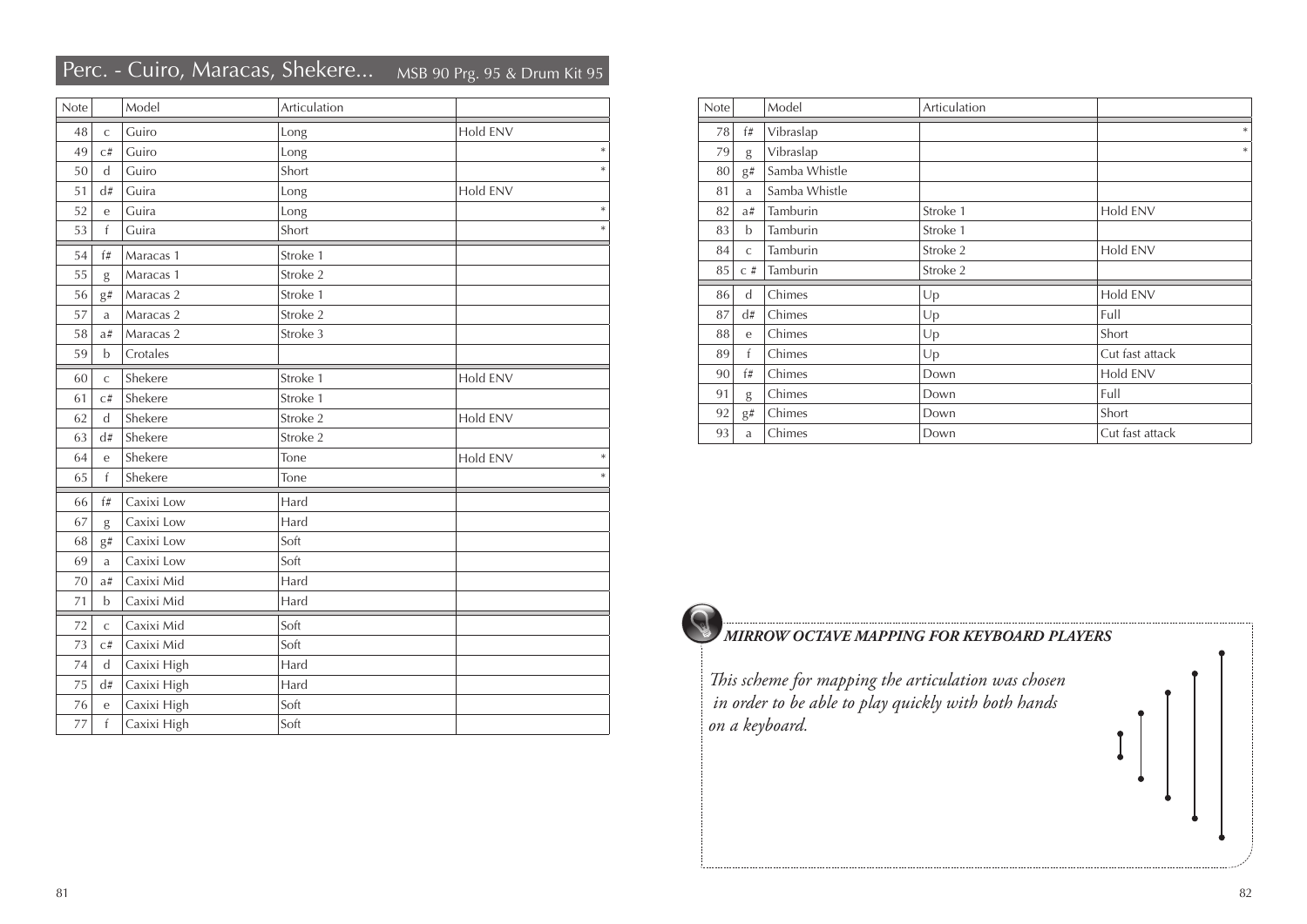## Percussion - Latin 1 Selection Drum Kit 96

| Note           |              | Model          | Articulation                   | Excl. Group    |
|----------------|--------------|----------------|--------------------------------|----------------|
|                |              |                |                                |                |
| 1              | C#           | Cajon          | Bass tone                      |                |
| $\overline{2}$ | d            | Cajon          | Slap tone hard                 |                |
| $\overline{3}$ | d#           | Cajon          | Slap tone                      |                |
| $\overline{4}$ | $\rm e$      | Cajon          | Open tone                      |                |
| 5              | f            | Tamburin       | Stroke 1                       | $\mathbf{1}$   |
| 6              | f#           | Tamburin       | Stroke 2                       | $\mathbf{1}$   |
| $\overline{7}$ | g            | Tamburin       | Stroke 1 stop                  | $\mathbf{1}$   |
| 8              | g#           | Shekere        | Stroke 1                       | $\overline{2}$ |
| $\overline{9}$ | a            | Shekere        | Stroke 2                       | $\overline{2}$ |
| 10             | a#           | Shekere        | Tone                           | $\overline{2}$ |
| 11             | $\mathbf b$  | Shekere        | Tone short                     |                |
| 12             | $\mathsf C$  | Pandeiro Choro | Bass tone up                   | 3              |
| 13             | C#           | Pandeiro Choro | Bass tone                      | 3              |
| 14             | d            | Pandeiro Choro | Slap thump                     | 3              |
| 15             | d#           | Pandeiro Choro | Slap finger                    | 3              |
| 16             | e            | Pandeiro Choro | High tone                      | 3              |
| 17             | f            | Pandeiro Choro | Trill                          | 3              |
| 18             | f#           | Pandeiro Choro | Trill                          |                |
| 19             | g            | Pandeiro Choro | Bass tone up short             |                |
| 20             | g#           | Pandeiro Choro | Bass tone short                |                |
| 21             | a            | Maracas 2      | Stroke 1                       |                |
| 22             | a#           | Maracas 2      | Stroke 2                       |                |
| 23             | b            | Maracas 2      | Stroke 3                       |                |
| 24             | $\mathsf C$  | Djembe         | Bass tone long processed       | 4              |
| 25             | C#           | Djembe         | <b>Bass tone</b>               | $\overline{4}$ |
| 26             | $\mathsf{d}$ | Djembe         | Slap closed                    | $\overline{4}$ |
| 27             | d#           | Djembe         | Slap open                      | $\overline{4}$ |
| 28             | $\rm e$      | Djembe         | Open tone                      | $\overline{4}$ |
| 29             | f            | Djembe         | Fingers                        | $\overline{4}$ |
| 30             | f#           | Djembe         | Fingers short                  |                |
| 31             | g            | Djembe         | Bass tone long processed short |                |
| 32             | g#           | Tamborim       | Open                           | 10             |
| 33             | $\mathbf{a}$ | Tamborim       | Closed                         | 10             |
| 34             | a#           | Maracas 1      | Stroke 1                       |                |
| 35             | b            | Maracas 1      | Stroke 2                       |                |

| Note |              | Model                  | Articulation           | Excl. Group    |
|------|--------------|------------------------|------------------------|----------------|
| 36   | $\mathsf C$  | Bongo Hembra           | Open tone              |                |
| 37   | C#           | Bongo Hembra           | Slap open              |                |
| 38   | d            | Bongo Hembra           | Slap closed            |                |
| 39   | d#           | Bongo Hembra           | Fingers                |                |
| 40   | e            | Bongo Hembra           | Tip                    |                |
| 41   | f            | Bongo Hembra           | Palm                   |                |
| 42   | f#           | Bongo Macho            | Open tone              |                |
| 43   | g            | Bongo Macho            | Slap open              |                |
| 44   | g#           | Bongo Macho            | Slap closed            |                |
| 45   | a            | Bongo Macho            | Fingers                |                |
| 46   | a#           | Bongo Macho            | Tip                    |                |
| 47   | b            | Bongo Macho            | Palm                   |                |
| 48   | $\mathsf{C}$ | Tumba                  | Open tone              | 5              |
| 49   | C#           | Tumba                  | Open short             | 5              |
| 50   | d            | Tumba                  | Slap open              | 5              |
| 51   | d#           | Tumba                  | Slap closed            | 5              |
| 52   | e            | Tumba                  | Fingers                | 5              |
| 53   | f            | Tumba                  | Tip                    | 5              |
| 54   | f#           | Tumba                  | Palm                   |                |
| 55   | g            | Tumba                  | Open tone copy bend up |                |
| 56   | g#           | Tumba                  | Slap short             |                |
| 57   | a            | Cowbell 3 Cha Cha Bell | Edge open              | 6              |
| 58   | a#           | Cowbell 3 Cha Cha Bell | Edge mute              | 6              |
| 59   | b            | Woodblock              |                        |                |
| 60   | $\mathsf{C}$ | Conga                  | Open tone              | 7              |
| 61   | C#           | Conga                  | Open short             | 7              |
| 62   | d            | Conga                  | Slap open              | 7              |
| 63   | d#           | Conga                  | Slap closed            | 7              |
| 64   | е            | Conga                  | Fingers                | 7              |
| 65   | $\mathsf f$  | Conga                  | Tip                    | 7              |
| 66   | f#           | Conga                  | Palm                   | 7              |
| 67   | g            | Conga                  | Open tone copy bend up | $\overline{7}$ |
| 68   | g#           | Conga                  | Slap short             | $\overline{7}$ |
| 69   | a            | Cowbell 4 Bongo Bell   | Mouth open             | 8              |
| 70   | a#           | Cowbell 4 Bongo Bell   | Mouth closed           | 8              |
| 71   | b            | Claves                 |                        |                |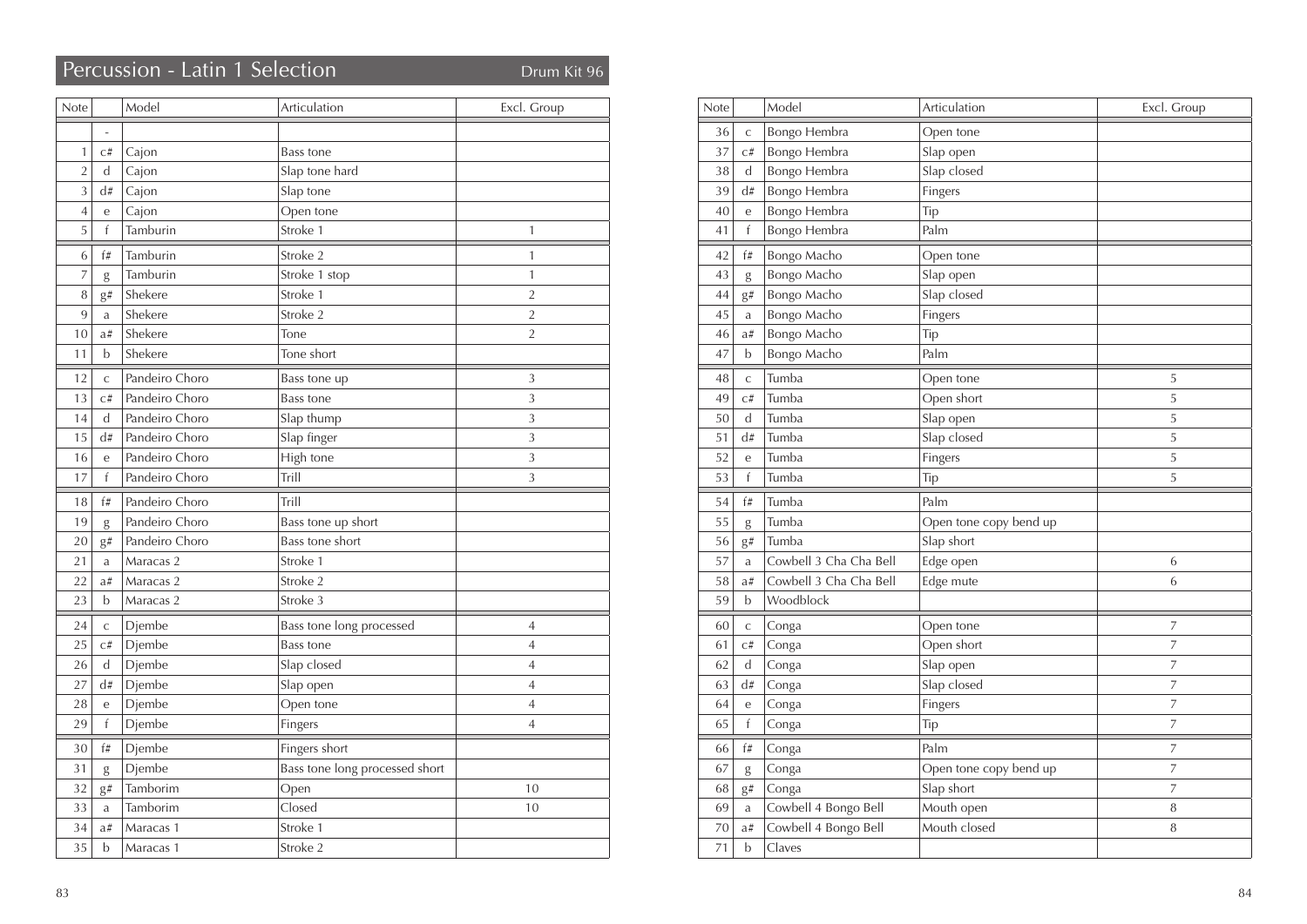## Percussion - Latin 1 Seletion Drumkit 96

| Note |                | Model                | Articulation           | Excl. Group |
|------|----------------|----------------------|------------------------|-------------|
| 72   | $\overline{C}$ | Quinto               | Open tone              | 9           |
| 73   | C#             | Quinto               | Open short             | 9           |
| 74   | d              | Quinto               | Slap open              | 9           |
| 75   | d#             | Quinto               | Slap closed            | 9           |
| 76   | $\rm e$        | Quinto               | Fingers                | 9           |
| 77   | f              | Quinto               | Tip                    | 9           |
| 78   | f#             | Quinto               | Palm                   | 9           |
| 79   | g              | Quinto               | Open tone copy bend up | 9           |
| 80   | ${\bf g} \#$   | Quinto               | Slap short             | 9           |
| 81   | a              | Cowbell 4 Bongo Bell | Edge open              | 8           |
| 82   | a#             | Cowbell 4 Bongo Bell | Edge closed            | 8           |
| 83   | b              | Jamblock             |                        |             |
| 84   | $\mathsf C$    | Vibraslap            |                        |             |
| 85   | C#             | Timbales Hembra      | Center open tone       | 11          |
| 86   | $\mathsf{d}$   | Timbales Hembra      | Center open tone short | 11          |
| 87   | d#             | Timbales Hembra      | Rim open               | 11          |
| 88   | e              | Timbales Hembra      | Finger closed          | 11          |
| 89   | f              | Timbales Hembra      | Finger open tone       | 11          |
| 90   | f#             | Timbales Hembra      | Cascara                | 11          |
| 91   | g              | Timbales Hembra      | Open tone copy bend up | 11          |
| 92   | g#             | Guiro                | Long                   | 12          |
| 93   | a              | Guiro                | Short                  | 12          |
| 94   | a#             | Guira                | Long                   | 13          |
| 95   | b              | Guira                | Short                  | 13          |
| 96   | $\mathsf C$    | Crotales             |                        |             |
| 97   | C#             | Timbales Macho       | Center open tone       | 14          |
| 98   | d              | Timbales Macho       | Center open tone short | 14          |
| 99   | d#             | Timbales Macho       | Rim open               | 14          |
| 100  | e              | Timbales Macho       | Finger closed          | 14          |
| 101  | f              | Timbales Macho       | Finger open tone       | 14          |
| 102  | f#             | Timbales Macho       | Cascara                | 14          |
| 103  | g              | Timbales Macho       | Open tone copy bend up | 14          |
| 104  | g#             | Triangle             | Open                   | 15          |
| 105  | a              | Triangle             | Mute                   | 15          |
| 106  | a#             | Triangle High        | Open                   | 16          |
| 107  | b              | Triangle High        | Mute                   | 16          |

| Note |              | Model      | Articulation        | Excl. Group |
|------|--------------|------------|---------------------|-------------|
| 108  | $\mathsf{C}$ | Surdo Low  | <b>Bass</b>         | 17          |
| 109  | C#           | Surdo Low  | <b>Bass muffeld</b> | 17          |
| 110  | $\mathbf d$  | Surdo Low  | Rim                 | 17          |
| 111  | d#           | Surdo Low  | Hand stroke         | 17          |
| 112  | e            | Surdo Low  | Bass short          |             |
| 113  | $\mathsf{f}$ | Caixa      |                     |             |
| 114  | f#           | Agogo Low  | Open                | 18          |
| 115  | g            | Agogo Low  | Mute                | 18          |
| 116  | g#           | Agogo High | Open                | 19          |
| 117  | a            | Agogo High | Mute                | 19          |
| 118  | a#           | Agogo      | Mute                | 18          |
| 119  | b            | Agogo      | Full mute           | 19          |
| 120  | $\mathsf C$  | Surdo High | <b>Bass</b>         | 20          |
| 121  | C#           | Surdo High | <b>Bass muffeld</b> | 20          |
| 122  | d            | Surdo High | Rim                 | 20          |
| 123  | d#           | Surdo High | Hand stroke         | 20          |
| 124  | e            | Surdo High | <b>Bass short</b>   |             |
| 125  | $\mathsf{f}$ | Caixa      | Soft                |             |
| 126  | f#           | Chimes     | Up                  |             |
| 127  | g            | Chimes     | Down                |             |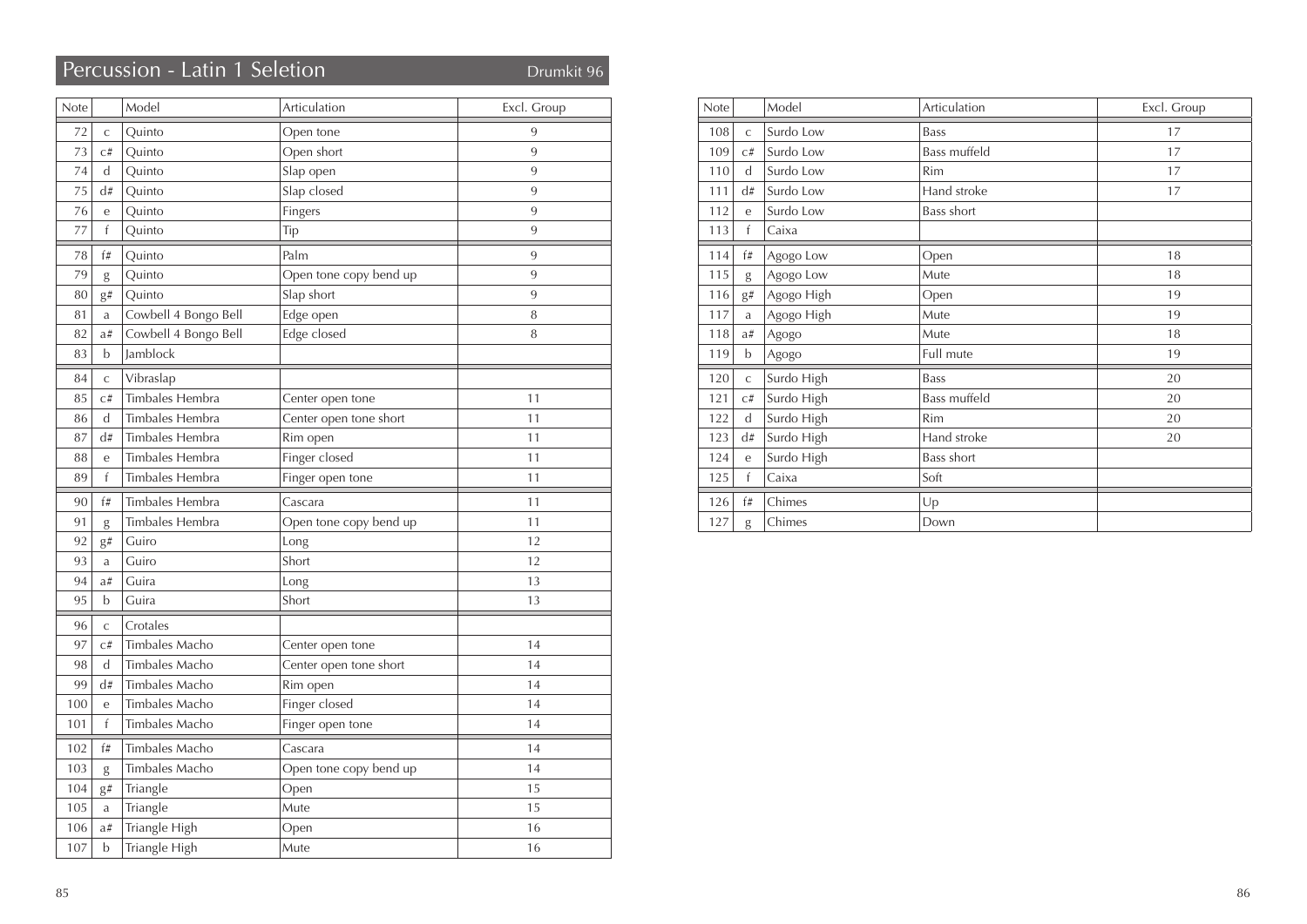# Percussion instruments WORLD 1

Sound Bank MSB 91 Prg. 0 - 82 / 97 - 102

## Drum Kit 97- 102

#### **Important keys** Solo Society Solo solo solo solo

The most important articulations for many percussion sounds are on the keys:

c /60 Open tone c#/61 Open tone short release d /62 Slap/Mute

#### **Legend List Solo Sounds**

| $\ast$          | Exclusive Group in Drum Kit Mode - MIDI CHANNEL 10                                              |
|-----------------|-------------------------------------------------------------------------------------------------|
| <b>Hold ENV</b> | These copies can be used with MIDI FILES etc  to determine the length of<br>the release         |
| Resonance       | Just the Resonance of an open tone - use this for modelling OPEN to MUTE                        |
| <b>RR</b>       | Round Robin - different sample each stroke.                                                     |
| Excl. Group     | Key belonging to the same group mute each other.<br>Just Drum Kit Mode Ch10 offer this feature. |
| Tone Dynamic    | Higher velocity, a second layer change the tone.                                                |



#### *MIRROW NOTES / COPIES*

*If you have two pads that output note numbers on two different MIDI notes, you can play faster.*

*The following was provided for this:*

*You can find the sound of the MIDI note 60 as a copy on number 59. As well as the MIDI note 61 as a copy on number 58.*

*These copies are not specified in the sound list of the individual sounds. The description would no longer seem so clear.*

*If an instrument has two different tones, such as bongos, you will also find a reflection for the higher version.*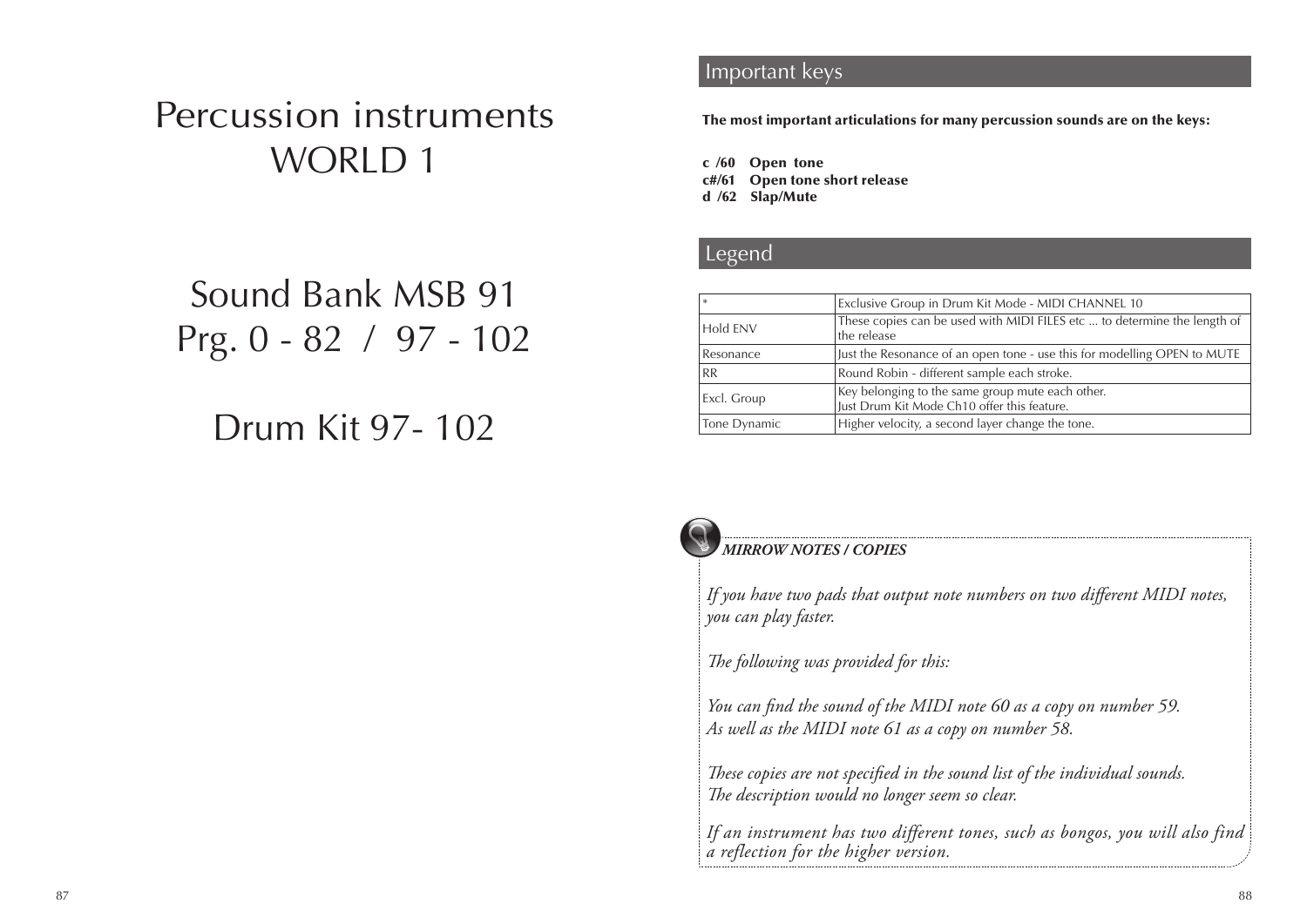## Percussion World 1 - Overview MSB 91

|    | Prg.   Instrument        |               | Drum Kit           |
|----|--------------------------|---------------|--------------------|
|    | 00 Tupan Drum            | Middel East   | Mid. East          |
|    | 01 Bongos High Low       | Latin         | Latin              |
|    | 02 Chinese Tambourine    | China         | Inter <sub>2</sub> |
|    | 03 Chinese Tom           | China         | Inter <sub>2</sub> |
|    | 04 Clay Bongos High Low  | World         | Inter 1            |
|    | 05 Clay Drum             | World         | Inter 1            |
|    | 06 Kanjira               | India         | India              |
|    | 07 Maroccan Bongo H&L    | Africa        | Africa             |
|    | 08 Metal Riq             | Middel East   | Mid. East          |
|    | $09$ Riq                 | Middel East   | Mid. East          |
|    | 10 Small Maroccan Bongos | Africa        | Africa             |
| 11 | <b>Bass Drum</b>         | World         | Inter 1            |
|    | $12$ Bendir              | Africa        | Africa             |
|    | 13 Frame Drum            | World         | Mid. East          |
|    | 14 Gaval                 | Middel East   | Mid. East          |
|    | $15$ Igba                | African       | Africa             |
|    | $16$ Oil Drum            | World         | Inter 1            |
|    | $17$ Soogoo              | World         | Mid. East          |
|    | $18$ Surdo               | <b>Brazil</b> | Latin              |
|    | 19 Table & Low Drum      | India         | India              |
|    | 20 Woodlog               | World         | Inter 1            |
|    | 21 Bata Large            | African       | Africa             |
|    | 22 Bata Medium           | African       | Africa             |
|    | 23 Bata Small            | African       | Africa             |
|    | 24 Cajon Large           | World         | Inter 1            |
|    | 25 Cajon Small           | World         | Inter 1            |
|    | 26 Clay Pot              | World         | Inter <sub>2</sub> |
| 27 | Djembe                   | Africa        | Africa             |
|    | 28 Dumbac                | Africa        | Africa             |
|    | 29 Dumbac High           | Africa        | Africa             |
|    | 30 Mrdangam              | India         | India              |
|    | 31 Pakhavaj              | India         | India              |
|    | 32 Quika                 | <b>Brazil</b> | Latin              |
|    | 33 Sakara                | Africa        | Africa             |
|    | 34 Tabla                 | India         | India              |

|    | Prg.   Instrument           |               | Drum Kit             |
|----|-----------------------------|---------------|----------------------|
|    | 35 Talking Drum Large       | Africa        | Africa               |
|    | 36 Talking Drum Small       | Africa        | Africa               |
| 37 | Tamborim                    | <b>Brasil</b> | Latin                |
|    | $38$ Tar                    | Middel East   | Mid.East             |
|    | 39 Tambourine               | World         | Lat. ME India Inter1 |
|    | 40 Beat Pot                 | World         | Inter 1              |
| 41 | <b>Bell Tree</b>            | World         | Inter <sub>2</sub>   |
|    | 42   Bell Stick             | World         | Inter <sub>2</sub>   |
|    | 43 Cabasa                   | World         | Latin                |
|    | 44 Cowbell High Low         | World         | Latin                |
|    | 45 Donke Rattle / Vibraslap | Africa        | Africa               |
|    | 46   Maracas                | World         | Latin                |
|    | 47 Maracas Metal            | World         | Inter 1              |
|    | 48 Metal Rattle             | World         | Inter <sub>2</sub>   |
|    | 49 Metal Shaker             | World         | Inter <sub>1</sub>   |
|    | 50 Metal Shaker R           | World         | Inter 1              |
|    | 51   Metal Shoes            | World         | Inter <sub>2</sub>   |
|    | 52 Metalmospheres           | World         | Inter <sub>2</sub>   |
|    | 53   Metalmospheres Small   | World         | Inter <sub>2</sub>   |
|    | 54 Wind Chimes              | World         | Inter <sub>2</sub>   |
|    | 55 Wood Tree                | World         | Inter <sub>2</sub>   |
|    | 56 Rusty Rattle             | World         | Inter 1              |
|    | 57 Saw Sounding             | World         | inter <sub>2</sub>   |
|    | 58 Shaker Tree              | World         | Inter 1              |
|    | 59 Sleigh Bells             | World         | Inter <sub>2</sub>   |
|    | 60 Spons                    | World         | Inter <sub>2</sub>   |
|    | 61 Wood Whiste              | World         | Inter <sub>2</sub>   |
|    | 62 Temple Bells             | World         | Inter <sub>2</sub>   |
|    | $63$ Triangle               | World         | Latin                |
|    | 64 Triple Shaker            | World         | Inter 1              |
|    | 65 Wood Bells               | World         | Inter 1              |
|    | 66 Anklung                  | Africa        | Africa               |
| 67 | Benzasard                   | World         | Inter <sub>2</sub>   |
|    | 68 Broom                    | World         | Inter 1              |
|    | 69 Devil Chaser             | Effect        | Inter <sub>2</sub>   |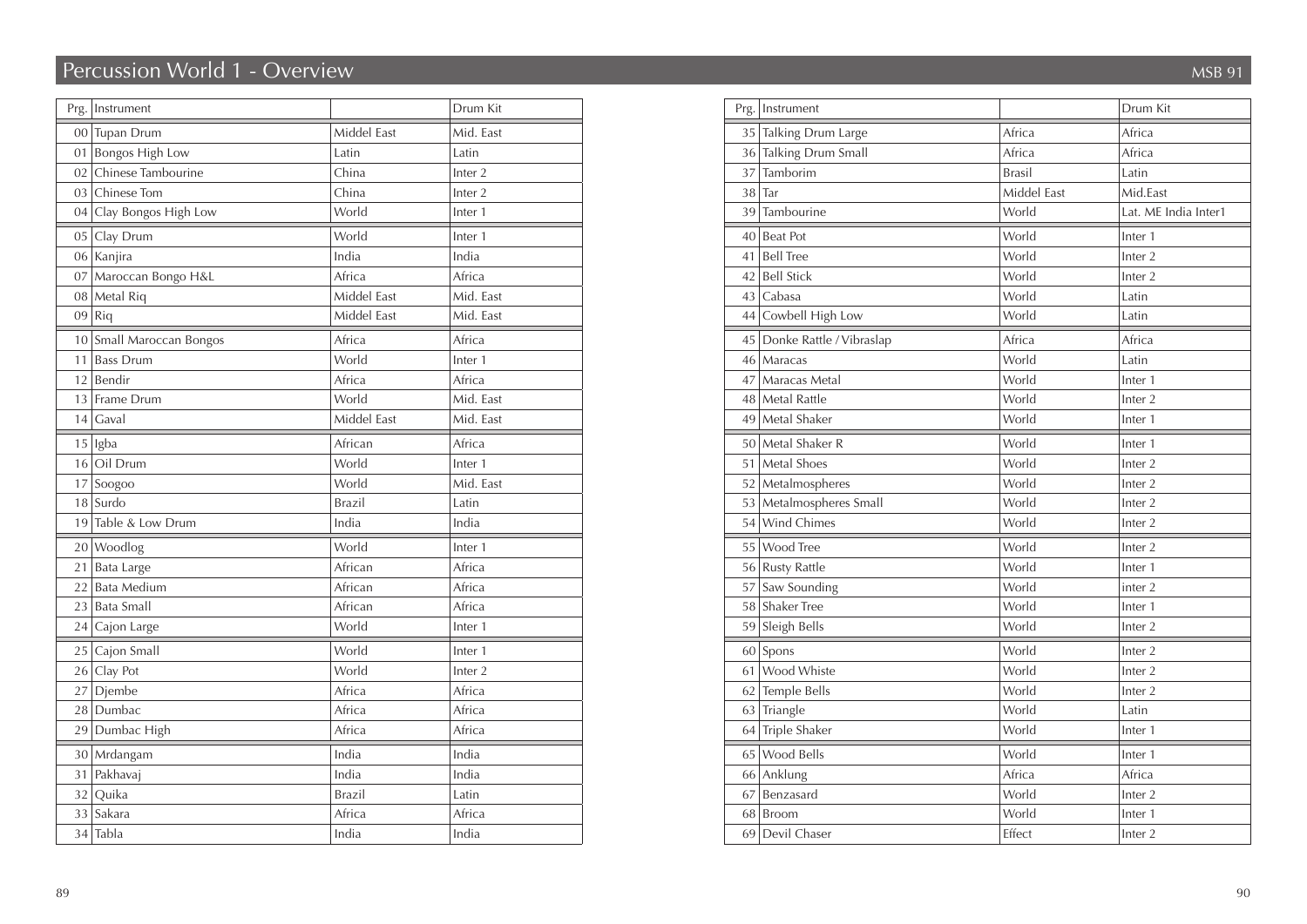## Percussion World 1 - Overview MSB 91

| Prg. | Instrument                  |                  | Drum Kit           |  |
|------|-----------------------------|------------------|--------------------|--|
| 70   | Fish / Guiro                | Latin            | Latin              |  |
| 71   | Ratchet                     | World            | Inter <sub>2</sub> |  |
| 72   | Room Clapper                | World            | Inter <sub>2</sub> |  |
| 73   | Spike Tree                  | Thai             | Inter <sub>2</sub> |  |
|      | 74 Spinner Large            | Perc. Effect     | Inter <sub>2</sub> |  |
|      | 75 Spinner Medium           | Perc. Effect     | Inter <sub>2</sub> |  |
|      | 76 Spinner Small            | Perc. Effect     | Inter <sub>2</sub> |  |
| 77   | Spinning Tube               | Perc. Effect     | Inter <sub>2</sub> |  |
|      | 78 Wood Stick               | World            | Inter 1            |  |
| 79   | Tumba                       | Latin            | Latin              |  |
| 80   | Conga                       | Latin            | Latin              |  |
| 81   | Quinto                      | Latin            | Latin              |  |
| 82   | Tumba & Conga & Quinto      | Latin            | Latin              |  |
|      |                             |                  |                    |  |
| 97   | Kit - Latin                 | Mapping page 110 |                    |  |
|      | 98 Kit - Africa             | Mapping page 114 |                    |  |
| 99   | Kit - India                 | Mapping page 128 |                    |  |
|      | 100 Kit - Middle East       | Mapping page 122 |                    |  |
| 101  | Kit - International 1       | Mapping page 126 |                    |  |
|      | 102   Kit - International 2 | Mapping page 130 |                    |  |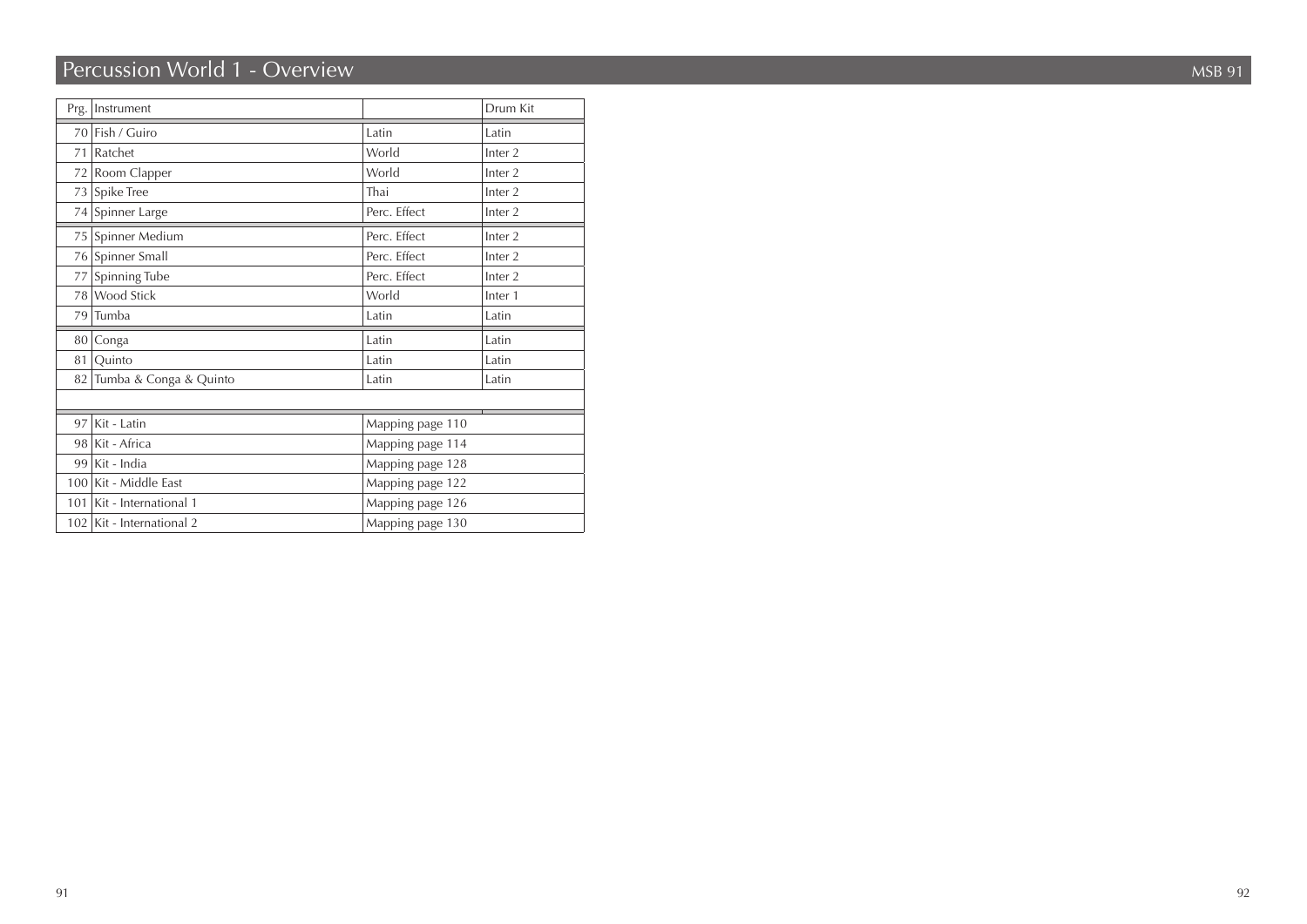## Tupan Drum

MSB 91 Prg 0

| <b>Note</b> |    | Model      | 'Articulation                   |  |
|-------------|----|------------|---------------------------------|--|
|             |    |            |                                 |  |
| 60          |    | Tupan Drum | Open tone dynamic               |  |
|             | C# | Tupan Drum | Open tone dynamic               |  |
| $62 - 76$   |    | Tupan Drum | Different articulation & length |  |

## Bongos

MSB 91 Prg 1

| <b>Note</b> |              | Model      | Articulation |             |
|-------------|--------------|------------|--------------|-------------|
| 60          | $\mathsf{C}$ | Bongo Low  | Open tone    | Round Robin |
| 61          | C#           | Bongo Low  | <b>Mute</b>  | Round Robin |
| 62          | d            | Bongo Low  | Slap open    | Round Robin |
| 63          | d#           | Bongo Low  | Slap closed  | Round Robin |
| 72          | $\mathsf{C}$ | Bongo High | Open tone    | Round Robin |
| 73          | C#           | Bongo High | <b>Mute</b>  | Round Robin |
| 74          | d            | Bongo High | Slap open    | Round Robin |
| 75          | d#           | Bongo High | Slap closed  | Round Robin |

| Chinese Tamborin |  | $MSB$ 9 |  |
|------------------|--|---------|--|
|                  |  |         |  |

| MSB 91 Prg 2 |  |  |
|--------------|--|--|
|              |  |  |

| <b>Note</b> | Model                      | <sup>'</sup> Articulation       |             |
|-------------|----------------------------|---------------------------------|-------------|
| 60          | Chinese Tamborin           | Different articulation & length | Round Robin |
|             | 61 - 66 Chinese Tamborin   | $^{\prime\prime}$               | Round Robin |
|             | 67 - 68   Chinese Tamborin | Roll                            |             |

| Chinese Tom |  |  |  | MSB 91 Prg 3 |  |  |  |
|-------------|--|--|--|--------------|--|--|--|
|             |  |  |  |              |  |  |  |
|             |  |  |  |              |  |  |  |

| <b>Note</b> |      | Model                 | Articulation                    |             |
|-------------|------|-----------------------|---------------------------------|-------------|
| 60          |      | Chinese Tom           | Open tone dynamic               | Round Robin |
|             | - C# | Chinese Tom           | Different articulation & length | Round Robin |
|             |      | $61 - 68$ Chinese Tom | $\overline{\phantom{a}}$        | Round Robin |

## Clay Bongos MSB 91 Prg 4

| <b>Note</b>     |    | Model           | Articulation |             |
|-----------------|----|-----------------|--------------|-------------|
| 60              |    | Clay Bongo Low  | Open tone    | Round Robin |
| 61              | C# | Clay Bongo Low  | Mute         | Round Robin |
| 62              | d  | Clay Bongo Low  | Slap open    | Round Robin |
| 72 <sup>1</sup> |    | Clay Bongo High | Open tone    | Round Robin |
| 73              | C# | Clay Bongo High | Mute         |             |
| 74              | d  | Clay Bongo High | Slap open    | Round Robin |

## Clay Drums

MSB 91 Prg 5

| <b>Note</b> |    | Model      | 'Articulation                   |             |
|-------------|----|------------|---------------------------------|-------------|
| 60 l        |    | Clay Drums | Open tone dynamic               | Round Robin |
| 61          | C# | Clay Drums | Different articulation & length | Round Robin |
| $62 - 73$   |    | Clay Drums | $^{\prime\prime}$               | Round Robin |

## Knajira

#### MSB 91 Prg 6

| <b>Note</b> |           | Model     | Articulation                    |             |
|-------------|-----------|-----------|---------------------------------|-------------|
| 60          |           | ' Kaniira | Different articulation & length | Round Robin |
|             | $61 - 67$ | Kaniira   | $^{\prime\prime}$<br>۰.         | Round Robin |

## Maroccan Bongos MSB 91 Prg 7

| <b>Note</b> |              | Model               | Articulation |             |
|-------------|--------------|---------------------|--------------|-------------|
| 60          | $\mathsf{C}$ | Maroccan Bongo Low  | Open tone    | Round Robin |
| 61          | C#           | Maroccan Bongo Low  | Mute         | Round Robin |
| 62          | d            | Maroccan Bongo Low  | Slap open    | Round Robin |
| 63          | d#           | Maroccan Bongo Low  | Slap closed  | Round Robin |
| 64          | e            | Maroccan Bongo Low  | Stroke       | Round Robin |
| 72          | $\mathsf{C}$ | Maroccan Bongo High | Open tone    | Round Robin |
| 73          | C#           | Maroccan Bongo High | <b>Mute</b>  | Round Robin |
| 74          | d            | Maroccan Bongo High | Slap open    | Round Robin |
| 75          | d#           | Maroccan Bongo High | Slap closed  | Round Robin |
| 76          | e            | Maroccan Bongo Low  | Stroke       | Round Robin |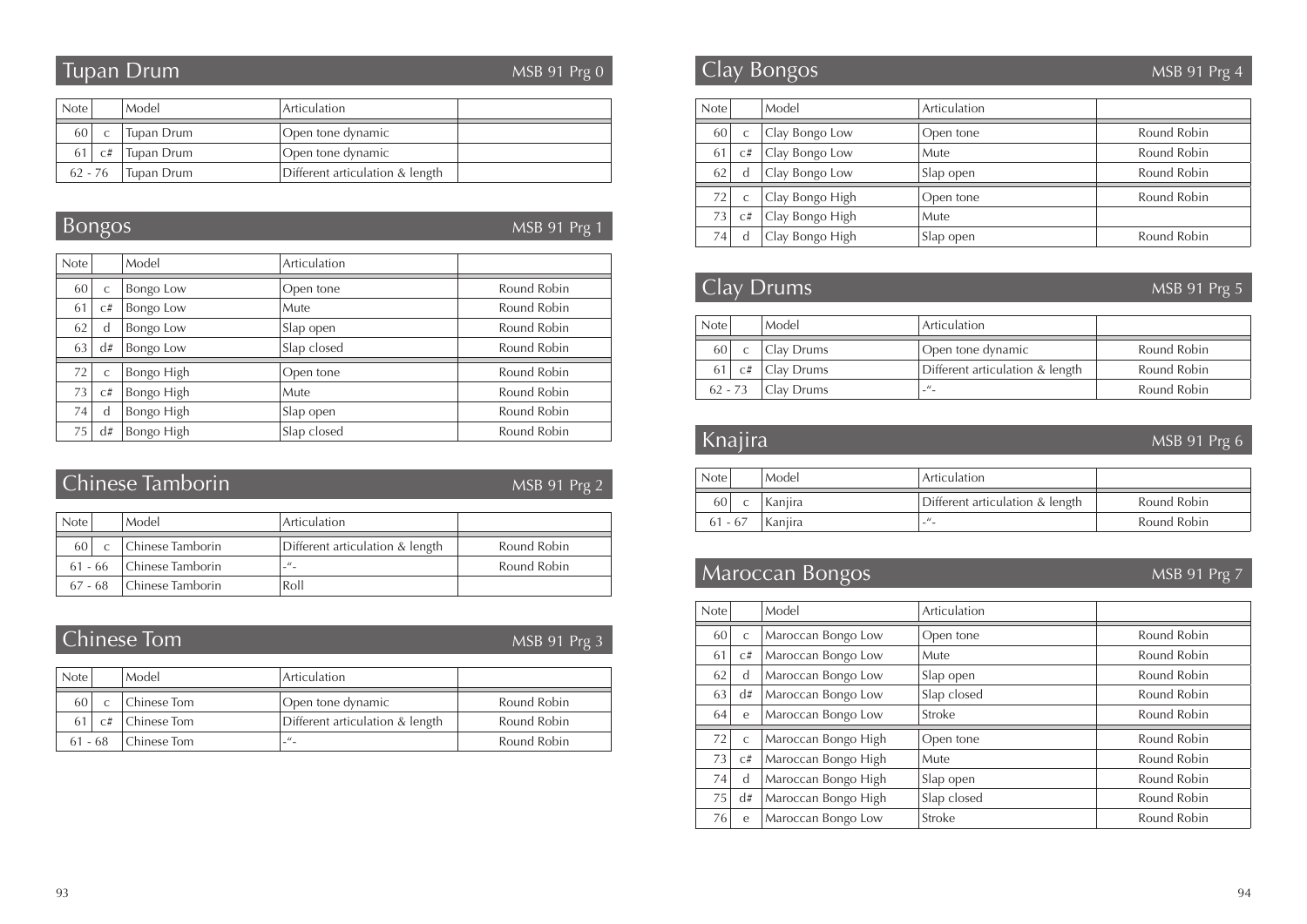## Metal Riq

MSB 91 Prg 8

| <b>Note</b> |              | Model     | Articulation |             |
|-------------|--------------|-----------|--------------|-------------|
| 60          | $\mathsf{C}$ | Metal Rig | Open tone    | Round Robin |
| 61          | C#           | Metal Rig | Mute         | Round Robin |
| 62          | d            | Metal Rig | Slap open    | Round Robin |
| 63          | d#           | Metal Rig | Slap closed  | Round Robin |
| 64          | e            | Metal Rig | Stroke       | Round Robin |
| 65          | f            | Metal Rig | Stroke       | Round Robin |
| 66          | f#           | Metal Rig | Stroke       | Round Robin |
| 67          | g            | Metal Rig | Stroke       | Round Robin |
| 68          | g#           | Metal Rig | Mute         |             |
| $69 - 70$   |              | Metal Rig | Zills        |             |
| $71 - 74$   |              | Metal Rig | Flam         |             |

Riq

#### MSB 91 Prg 9

| <b>Note</b> |              | Model | Articulation      |             |
|-------------|--------------|-------|-------------------|-------------|
| 60          | $\mathsf{C}$ | Riq   | Open tone dynamic | Round Robin |
| 61          | C#           | Riq   | Open tone         | Round Robin |
| 62          | d            | Riq   | Mute              | Round Robin |
| 63          | d#           | Riq   | Slap open         | Round Robin |
| 64          | e            | Riq   | Slap closed       |             |
| 65          |              | Riq   | Stroke            |             |
| 66          | f#           | Riq   | Open tone short   | Round Robin |
| 67          | g            | Riq   | Slap open short   |             |
| $68 - 74$   |              | Rig   | Zills             |             |
| $75 - 78$   |              | Rig   | Flams             |             |

## Small Maroccan Bongos

#### MSB 91 Prg 10

| <b>Note</b> |                       | Model                 | Articulation |             |
|-------------|-----------------------|-----------------------|--------------|-------------|
| 60          |                       | Small Maroccan Bongos | Open tone    | Round Robin |
|             | $61 \, \text{C}^{\#}$ | Small Maroccan Bongos | Mute         | Round Robin |
| 62          |                       | Small Maroccan Bongos | Slap open    | Round Robin |

#### Bass Drum

#### MSB 91 Prg 11

| <b>Note</b> | Model          | Articulation                    |  |
|-------------|----------------|---------------------------------|--|
| 60 l        | Bass Drum      | Open tone dynamic               |  |
| 61          | c#   Bass Drum | Different articulation & length |  |
| $62 - 71$   | Bass Drum      | $^{\prime\prime}$               |  |

#### Bendir

MSB 91 Prg 12

| <b>Note</b> |    | Model  | Articulation                    |                       |
|-------------|----|--------|---------------------------------|-----------------------|
| 60          |    | Bendir | Stroke dynamic                  | Round Robin           |
|             | C# | Bendir | Stroke dynamic short            | Round Robin           |
| $62 - 79$   |    | Bendir | Different articulation & length | some with Round Robin |

## Frame Drum

#### MSB 91 Prg 13

| <b>Note</b> |    | Model             | Articulation                    |                       |
|-------------|----|-------------------|---------------------------------|-----------------------|
| 60          | C  | Frame Drum        | Open tone dynamic               |                       |
| 61          | C# | <b>Frame Drum</b> | Open tone dynamic               |                       |
| 62          | d  | Frame Drum        | Open tone dynamic               |                       |
| $63 - 89$   |    | Frame Drum        | Different articulation & lenght | some with Round Robin |
| 90          | f# | Frame Drum        | Effect                          |                       |

**Gaval** MSB 91 Prg 14

| <b>Note</b> |              | Model | Articulation                    |                       |
|-------------|--------------|-------|---------------------------------|-----------------------|
| 60          | $\mathsf{C}$ | Gaval | Open tone dynamic               | Round Robin           |
| 61          | C#           | Gaval | Open tone short dynamic         | Round Robin           |
| 62          | d            | Gaval | Mute tone dynamic               | Round Robin           |
| $63 - 74$   |              | Gaval | Different articulation & lenght | some with Round Robin |
| $75 - 76$   |              | Gaval | Zills                           |                       |
|             |              | Gaval | Flam                            |                       |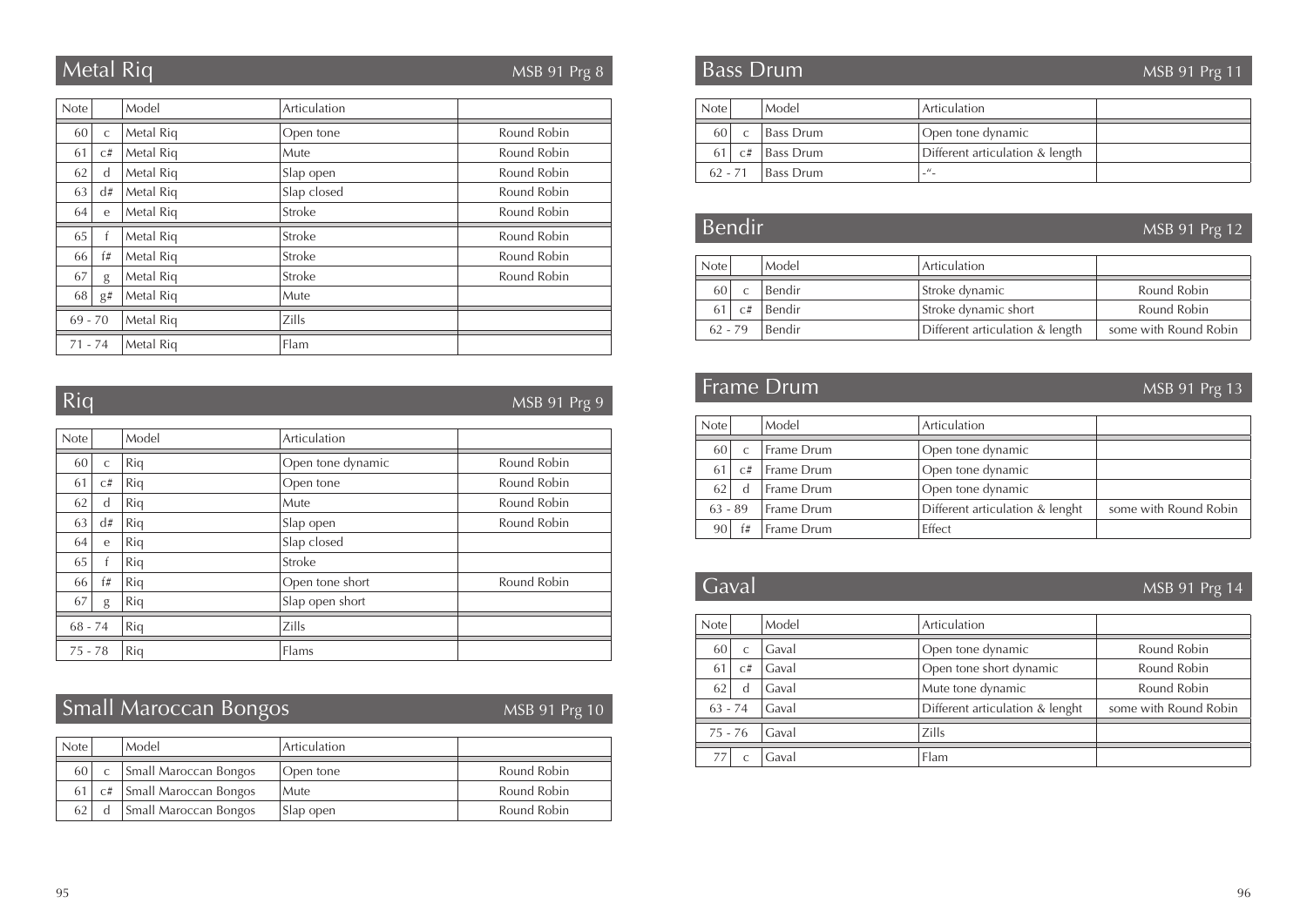#### MSB 91 Prg 15

| <b>Note</b> | Model | Articulation                    |             |
|-------------|-------|---------------------------------|-------------|
| 60          | lgba  | Open tone dynamic               | Round Robin |
| $61 - 66$   | lgba  | Different articulation & length | Round Robin |

|           | Oil Drums | MSB 91 Prg 16                   |  |
|-----------|-----------|---------------------------------|--|
| Note      | Model     | Articulation                    |  |
| $60 - 64$ | Big Oil   | Open tone dynamic               |  |
| $65 - 78$ | Big Oil   | Different articulation & length |  |

| $S0$ Soogoo |    |        |                                 | MSB 91 Prg 17 |
|-------------|----|--------|---------------------------------|---------------|
| <b>Note</b> |    | Model  | Articulation                    |               |
| $60 - 63$   |    | Soogoo | Open tone dynamic               | Round Robin   |
| $65 - 78$   |    | Soogoo | Different articulation & length | Round Robin   |
| 81          | a  | Soogoo | Zills                           |               |
| 82          | a# | Soogoo | Flam                            |               |

Sordo

#### MSB 91 Prg 18

| Note      |               | Model                 | Articulation                    |                       |
|-----------|---------------|-----------------------|---------------------------------|-----------------------|
| 60        | $\mathsf{C}$  | Surdo                 | Open tone dynamic               | Round Robin           |
| 61        | $\mathsf{C}$  | Surdo                 | Open tone dynamic short         | Round Robin           |
| 62        | $\mathsf{C}$  | Surdo bend up         | Open tone dynamic               | Round Robin           |
| 63        | $\mathcal{C}$ | Surdo bend up         | Open tone dynamic short         | Round Robin           |
| $64 - 69$ |               | Surdo                 | Different articulation & length | some with Round Robin |
| $64 - 69$ |               | Surdo High tuned $+5$ | Different articulation & length | some with Round Robin |

|  |  |  | Tabla & Low Drum |
|--|--|--|------------------|
|--|--|--|------------------|

#### MSB 91 Prg 19

| <b>Note</b> | Model             | Articulation                    |                       |
|-------------|-------------------|---------------------------------|-----------------------|
|             |                   |                                 |                       |
| $60 - 61$   | Tablas & Low Drum | Open tone dynamic               | Round Robin           |
| $62 - 63$   | Tablas & Low Drum | Open tone pitch dynamic         | Round Robin           |
| $64 - 75$   | Tablas & Low Drum | Different articulation & length | some with Round Robin |
|             |                   |                                 |                       |

## **Woodlog MSB 91 Prg 20**

| <b>Note</b> | Model        | Articulation                    |  |
|-------------|--------------|---------------------------------|--|
| $60 - 61$   | Woodlog      | Tone dynamic                    |  |
| $62 - 66$   | Woodlog      | Different articulation & length |  |
| f#<br>66    | Woodlog High | Stroke                          |  |
| 67 - 69     | Woodlog      | <b>Effects</b>                  |  |
| a#<br>70 I  | Woodlog      | Double stroke                   |  |

## Bata Large

#### MSB 91 Prg 21

| <b>Note</b>     |    | Model      | Articulation                    |             |
|-----------------|----|------------|---------------------------------|-------------|
| 60              |    | Bata Large | Open tone dynamic               | Round Robin |
| 61 <sup>1</sup> | C# | Bata Large | Slap tone dynamic               | Round Robin |
| $62 - 69$       |    | Bata Large | Different articulation & length | Round Robin |

## Bata Medium

#### MSB 91 Prg 22

| <b>Note</b> |    | Model       | Articulation                    |             |
|-------------|----|-------------|---------------------------------|-------------|
| 60          |    | Bata Medium | Open tone dynamic               | Round Robin |
|             | C# | Bata Medium | Open tone dynamic short         | Round Robin |
| $62 - 69$   |    | Bata Medium | Different articulation & length | Round Robin |

## **Bata Small** MSB 91 Prg 23

| <b>Note</b> | Model      | Articulation                    |             |
|-------------|------------|---------------------------------|-------------|
| 60          | Bata Small | Open tone dynamic               | Round Robin |
|             | Bata Small | Open tone dynamic               | Round Robin |
| $62 - 69$   | Bata Small | Different articulation & length | Round Robin |

## Cajon Large MSB 91 Prg 24

| <b>Note</b> |         | Model       | Articulation                    |             |
|-------------|---------|-------------|---------------------------------|-------------|
| 60          |         | Cajon Large | Open tone dynamic               | Round Robin |
|             | $61$ c# | Cajon Large | Slap tone dynamic               | Round Robin |
| $62 - 69$   |         | Cajon Large | Different articulation & length | Round Robin |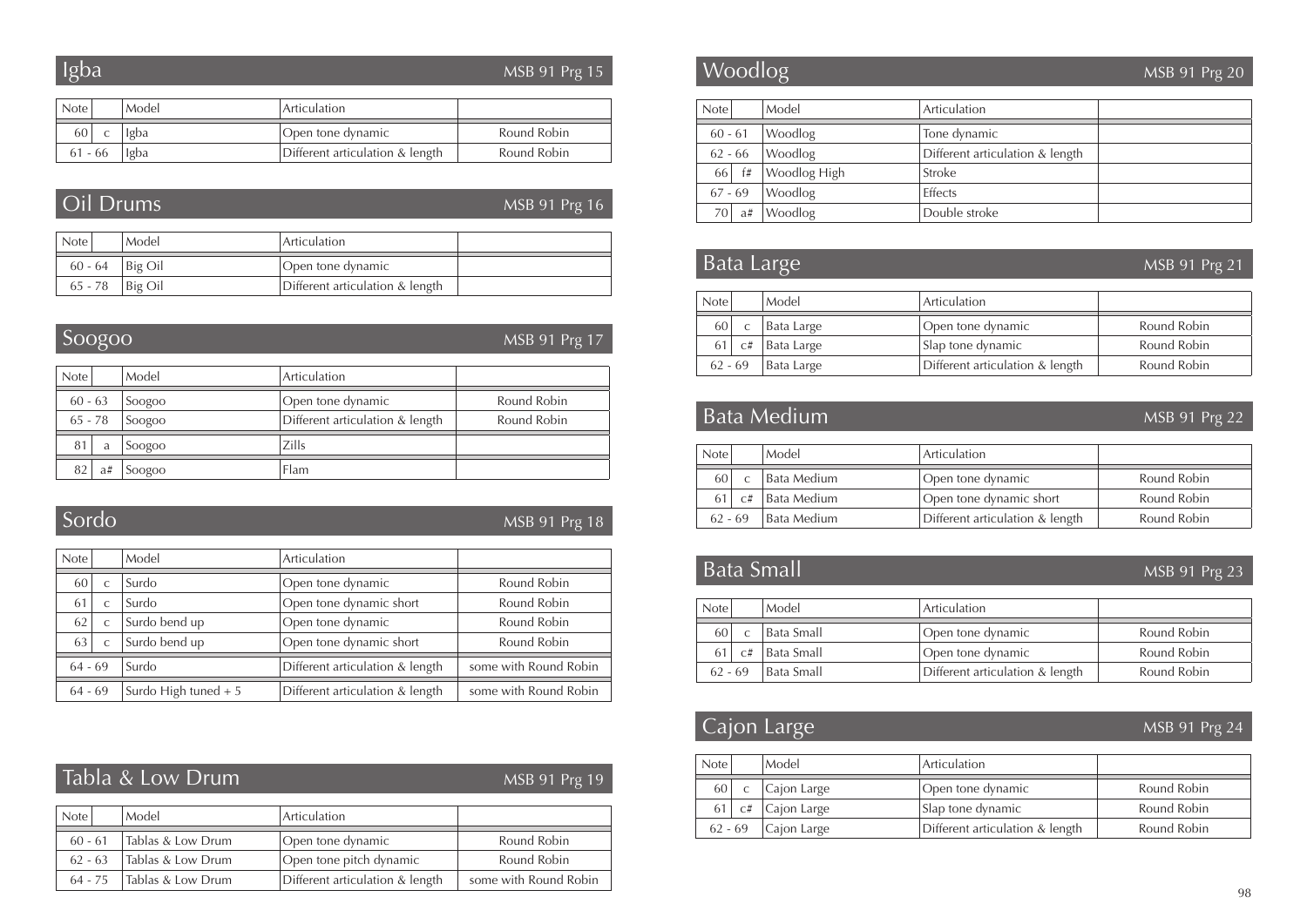## Cajon Small

MSB 91 Prg 25

| <b>Note</b> |    | Model       | Articulation                    |             |
|-------------|----|-------------|---------------------------------|-------------|
| 60          |    | Cajon Small | Open tone dynamic               | Round Robin |
|             | C# | Cajon Small | Slap tone dynamic               | Round Robin |
| $62 - 73$   |    | Cajon Small | Different articulation & length | Round Robin |

#### Note Model Articulation 60 c Clay Pot Copen tone dynamic Round Robin 61 c# Clay Pot Slap tone dynamic Round Robin 62 - 67 Clay Pot Different articulation & length Round Robin MSB 91 Prg 26 Clay Pot

|             | Djembe l |        |                                 | MSB 91 Prg 27 |
|-------------|----------|--------|---------------------------------|---------------|
|             |          |        |                                 |               |
| <b>Note</b> |          | Model  | Articulation                    |               |
| 60          |          | Diembe | Open tone dynamic               | Round Robin   |
|             | C#       | Diembe | Slap tone dynamic               | Round Robin   |
| $62 - 72$   |          | Diembe | Different articulation & length | Round Robin   |

#### Dumbac

#### MSB 91 Prg 28

| <b>Note</b> | Model         | Articulation                    |             |
|-------------|---------------|---------------------------------|-------------|
|             | Dumbac        | Open tone dynamic               | Round Robin |
|             | <i>Dumbac</i> | Slap tone dynamic               | Round Robin |
| $62 - 71$   | <b>Dumbac</b> | Different articulation & length | Round Robin |

#### Dumbac High

#### MSB 91 Prg 29

| <b>Note</b> |    | Model       | Articulation                    |             |
|-------------|----|-------------|---------------------------------|-------------|
| 60 l        |    | Dumbac High | Open tone dynamic               | Round Robin |
|             | C# | Dumbac High | Slap tone dynamic               | Round Robin |
| $62 - 71$   |    | Dumbac High | Different articulation & length | Round Robin |

#### Mrdangam

#### MSB 91 Prg 30

| <b>Note</b> |                    | Model     | Articulation                    |             |
|-------------|--------------------|-----------|---------------------------------|-------------|
| 60          |                    | Mrdangaml | Open tone dynamic               | Round Robin |
|             | $61 \, \text{c}$ # | Mrdangaml | Slap tone dynamic               | Round Robin |
| $62 - 72$   |                    | Mrdangaml | Different articulation & length | Round Robin |

#### Pakhavaj

#### MSB 91 Prg 31

| <b>Note</b> |    | Model           | Articulation                    |                       |
|-------------|----|-----------------|---------------------------------|-----------------------|
| 60          |    | Pakhavaj        | Open tone dynamic               | Round Robin           |
|             | C# | <i>Pakhavai</i> | Slap tone dynamic               | Round Robin           |
| $62 - 76$   |    | Pakhavai        | Different articulation & length | some with Round Robin |

#### Quika

#### MSB 91 Prg 32

| <b>Note</b> |    | Model   | Articulation                    |                       |
|-------------|----|---------|---------------------------------|-----------------------|
| 60          |    | ' Ouika | Open tone dynamic               | Round Robin           |
| 61 l        | C# | Ouika   | Open tone dynamic short         | Round Robin           |
| $62 - 76$   |    | Ouika   | Different articulation & length | some with Round Robin |

#### Sakara

#### MSB 91 Prg 33

| <b>Note</b> |    | Model  | Articulation                    |                       |
|-------------|----|--------|---------------------------------|-----------------------|
| 60          |    | Sakara | Open tone dynamic               | Round Robin           |
|             | C# | Sakara | Open tone dynamic short         | Round Robin           |
| $62 - 78$   |    | Sakara | Different articulation & length | some with Round Robin |

#### Tabla

#### MSB 91 Prg 34

| <b>Note</b> | Model    | Articulation                    |                            |
|-------------|----------|---------------------------------|----------------------------|
| 60<br>C     | Tabla Bb | Open tone dynamic               | Round Robin                |
| 61<br>C#    | Tabla Bb | Open tone dynamic short         | Round Robin                |
| $62 - 78$   | Tabla Bb | Different articulation & length | some with Round Robin      |
| $72 - 82$   | Tabla C  | Copy Mapping from Bb            | $\overline{\phantom{a}}''$ |
| $84 - 94$   | Tabla A  | Copy Mapping from Bb            | $ ^{\prime\prime}$ $-$     |
| $96 - 106$  | Tabla C# | Copy Mapping from Bb            | $\mu$                      |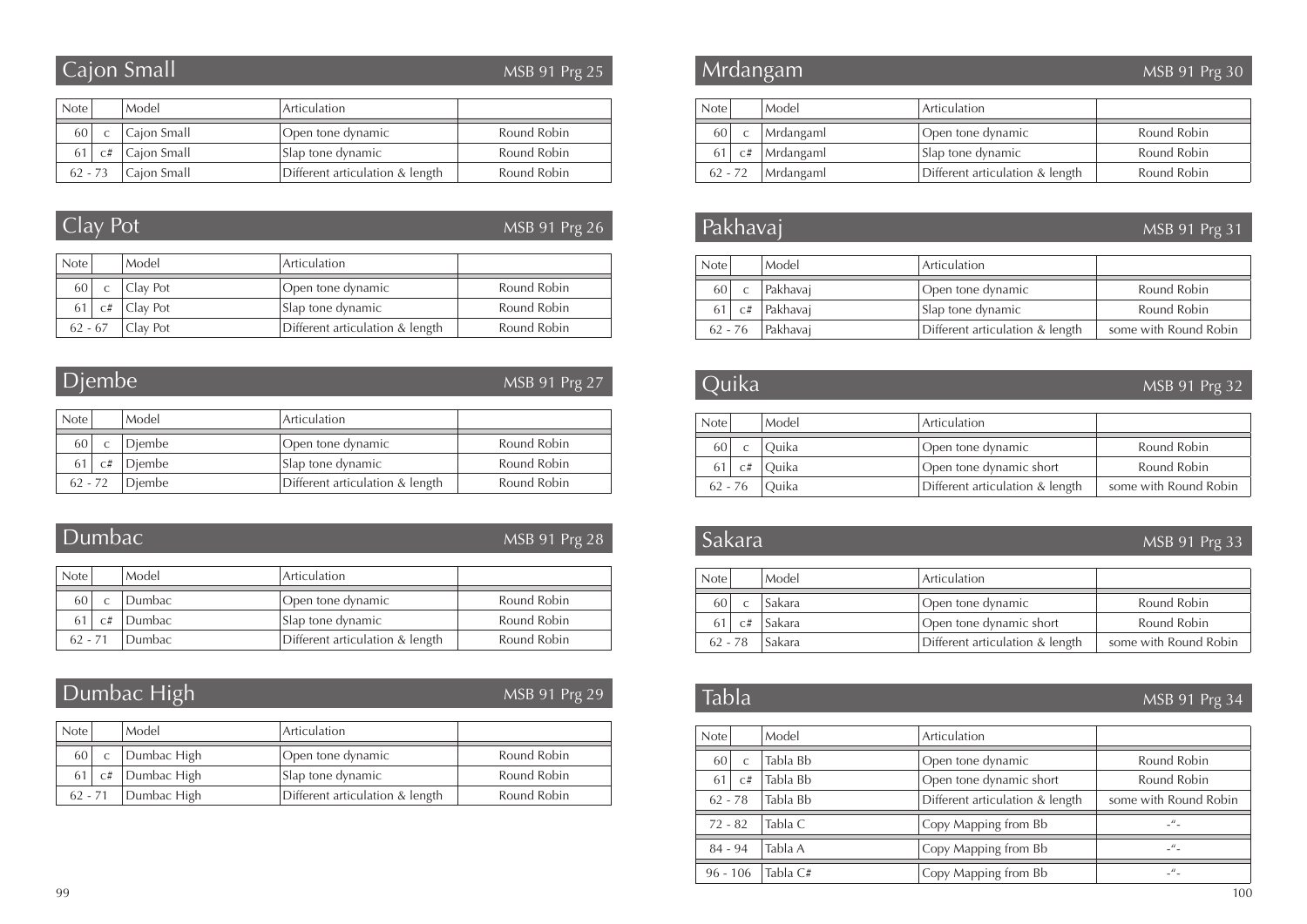## Talking Drum Large

MSB 91 Prg 35

| <b>Note</b> |           | Model                     | Articulation                    |                       |
|-------------|-----------|---------------------------|---------------------------------|-----------------------|
| 60 l        |           | Talking Drum LG           | Open tone dynamic               | Round Robin           |
|             | $61$ $c#$ | Talking Drum LG           | Open tone dynamic short         | Round Robin           |
|             |           | $62 - 72$ Talking Drum LG | Different articulation & length | some with Round Robin |

## Talking Drum Small

#### MSB 91 Prg 36

| <b>Note</b> |    | Model              | Articulation                    |                       |
|-------------|----|--------------------|---------------------------------|-----------------------|
| 60          |    | Talking Drum Small | Open tone dynamic               | Round Robin           |
| 61          | C# | Talking Drum Small | Open tone dynamic short         | Round Robin           |
| $62 - 72$   |    | Talking Drum Small | Different articulation & length | some with Round Robin |

#### Tamborim

#### MSB 91 Prg 37

| <b>Note</b> |      | Model           | Articulation                    |                       |
|-------------|------|-----------------|---------------------------------|-----------------------|
| 60          |      | <b>Tamborim</b> | Open tone dynamic               | Round Robin           |
|             | -0.# | <b>Tamborim</b> | Open tone dynamic short         | Round Robin           |
| $62 - 69$   |      | <b>Tamborim</b> | Different articulation & length | some with Round Robin |

#### Tar

#### MSB 91 Prg 38

| <b>Note</b> |    | Model | Articulation                    |                       |
|-------------|----|-------|---------------------------------|-----------------------|
|             |    | Tar   | Open tone dynamic               | Round Robin           |
|             | C# | Tar   | Open tone dynamic short         | Round Robin           |
| $62 - 72$   |    | Tar   | Different articulation & length | some with Round Robin |

#### Tambourine

#### MSB 91 Prg 39

| <b>Note</b> | Model           | Articulation                    |             |
|-------------|-----------------|---------------------------------|-------------|
| 60          | Tambourine      | Different articulation & length | Round Robin |
| $61 - 70$   | Tambourine      | Different articulation & length |             |
| $71 - 72$   | <b>Tamborin</b> | Flam                            |             |

| <b>Beat Pot</b> |  | MSB 91 Prg 40 |  |
|-----------------|--|---------------|--|
|                 |  |               |  |
|                 |  |               |  |

| Note   | Model     | Articulation                    |  |
|--------|-----------|---------------------------------|--|
| $60 -$ | 'Beat Pot | Different articulation & length |  |

| <b>Bell Tree</b><br>MSB 91 Prg 41 |           |                                 |  |  |
|-----------------------------------|-----------|---------------------------------|--|--|
| Note                              | Model     | Articulation                    |  |  |
| $60 - 65$                         | Bell Tree | Different articulation & length |  |  |

| <b>Bell Stick</b> |                   | MSB 91 Prg 42                   |  |
|-------------------|-------------------|---------------------------------|--|
| <b>Note</b>       | Model             | Articulation                    |  |
| $60 - 67$         | <b>Bell Stick</b> | Different articulation & length |  |

| Cabasa    |  |        | MSB 91 Prg 43                   |             |
|-----------|--|--------|---------------------------------|-------------|
| Note      |  | Model  | Articulation                    |             |
| $60 - 62$ |  | Cabasa | Stroke                          | Round Robin |
| $63 - 74$ |  | Cabasa | Different articulation & length |             |
| $75 - 77$ |  | Cabasa | Effect move                     |             |

## Cowbell High & Low MSB 91 Prg 44

| Note      | Model                  | Articulation                    |                       |
|-----------|------------------------|---------------------------------|-----------------------|
| $60 - 61$ | Cowbell Low            | Open tone dynamic               | Round Robin           |
| $62 - 68$ | Cowbell Low            | Different articulation & length | some with Round Robin |
|           | $69 - 76$ Cowbell High | Different articulation & length | some with Round Robin |

## Donkey Rattle MSB 91 Prg 45

| √ote      | Model         | Articulation                    |  |
|-----------|---------------|---------------------------------|--|
| $60 - 63$ | Donkey Rattle | Different articulation & length |  |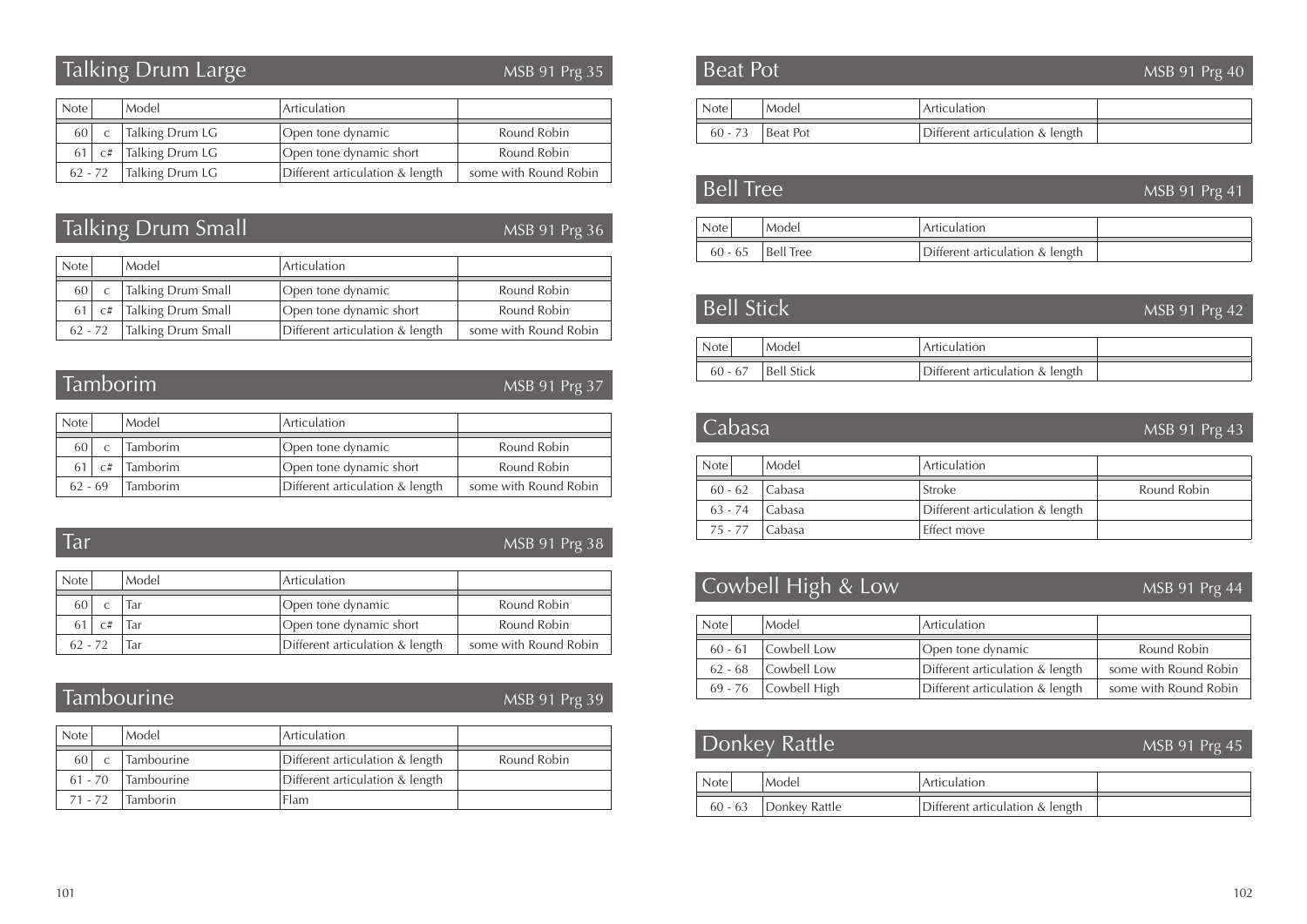#### MSB 91 Prg 46 Maracas MSB 91 Prg 53 Metalmospheres Small

| <b>Note</b> | Model          | Articulation                    |                       |
|-------------|----------------|---------------------------------|-----------------------|
| $60 - 73$   | <b>Maracas</b> | Different articulation & length | some with Round Robin |

|             | Maracas Metal | MSB 91 Prg 47                   |                       |
|-------------|---------------|---------------------------------|-----------------------|
| <b>Note</b> | Model         | Articulation                    |                       |
| $60 - 73$   | Maracas Metal | Different articulation & length | some with Round Robin |

| Metal Rattle | MSB 91 Prg 48 |
|--------------|---------------|
|              |               |

| Note <sub>1</sub> | Model               | Articulation                    |  |
|-------------------|---------------------|---------------------------------|--|
| $60 - 71$         | <b>Metal Rattle</b> | Different articulation & length |  |

| Metal Shaker |  |              | MSB 91 Prg 49                   |                       |
|--------------|--|--------------|---------------------------------|-----------------------|
|              |  |              |                                 |                       |
| <b>Note</b>  |  | Model        | Articulation                    |                       |
| 60           |  | Metal Shaker | Stroke                          | Round Robin           |
| $61 - 73$    |  | Metal Shaker | Different articulation & length | some with Round Robin |

| Metal Shaker R |  |                | MSB 91 Prg 50                   |             |
|----------------|--|----------------|---------------------------------|-------------|
|                |  |                |                                 |             |
| <b>Note</b>    |  | Model          | Articulation                    |             |
|                |  |                |                                 |             |
| 60             |  | Metal Shaker R | Stroke                          | Round Robin |
| $61 - 70$      |  | Metal Shaker R | Different articulation & length |             |

|             | <b>Metal Shoes</b><br>MSB 91 Prg 51 |             |                                 |             |  |
|-------------|-------------------------------------|-------------|---------------------------------|-------------|--|
| <b>Note</b> |                                     | Model       | Articulation                    |             |  |
| 60          |                                     | Metal Shoes | Stroke                          | Round Robin |  |
| $61 - 69$   |                                     | Metal Shoes | Different articulation & length |             |  |

|             | Metalmospheres | MSB 91 Prg 52 |  |
|-------------|----------------|---------------|--|
|             |                |               |  |
| <b>Note</b> | Model          | Articulation  |  |

| <b>Note</b> | Model        | <sup>'</sup> Articulation       |  |
|-------------|--------------|---------------------------------|--|
| $60 - 69$   | Metal Chimes | Different articulation & length |  |

|                   | Wind Chimes        | MSB 91 Prg 54                   |  |
|-------------------|--------------------|---------------------------------|--|
| Note <sup>1</sup> | Model              | Articulation                    |  |
|                   | 60 - 61 Windchimes | Different articulation & length |  |

#### Wood Tree

MSB 91 Prg 55

|         | Model     | ' Articulation                  |  |
|---------|-----------|---------------------------------|--|
| 60 - 64 | Wood Tree | Different articulation & length |  |

## Rusty Rattle

#### MSB 91 Prg 56

| <b>Note</b> | Model                    | Articulation                    |             |
|-------------|--------------------------|---------------------------------|-------------|
|             | $60 - 63$   Rusty Rattle | Different articulation & length | Round Robin |
|             | $64 - 65$ Rusty Rattle   | Effects                         |             |

## Saw Sounding

MSB 91 Prg 57

| Note    | Model        | Articulation                    |  |
|---------|--------------|---------------------------------|--|
| 60 - 66 | Saw Sounding | Different articulation & length |  |

| <b>Shaker Tree</b><br>MSB 91 Prg 58 |                       |                                 |  |  |  |
|-------------------------------------|-----------------------|---------------------------------|--|--|--|
| <b>Note</b>                         | Model                 | <sup>1</sup> Articulation       |  |  |  |
|                                     | $60 - 65$ Shaker Tree | Different articulation & length |  |  |  |

## Sleigh Bells MSB 91 Prg 59

| <b>Note</b> | Model                  | Articulation                    |             |
|-------------|------------------------|---------------------------------|-------------|
| $60 - 62$   | Shaker Tree            | Different articulation & length | Round Robin |
|             | $63 - 69$ Sleigh Bells | Different articulation & length |             |

60 - 66 Metalmospheres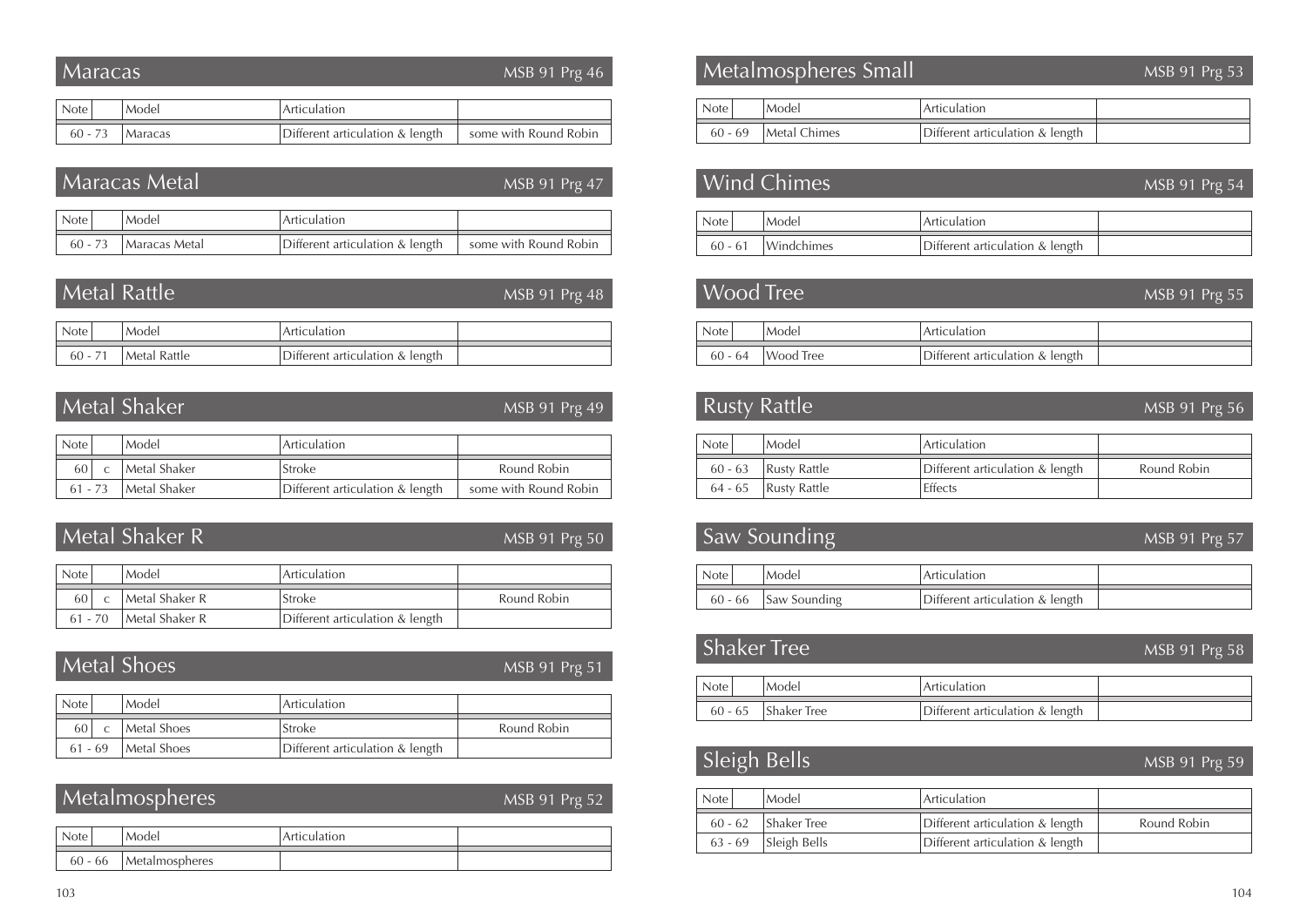| <b>Spons</b> |   |       | MSB 91 Prg 60 |             |
|--------------|---|-------|---------------|-------------|
| <b>Note</b>  |   | Model | Articulation  |             |
| 60           | C | Spons | Stroke        | Round Robin |

61 - 64 Spons Different articulation & length

| Wood Whistle<br>MSB 91 Prg 61 |                        |              |  |  |  |
|-------------------------------|------------------------|--------------|--|--|--|
| <b>Note</b>                   | Model                  | Articulation |  |  |  |
|                               | 61 - 64   Wood Whistle |              |  |  |  |

|             |                       | Temple Bells | MSB 91 Prg 62                   |             |  |  |  |
|-------------|-----------------------|--------------|---------------------------------|-------------|--|--|--|
| <b>Note</b> | Model<br>Articulation |              |                                 |             |  |  |  |
| 60          |                       | Temple Bells | Stroke                          | Round Robin |  |  |  |
|             | C#                    | Temple Bells | Stroke short                    | Round Robin |  |  |  |
| $62 - 65$   |                       | Temple Bells | Different articulation & length |             |  |  |  |

| Triangle    |    | MSB 91 Prg 63 |                                 |             |
|-------------|----|---------------|---------------------------------|-------------|
| <b>Note</b> |    | Model         | Articulation                    |             |
| 60          |    | Triangle      | Open                            | Round Robin |
|             | C# | Triangle      | Open short                      | Round Robin |
| $62 - 68$   |    | Triangle      | Different articulation & length |             |

| <b>Triple Shaker</b> |  |
|----------------------|--|
|----------------------|--|

#### MSB 91 Prg 64

| <b>Note</b> |    | Model         | Articulation                    |             |
|-------------|----|---------------|---------------------------------|-------------|
| 60          |    | Triple Shaker | Stroke                          | Round Robin |
|             | C# | Triple Shaker | Stroke                          | Round Robin |
| $62 - 69$   |    | Triple Shaker | Different articulation & length |             |

| <b>Note</b> |           | Model      | Articulation                    |             |
|-------------|-----------|------------|---------------------------------|-------------|
| 60          |           | Wood Bells | Stroke                          | Round Robin |
|             | $61 - 65$ | Wood Bells | Different articulation & length |             |

| Anklung     |    | MSB 91 Prg 66 |                                 |             |
|-------------|----|---------------|---------------------------------|-------------|
| <b>Note</b> |    | Model         | Articulation                    |             |
| 60          |    | Anklung       | Stroke                          | Round Robin |
| 61          | C# | Anklung       | Stroke                          | Round Robin |
| $61 - 68$   |    | Anklung       | Different articulation & length |             |

| Benzasard   |           | MSB 91 Prg 67                   |  |
|-------------|-----------|---------------------------------|--|
| <b>Note</b> | Model     | Articulation                    |  |
| $61 - 64$   | Benzasard | Different articulation & length |  |

| <b>Broom</b> |    |              | MSB 91 Prg 68                   |             |
|--------------|----|--------------|---------------------------------|-------------|
| <b>Note</b>  |    | Model        | Articulation                    |             |
| 60           | C  | <b>Broom</b> | Stroke                          | Round Robin |
| 61           | C# | <b>Broom</b> | Stroke                          | Round Robin |
| $61 - 68$    |    | <b>Broom</b> | Different articulation & length |             |

| Devil Chaser | MSB 91 Prg 69        |                                 |  |
|--------------|----------------------|---------------------------------|--|
| <b>Note</b>  | Model                | Articulation                    |  |
|              | 61 - 63 Devil Chaser | Different articulation & length |  |

| Fish             |       |                                 | MSB 91 Prg 70 |
|------------------|-------|---------------------------------|---------------|
| <b>Note</b>      | Model | Articulation                    |               |
| $61 - 65$   Fish |       | Different articulation & length |               |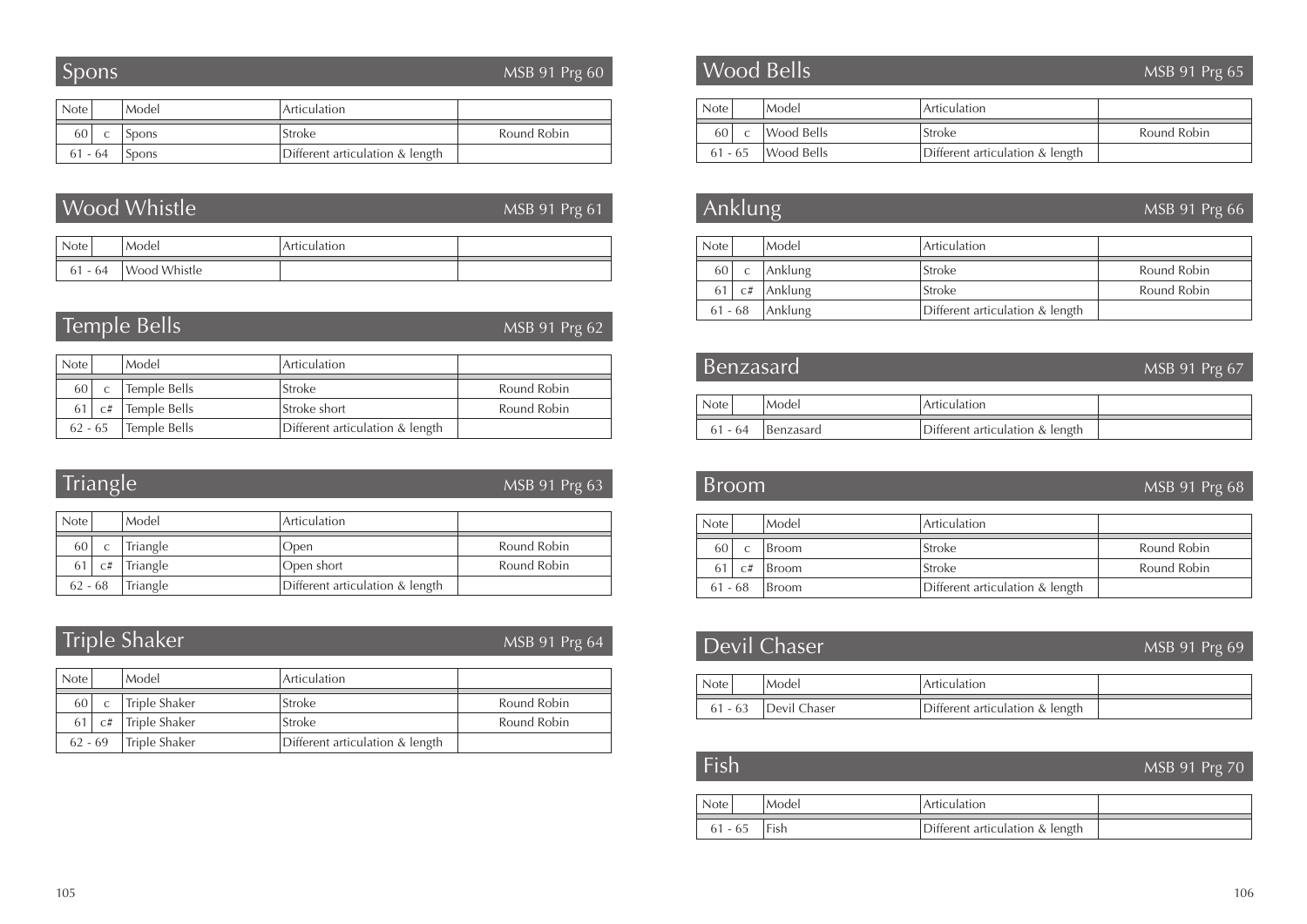| Ratchet |  | MSB 91 Prg 71 |
|---------|--|---------------|
|         |  |               |
|         |  |               |

| Note .    | Model   | Articulation                    |  |
|-----------|---------|---------------------------------|--|
| $60 - 65$ | Ratchet | Different articulation & length |  |

|             | Room Clapper           |                                 | MSB 91 Prg 72 |
|-------------|------------------------|---------------------------------|---------------|
| <b>Note</b> | Model                  | Articulation                    |               |
|             | $60 - 67$ Room Clapper | Different articulation & length |               |

|             | Spike Tree<br>MSB 91 Prg 73 |                   |                                 |             |  |  |
|-------------|-----------------------------|-------------------|---------------------------------|-------------|--|--|
|             |                             |                   |                                 |             |  |  |
| <b>Note</b> |                             | Model             | Articulation                    |             |  |  |
| 60          |                             | Spike Tree        | Stroke                          | Round Robin |  |  |
| $61 - 69$   |                             | <b>Spike Tree</b> | Different articulation & length |             |  |  |

|             | Spinner Large<br>MSB 91 Prg 74 |                       |                                 |  |  |  |
|-------------|--------------------------------|-----------------------|---------------------------------|--|--|--|
| <b>Note</b> |                                | Model                 | Articulation                    |  |  |  |
|             |                                | 60 - 62 Spinner Large | Different articulation & length |  |  |  |

## Spinner Medium

#### MSB 91 Prg 75

| Note <sub>1</sub> | Model          | Articulation                    |  |
|-------------------|----------------|---------------------------------|--|
| $60 - 65$         | Spinner Medium | Different articulation & length |  |

| Spinner Small <sup>1</sup><br>MSB 91 Prg 76 |       |                                 |  |  |  |  |
|---------------------------------------------|-------|---------------------------------|--|--|--|--|
| <b>Note</b>                                 | Model | Articulation                    |  |  |  |  |
| 60 - 64   Spinner Small                     |       | Different articulation & length |  |  |  |  |

#### MSB 91 Prg 77 Spinning Tube

| <b>Note</b> | Model         | Articulation                    |  |
|-------------|---------------|---------------------------------|--|
| $60 - 63$   | Spinning Tube | Different articulation & length |  |

#### Wood Stick

#### Note Model Articulation 60 - 68 Wood Stick Different articulation & length Note 60 Round Robin

| Tumba'      |  |       | MSB 91 Prg 79                   |             |
|-------------|--|-------|---------------------------------|-------------|
| <b>Note</b> |  | Model | Articulation                    |             |
| 60          |  | Tumba | Different articulation & length | Round Robin |

| Conga<br>MSB 91 Prg 80 |  |       |                                 |             |
|------------------------|--|-------|---------------------------------|-------------|
| <b>Note</b>            |  | Model | Articulation                    |             |
|                        |  | Tumba | Different articulation & length | Round Robin |

## Quinto

#### MSB 91 Prg 81

MSB 91 Prg 78

| Note | Model | <sup>'</sup> Articulation       |             |
|------|-------|---------------------------------|-------------|
| 60   | Tumba | Different articulation & length | Round Robin |

# Three Congas

MSB 91 Prg 82

| <b>Note</b> |              | Model         | Articulation          |             |
|-------------|--------------|---------------|-----------------------|-------------|
| 60          | $\mathsf{C}$ | Tumba         | Open tone             | Round Robin |
| 61          | C#           | Tumba         | Open tone short       | Round Robin |
| 62          | d            | Tumba         | Mute                  | Round Robin |
| 63          | d#           | Tumba         | Slap open             | Round Robin |
| 64          | $\epsilon$   | Tumba         | Slap mute             | Round Robin |
| 65          |              | Tumba         | Thump                 | Round Robin |
| $72 - 77$   |              | Conga         | Same mapping as Tumba | Round Robin |
| $84 - 89$   |              | Ouinto        | Same mapping as Tumba | Round Robin |
| $90 - 91$   |              | Conga effects |                       |             |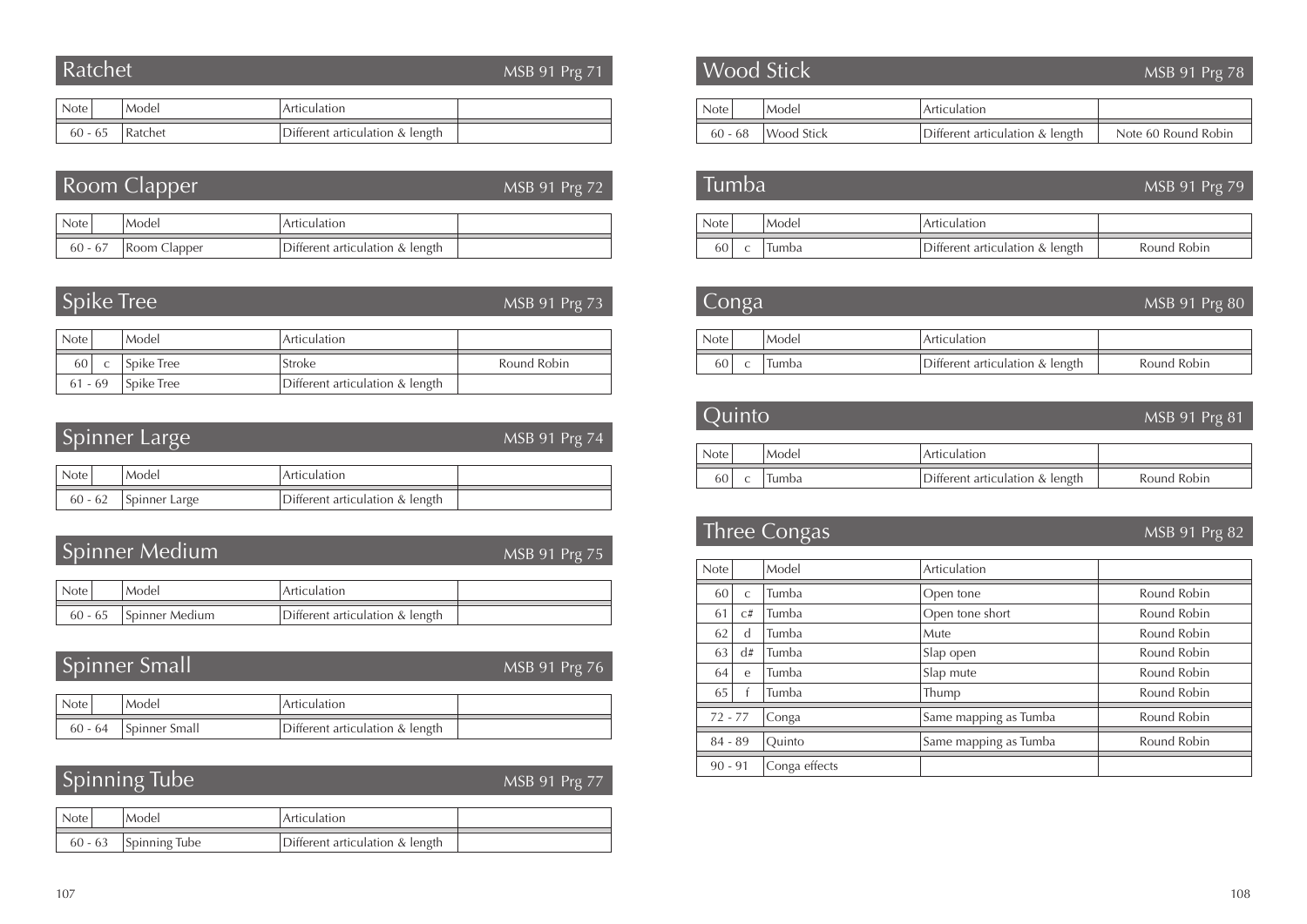## Percussion - Latin 1 Prg. 97 & Drum Kit 97

| Note           |                          | Model              | Articulation                      | Excl. group - Drum Kit only |
|----------------|--------------------------|--------------------|-----------------------------------|-----------------------------|
|                | $\overline{\phantom{a}}$ |                    |                                   |                             |
| $\mathbf{1}$   | C#                       | Quika              | Stroke                            | 1                           |
| $\overline{2}$ | $\mathbf d$              | Quika              | Stroke                            | 1                           |
| 3              | d#                       | Quika              | Stroke                            | 1                           |
| $\overline{4}$ | e                        | Quika              | Stroke                            | $\mathbf{1}$                |
| 5              | $\mathsf f$              | Quika              | Different articulation & length   | $\mathbf{1}$                |
| 6              | f#                       | Quika              | $ ^{\prime\prime}$ –              | 1                           |
| 7              | g                        | Quika              | $\mu$ <sub>-</sub>                | $\mathbf{1}$                |
| 8              | g#                       | Quika              | $\mu$ <sub>-</sub>                | 1                           |
| 9              | a                        | Quika              | $\mu$ <sub>-</sub>                | $\mathbf{1}$                |
| 10             | a#                       | Quika              | $\mu$ <sub>-</sub>                | $\mathbf{1}$                |
| 11             | b                        | Quika              | $\mu$ <sub>-</sub>                | $\mathbf{1}$                |
| 12             | $\mathsf{C}$             | Surdo              | Open tone dynamic                 | $\overline{2}$              |
| 13             | C#                       | Surdo              | Open tone dynamic short           | $\overline{2}$              |
| 14             | d                        | Surdo bend up      | Open tone dynamic                 | $\overline{2}$              |
| 15             | d#                       | Surdo bend up      | Open tone dynamic short           | $\overline{2}$              |
| 16             | e                        | Surdo              | Different articulation & length   | $\overline{2}$              |
| 17             | f                        | Surdo              | $\mu$ <sup><math>\mu</math></sup> | $\overline{2}$              |
| 18             | f#                       | Surdo              | $-$ <sup><math>\mu</math></sup> – | $\overline{2}$              |
| 19             | g                        | Surdo              | $\mu$ <sub>-</sub>                | $\overline{2}$              |
| 20             | g#                       | Surdo              | $\mu$ <sub>-</sub>                | $\overline{2}$              |
| 21             | a                        | Surdo              | $ ^{\prime\prime}$ -              | $\overline{2}$              |
| 22             | a#                       |                    |                                   |                             |
| 23             | $\mathbf b$              | $\overline{a}$     |                                   |                             |
| 24             | $\mathsf{C}$             | Surdo High         | Open tone dynamic                 | 3                           |
| 25             | C#                       | Surdo High         | Open tone dynamic short           | 3                           |
| 26             | $\mathsf{d}$             | Surdo High bend up | Open tone dynamic                 | 3                           |
| 27             | d#                       | Surdo High bend up | Open tone dynamic short           | 3                           |
| 28             | e                        | Surdo High         | Different articulation & length   | 3                           |
| 29             | f                        | Surdo High         | $\frac{u}{u}$                     | $\overline{3}$              |
| 30             | f#                       | Surdo High         | $\overline{\phantom{a}}''$        | 3                           |
| 31             | g                        | Surdo High         | $\mu$ <sub>-</sub>                | 3                           |
| 32             | g#                       | Surdo High         | $\mu$ <sub>-</sub>                | $\overline{3}$              |
| 33             | a                        | Surdo High         | $ ^{\prime\prime}$ -              | 3                           |
| 34             | a#                       |                    |                                   |                             |
| 35             | $\mathbf b$              | $\overline{a}$     |                                   |                             |

| Note |              | Model            | Articulation                      | Excl. group - Drum Kit only |
|------|--------------|------------------|-----------------------------------|-----------------------------|
| 36   | $\mathsf{C}$ | Cowbell Low      | Open tone dynamic                 | 4                           |
| 37   | C#           | Cowbell Low      | Open tone dynamic                 | $\overline{4}$              |
| 38   | d            | Cowbell Low      | $-$ <sup><math>\mu</math></sup> – | $\overline{4}$              |
| 39   | d#           | Cowbell Low      | $\mu$                             | $\overline{4}$              |
| 40   | e            | Cowbell Low      | $-$ <sup><math>\mu</math></sup> – | $\overline{4}$              |
| 41   | f            | Cowbell Low      | $ ^{\prime\prime}$ -              | $\overline{4}$              |
| 42   | f#           | Cowbell Low      | $-$ <sup><math>\mu</math></sup> – | $\overline{4}$              |
| 43   | g            | Cowbell Low      | $-$ <sup><math>\mu</math></sup> – | $\overline{4}$              |
| 44   | g#           | Cowbell Low      | $-$ <sup><math>\mu</math></sup> – | $\overline{4}$              |
| 45   | a            | Cowbell High     | Open tone dynamic                 | 5                           |
| 46   | a#           | Cowbell High     | Open tone dynamic                 | 5                           |
| 47   | b            | Cowbell High     | $\mu$ <sup>u</sup>                | 5                           |
| 48   | $\mathsf C$  | Cowbell High     | $\mu$ <sup><math>\mu</math></sup> | 5                           |
| 49   | C#           | Cowbell High     | $\mu$ <sup><math>\mu</math></sup> | 5                           |
| 50   | $\mathsf{d}$ | Cowbell High     | $-$ <sup><math>\mu</math></sup> – | 5                           |
| 51   | d#           | Cowbell High     | $ ^{\prime\prime}$ –              | 5                           |
| 52   | e            | Cowbell High     | $\mu$ <sub>-</sub>                | 5                           |
| 53   | $\mathsf{f}$ | Tamborim         | Different articulation & length   | 6                           |
| 54   | f#           | Tamborim         | $-$ <sup><math>\mu</math></sup> – | 6                           |
| 55   | g            | Tamborim         | $\mu$ <sub>-</sub>                | 6                           |
| 56   | g#           | Tamborim         | $ ^{\prime\prime}$ –              | 6                           |
| 57   | a            | Tamborim         | $-$ <sup><math>\mu</math></sup> – | 6                           |
| 58   | a#           | Tamborim         | $-$ <sup><math>\mu</math></sup> – | 6                           |
| 59   | b            | Tamborim         | $-$ <sup><math>\mu</math></sup> – | 6                           |
| 60   | $\mathsf C$  | Tumba            | Open tone                         | 7                           |
| 61   | C#           | Tumba            | Open tone short                   | $\overline{7}$              |
| 62   | $\mathsf{d}$ | Tumba            | Mute                              | $\overline{7}$              |
| 63   | d#           | Tumba            | Slap open                         | 7                           |
| 64   | e            | Tumba            | Slap mute                         | $\overline{7}$              |
| 65   | $\mathsf{f}$ | Tumba            | Thump                             | $\overline{\phantom{a}}$    |
| 66   | f#           | Bongo Low        | Open tone                         | 8                           |
| 67   | g            | Bongo Low        | Mute                              | 8                           |
| 68   | g#           | Bongo Low        | Slap open                         | 8                           |
| 69   | a            | <b>Bongo Low</b> | Slap closed                       | 8                           |
| 70   | a#           | Cabasa           | Different articulation & length   |                             |
| 71   | $\mathbf b$  | Cabasa           | $\mu$ <sub>-</sub>                |                             |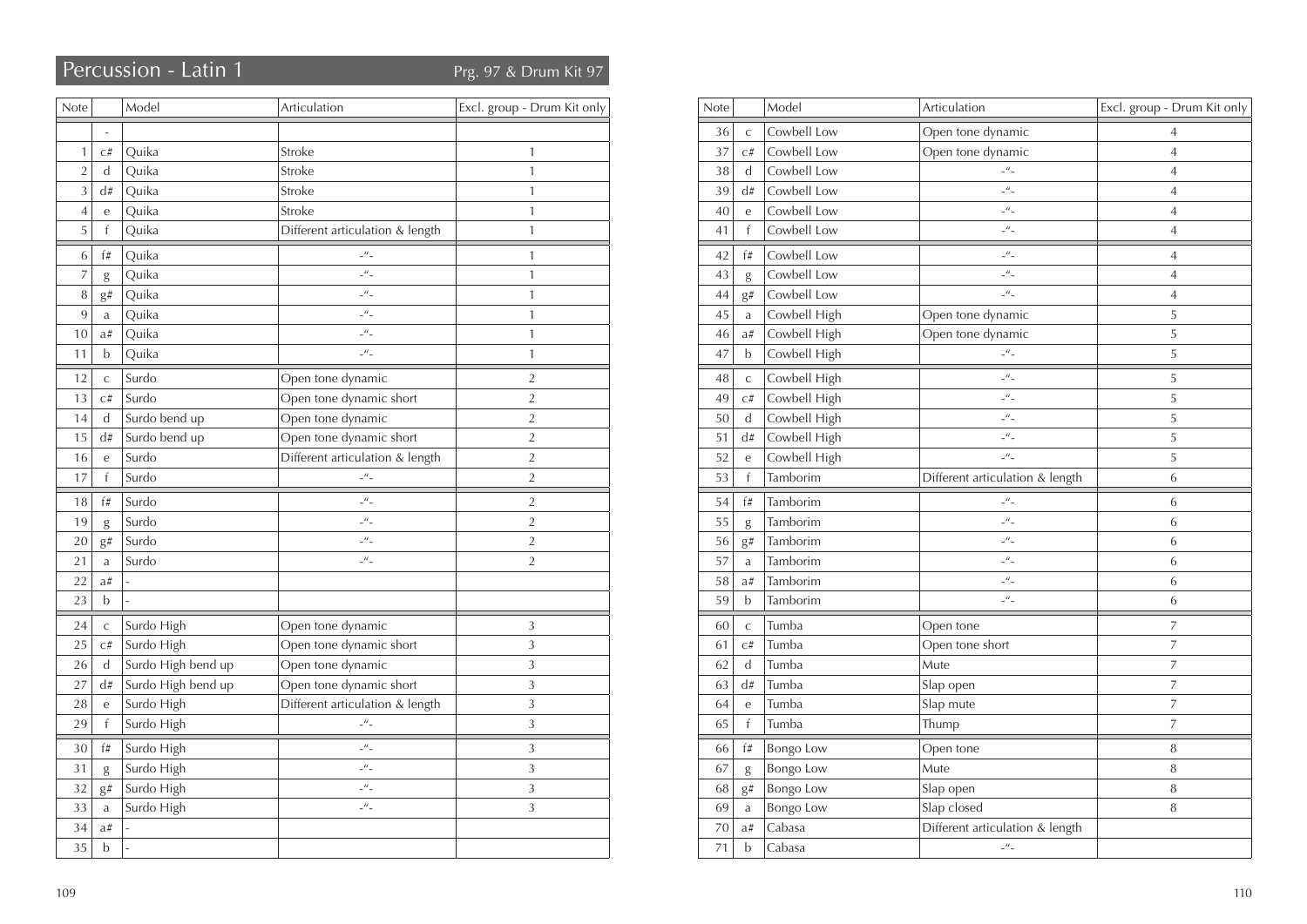## Percussion - Latin 1 Prg. 97 & Drum Kit 97

| Note |                | Model      | Articulation                      | Excl. group - Drum Kit only |
|------|----------------|------------|-----------------------------------|-----------------------------|
| 72   | $\mathsf{C}$   | Conga      | Open tone                         | 9                           |
| 73   | C#             | Conga      | Open tone short                   | 9                           |
| 74   | d              | Conga      | Mute                              | 9                           |
| 75   | d#             | Conga      | Slap open                         | 9                           |
| 76   | e              | Conga      | Slap mute                         | 9                           |
| 77   | f              | Conga      | Thump                             | 9                           |
| 78   | f#             | Bongo High | Open tone                         | 10                          |
| 79   | $\mathrm g$    | Bongo High | Mute                              | 10                          |
| 80   | g#             | Bongo High | Slap open                         | 10                          |
| 81   | a              | Bongo High | Slap closed                       | 10                          |
| 82   | a#             |            |                                   |                             |
| 83   | b              |            |                                   |                             |
| 84   | $\mathsf C$    | Quinto     | Open tone                         | 11                          |
| 85   | C#             | Quinto     | Open tone short                   | 11                          |
| 86   | ${\rm d}$      | Quinto     | Mute                              | 11                          |
| 87   | d#             | Quinto     | Slap open                         | 11                          |
| 88   | e              | Quinto     | Slap mute                         | 11                          |
| 89   | $\mathsf f$    | Quinto     | Thump                             | 11                          |
| 90   | f#             | Quinto     | Effects                           | 11                          |
| 91   | g              | Quinto     | Effects                           | 11                          |
| 92   | g#             | Guiro      | Different articulation & length   | 12                          |
| 93   | a              | Guiro      | $\mu$ <sub>-</sub>                | 12                          |
| 94   | a#             | Guiro      | $\mu$ <sub>-</sub>                | 12                          |
| 95   | b              | Guiro      | Stop                              | 12                          |
| 96   | $\mathsf{C}$   | Tambourine | Different articulation & length   | 13                          |
| 97   | C#             | Tambourine | $\mu$ <sup><math>\mu</math></sup> | 13                          |
| 98   | $\mathsf d$    | Tambourine | $\frac{u}{u}$                     | 13                          |
| 99   | d#             | Tambourine | $ ^{\prime\prime}$ -              | 13                          |
| 100  | $\overline{e}$ | Tambourine | $\mu$ <sub>-</sub>                | 13                          |
| 101  | $\mathsf f$    | Tambourine | $\mu$ <sub>-</sub>                | 13                          |
| 102  | f#             | Tambourine | $ ^{\prime\prime}$ –              | 13                          |
| 103  | g              | Tambourine | $\mu$ <sub>-</sub>                | 13                          |
| 104  | g#             | Tambourine | $\mu$ <sub>-</sub>                | 13                          |
| 105  | a              | Tambourine | $\mu$ <sub>-</sub>                | 13                          |
| 106  | a#             | Tambourine | $-$ <sup><math>\mu</math></sup> – | 13                          |
| 107  | $\mathbf b$    | Tambourine | $\mu$ <sub>-</sub>                | 13                          |

| Note |                  | Model                    | Articulation                      | Excl. group - Drum Kit only |
|------|------------------|--------------------------|-----------------------------------|-----------------------------|
| 108  | $\mathsf C$      | Maracas                  | Different articulation & length   | 14                          |
| 109  | C#               | Maracas                  | $\mu^{\prime\prime}$              | 14                          |
| 110  | d                | Maracas                  | $\mu$ <sup>u</sup>                | 14                          |
| 111  | d#               | Maracas                  | $\mu$ <sub>-</sub>                | 14                          |
| 112  | $\rm e$          | Maracas                  | $\mu$ <sup>u</sup>                | 14                          |
| 113  | f                | Maracas                  |                                   | 14                          |
| 114  | f#               | Maracas                  | $-$ <sup><math>\mu</math></sup> – | 14                          |
| 115  | g                | Maracas                  | $-$ <sup><math>\mu</math></sup> – | 14                          |
| 116  | g#               | Maracas                  | $\mu$ <sub>-</sub>                | 14                          |
| 117  | a                | Maracas                  | $\mu$ <sub>-</sub>                | 14                          |
| 118  | a#               | Maracas                  | $-$ <sup><math>H</math></sup> $-$ | 14                          |
| 119  | b                | Maracas                  | $-$ <sup><math>H</math></sup> $-$ | 14                          |
| 120  | $\mathsf C$      | Triangle                 | Open                              | 15                          |
| 121  | $\mathrm{C}\,\#$ | Triangle                 | Open short                        | 15                          |
| 122  | $\mathsf{d}$     | Triangle                 | Open                              | 15                          |
| 123  | d#               | Triangle                 | Open                              | 15                          |
| 124  | $\mathbf e$      | Triangle                 | Mute                              | 15                          |
| 125  | f                | Triangle                 | Mute                              | 15                          |
| 126  | f#               | ÷,                       |                                   |                             |
| 127  | g                | $\overline{\phantom{a}}$ |                                   |                             |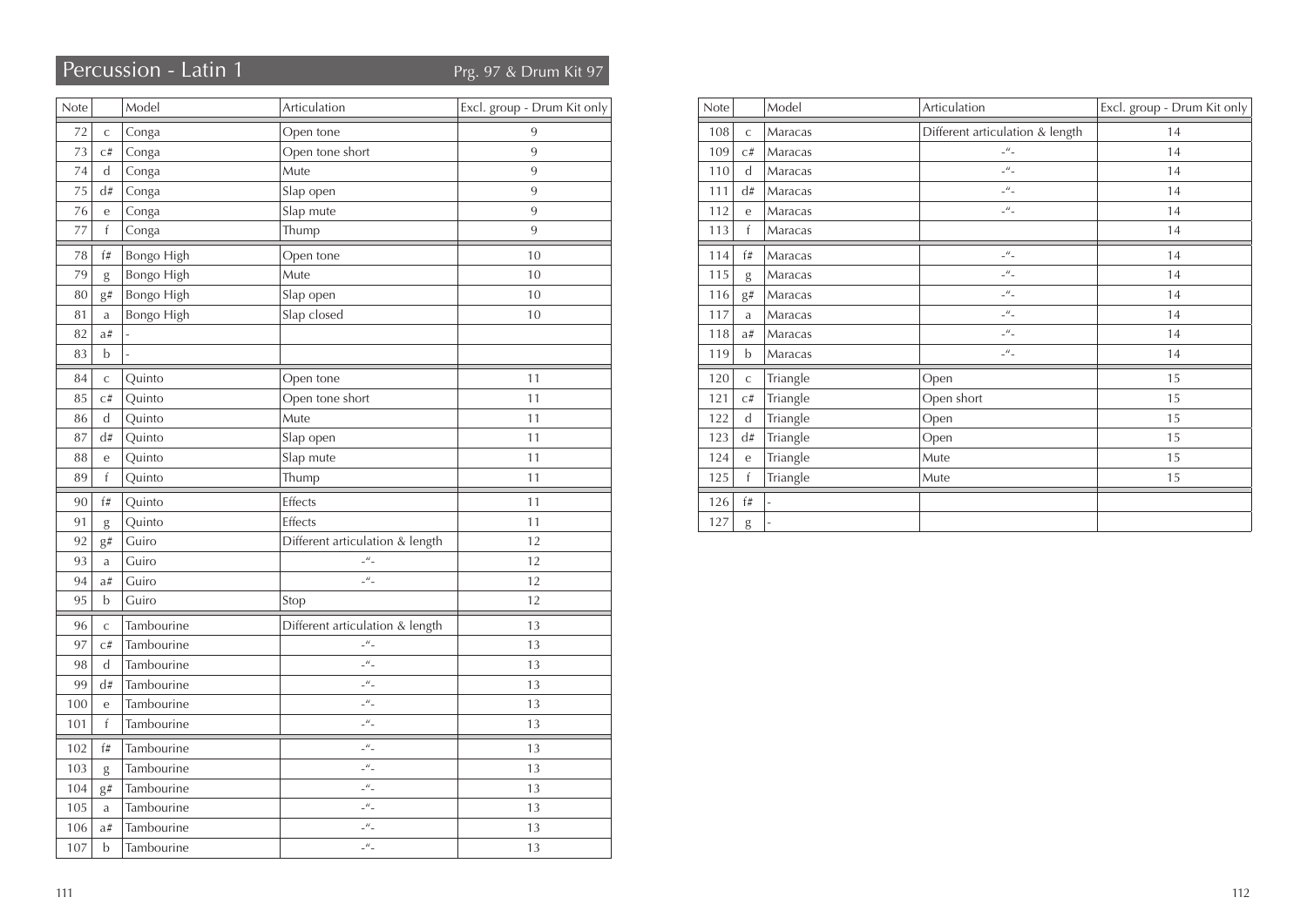## Percussion - Africa 1 Prg. 98 & Drum Kit 98

| Note           |                | Model              | Articulation                    | Excl. group - Drum Kit only |
|----------------|----------------|--------------------|---------------------------------|-----------------------------|
|                | $\overline{a}$ |                    |                                 |                             |
| 1              | C#             |                    |                                 |                             |
| $\overline{2}$ | d              | Anklung            | Different articulation & length | $\mathbf{1}$                |
| 3              | d#             | Anklung            | $\mu$ <sub>-</sub>              | $\mathbf{1}$                |
| 4              | e              | Anklung            | $ ^{\prime\prime}$ -            | $\mathbf{1}$                |
| 5              | f              | Anklung            | $\mu$ <sub>-</sub>              | $\mathbf{1}$                |
| 6              | f#             | Anklung            | $ ^{\prime\prime}$ –            | 1                           |
| 7              | g              | Anklung            | $\mu$ <sub>-</sub>              | 1                           |
| 8              | g#             | Anklung            | $ ^{\prime\prime}$ -            | $\mathbf{1}$                |
| 9              | a              | Anklung            | $\mu$ <sub>-</sub>              | $\mathbf{1}$                |
| 10             | a#             | Anklung            | $\mu$ <sub>-</sub>              | $\mathbf{1}$                |
| 11             | b              |                    |                                 |                             |
| 12             | $\mathsf{C}$   | Talking Drum Small | Open tone dynamic               | $\overline{2}$              |
| 13             | C#             | Talking Drum Small | Open tone dynamic short         | $\overline{2}$              |
| 14             | d              | Talking Drum Small | Different articulation & length | $\overline{2}$              |
| 15             | d#             | Talking Drum Small | $\mu$ <sub>-</sub>              | $\overline{2}$              |
| 16             | e              | Talking Drum Small | $\mu$ <sub>-</sub>              | 2                           |
| 17             | f              | Talking Drum Small | $\mu$ <sub>-</sub>              | $\overline{2}$              |
| 18             | f#             | Talking Drum Small | $ ^{\prime\prime}$ -            | 2                           |
| 19             | g              | Talking Drum Small | $\mu$ <sub>-</sub>              | $\overline{2}$              |
| 20             | g#             | Talking Drum Small | $ ^{\prime\prime}$ -            | $\overline{2}$              |
| 21             | a              | Talking Drum Small | $ ^{\prime\prime}$ -            | 2                           |
| 22             | a#             | Talking Drum Small | $ ^{\prime\prime}$ -            | 2                           |
| 23             | b              | Talking Drum Small | $\mu$ <sub>-</sub>              | $\overline{2}$              |
| 24             | $\mathsf{C}$   | Talking Drum Large | Open tone dynamic               | 3                           |
| 25             | C#             | Talking Drum Large | Open tone dynamic short         | 3                           |
| 26             | d              | Talking Drum Large | Different articulation & length | 3                           |
| 27             | d#             | Talking Drum Large | $ ^{\prime\prime}$ -            | 3                           |
| 28             | e              | Talking Drum Large | $\mu$ <sub>-</sub>              | 3                           |
| 29             | f              | Talking Drum Large | $ ^{\prime\prime}$ -            | 3                           |
| 30             | f#             | Talking Drum Large | $ ^{\prime\prime}$ -            | 3                           |
| 31             | g              | Talking Drum Large | $\mu$ <sub>-</sub>              | 3                           |
| 32             | g#             | Talking Drum Large | $\mu$                           | 3                           |
| 33             | a              | Talking Drum Large | $\mu$ <sub>-</sub>              | 3                           |
| 34             | a#             | Talking Drum Large | $ ^{\prime\prime}$ -            | 3                           |
| 35             | b              | Talking Drum Large | $ ^{\prime\prime}$ –            | 3                           |

| Note |              | Model              | Articulation                               | Excl. group - Drum Kit only |
|------|--------------|--------------------|--------------------------------------------|-----------------------------|
| 36   | $\mathsf{C}$ | Bata Large         | Open tone dynamic                          | 4                           |
| 37   | C#           | Bata Large         | Open tone dynamic short                    | $\overline{4}$              |
| 38   | $\mathbf d$  | Bata Large         | Different articulation & length            | $\overline{4}$              |
| 39   | d#           | Bata Large         | $ ^{\prime\prime}$ –                       | $\overline{4}$              |
| 40   | e            | Bata Large         | $\mu$ <sub>-</sub>                         | $\overline{4}$              |
| 41   | f            | <b>Bata Large</b>  | $\mu$ <sub>-</sub>                         | $\overline{4}$              |
| 42   | f#           | Bata Medium        | Open tone dynamic                          | 5                           |
| 43   | g            | Bata Medium        | Open tone dynamic short                    | 5                           |
| 44   | g#           | <b>Bata Medium</b> | Different articulation & length            | 5                           |
| 45   | a            | Bata Medium        | $-$ <sup><math>\prime\prime</math></sup> – | 5                           |
| 46   | a#           | Bata Medium        | $\mu$ <sub>-</sub>                         | 5                           |
| 47   | $\mathbf b$  | Bata Medium        | $\mu$ <sub>-</sub>                         | 5                           |
| 48   | $\mathsf C$  | <b>Bata Small</b>  | Open tone dynamic                          | 6                           |
| 49   | C#           | <b>Bata Small</b>  | Open tone dynamic short                    | 6                           |
| 50   | d            | <b>Bata Small</b>  | Different articulation & length            | 6                           |
| 51   | d#           | <b>Bata Small</b>  | $ ^{\prime\prime}$ –                       | 6                           |
| 52   | e            | <b>Bata Small</b>  | $-$ <sup><math>\mu</math></sup> –          | 6                           |
| 53   | f            | <b>Bata Small</b>  | $\mu$ <sub>-</sub>                         | 6                           |
| 54   | f#           | Igba               | Open tone dynamic                          | 7                           |
| 55   | g            | Igba               | Open tone dynamic short                    | 7                           |
| 56   | g#           | Igba               | Different articulation & length            | 7                           |
| 57   | $\rm{a}$     | Igba               | $\mu$ <sub>-</sub>                         | 7                           |
| 58   | a#           | Igba               | $\mu$ <sub>-</sub>                         | 7                           |
| 59   | b            | Igba               | $\mu$ <sub>-</sub>                         | $\overline{7}$              |
| 60   | $\mathsf C$  | Djembe             | Open tone dynamic                          | 8                           |
| 61   | C#           | Djembe             | Slap tone dynamic                          | 8                           |
| 62   | d            | Djembe             | Different articulation & length            | 8                           |
| 63   | d#           | Djembe             | $\mu$ <sub>-</sub>                         | 8                           |
| 64   | $\mathbf{e}$ | Djembe             | $\mu$ <sub>-</sub>                         | 8                           |
| 65   | f            | Djembe             | $\mu$ <sub>-</sub>                         | 8                           |
| 66   | f#           | Djembe             | $-$ <sup><math>\mu</math></sup> –          | 8                           |
| 67   | g            | Djembe             | $\mu$ <sub>-</sub>                         | 8                           |
| 68   | g#           | Djembe             | $\mu$ <sub>-</sub>                         | 8                           |
| 69   | $\mathbf{a}$ | Djembe             | $\mu$ <sub>-</sub>                         | 8                           |
| 70   | a#           | Djembe             | $ ^{\prime\prime}$ –                       | 8                           |
| 71   | b            | Djembe             | $\mu$ <sup>u</sup>                         | 8                           |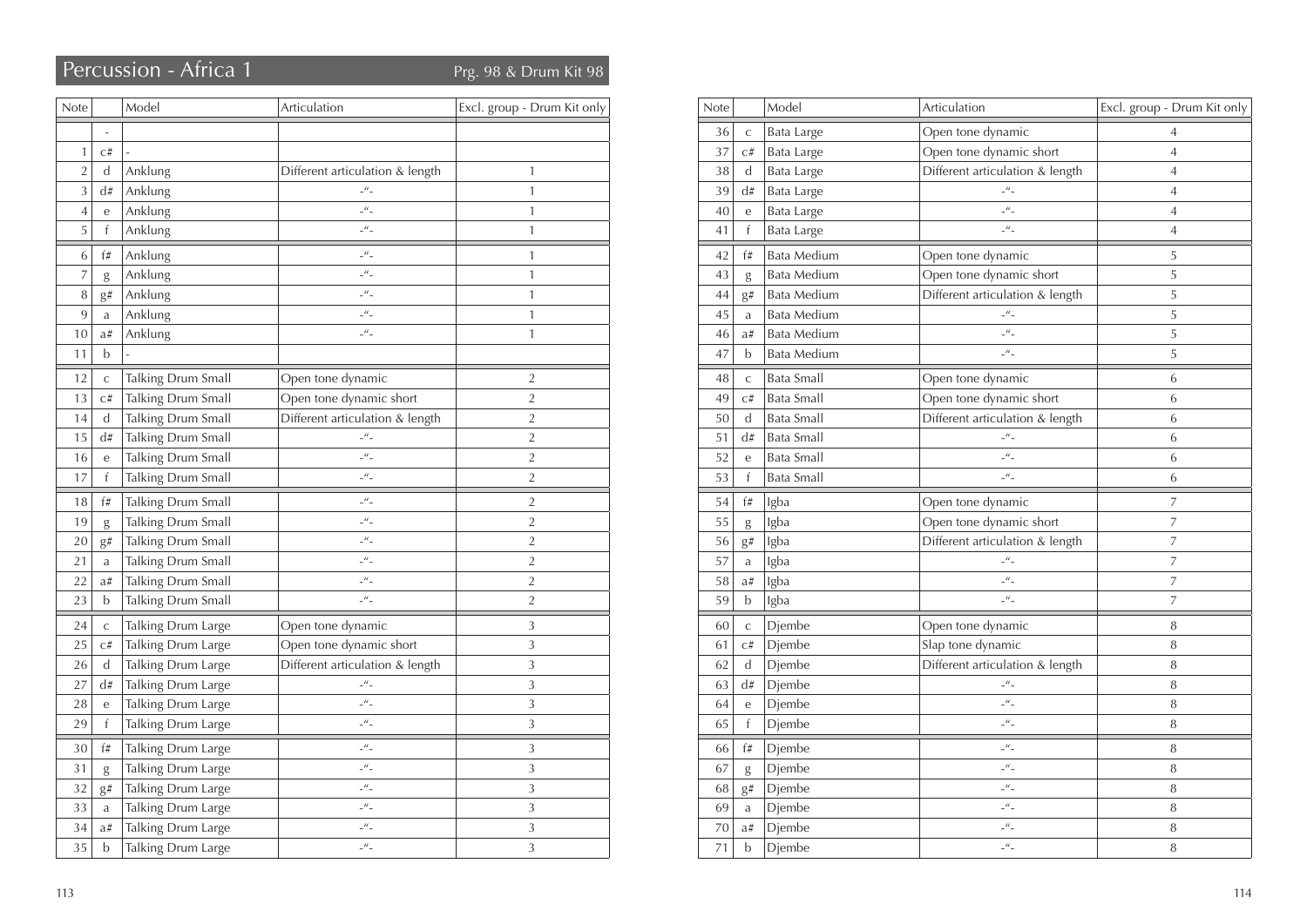## Percussion - Africa 1 Prg. 98 & Drum Kit 98

| Note |                | Model                    | Articulation                      | Excl. group - Drum Kit only |
|------|----------------|--------------------------|-----------------------------------|-----------------------------|
| 72   | $\mathsf{C}$   | Dumbac                   | Open tone dynamic                 | 9                           |
| 73   | C#             | Dumbac                   | Slap tone dynamic                 | 9                           |
| 74   | d              | Dumbac                   | Different articulation & length   | 9                           |
| 75   | d#             | Dumbac                   | $\mu$ <sub>-</sub>                | 9                           |
| 76   | e              | Dumbac                   | $\mu$                             | 9                           |
| 77   | f              | Dumbac                   | $\mu$ <sub>-</sub>                | 9                           |
| 78   | f#             | Dumbac                   | $-$ <sup><math>\mu</math></sup> – | 9                           |
| 79   | g              | Dumbac                   | $\mu$ <sub>-</sub>                | 9                           |
| 80   | g#             | Dumbac                   | $\mu$ <sub>-</sub>                | 9                           |
| 81   | a              | Dumbac                   | $\mu$ <sub>-</sub>                | 9                           |
| 82   | a#             | Dumbac                   | $\mu$ <sup>u</sup>                | 9                           |
| 83   | b              | Donke Rattle / Vibraslap |                                   |                             |
| 84   | $\mathsf{C}$   | Dumbac High              | Open tone dynamic                 | 10                          |
| 85   | C#             | Dumbac High              | Slap tone dynamic                 | 10                          |
| 86   | d              | Dumbac High              | Different articulation & length   | 10                          |
| 87   | d#             | Dumbac High              | $\mu$ <sub>-</sub>                | 10                          |
| 88   | $\overline{e}$ | Dumbac High              | $\mu$ <sub>-</sub>                | 10                          |
| 89   | $\mathsf{f}$   | Dumbac High              | $\mu$ <sub>-</sub>                | 10                          |
| 90   | f#             | Dumbac High              | $\frac{u}{u}$                     | 10                          |
| 91   | g              | Dumbac High              | $\mu$ <sub>-</sub>                | 10                          |
| 92   | g#             | Dumbac High              | $\mu$ <sub>-</sub>                | 10                          |
| 93   | a              | Dumbac High              | $\mu$ <sub>-</sub>                | 10                          |
| 94   | a#             | Dumbac High              | $\mu$ <sub>-</sub>                | 10                          |
| 95   | b              | Dumbac High              | $\mu$ <sub>-</sub>                | 10                          |
| 96   | $\mathsf C$    | Bendir                   | Stroke dynamic                    | 11                          |
| 97   | C#             | Bendir                   | Stroke dynamic short              | 11                          |
| 98   | $\mathbf d$    | Bendir                   | Different articulation & length   | 11                          |
| 99   | d#             | Bendir                   | $\mu$ <sub>-</sub>                | 11                          |
| 100  | e              | Bendir                   | $\mu$                             | 11                          |
| 101  | f              | Bendir                   | $\overline{\phantom{a}}''$        | 11                          |
| 102  | f#             | Bendir                   | $\mu$ <sub>-</sub>                | 11                          |
| 103  | g              | Bendir                   | $\mu$ <sub>-</sub>                | 11                          |
| 104  | g#             | Bendir                   | $\mu$ <sub>-</sub>                | 11                          |
| 105  | a              | Bendir                   | $ ^{\prime\prime}$ -              | 11                          |
| 106  | a#             | Bendir                   | $\mu$                             | 11                          |
| 107  | $\mathbf b$    | Bendir                   | $\mu$                             | 11                          |

| <b>Note</b> |              | Model                | Articulation                      | Excl. group - Drum Kit only |
|-------------|--------------|----------------------|-----------------------------------|-----------------------------|
| 108         | $\mathsf{C}$ | Maroccan Bongo Low   | Different articulation & length   |                             |
| 109         | C#           | Maroccan Bongo Low   | $\mu^{\prime\prime}$              |                             |
| 110         | $\mathsf{d}$ | Maroccan Bongo Low   | $\mu$                             |                             |
| 111         | d#           | Maroccan Bongo Low   | $\mu$                             |                             |
| 112         | e            | Maroccan Bongo Low   | $\mu$ <sub>-</sub>                |                             |
| 113         | f            | Maroccan Bongo High  | $\mu$ <sub>-</sub>                |                             |
| 114         | f#           | Maroccan Bongo High  | Different articulation & length   |                             |
| 115         | g            | Maroccan Bongo High  | $\mu$ <sub>-</sub>                |                             |
| 116         | g#           | Maroccan Bongo High  | $\mu$                             |                             |
| 117         | a            | Maroccan Bongo High  | $\mu$                             |                             |
| 118         | a#           | Small Maroccan Bongo | Different articulation & length   |                             |
| 119         | b            | Small Maroccan Bongo | $\mu^{\prime\prime}$              |                             |
| 120         | $\mathsf{C}$ | Small Maroccan Bongo | $\mu$                             |                             |
| 121         | C#           | Sakara               | Open tone dynamic                 | 12                          |
| 122         | d            | Sakara               | Open tone dynamic short           | 12                          |
| 123         | d#           | Sakara               | Different articulation & length   | 12                          |
| 124         | e            | Sakara               | $\mu^{\prime\prime}$              | 12                          |
| 125         | f            | Sakara               | $\mu$ <sub>-</sub>                | 12                          |
| 126         | f#           | Sakara               | $\mu$ <sup><math>\mu</math></sup> | 12                          |
| 127         | g            | Sakara               | $\mu$ <sub>-</sub>                | 12                          |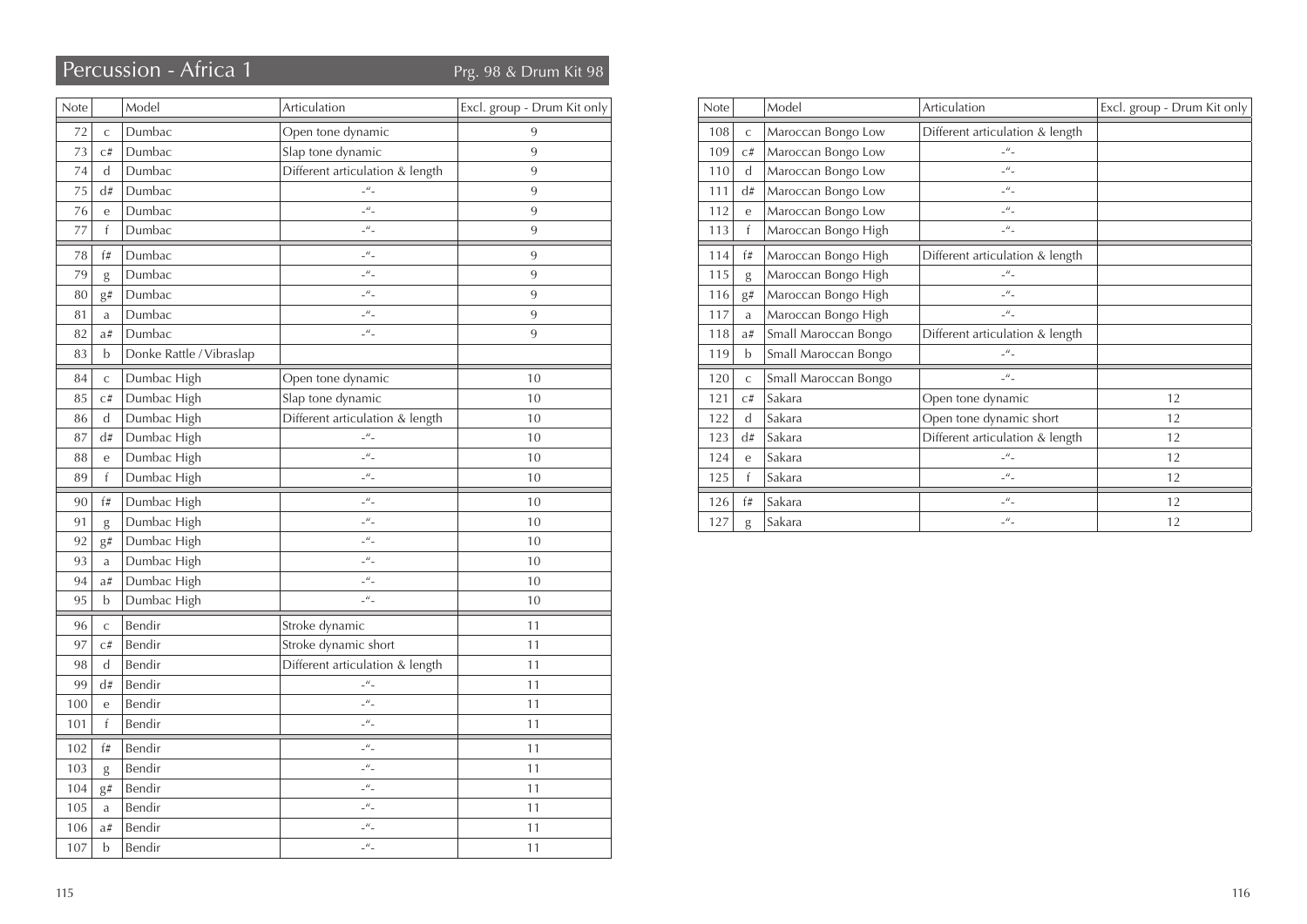## Percussion - India 1 Percussion - India 1

| Note           |                          | Model                    | Articulation                      | Excl. group - Drum Kit only |
|----------------|--------------------------|--------------------------|-----------------------------------|-----------------------------|
|                | $\overline{\phantom{a}}$ |                          |                                   |                             |
| $\mathbf{1}$   | C#                       | $\overline{\phantom{a}}$ |                                   |                             |
| $\overline{2}$ | d                        | $\overline{a}$           |                                   |                             |
| $\overline{3}$ | d#                       | $\overline{a}$           |                                   |                             |
| $\overline{4}$ | e                        | $\overline{a}$           |                                   |                             |
| 5              | f                        | $\overline{a}$           |                                   |                             |
| 6              | f#                       | $\overline{a}$           |                                   |                             |
| 7              | $\mathrm g$              | L,                       |                                   |                             |
| 8              | g#                       | L,                       |                                   |                             |
| 9              | a                        | $\overline{a}$           |                                   |                             |
| 10             | a#                       | $\overline{a}$           |                                   |                             |
| 11             | b                        | ÷,                       |                                   |                             |
| 12             | $\mathsf C$              | Kanjira                  | Different articulation & length   |                             |
| 13             | C#                       | Kanjira                  | $\mu$ <sub>-</sub>                |                             |
| 14             | d                        | Kanjira                  | $\mu$ <sub>-</sub>                |                             |
| 15             | d#                       | Kanjira                  | $\mu$ <sub>-</sub>                |                             |
| 16             | е                        | Kanjira                  | $\mu$                             |                             |
| 17             | $\mathsf f$              | Kanjira                  | $\mu$ <sup><math>\mu</math></sup> |                             |
| 18             | f#                       | Kanjira                  | $ ^{\prime\prime}$ –              |                             |
| 19             | g                        | Kanjira                  | $\mu$ <sub>-</sub>                |                             |
| 20             | g#                       |                          |                                   |                             |
| 21             | a                        | ÷,                       |                                   |                             |
| 22             | a#                       | $\overline{a}$           |                                   |                             |
| 23             | b                        | $\overline{a}$           |                                   |                             |
| 24             | $\mathsf C$              | Pakhavaj                 | Different articulation & length   | $\mathbf 1$                 |
| 25             | C#                       | Pakhavaj                 | $\mu$ <sub>-</sub>                | $\mathbf{1}$                |
| 26             | d                        | Pakhavaj                 | $\mu$ <sub>-</sub>                | $\mathbf{1}$                |
| 27             | d#                       | Pakhavaj                 | $\mu$ <sub>-</sub>                | $\mathbf{1}$                |
| 28             | е                        | Pakhavaj                 | $-$ <sup><math>\mu</math></sup> – | $\mathbf{1}$                |
| 29             | $\mathsf f$              | Pakhavaj                 | $\mu$ <sub>-</sub>                | $\mathbf{1}$                |
| 30             | f#                       | Pakhavaj                 | $\mu$ <sub>-</sub>                | 1                           |
| 31             | g                        | Pakhavaj                 | $\mu$ <sub>-</sub>                | 1                           |
| 32             | g#                       | Pakhavaj                 | $\mu$ <sub>-</sub>                | $\mathbf{1}$                |
| 33             | a                        | Pakhavaj                 | $\mu$ <sub>-</sub>                | 1                           |
| 34             | a#                       | Pakhavaj                 | $\mu$ <sub>-</sub>                | 1                           |
| 35             | b                        | Pakhavaj                 | $\mu$ <sub>-</sub>                | $\overline{1}$              |

| Note |              | Model          | Articulation                    | Excl. group - Drum Kit only |
|------|--------------|----------------|---------------------------------|-----------------------------|
| 36   | $\mathsf{C}$ | Mrdangam       | Stroke dynamic                  | 2                           |
| 37   | C#           | Mrdangam       | Stroke dynamic short            | $\overline{2}$              |
| 38   | d            | Mrdangam       | Different articulation & length | $\overline{2}$              |
| 39   | d#           | Mrdangam       | $\overline{\phantom{a}}''$      | $\overline{2}$              |
| 40   | e            | Mrdangam       | $\mu$ <sub>-</sub>              | $\overline{2}$              |
| 41   | f            | Mrdangam       | $\mu$                           | $\overline{2}$              |
| 42   | f#           | Mrdangam       | $\mu$ <sub>-</sub>              | $\overline{2}$              |
| 43   | $\mathrm g$  | Mrdangam       | $\mu$                           | $\overline{2}$              |
| 44   | g#           | Mrdangam       | $\mu$                           | $\overline{2}$              |
| 45   | a            | Mrdangam       | $ ^{\prime\prime}$ -            | $\overline{2}$              |
| 46   | a#           | Mrdangam       | $\mu$                           | $\overline{2}$              |
| 47   | b            | Mrdangam       | $\mu$ <sub>-</sub>              | $\overline{2}$              |
| 48   | $\mathsf C$  | Low Drum       | Stroke dynamic                  | 3                           |
| 49   | C#           | Low Drum       | Stroke dynamic short            | $\overline{3}$              |
| 50   | d            | Low Drum       | Different articulation & length | 3                           |
| 51   | d#           | Low Drum       | $\mu$ <sub>-</sub>              | 3                           |
| 52   | e            | Low Drum       | $\mu$ <sub>-</sub>              | 3                           |
| 53   | f            | Low Drum       | $\mu$ <sub>-</sub>              | 3                           |
| 54   | f#           | Low Drum       | $ ^{\prime\prime}$ -            | 3                           |
| 55   | g            | Low Drum       | $ ^{\prime\prime}$ -            | 3                           |
| 56   | g#           | Low Drum       | $ ^{\prime\prime}$ -            | 3                           |
| 57   | a            | Low Drum       | $\mu$ <sub>-</sub>              | 3                           |
| 58   | a#           | Low Drum       | $ ^{\prime\prime}$ -            | 3                           |
| 59   | b            | Low Drum       | $\mu$ <sub>-</sub>              | 3                           |
| 60   | $\mathsf C$  | Tabla Bb       | Open tone dynamic               | 4                           |
| 61   | C#           | Tabla Bb       | Open tone dynamic short         | 4                           |
| 62   | $\mathbf d$  | Tabla Bb       | Different articulation & length | $\overline{4}$              |
| 63   | d#           | Tabla Bb       | $\mu$ <sub>-</sub>              | $\overline{4}$              |
| 64   | $\mathbf e$  | Tabla Bb       | $\mu$ <sub>-</sub>              | $\overline{4}$              |
| 65   | f            | Tabla Bb       | $\mu$ <sub>-</sub>              | $\overline{4}$              |
| 66   | f#           | Tabla Bb       | $\mu$ <sub>-</sub>              | 4                           |
| 67   | g            | Tabla Bb       | $\mu$ <sub>-</sub>              | $\overline{4}$              |
| 68   | g#           | Tabla Bb       | $ ^{\prime\prime}$ -            | $\sqrt{4}$                  |
| 69   | a            | Tabla Bb       | $ ^{\prime\prime}$ -            | $\overline{4}$              |
| 70   | a#           |                |                                 |                             |
| 71   | $\mathbf b$  | $\overline{a}$ |                                 |                             |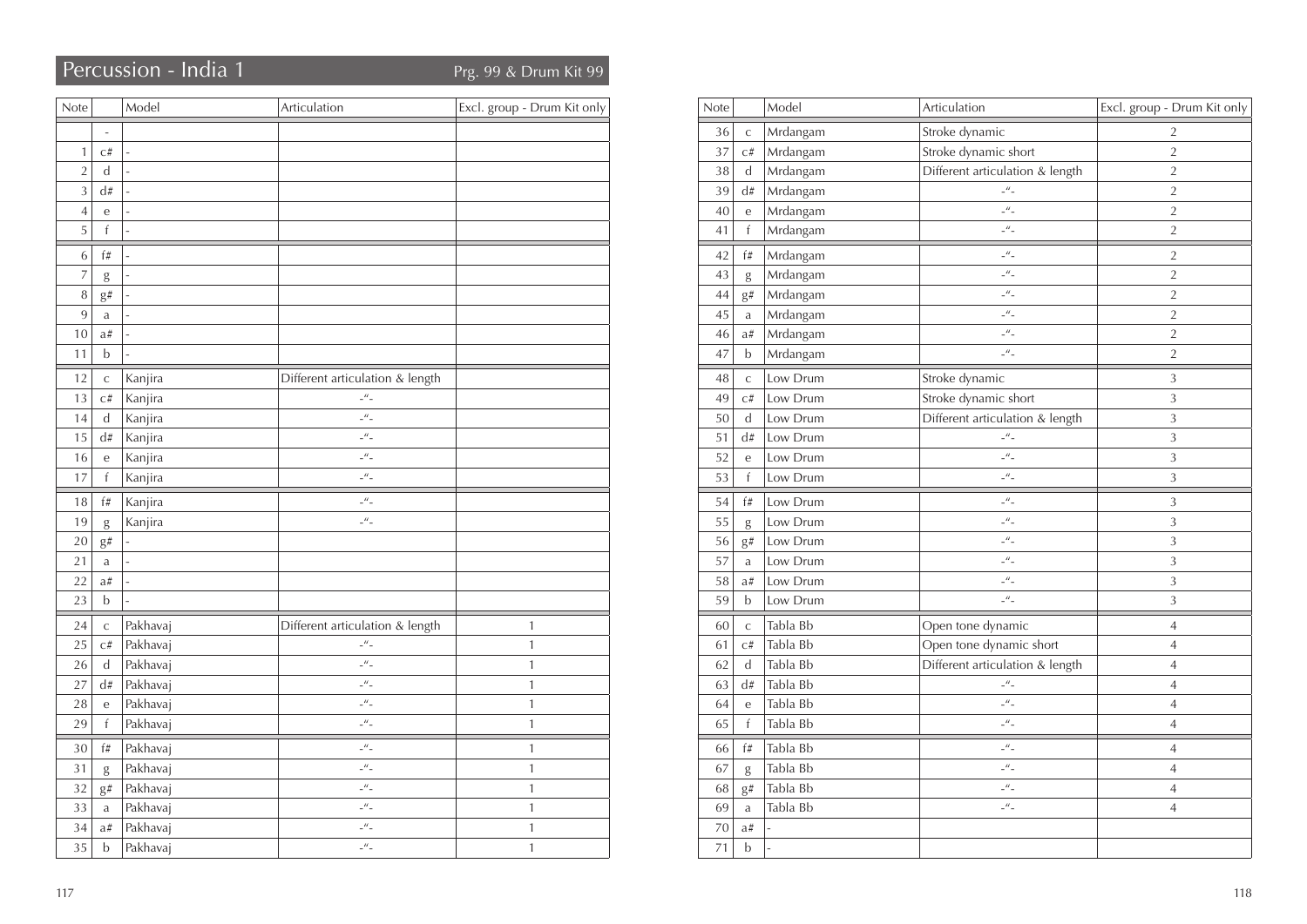## Percussion - India 1 Percussion - India 1

| Note   |              | Model          | Articulation                    | Excl. group - Drum Kit only |
|--------|--------------|----------------|---------------------------------|-----------------------------|
| $72\,$ | $\mathsf{C}$ | Tabla C        | Open tone dynamic               | 5                           |
| 73     | C#           | Tabla C        | Open tone dynamic short         | 5                           |
| 74     | d            | Tabla C        | Different articulation & length | 5                           |
| 75     | d#           | Tabla C        | $\mu$ <sub>-</sub>              | 5                           |
| 76     | $\rm e$      | Tabla C        | $\mu$ <sub>-</sub>              | 5                           |
| 77     | f            | Tabla C        | $\mu$                           | 5                           |
| 78     | f#           | Tabla C        |                                 | 5                           |
| 79     | g            | Tabla C        |                                 | 5                           |
| 80     | g#           | Tabla C        |                                 | 5                           |
| 81     | a            | Tabla C        |                                 | 5                           |
| 82     | a#           | $\overline{a}$ |                                 |                             |
| 83     | $\mathbf b$  | $\overline{a}$ |                                 |                             |
| 84     | $\mathsf C$  | Tabla A        | Open tone dynamic               | 6                           |
| 85     | C#           | Tabla A        | Open tone dynamic short         | 6                           |
| 86     | d            | Tabla A        | Different articulation & length | 6                           |
| 87     | d#           | Tabla A        | $\mu$ <sub>-</sub>              | 6                           |
| 88     | $\mathbf e$  | Tabla A        | $\mu$ <sub>-</sub>              | 6                           |
| 89     | $\mathsf{f}$ | Tabla A        | $\mu$ <sub>-</sub>              | 6                           |
| 90     | f#           | Tabla A        |                                 | 6                           |
| 91     | g            | Tabla A        |                                 | 6                           |
| 92     | g#           | Tabla A        |                                 | 6                           |
| 93     | a            | Tabla A        |                                 | 6                           |
| 94     | a#           |                |                                 |                             |
| 95     | $\mathbf b$  |                |                                 |                             |
| 96     | $\mathsf{C}$ | Tambourine     | Different articulation & length | 7                           |
| 97     | C#           | Tambourine     | $\mu$ <sub>-</sub>              | $\overline{7}$              |
| 98     | d            | Tambourine     | $\mu$ <sub>-</sub>              | 7                           |
| 99     | d#           | Tambourine     | $\frac{u}{u}$                   | 7                           |
| 100    | e            | Tambourine     | $\mu$ <sub>-</sub>              | 7                           |
| 101    | f            | Tambourine     | $\mu$                           | 7                           |
| 102    | f#           | Tambourine     | $\mu$ <sub>-</sub>              | 7                           |
| 103    | g            | Tambourine     | $\mu$ <sub>-</sub>              | 7                           |
| 104    | g#           | Tambourine     | $\mu$ <sub>-</sub>              | $\overline{7}$              |
| 105    | a            | Tambourine     | $ ^{\prime\prime}$ -            | 7                           |
| 106    | a#           | Tambourine     | $\mu$ <sub>-</sub>              | $\overline{7}$              |
| 107    | $\mathbf b$  | Tambourine     | $\mu$ <sub>-</sub>              | 7                           |

| Note |              | Model                    | Articulation                      | Excl. group - Drum Kit only |
|------|--------------|--------------------------|-----------------------------------|-----------------------------|
| 108  | $\mathsf C$  | Tabla C#                 | Open tone dynamic                 | 8                           |
| 109  | C#           | Tabla C#                 | Open tone dynamic short           | 8                           |
| 110  | $\mathbf d$  | Tabla C#                 | Different articulation & length   | 8                           |
| 111  | d#           | Tabla C#                 | $-$ <sup><math>H</math></sup> $-$ | 8                           |
| 112  | $\rm e$      | Tabla C#                 | $\mu$ <sup>u</sup>                | 8                           |
| 113  | $\mathsf{f}$ | Tabla C#                 | $\mu$                             | 8                           |
| 114  | f#           | Tabla C#                 |                                   | 8                           |
| 115  | g            | Tabla C#                 |                                   | 8                           |
| 116  | g#           | Tabla C#                 |                                   | 8                           |
| 117  | a            | Tabla C#                 |                                   | 8                           |
| 118  | a#           | L,                       |                                   |                             |
| 119  | $\mathbf b$  | ä,                       |                                   |                             |
| 120  | $\mathsf{C}$ | $\overline{a}$           |                                   |                             |
| 121  | C#           | $\overline{a}$           |                                   |                             |
| 122  | $\mathbf d$  | L.                       |                                   |                             |
| 123  | d#           | L.                       |                                   |                             |
| 124  | $\mathsf{e}$ | $\overline{\phantom{a}}$ |                                   |                             |
| 125  | $\mathsf{f}$ | $\overline{\phantom{0}}$ |                                   |                             |
| 126  | f#           | $\overline{\phantom{a}}$ |                                   |                             |
| 127  | g            | ٠                        |                                   |                             |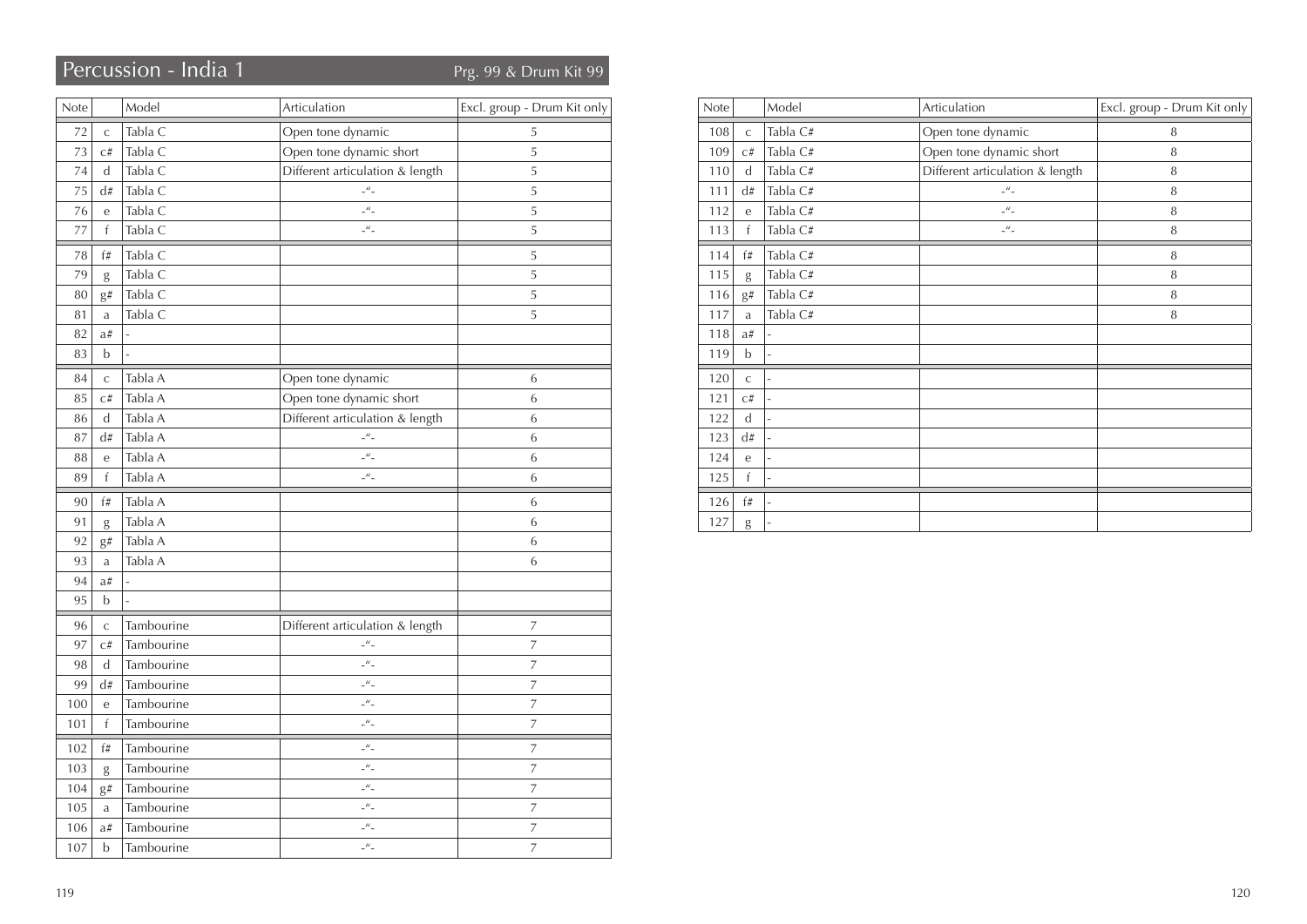## Percussion - Middle East 1 Prg. 100 & Drum Kit 100

| Note           |                | Model                    | Articulation                      | Excl. group - Drum Kit only |
|----------------|----------------|--------------------------|-----------------------------------|-----------------------------|
|                | $\overline{a}$ |                          |                                   |                             |
| $\mathbf{1}$   | C#             | $\overline{a}$           |                                   |                             |
| $\overline{2}$ | $\mathsf{d}$   | $\overline{\phantom{a}}$ |                                   |                             |
| $\overline{3}$ | d#             | $\overline{a}$           |                                   |                             |
| $\overline{4}$ | e              | $\overline{a}$           |                                   |                             |
| 5              | $\mathbf{f}$   | $\overline{a}$           |                                   |                             |
| 6              | f#             | L,                       |                                   |                             |
| $\overline{7}$ | g              | ÷,                       |                                   |                             |
| 8              | g#             | L,                       |                                   |                             |
| 9              | a              | $\overline{a}$           |                                   |                             |
| 10             | a#             | L                        |                                   |                             |
| 11             | b              | L                        |                                   |                             |
| 12             | $\mathsf C$    | Soogoo                   | Open tone dynamic                 | 1                           |
| 13             | C#             | Soogoo                   | Open tone dynamic short           | $\mathbf{1}$                |
| 14             | $\mathbf d$    | Soogoo                   | Open tone dynamic                 | $\mathbf{1}$                |
| 15             | d#             | Soogoo                   | Open tone dynamic hard            | 1                           |
| 16             | е              | Soogoo                   | Different articulation & length   | $\mathbf{1}$                |
| 17             | f              | Soogoo                   | $\mu$ <sup><math>\mu</math></sup> | $\mathbf{1}$                |
| 18             | f#             | Soogoo                   | $\mu$ <sub>-</sub>                | $\mathbf{1}$                |
| 19             | g              | Soogoo                   | $\mu$ <sub>-</sub>                | $\mathbf{1}$                |
| 20             | g#             | Soogoo                   | $\mu$ <sub>-</sub>                | $\mathbf{1}$                |
| 21             | a              | Soogoo                   | $\mu$ <sub>-</sub>                | $\mathbf{1}$                |
| 22             | a#             | Soogoo                   | $-$ <sup><math>\mu</math></sup> – | $\mathbf{1}$                |
| 23             | b              | Soogoo                   | $\mu$ <sub>-</sub>                | $\mathbf{1}$                |
| 24             | $\mathsf{C}$   | Gaval                    | Open tone dynamic                 | $\overline{2}$              |
| 25             | C#             | Gaval                    | Open tone dynamic short           | $\overline{2}$              |
| 26             | $\mathbf d$    | Gaval                    | Different articulation & length   | $\overline{2}$              |
| 27             | d#             | Gaval                    | $\mu$ <sub>-</sub>                | $\overline{2}$              |
| 28             | е              | Gaval                    | $\mu$ <sub>-</sub>                | $\overline{2}$              |
| 29             | f              | Gaval                    | $\mu$ <sub>-</sub>                | $\sqrt{2}$                  |
| 30             | f#             | Gaval                    | $\mu$ <sub>-</sub>                | $\overline{2}$              |
| 31             | g              | Gaval                    | $\mu$ <sub>-</sub>                | $\overline{2}$              |
| 32             | g#             | Gaval                    | $\frac{u}{u}$                     | $\sqrt{2}$                  |
| 33             | a              | Gaval                    | $\mu$ <sub>-</sub>                | $\overline{2}$              |
| 34             | a#             | Gaval                    | $\mu$ <sub>-</sub>                | $\overline{2}$              |
| 35             | b              | Gaval                    | $\mu$ <sub>-</sub>                | $\overline{2}$              |

| Note |                | Model                    | Articulation                      | Excl. group - Drum Kit only |
|------|----------------|--------------------------|-----------------------------------|-----------------------------|
| 36   | $\mathsf{C}$   | Gaval                    | $\mu$ <sub>-</sub>                | 2                           |
| 37   | C#             | Gaval                    | $\mu$ <sub>-</sub>                | $\sqrt{2}$                  |
| 38   | $\mathbf d$    | Gaval                    | $\mu$ <sub>-</sub>                | $\overline{2}$              |
| 39   | d#             | Gaval                    | $\mu$ <sub>-</sub>                | $\overline{2}$              |
| 40   | $\rm e$        | Gaval                    | $\mu$ <sub>-</sub>                | $\overline{2}$              |
| 41   | f              | Gaval                    | $\mu$ <sub>-</sub>                | $\overline{2}$              |
| 42   | f#             | $\overline{a}$           |                                   |                             |
| 43   | $\mathrm g$    | L,                       |                                   |                             |
| 44   | g#             | $\overline{\phantom{a}}$ |                                   |                             |
| 45   | a              | L                        |                                   |                             |
| 46   | a#             | L,                       |                                   |                             |
| 47   | b              | L                        |                                   |                             |
| 48   | $\mathsf C$    | Tupan Drum               | Open tone dynamic                 | 3                           |
| 49   | C#             | Tupan Drum               | Open tone dynamic                 | 3                           |
| 50   | d              | Tupan Drum               | Different articulation & length   | $\overline{3}$              |
| 51   | d#             | Tupan Drum               | $-$ <sup><math>\mu</math></sup> – | $\overline{3}$              |
| 52   | e              | Tupan Drum               | $\mu$ <sub>-</sub>                | $\overline{3}$              |
| 53   | f              | Tupan Drum               | $\mu$ <sub>-</sub>                | 3                           |
| 54   | f#             | Tupan Drum               | $\mu$ <sub>-</sub>                | $\overline{3}$              |
| 55   | $\mathrm g$    | Tupan Drum               | $ ^{\prime\prime}$ -              | $\overline{4}$              |
| 56   | g#             | Tupan Drum               | $ ^{\prime\prime}$ -              | $\overline{4}$              |
| 57   | a              | Tupan Drum               | $ ^{\prime\prime}$ -              | $\overline{4}$              |
| 58   | $\mathrm{a}\#$ | Tupan Drum               | $\mu$ <sub>-</sub>                | $\overline{4}$              |
| 59   | b              | Tupan Drum               | $ ^{\prime\prime}$ -              | $\overline{4}$              |
| 60   | $\mathsf C$    | Tar                      | Open tone dynamic                 | 5                           |
| 61   | C#             | Tar                      | Open tone dynamic short           | 5                           |
| 62   | $\mathsf{d}$   | Tar                      | Different articulation & length   | 5                           |
| 63   | d#             | Tar                      | $\mu$ <sub>-</sub>                | 5                           |
| 64   | $\mathbf e$    | Tar                      | $ ^{\prime\prime}$ -              | 5                           |
| 65   | f              | Tar                      | $ ^{\prime\prime}$ –              | 5                           |
| 66   | f#             | Tar                      | $ ^{\prime\prime}$ -              | 5                           |
| 67   | g              | Tar                      | $\mu$ <sub>-</sub>                | 5                           |
| 68   | g#             | Tar                      | $\mu$ <sub>-</sub>                | 5                           |
| 69   | $\mathbf{a}$   | Tar                      | $\mu$ <sub>-</sub>                | 5                           |
| 70   | a#             | Tar                      | $ ^{\prime\prime}$ –              | 5                           |
| 71   | b              | Tar                      | $\mu$ <sub>-</sub>                | $\mathsf S$                 |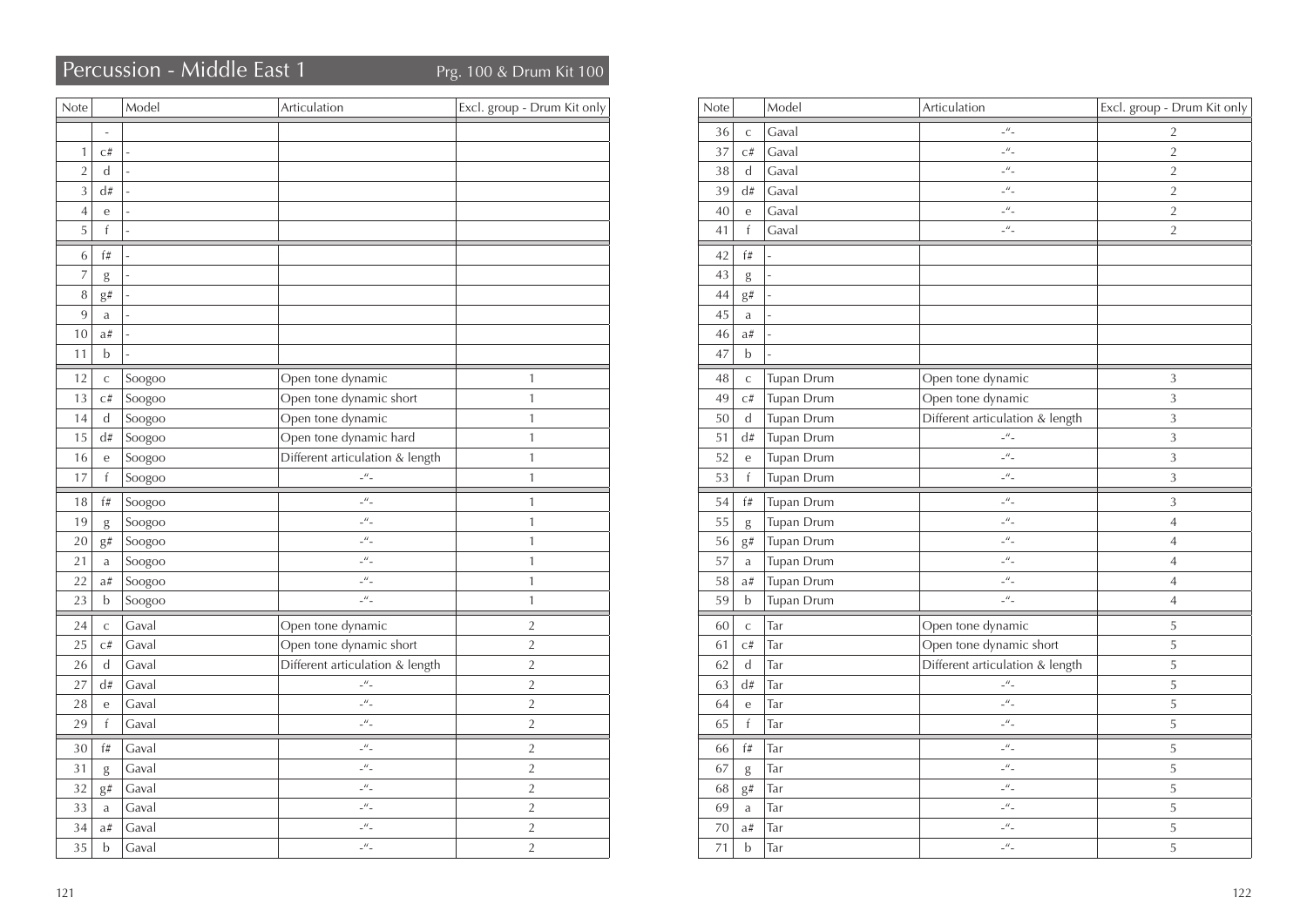## Percussion - Middle East 1 Prg. 100 & Drum Kit 100

| Note |                | Model      | Articulation                      | Excl. group - Drum Kit only |
|------|----------------|------------|-----------------------------------|-----------------------------|
| 72   | $\mathsf{C}$   | Riq        | Different articulation & length   | 6                           |
| 73   | C#             | Riq        | $\mathbb{L}^H\mathbb{L}$          | 6                           |
| 74   | $\mathsf{d}$   | Riq        | $\mu$ <sup><math>\mu</math></sup> | 6                           |
| 75   | d#             | Riq        | $\mu$ <sub>-</sub>                | 6                           |
| 76   | $\mathbf e$    | Riq        | $\mu$ <sub>-</sub>                | 6                           |
| 77   | f              | Riq        | $\mu$ <sub>-</sub>                | 6                           |
| 78   | f#             | Riq        | $\mu$ <sub>-</sub>                | 6                           |
| 79   | g              | Riq        | $\mu$ <sub>-</sub>                | 6                           |
| 80   | g#             | Riq        | $\mu$ <sub>-</sub>                | 6                           |
| 81   | a              | Riq        | $\mu$ <sup><math>\mu</math></sup> | 6                           |
| 82   | a#             | Riq        | $\mu$ <sup><math>\mu</math></sup> | 6                           |
| 83   | b              | Riq        | $\mu$ <sub>-</sub>                | 6                           |
| 84   | $\mathsf{C}$   | Metal Riq  | Open tone dynamic                 | 7                           |
| 85   | C#             | Metal Riq  | Slap tone dynamic                 | 7                           |
| 86   | d              | Metal Riq  | Different articulation & length   | $\overline{7}$              |
| 87   | d#             | Metal Riq  | $\mu$ <sub>-</sub>                | 7                           |
| 88   | $\overline{e}$ | Metal Riq  | $\mu$ <sub>-</sub>                | 7                           |
| 89   | f              | Metal Riq  | $\mu$ <sub>-</sub>                | 7                           |
| 90   | f#             | Metal Riq  | $\mu$ <sub>-</sub>                | 7                           |
| 91   | g              | Metal Riq  | $\mu$ <sub>-</sub>                | 7                           |
| 92   | g#             | Metal Riq  | $ ^{\prime\prime}$ -              | $\overline{7}$              |
| 93   | a              | Metal Riq  | $\mu$ <sub>-</sub>                | $\overline{7}$              |
| 94   | a#             | Metal Riq  | $\mu$ <sub>-</sub>                | 7                           |
| 95   | b              | Metal Riq  | $\mu$ <sub>-</sub>                | 7                           |
| 96   | $\mathsf{C}$   | Tambourine | Different articulation & length   | 8                           |
| 97   | C#             | Tambourine | $\mu$ <sub>-</sub>                | 8                           |
| 98   | d              | Tambourine | $\mu$ <sub>-</sub>                | 8                           |
| 99   | d#             | Tambourine | $\mu$ <sub>-</sub>                | 8                           |
| 100  | $\overline{e}$ | Tambourine | $\mu$ <sub>-</sub>                | 8                           |
| 101  | f              | Tambourine | $\mu$ <sub>-</sub>                | 8                           |
| 102  | f#             | Tambourine | $-$ <sup><math>\mu</math></sup> – | 8                           |
| 103  | g              | Tambourine | $\mu$ <sub>-</sub>                | 8                           |
| 104  | $\mathrm{g}\#$ | Tambourine | $-$ <sup><math>\mu</math></sup> – | 8                           |
| 105  | a              | Tambourine | $ ^{\prime\prime}$ –              | 8                           |
| 106  | $\mathrm{a}\#$ | Tambourine | $\mu$ <sub>-</sub>                | 8                           |
| 107  | b              | Tambourine | $-$ <sup><math>\mu</math></sup> – | 8                           |

| Note |              | Model      | Articulation                      | Excl. group - Drum Kit only |
|------|--------------|------------|-----------------------------------|-----------------------------|
| 108  | $\mathsf{C}$ | Frame Drum | Open tone dynamic                 | 9                           |
| 109  | C#           | Frame Drum | Open tone dynamic                 | 9                           |
| 110  | d            | Frame Drum | Open tone dynamic                 | 9                           |
| 111  | d#           | Frame Drum | Different articulation & lenght   | 9                           |
| 112  | e            | Frame Drum | $-$ <sup><math>H</math></sup> $-$ | 9                           |
| 113  | f            | Frame Drum | $\mu$ <sub>-</sub>                | 9                           |
| 114  | f#           | Frame Drum | $\mu$ <sub>-</sub>                | 9                           |
| 115  | g            | Frame Drum | $\mu$ <sub>-</sub>                | 9                           |
| 116  | $g\#$        | Frame Drum | $\mu$ <sub>-</sub>                | 9                           |
| 117  | a            | Frame Drum | $\mu$ <sub>-</sub>                | 9                           |
| 118  | a#           | Frame Drum | $\mu$ <sup>u</sup>                | 9                           |
| 119  | b            | Frame Drum | $\mu$ <sub>-</sub>                | 9                           |
| 120  | $\mathsf{C}$ | Frame Drum | $\mu$                             | 9                           |
| 121  | C#           | Frame Drum | $\mu$ <sub>-</sub>                | 9                           |
| 122  | $\mathsf{d}$ | Frame Drum | $\mu$                             | 9                           |
| 123  | d#           | Frame Drum | $-$ <sup><math>\mu</math></sup> – | 9                           |
| 124  | e            | Frame Drum | $\mu$ <sup>u</sup>                | 9                           |
| 125  | f            | Frame Drum | $-$ <sup><math>\mu</math></sup> – | 9                           |
| 126  | f#           | Frame Drum | $-$ <sup><math>\mu</math></sup> – | 9                           |
| 127  | g            | Frame Drum | $\mu$ <sub>-</sub>                | 9                           |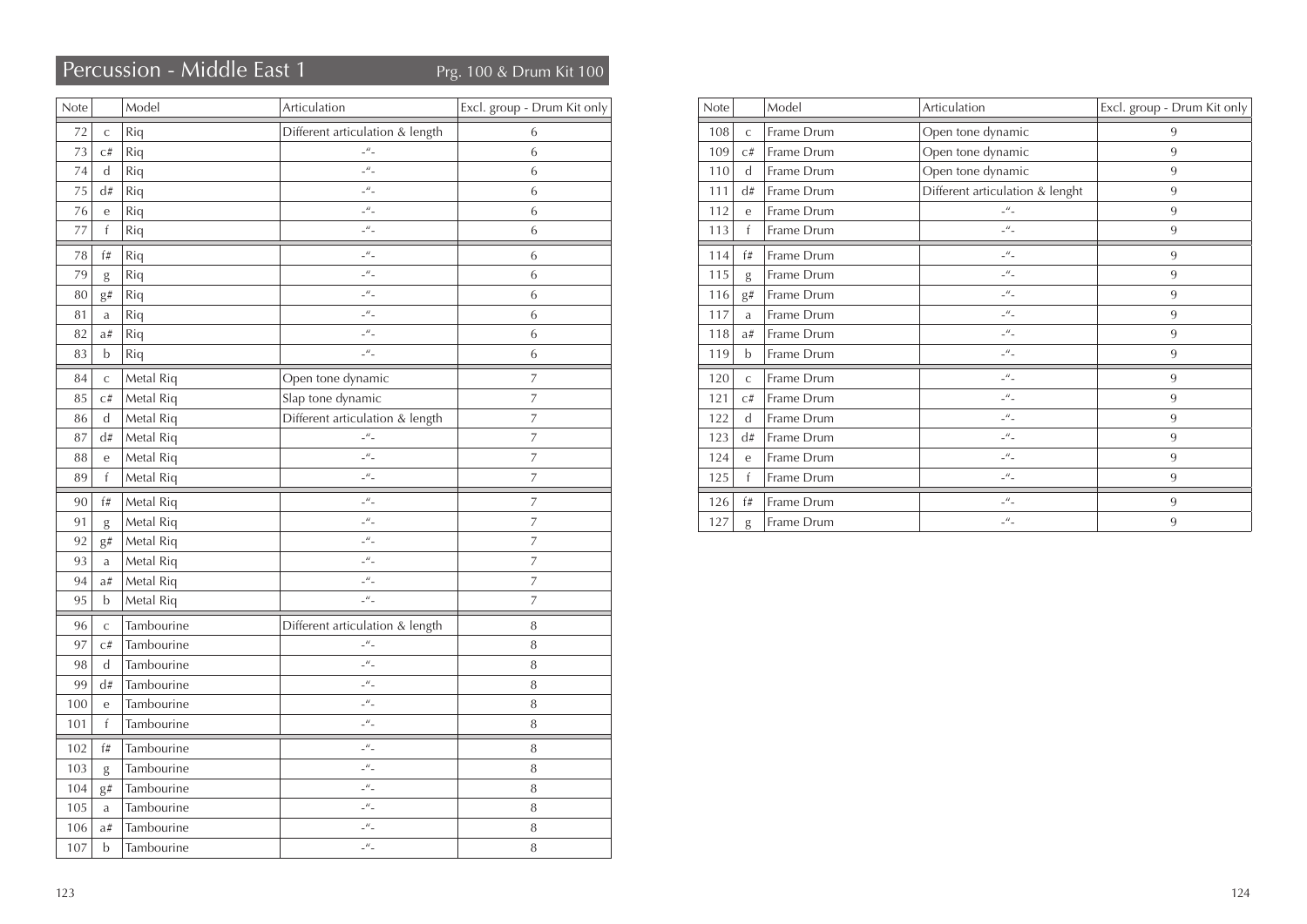## Percussion - International 1 Prg. 101 & Drum Kit 101

| <b>Note</b>    |              | Model            | Articulation                      | Excl. group - Drum Kit only |
|----------------|--------------|------------------|-----------------------------------|-----------------------------|
|                | L,           |                  |                                   |                             |
| 1              | C#           | <b>Broom</b>     | Different articulation & length   |                             |
| $\overline{2}$ | d            | Broom            | $\mu$ <sub>-</sub>                |                             |
| $\overline{3}$ | d#           | <b>Broom</b>     | $\mu$ <sub>-</sub>                |                             |
| 4              | e            | Broom            | $\mu$ <sub>-</sub>                |                             |
| 5              | f            | <b>Beat Pot</b>  | Different articulation & length   |                             |
| 6              | f#           | <b>Beat Pot</b>  | $ ^{\prime\prime}$ –              |                             |
| $\overline{7}$ | g            | <b>Beat Pot</b>  | $\mu$ <sub>-</sub>                |                             |
| 8              | g#           | <b>Beat Pot</b>  | $\mu$ <sub>-</sub>                |                             |
| 9              | a            | Woodstick        |                                   |                             |
| 10             | a#           | Woodlog          |                                   |                             |
| 11             | b            | Woodlog          |                                   |                             |
| 12             | $\mathsf{C}$ | Oil Drum         | Different articulation & length   | $\mathbf{1}$                |
| 13             | C#           | Oil Drum         | $\mu$ <sub>-</sub>                | $\mathbf{1}$                |
| 14             | d            | Oil Drum         | $\mu$ <sub>-</sub>                | $\mathbf{1}$                |
| 15             | d#           | Oil Drum         | $\mu$ <sub>-</sub>                | $\mathbf{1}$                |
| 16             | e            | Oil Drum         | $\mu$ <sub>-</sub>                | $\mathbf{1}$                |
| 17             | f            | Oil Drum         | $\mu$ <sub>-</sub>                | $\overline{2}$              |
| 18             | f#           | Oil Drum         | $\mu$ <sub>-</sub>                | $\overline{2}$              |
| 19             | g            | Oil Drum         | $-$ <sup><math>\mu</math></sup> – | $\overline{2}$              |
| 20             | g#           | Oil Drum         | $-$ <sup><math>\mu</math></sup> – | 3                           |
| 21             | a            | Oil Drum         | $-$ <sup><math>\mu</math></sup> – | 3                           |
| 22             | a#           | Oil Drum         | $-$ <sup><math>\mu</math></sup> – | 3                           |
| 23             | $\mathbf b$  | Oil Drum         | $\mu$ <sup><math>\mu</math></sup> | 3                           |
| 24             | $\mathsf{C}$ | <b>Bass Drum</b> | Open tone dynamic                 | $\overline{4}$              |
| 25             | C#           | <b>Bass Drum</b> | Different articulation & length   | $\overline{4}$              |
| 26             | d            | <b>Bass Drum</b> | $-$ <sup><math>\mu</math></sup> – | $\overline{4}$              |
| 27             | d#           | <b>Bass Drum</b> | $\mu$ <sub>-</sub>                | $\overline{4}$              |
| 28             | e            | <b>Bass Drum</b> | $\mu$ <sub>-</sub>                | $\overline{4}$              |
| 29             | f            | <b>Bass Drum</b> | $\mu$ <sub>-</sub>                | $\overline{4}$              |
| 30             | f#           | <b>Bass Drum</b> | $\mu$ <sub>-</sub>                | $\overline{4}$              |
| 31             | g            | <b>Bass Drum</b> | $\mu$ <sub>-</sub>                | $\overline{4}$              |
| 32             | g#           | <b>Bass Drum</b> | $\mu$                             | $\overline{4}$              |
| 33             | a            | <b>Bass Drum</b> | $\mu$ <sub>-</sub>                | 4                           |
| 34             | a#           | <b>Bass Drum</b> | $\frac{u}{u}$                     | $\overline{4}$              |
| 35             | $\mathbf b$  | <b>Bass Drum</b> | $ ^{\prime\prime}$ -              | $\overline{4}$              |

| Note |                  | Model               | Articulation                      | Excl. group - Drum Kit only |
|------|------------------|---------------------|-----------------------------------|-----------------------------|
| 36   | $\mathsf C$      | Cajon Large         | Open tone dynamic                 | 5                           |
| 37   | $\mathrm{C}\,\#$ | Cajon Large         | Slape tone dynamic                | 5                           |
| 38   | d                | Cajon Large         | Different articulation & length   | 5                           |
| 39   | d#               | Cajon Large         | $ ^{\prime\prime}$ –              | 5                           |
| 40   | $\rm e$          | Cajon Large         | $\mu$ <sub>-</sub>                | 5                           |
| 41   | f                | Cajon Large         | $\mu$ <sub>-</sub>                | 5                           |
| 42   | f#               | Cajon Large         | $-$ <sup><math>H</math></sup> $-$ | 5                           |
| 43   | $\mathrm g$      | Cajon Large         | $\mu$ <sub>-</sub>                | 5                           |
| 44   | g#               | <b>Rusty Rattle</b> | Different articulation & length   | 6                           |
| 45   | a                | <b>Rusty Rattle</b> | $ ^{\prime\prime}$ $-$            | 6                           |
| 46   | a#               | <b>Rusty Rattle</b> | $-$ <sup><math>\mu</math></sup> – | 6                           |
| 47   | b                | <b>Rusty Rattle</b> | $\mu$ <sub>-</sub>                | 6                           |
| 48   | $\mathsf C$      | Cajon Small         | Open tone dynamic                 |                             |
| 49   | C#               | Cajon Small         | Different articulation & length   |                             |
| 50   | d                | Cajon Small         | $\mathcal{L}''$ .                 |                             |
| 51   | d#               | Cajon Small         | $\mu$ <sup><math>\mu</math></sup> |                             |
| 52   | e                | Cajon Small         | $\mu$ <sup><math>\mu</math></sup> |                             |
| 53   | f                | Cajon Small         | $\mu$ <sub>-</sub>                |                             |
| 54   | f#               | Cajon Small         | $-$ <sup><math>H</math></sup> –   |                             |
| 55   | g                | Cajon Small         | $\mu$ <sub>-</sub>                |                             |
| 56   | g#               | Cajon Small         | $\mu$ <sub>-</sub>                |                             |
| 57   | a                | Cajon Small         | $-$ <sup><math>\mu</math></sup> – |                             |
| 58   | a#               | Cajon Small         | $-$ <sup><math>H</math></sup> –   |                             |
| 59   | b                | Cajon Small         | $\mu$ <sup><math>\mu</math></sup> |                             |
| 60   | $\mathsf C$      | Clay Drums          | Open tone dynamic                 | 7                           |
| 61   | C#               | Clay Drums          | Different articulation & length   | $\overline{7}$              |
| 62   | d                | Clay Drums          | $ ^{\prime\prime}$ $-$            | $\overline{7}$              |
| 63   | d#               | Clay Drum           | $\mu$ <sub>-</sub>                | 7                           |
| 64   | e                | Clay Drum           | $-$ <sup><math>H</math></sup> –   | 7                           |
| 65   | f                | Clay Drum           | $-$ <sup><math>H</math></sup> –   | 7                           |
| 66   | f#               | Clay Drum           | $\mu$ <sub>-</sub>                | 7                           |
| 67   | g                | Clay Drum           | $\mu$ <sub>-</sub>                | $\overline{7}$              |
| 68   | g#               | Clay Drum           | $-$ <sup><math>H</math></sup> $-$ | 7                           |
| 69   | a                | Clay Drum           | $-$ <sup><math>H</math></sup> $-$ | 7                           |
| 70   | a#               | Clay Drum           | $ ^{\prime\prime}$ –              |                             |
| 71   | b                | Clay Drum           | $-$ <sup><math>H</math></sup> $-$ |                             |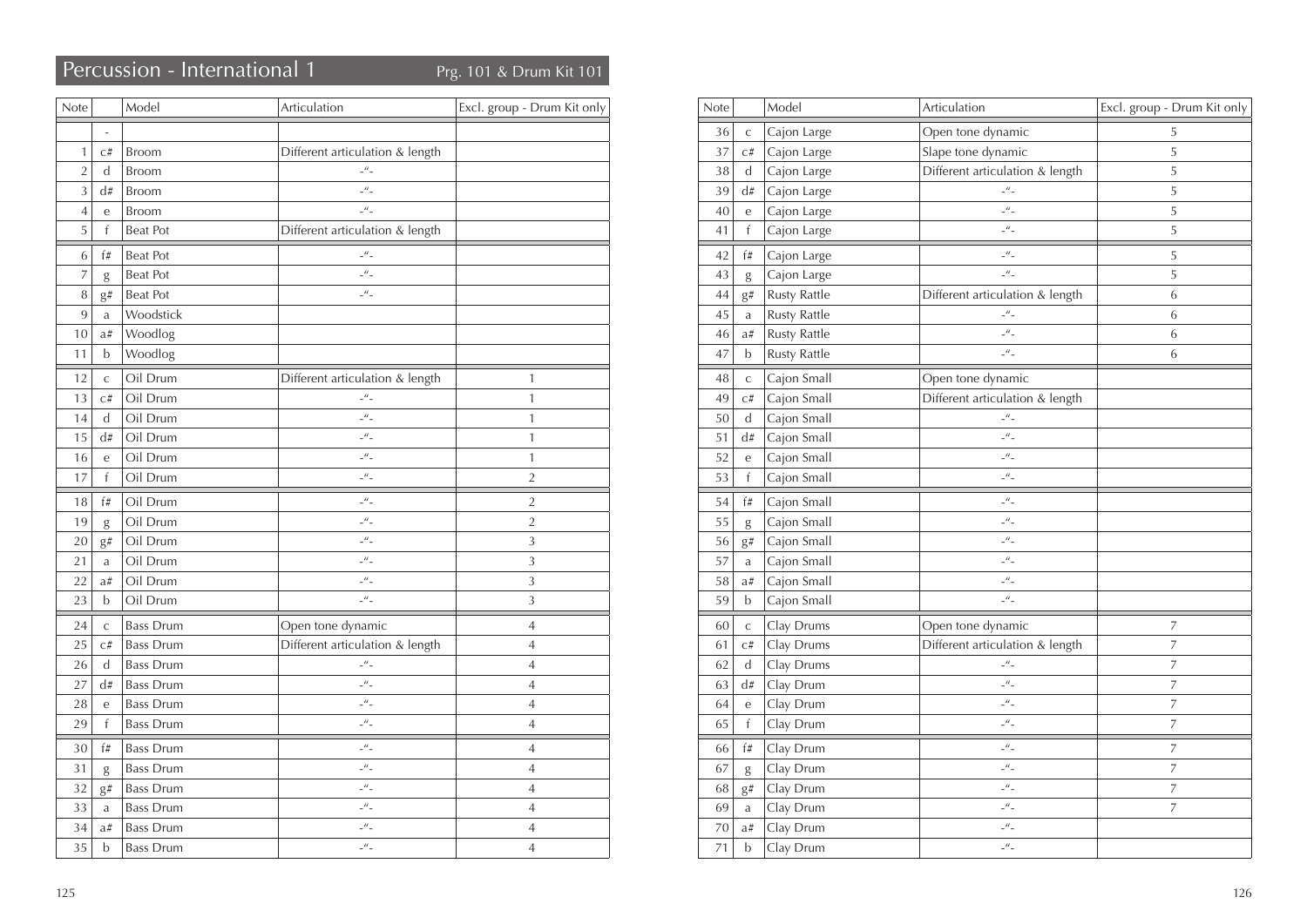## Percussion - International 1 Prg. 101 & Drum Kit 101

| Note |                | Model              | Articulation                      | Excl. group - Drum Kit only |
|------|----------------|--------------------|-----------------------------------|-----------------------------|
| 72   | $\mathsf{C}$   | Maracas Metal      | Different articulation & length   | 8                           |
| 73   | C#             | Maracas Metal      | $\mu$ <sub>-</sub>                | 8                           |
| 74   | d              | Maracas Metal      | $\mu$ <sub>-</sub>                | 8                           |
| 75   | d#             | Maracas Metal      | $ ^{\prime\prime}$ -              | 8                           |
| 76   | e              | Maracas Metal      | $-$ <sup><math>\mu</math></sup> – | 8                           |
| 77   | $\mathsf{f}$   | Maracas Metal      | $\mu$                             | 8                           |
| 78   | f#             | Maracas Metal      | $\mu$ <sup><math>\mu</math></sup> | 8                           |
| 79   | g              | Maracas Metal      | $\mu$ <sub>-</sub>                | 8                           |
| 80   | g#             | Maracas Metal      | $\mu$ <sup>u</sup>                | 8                           |
| 81   | a              | Maracas Metal      | $\mu$ <sub>-</sub>                | 8                           |
| 82   | a#             | <b>Shaker Tree</b> | Different articulation & length   |                             |
| 83   | b              | <b>Shaker Tree</b> | $\mu$ <sub>-</sub>                |                             |
| 84   | $\mathsf{C}$   | Metal Shaker       | Different articulation & length   | 9                           |
| 85   | C#             | Metal Shaker       | $\mathcal{L}''$ .                 | 9                           |
| 86   | $\mathsf{d}$   | Metal Shaker       | $\mu$ <sub>-</sub>                | 9                           |
| 87   | d#             | Metal Shaker       | $\mu$ <sub>-</sub>                | 9                           |
| 88   | e              | Metal Shaker       | $\mu$                             | 9                           |
| 89   | $\mathsf{f}$   | Metal Shaker       | $\mu$ <sub>-</sub>                | 9                           |
| 90   | f#             | Metal Shaker       | $\mu$                             | 9                           |
| 91   | g              | Metal Shaker       | $-$ <sup><math>\mu</math></sup> – | 9                           |
| 92   | g#             | Metal Shaker       | $-$ <sup><math>\mu</math></sup> – | 9                           |
| 93   | a              | Metal Shaker       | $\mu$ <sub>-</sub>                | 9                           |
| 94   | a#             | Metal Shaker       | $-$ <sup><math>\mu</math></sup> – | 9                           |
| 95   | b              | Metal Shaker       | $\mu$ <sub>-</sub>                | 9                           |
| 96   | $\overline{C}$ | Tambourine         | Different articulation & length   | 10                          |
| 97   | C#             | Tambourine         | $ \mu$                            | 10                          |
| 98   | d              | Tambourine         | $\mu$ <sub>-</sub>                | 10                          |
| 99   | d#             | Tambourine         | $\mu$ <sub>-</sub>                | 10                          |
| 100  | e              | Tambourine         | $\overline{\phantom{a}}''$        | 10                          |
| 101  | f              | Tambourine         | $-$ <sup><math>\mu</math></sup> – | 10                          |
| 102  | f#             | Tambourine         | $ ^{\prime\prime}$ -              | 10                          |
| 103  | g              | Tambourine         | $ ^{\prime\prime}$ -              | 10                          |
| 104  | g#             | Tambourine         | $\mu$ <sub>-</sub>                | 10                          |
| 105  | a              | Tambourine         | $ ^{\prime\prime}$ –              | 10                          |
| 106  | a#             | Tambourine         | $\mu$                             | 10                          |
| 107  | $\mathbf b$    | Tambourine         | $\mu$ <sub>-</sub>                | 10                          |

| <b>Note</b> |              | Model            | Articulation                    | Excl. group - Drum Kit only |
|-------------|--------------|------------------|---------------------------------|-----------------------------|
| 108         | $\mathsf{C}$ | Metal Shaker R   | Different articulation & length | 11                          |
| 109         | C#           | Metal Shaker R   | $\mu$ <sub>-</sub>              | 11                          |
| 110         | d            | Metal Shaker R   | $\mu$ <sub>-</sub>              | 11                          |
| 111         | d#           | Metal Shaker R   | $\mu$                           | 11                          |
| 112         | e            | Metal Shaker R   | $\mu$ <sub>-</sub>              | 11                          |
| 113         | f            | Metal Shaker R   | $\mu$ <sub>-</sub>              | 11                          |
| 114         | f#           | Metal Shaker R   | $\mu$ <sub>-</sub>              | 11                          |
| 115         | g            | Metal Shaker R   | $\mu$ <sub>-</sub>              | 11                          |
| 116         | g#           | Metal Shaker R   | $\mu$ <sub>-</sub>              | 11                          |
| 117         | a            | Metal Shaker R   | $\mu$ <sub>-</sub>              | 11                          |
| 118         | a#           | Metal Shaker R   | $\mu$ <sub>-</sub>              | 11                          |
| 119         | b            | Wood Bells       | Stroke                          |                             |
| 120         | $\mathsf{C}$ | Clay Bongos Low  | Open                            | 12                          |
| 121         | C#           | Clay Bongos Low  | Semi                            | 12                          |
| 122         | d            | Clay Bongos Low  | Mute                            | 12                          |
| 123         | d#           | Clay Bongos High | Open                            | 13                          |
| 124         | e            | Clay Bongos High | Semi                            | 13                          |
| 125         | f            | Clay Bongos High | Mute                            | 13                          |
| 126         | f#           | Triple Shaker    | Different articulation & length |                             |
| 127         | g            | Triple Shaker    | $ ^{\prime\prime}$ -            |                             |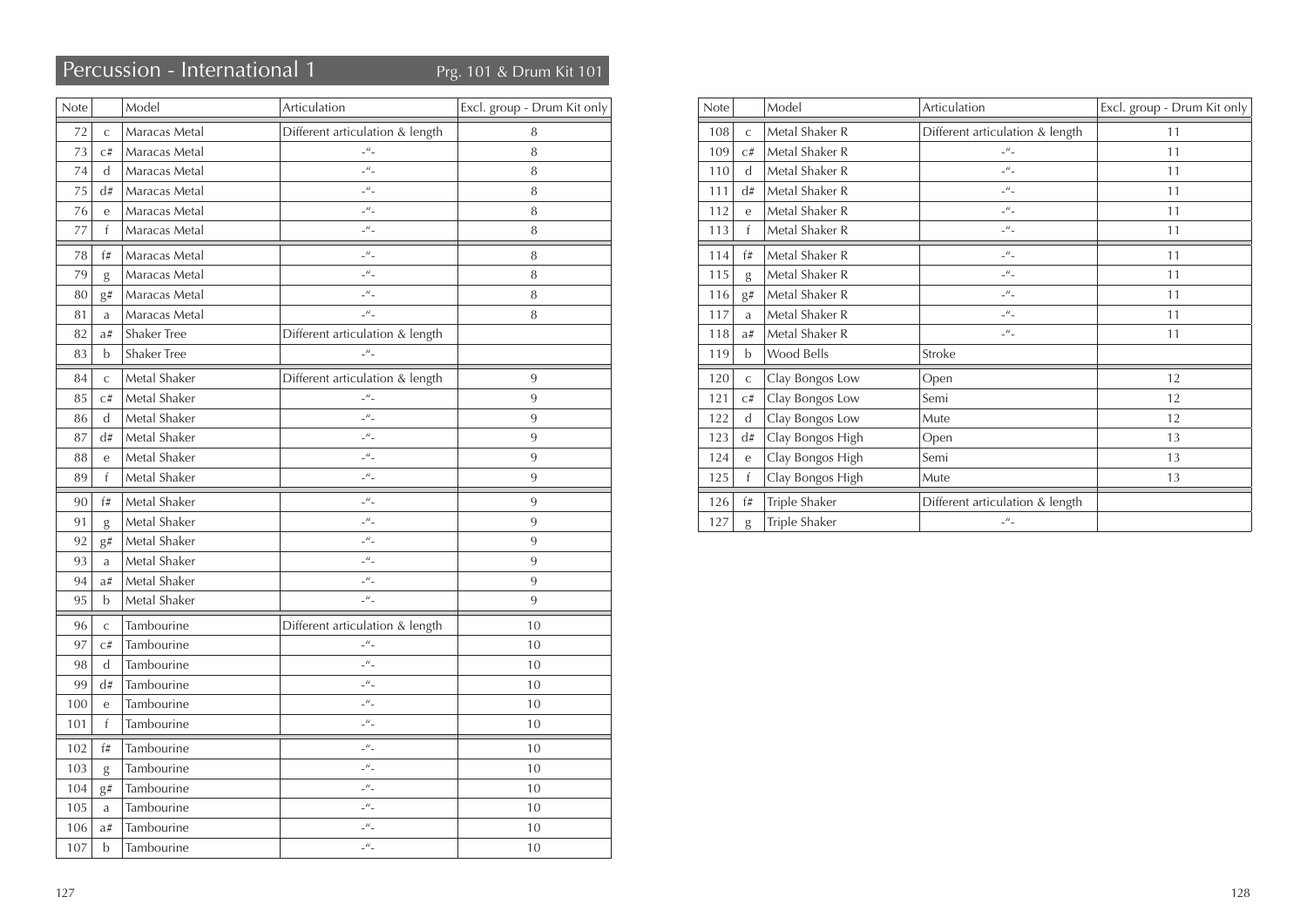## Percussion - International 2 Prg. 102 & Drum Kit 102

| Note           |              | Model              | Articulation                      | Excl. group - Drum Kit only |
|----------------|--------------|--------------------|-----------------------------------|-----------------------------|
|                |              |                    |                                   |                             |
| $\mathbf{1}$   | C#           | Spinner Small      | Different articulation & length   |                             |
| $\overline{2}$ | d            | Spinner Small      |                                   |                             |
| 3              | d#           | Spinner Medium     | Different articulation & length   |                             |
| 4              | e            | Spinner Medium     | $ \mu$                            |                             |
| 5              | f            | Spinner Large      | $\mu$                             |                             |
| 6              | f#           | Spinner Large      | $-$ <sup><math>\mu</math></sup> – |                             |
| 7              | g            | Spinner Large      | $\mu$ <sub>-</sub>                |                             |
| 8              | g#           | Spinning Tube      | Different articulation & length   |                             |
| 9              | a            | Spinning Tube      | $ ^{\prime\prime}$ –              |                             |
| 10             | a#           | Spinning Tube      | $\mu$                             |                             |
| 11             | b            | Spinning Tube      | $\mu$ <sub>-</sub>                |                             |
| 12             | $\mathsf{C}$ | Metal Rattle       | Different articulation & length   | $\mathbf{1}$                |
| 13             | C#           | Metal Rattle       | $ ^{\prime\prime}$ –              | $\mathbf{1}$                |
| 14             | d            | Metal Rattle       | $\mu$                             | $\mathbf{1}$                |
| 15             | d#           | Metal Rattle       | $\mu$ <sub>-</sub>                | 1                           |
| 16             | e            | Metal Rattle       | $\mu$                             | 1                           |
| 17             | f            | Metal Rattle       | $\mu$ <sub>-</sub>                | 1                           |
| 18             | f#           | Metal Rattle       | $-$ <sup><math>\mu</math></sup> – | 1                           |
| 19             | g            | Metal Rattle       | $-$ <sup><math>\mu</math></sup> – | $\mathbf{1}$                |
| 20             | g#           | Metal Rattle       | $-$ <sup><math>\mu</math></sup> – | 1                           |
| 21             | a            | Metal Rattle       | $ ^{\prime\prime}$ -              | $\mathbf{1}$                |
| 22             | a#           | Metal Rattle       | $\mu$ <sub>-</sub>                | 1                           |
| 23             | b            | Metal Rattle       | $\mu$ <sub>-</sub>                | 1                           |
| 24             | $\mathsf C$  | Chinese Tambourine | Open tone dynamic                 |                             |
| 25             | C#           | Chinese Tambourine | Different articulation & length   |                             |
| 26             | d            | Chinese Tambourine | $\mu$                             |                             |
| 27             | d#           | Chinese Tambourine | $\mu$ <sub>-</sub>                |                             |
| 28             | e            | Chinese Tambourine | $-$ <sup><math>\mu</math></sup> – |                             |
| 29             | $\mathsf f$  | Chinese Tambourine | $\mu$ <sub>-</sub>                |                             |
| 30             | f#           | Chinese Tambourine | $ ^{\prime\prime}$ –              |                             |
| 31             | g            | Chinese Tambourine | $-$ <sup><math>\mu</math></sup> – |                             |
| 32             | g#           | Chinese Tambourine | $-$ <sup><math>\mu</math></sup> – |                             |
| 33             | a            | Wood Whistle       | Open                              | 2                           |
| 34             | a#           | Wood Whistle       | Stop                              | $\overline{2}$              |
| 35             | b            | Spons              |                                   |                             |

| Note |              | Model            | Articulation                    | Excl. group - Drum Kit only |
|------|--------------|------------------|---------------------------------|-----------------------------|
| 36   | $\mathsf{C}$ | Benzasard        | Different articulation & length | 3                           |
| 37   | C#           | Benzasard        | $ ^{\prime\prime}$ –            | 3                           |
| 38   | d            | Benzasard        | $\mu$ <sub>-</sub>              | 3                           |
| 39   | d#           | Benzasard        | $\mu$ <sub>-</sub>              | 3                           |
| 40   | e            | Benzasard        | $\mu$ <sub>-</sub>              | 3                           |
| 41   | f            | Benzasard        | $\mu$                           | 3                           |
| 42   | f#           | Saw Sounding     | Different articulation & length | $\overline{4}$              |
| 43   | g            | Saw Sounding     | $\mu$ <sub>-</sub>              | $\overline{4}$              |
| 44   | g#           | Saw Sounding     | $\mu$                           | $\overline{4}$              |
| 45   | a            | Saw Sounding     | $\mu$                           | $\overline{4}$              |
| 46   | a#           | Saw Sounding     | $ ^{\prime\prime}$ -            | $\overline{4}$              |
| 47   | b            | Saw Sounding     | $\mu$ <sub>-</sub>              | $\overline{4}$              |
| 48   | $\mathsf{C}$ | Chinese Tom      | Open tone dynamic               | 5                           |
| 49   | C#           | Chinese Tom      | Different articulation & length | 5                           |
| 50   | d            | Chinese Tom      | $\mu$ <sub>-</sub>              | 5                           |
| 51   | d#           | Chinese Tom      | $\mu$                           | 5                           |
| 52   | е            | Chinese Tom      | $\mu$                           | 5                           |
| 53   | f            | Chinese Tom      | $\mu$                           | 5                           |
| 54   | f#           | Chinese Tom      | $ ^{\prime\prime}$ -            | 5                           |
| 55   | g            | Chinese Tom      | $\mu$ <sub>-</sub>              | 5                           |
| 56   | g#           | Chinese Tom      | $ ^{\prime\prime}$ –            | 5                           |
| 57   | a            | Temple Bells     | Open                            | 6                           |
| 58   | a#           | Temple Bells     | Mute                            | 6                           |
| 59   | b            | Temple Bells     | Open                            | 6                           |
| 60   | $\mathsf{C}$ | Clay Pot         | Open tone dynamic               | 7                           |
| 61   | C#           | Clay Pot         | Slap tone dynamic               | 7                           |
| 62   | d            | Clay Pot         | Different articulation & length | 7                           |
| 63   | d#           | Clay Pot         | $\mu$ <sub>-</sub>              | 7                           |
| 64   | e            | Clay Pot         | $ ^{\prime\prime}$ -            | 7                           |
| 65   | f            | Clay Pot         | $ ^{\prime\prime}$ -            | 7                           |
| 66   | f#           | Clay Pot         | $ ^{\prime\prime}$ –            | 7                           |
| 67   | g            | Clay Pot         | $\mu$                           | 7                           |
| 68   | g#           | Wood Tree        | Different articulation & length |                             |
| 69   | a            | Wood Tree        | $\mu$ <sub>-</sub>              |                             |
| 70   | a#           | <b>Bell Tree</b> | Different articulation & length |                             |
| 71   | b            | <b>Bell Tree</b> | $\mu$ <sub>-</sub>              |                             |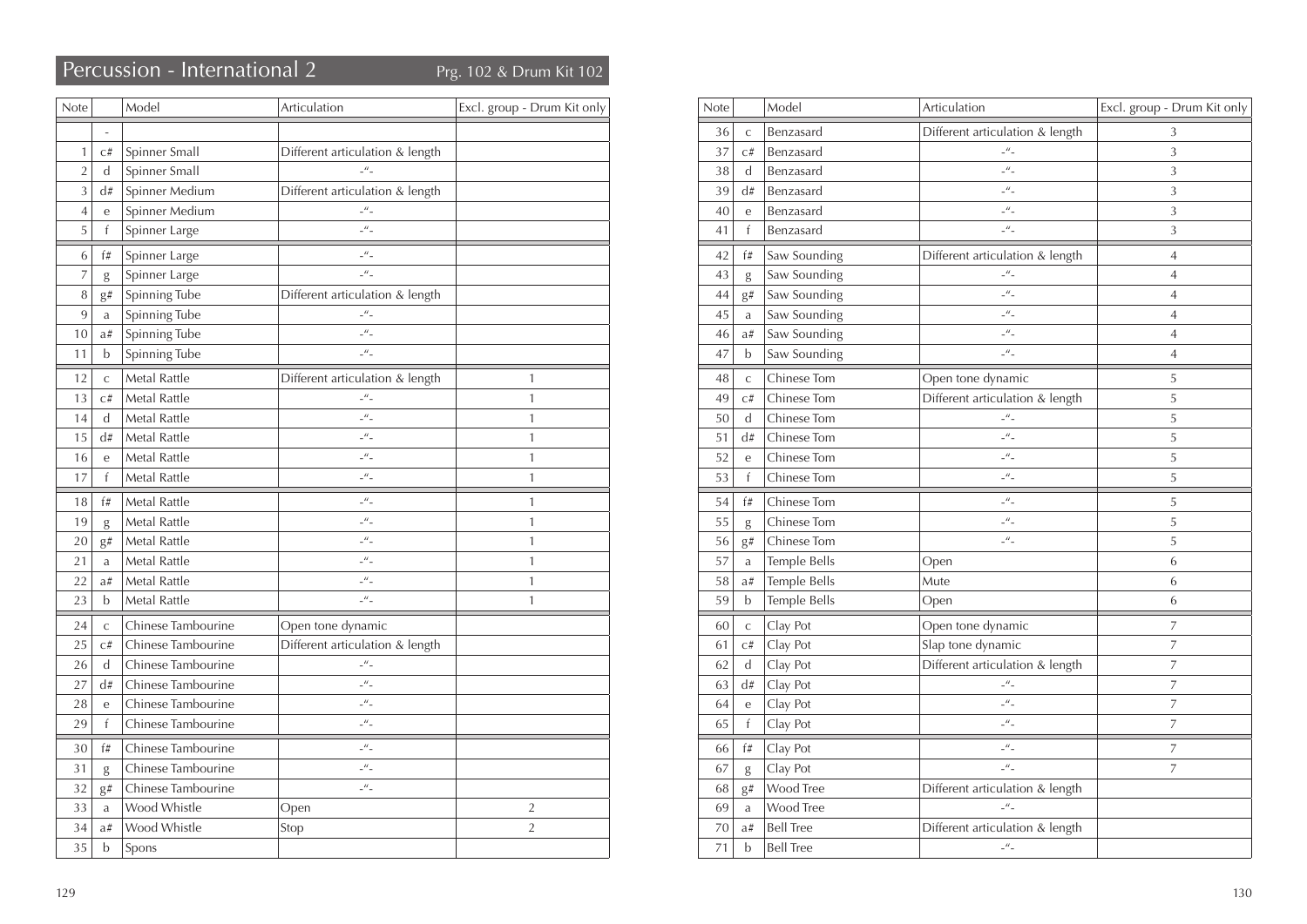## Percussion - International 2 Prg. 102 & Drum Kit 102

| Note |              | Model                | Articulation                      | Excl. group - Drum Kit only |
|------|--------------|----------------------|-----------------------------------|-----------------------------|
| 72   | C            | Sleigh Bells         | Different articulation & length   |                             |
| 73   | C#           | Sleigh Bells         | $\mu$ <sub>-</sub>                |                             |
| 74   | $\mathbf d$  | Sleigh Bells         | $\mu$ <sub>-</sub>                |                             |
| 75   | d#           | Sleigh Bells         | $\mu$ <sub>-</sub>                |                             |
| 76   | e            | Sleigh Bells         | $\mu$ <sub>-</sub>                |                             |
| 77   | f            | Sleigh Bells         | $\mu$ <sub>-</sub>                |                             |
| 78   | f#           | Sleigh Bells         | $ ^{\prime\prime}$ –              |                             |
| 79   | g            | Sleigh Bells         | $\mu$ <sub>-</sub>                |                             |
| 80   | g#           | Sleigh Bells         | $\mu$ <sub>-</sub>                |                             |
| 81   | a            | Sleigh Bells         | $ ^{\prime\prime}$ -              |                             |
| 82   | a#           | Wind Chimes          | Different articulation & length   |                             |
| 83   | b            | <b>Wind Chimes</b>   | $\mu$ <sub>-</sub>                |                             |
| 84   | $\mathsf{C}$ | <b>Bell Stick</b>    | Different articulation & length   | 8                           |
| 85   | C#           | <b>Bell Stick</b>    | $\mu$ <sub>-</sub>                | 8                           |
| 86   | d            | <b>Bell Stick</b>    | $-$ <sup><math>\mu</math></sup> – | 8                           |
| 87   | d#           | <b>Bell Stick</b>    | $\mu$ <sub>-</sub>                | 8                           |
| 88   | e            | <b>Bell Stick</b>    | $\mu$ <sub>-</sub>                | 8                           |
| 89   | f            | <b>Bell Stick</b>    | $\mu$                             | 8                           |
| 90   | f#           | <b>Bell Stick</b>    | $\mu$ <sub>-</sub>                | 8                           |
| 91   | g            | <b>Bell Stick</b>    | $\mu$                             | 8                           |
| 92   | g#           | Metalmospheres Small | Different articulation & length   |                             |
| 93   | a            | Metalmospheres Small | $\mu$ <sub>-</sub>                |                             |
| 94   | a#           | Metalmospheres Small | $-$ <sup><math>\mu</math></sup> – |                             |
| 95   | b            | Metalmospheres Small | $\mu$ <sub>-</sub>                |                             |
| 96   | $\mathsf{C}$ | Metal Shoes          | Different articulation & length   | 9                           |
| 97   | C#           | Metal Shoes          | $\mu$                             | 9                           |
| 98   | d            | Metal Shoes          | $\overline{\phantom{a}}''$        | 9                           |
| 99   | d#           | Metal Shoes          | $\overline{\phantom{a}}''$        | 9                           |
| 100  | e            | Metal Shoes          | $\mu$                             | 9                           |
| 101  | f            | Metal Shoes          | $\mu$ <sub>-</sub>                | 9                           |
| 102  | f#           | Metal Shoes          | $\mu$                             | 9                           |
| 103  | g            | Metal Shoes          | $\overline{\phantom{a}}''$        | 9                           |
| 104  | ${\bf g} \#$ | Metal Shoes          | $ ^{\prime\prime}$ –              | 9                           |
| 105  | a            | Metal Shoes          | $-$ <sup><math>\mu</math></sup> – | 9                           |
| 106  | a#           | Metalmospheres       | Different articulation & length   |                             |
| 107  | b            | Metalmospheres       | $-$ <sup><math>\mu</math></sup> – |                             |

| <b>Note</b> |                | Model        | Articulation                      | Excl. group - Drum Kit only |
|-------------|----------------|--------------|-----------------------------------|-----------------------------|
| 108         | $\mathsf{C}$   | Spike Tree   | Different articulation & length   | 10                          |
| 109         | C#             | Spike Tree   | $\mu$ <sub>-</sub>                | 10                          |
| 110         | d              | Spike Tree   | $\mu$ <sub>-</sub>                | 10                          |
| 111         | d#             | Spike Tree   | $\mu$ <sub>-</sub>                | 10                          |
| 112         | e              | Spike Tree   | $\mu$ <sub>-</sub>                | 10                          |
| 113         | f              | Spike Tree   | $\mu$                             | 10                          |
| 114         | f#             | Spike Tree   | $\mu$                             | 10                          |
| 115         | g              | Spike Tree   | $\mu$                             | 10                          |
| 116         | g#             | Spike Tree   | $\mu$ <sub>-</sub>                | 10                          |
| 117         | a              | Spike Tree   | $-$ <sup><math>H</math></sup> $-$ | 10                          |
| 118         | a#             | Ratchet      | Long                              | 11                          |
| 119         | b              | Ratchet      | Short                             | 11                          |
| 120         | $\overline{C}$ | Room Clapper | Different articulation & length   |                             |
| 121         | C#             | Room Clapper | $\mu$                             |                             |
| 122         | d              | Room Clapper | $\mu$                             |                             |
| 123         | d#             | Room Clapper | $\mu$                             |                             |
| 124         | e              | Room Clapper | $\mu$                             |                             |
| 125         | f              | Room Clapper | $\mu$ <sub>-</sub>                |                             |
| 126         | f#             | Devil Chaser | Different articulation & length   | 12                          |
| 127         | g              | Devil Chaser | $\mu$ <sub>-</sub>                | 12                          |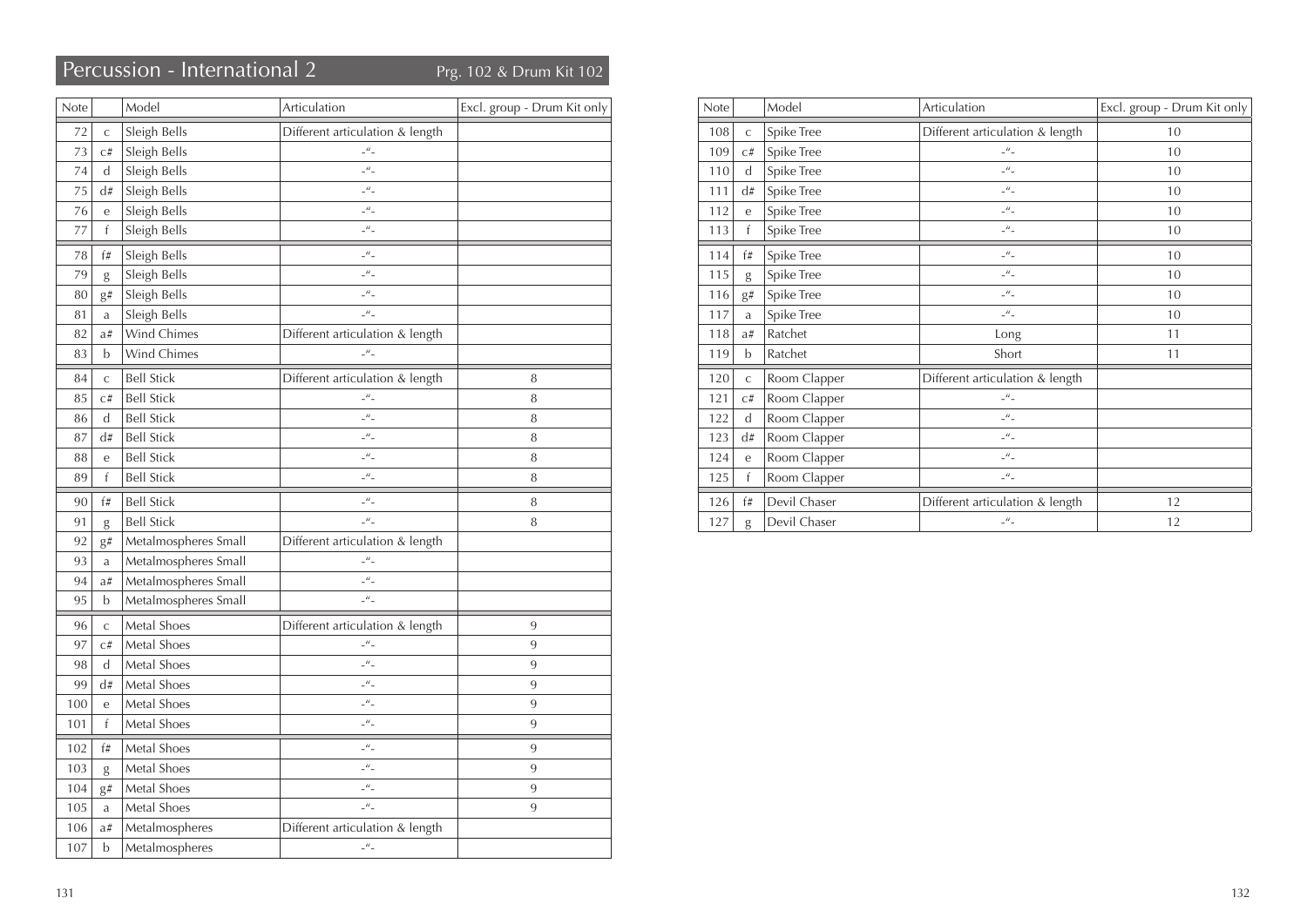# Percussion instruments CHINA 1

# Sound Bank MSB 92 Prg. 0 - 17 / 103

# Drum Kit 103

#### **Important keys** Solo Society Solo solo solo solo

The most important articulations for many percussion sounds are on the keys:

c /60 Open tone c#/61 Open tone short release d /62 Slap/Mute

#### **Legend List Solo Sounds**

| Exclusive Group in Drum Kit Mode - MIDI CHANNEL 10<br>$\ast$                                               |                                                                                                |  |
|------------------------------------------------------------------------------------------------------------|------------------------------------------------------------------------------------------------|--|
| Hold ENV                                                                                                   | These copies can be used with MIDI FILES etc  to determine the length of<br>the release        |  |
| Just the Resonance of an open tone - use this for modelling OPEN to MUTE<br>Resonance                      |                                                                                                |  |
| Round Robin - different sample per velocity zone.<br><b>RR</b><br>Many instruments offer 6 velocity zones. |                                                                                                |  |
| Excl. Group                                                                                                | Key belonging to the same group mute each other.<br>Just Drumkit Mode Ch10 offer this feature. |  |
| Higher velocity, a second layer change the tone.<br>Tone Dynamic                                           |                                                                                                |  |



#### *MIRROW NOTES / COPIES*

*If you have two pads that output note numbers on two different MIDI notes, you can play faster.*

*The following was provided for this:*

*You can find the sound of the MIDI note 60 as a copy on number 59. As well as the MIDI note 59 as a copy on number 58.*

*These copies are not specified in the sound list of the individual sounds. The description would no longer seem so clear.*

*If an instrument has two different tones, such as bongos, you will also find a reflection for the higher version.*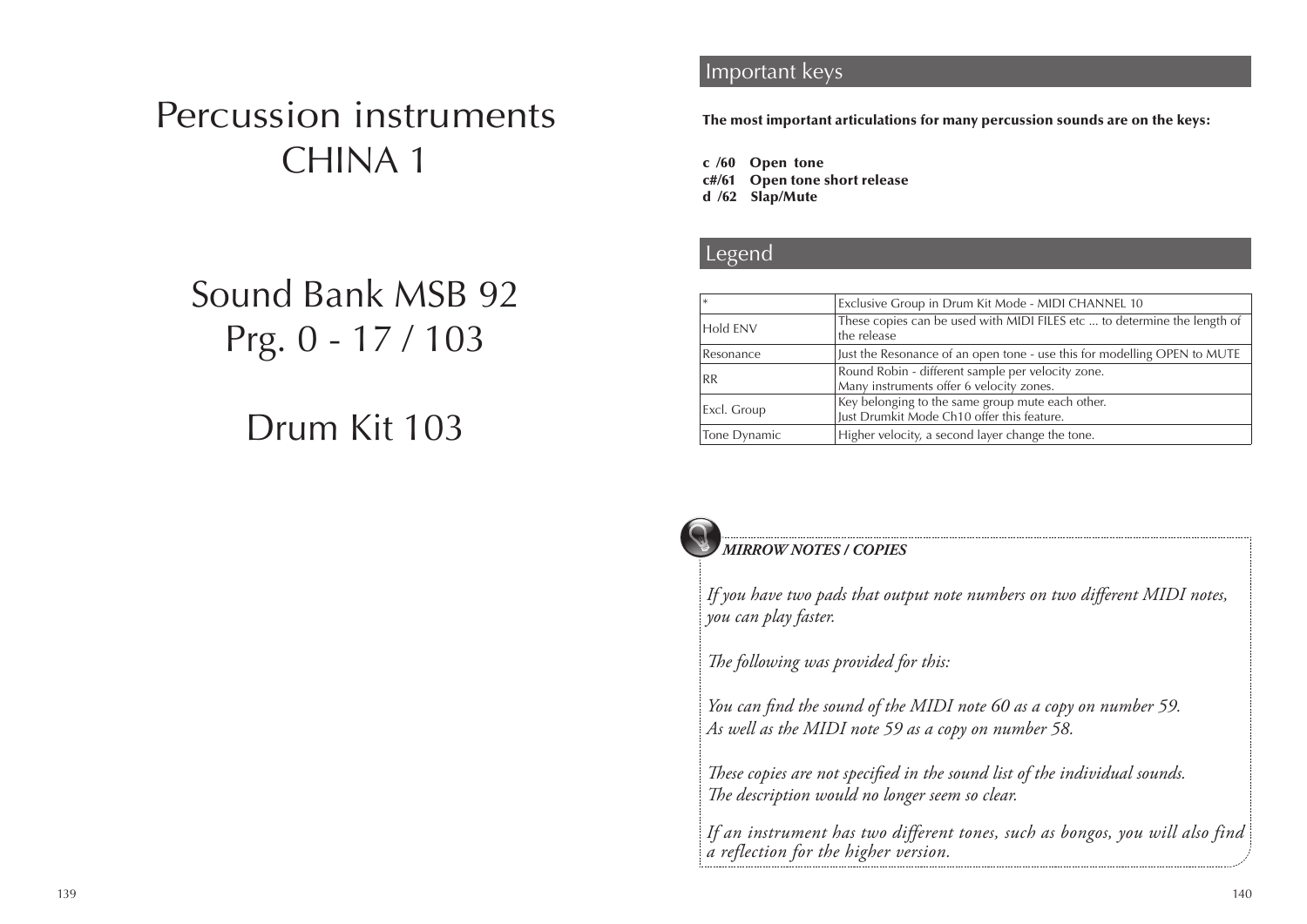## Percussion China Overview MSB 92

| Prg. | Instrument                                                      |
|------|-----------------------------------------------------------------|
|      | 00 Bejing Opera                                                 |
| 01   | Bianzhong                                                       |
| 02   | Gong                                                            |
| 03   | Gong tuned                                                      |
| 04   | Kuaiban                                                         |
| 05   | <b>Big Drum</b>                                                 |
| 06   | Banbang                                                         |
| 07   | Bell                                                            |
|      | 08 Large Bell                                                   |
| 09   | Small Cymbal                                                    |
| 10   | Medium Cymbal                                                   |
| 11   | Large Cymbal                                                    |
| 12   | Muyu                                                            |
| 13   | Qing                                                            |
| 14   | Shenbo                                                          |
| 15   | Slide Bell                                                      |
| 16   | Small Bell                                                      |
| 17   | Bianzhong - Notch filter against Low Pass filter (copy from 01) |
|      |                                                                 |
|      | 103 Percussion China 1 - Mapping page 148                       |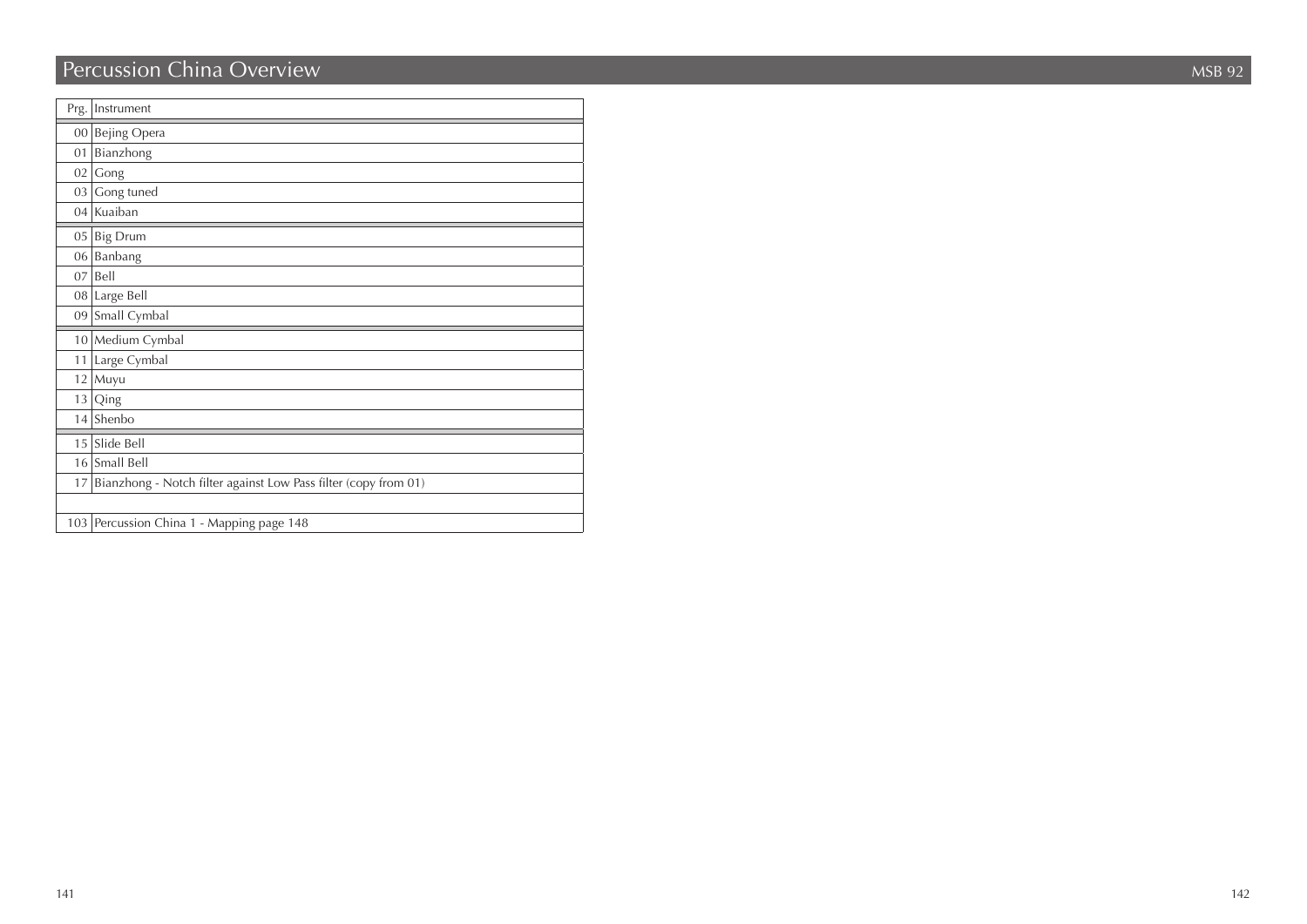## Bejing Opera

MSB 92 Prg 0

| <b>Note</b> |    | Model        | Articulation  |             |
|-------------|----|--------------|---------------|-------------|
| 60          |    | Bejing Opera | Wood          | Round Robin |
|             | C# | Bejing Opera | Wood & Cymbal | Round Robin |
| 62          |    | Bejing Opera | Cymbal        |             |
| 63          | d# | Bejing Opera | Cymbal        |             |
| 64          | e  | Bejing Opera | Cymbal        |             |

Bianzhong

MSB 92 Prg 1

| <b>Note</b>      |   | Model          | Articulation |  |
|------------------|---|----------------|--------------|--|
| ⇁                | C | Bianzhong      |              |  |
| $\sim$           |   | $c#$ Bianzhong |              |  |
| 120 <sup>1</sup> | d | Bianzhong      |              |  |

|                       | Gong |       | MSB 92 Prg 2                    |  |
|-----------------------|------|-------|---------------------------------|--|
| <b>Note</b>           |      | Model | Articulation                    |  |
| 60                    |      | Gong  | Dynamic crossover               |  |
| $\tilde{\phantom{a}}$ | C#   | Gong  | Different articulation & length |  |
|                       |      | Gong  | $\overline{\phantom{a}}''$      |  |

| <b>Gong Chromatic</b><br>MSB 92 Prg 3 |                         |              |  |  |  |
|---------------------------------------|-------------------------|--------------|--|--|--|
| <b>Note</b>                           | Model                   | Articulation |  |  |  |
|                                       | 60 - 120 Gong Chromatic |              |  |  |  |

#### **Kuaiban** MSB 92 Prg 4

| Note      | Model   | Articulation                    |                       |
|-----------|---------|---------------------------------|-----------------------|
| $60 - 71$ | Kuaiban | Different articulation & length | some with Round Robin |

## Big Drum

MSB 92 Prg 5

| <b>Note</b> |    | Model    | Articulation                    |  |
|-------------|----|----------|---------------------------------|--|
| 60 l        |    | Big Drum | Open tone dynamic               |  |
| 61          | C# | Big Drum | Open tone dynamic short         |  |
| 62          |    | Big Drum | Open tone dynamic               |  |
| $63 - 65$   |    | Big Drum | Different articulation & length |  |

## Banbang

MSB 92 Prg 6

| Note                      |    | Model   | Articulation |  |
|---------------------------|----|---------|--------------|--|
| 60                        | C  | Banbang |              |  |
| $\tilde{}$                | C# | Banbang |              |  |
| 64                        | e  | Banbang |              |  |
| 65                        |    | Banbang | Tuned        |  |
| $\widetilde{\phantom{m}}$ |    | Banbang | Tuned        |  |
| 108                       |    | Banbang | Tuned        |  |

#### Bell & Chromatic

MSB 92 Prg 7

| <b>Note</b>               |    | Model | Articulation |  |
|---------------------------|----|-------|--------------|--|
| 60                        | Ċ  | Bell  | Tone dynamic |  |
| $\widetilde{\phantom{m}}$ | C# | Bell  |              |  |
| 65                        |    | Bell  |              |  |
| 66                        |    | Bell  | Chromatic    |  |
|                           |    |       |              |  |
| $\widetilde{\phantom{m}}$ |    | Bell  | Chromatic    |  |
| 127                       | C  | Bell  | Chromatic    |  |

## Large Bell & Chromatic MSB 92 Prg 8

| <b>Note</b> |              | Model                 | Articulation                    |  |
|-------------|--------------|-----------------------|---------------------------------|--|
| 60          | $\mathsf{C}$ | Large Bell            | Tone dynamic                    |  |
|             |              | $61 - 64$ Large Bell  | Different articulation & length |  |
|             |              | $65 - 127$ Large Bell | Chromatic                       |  |

143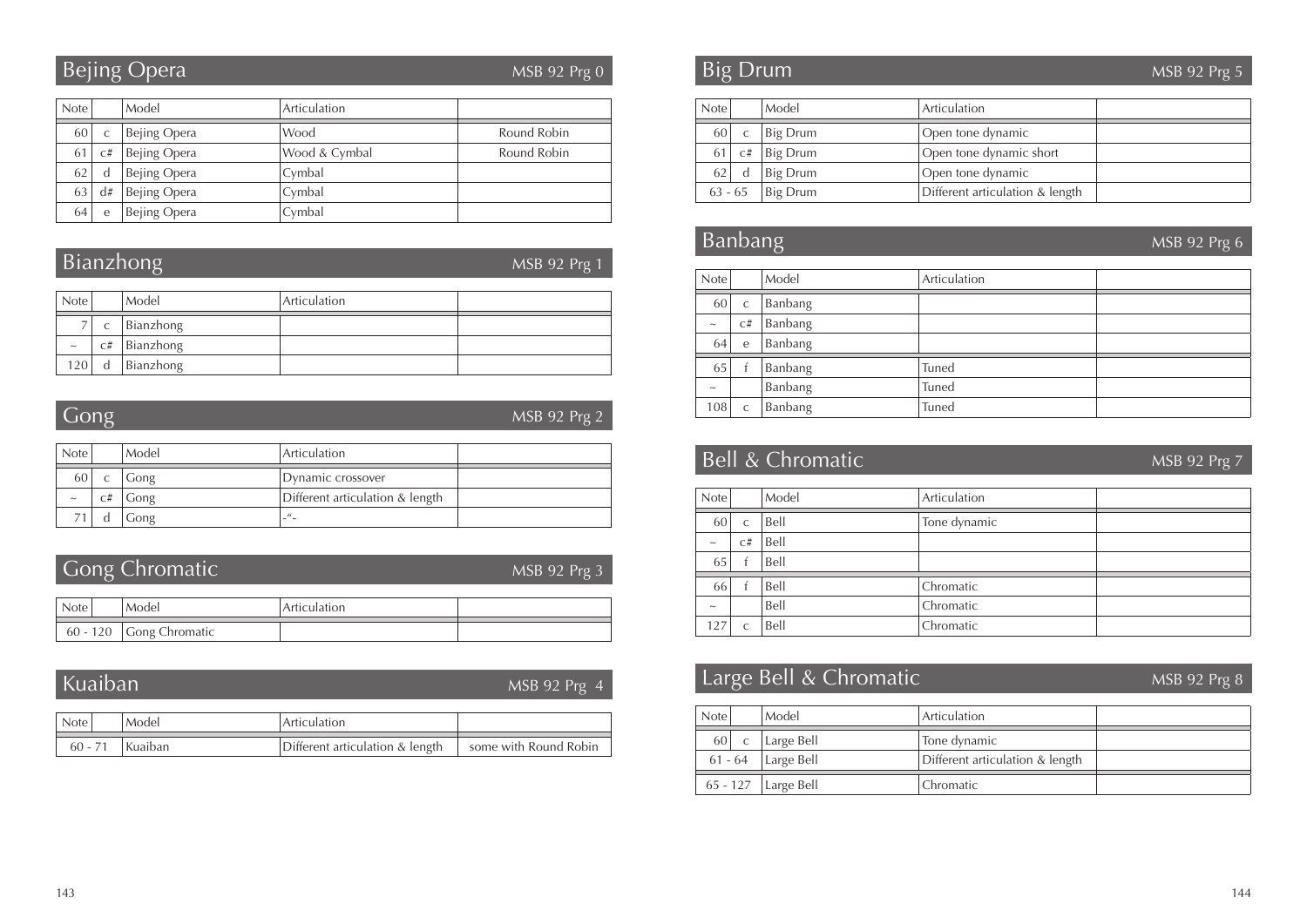## Small Cymbal

MSB 92 Prg 9

| <b>AOTE</b> |                          | ulation |  |
|-------------|--------------------------|---------|--|
| $60 - 62$   | الحطت<br>Suidil Cyfriddi |         |  |

| Medium Cymbal<br>$MSB$ 92 $Prg$ 10 |                         |              |  |  |
|------------------------------------|-------------------------|--------------|--|--|
| <b>Note</b>                        | Model                   | Articulation |  |  |
|                                    | 60 - 65   Medium Cymbal |              |  |  |

## Large Cymbal

MSB 92 Prg 11

| <b>Note</b> | Model        | Articulation                    |  |
|-------------|--------------|---------------------------------|--|
| 60 l        | Large Cymbal | Tone dynamic                    |  |
| 61 - 71     | Large Cymbal | Different articulation & length |  |

| Muyu      |       | MSB 92 Prg 12 |                       |
|-----------|-------|---------------|-----------------------|
| Note      | Model | Articulation  |                       |
| $60 - 63$ | Muvu  |               | some with Round Robin |

## Qing & Chromatic

#### MSB 92 Prg 13

| <b>Note</b>     | Model          | Articulation                    |  |
|-----------------|----------------|---------------------------------|--|
| $60 - 61$       | Oing           | Tone dynamic                    |  |
|                 | $62 - 66$ Oing | Different articulation & length |  |
| $67 - 108$ Oing |                | Chromatic                       |  |

#### Shenbo

#### MSB 92 Prg 14

| <b>Note</b> | Model         | Articulation                    |             |
|-------------|---------------|---------------------------------|-------------|
| 60          | ' Shenbo      |                                 | Round Robin |
| $61 - 63$   | <b>Shenbo</b> | Different articulation & length |             |

## Slide Bell

#### MSB 92 Prg 15

| <b>Note</b> |    | Model      | Articulation |  |
|-------------|----|------------|--------------|--|
| 60          |    | Slide Bell | Down         |  |
| 61          | C# | Slide Bell | Up           |  |

|             | <b>Small Bell</b> |            |                                 | MSB 92 Prg 16 |
|-------------|-------------------|------------|---------------------------------|---------------|
| <b>Note</b> |                   | Model      | Articulation                    |               |
| 60          | $\mathsf{C}$      | Small Bell | Tone dynamic                    |               |
| 61          | C#                | Small Bell |                                 | Round Robin   |
| $62 - 66$   |                   | Small Bell | Different articulation & length |               |

## Bianzhong - Copy Prg. 1 - High Pass Filter MSB 92 Prg 17

| Note   |    | Model         | Articulation |  |
|--------|----|---------------|--------------|--|
|        | C  | Bianzhong HPF |              |  |
| $\sim$ | C# | Bianzhong HPF |              |  |
| 120    | d  | Bianzhong HPF |              |  |

## Percussion China All

MSB 92 Prg 103

x

| <b>Note</b> |            | Model                       | <sup>1</sup> Articulation |  |
|-------------|------------|-----------------------------|---------------------------|--|
| 3           | $\sqrt{ }$ | Mapping Drum Kit 105        |                           |  |
| $\sim\,$    |            | $c#$   Mapping Drum Kit 105 |                           |  |
| 127         | e          | Mapping Drum Kit 105        |                           |  |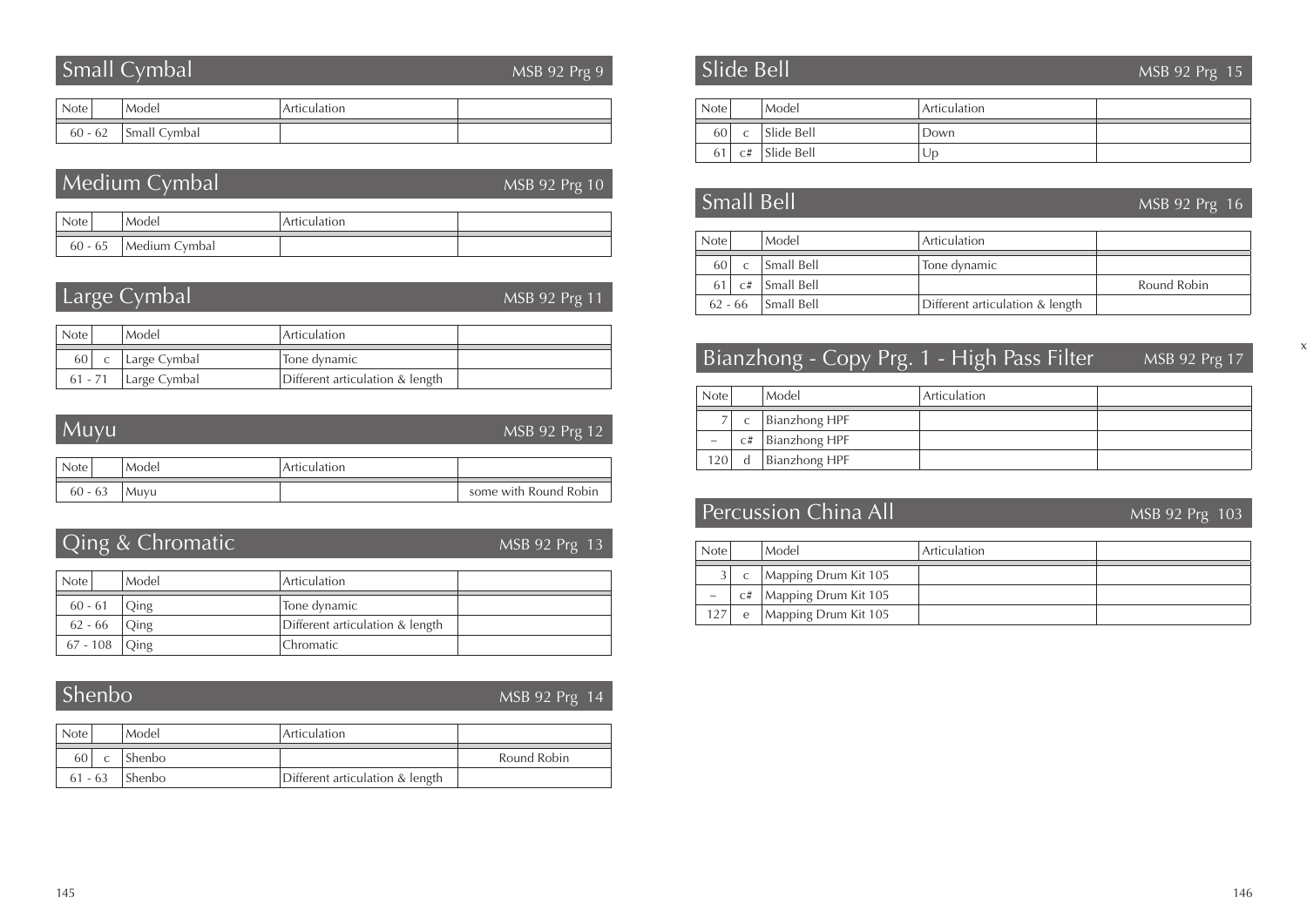| Note           |              | Model                      | Articulation                      | Excl. Group  |
|----------------|--------------|----------------------------|-----------------------------------|--------------|
|                | L,           |                            |                                   |              |
| 1              | C#           | Slide Bell                 | Down                              |              |
| $\overline{2}$ | d            | Slide Bell                 | Up                                |              |
| $\overline{3}$ | d#           | Shenbo                     | Different articulation & length   |              |
| $\overline{4}$ | $\mathbf e$  | Shenbo                     | $\mu$ <sub>-</sub>                |              |
| 5              | f            | Shenbo                     | $\mu$                             |              |
| 6              | f#           | Muyu                       | Different articulation & length   |              |
| 7              | g            | Muyu                       | $\mu$ <sub>-</sub>                |              |
| 8              | g#           | Muyu                       | $\mu$ <sub>-</sub>                |              |
| 9              | a            | Muyu                       | $\mu$ <sub>-</sub>                |              |
| 10             | a#           | Large Bell                 | Tone dynamic                      |              |
| 11             | $\mathbf b$  | Large Bell                 |                                   |              |
| 12             | $\mathsf{C}$ | Small Bell                 | Different articulation & length   | $\mathbf{1}$ |
| 13             | C#           | Small Bell                 | $\mu$ <sup><math>\mu</math></sup> | $\mathbf{1}$ |
| 14             | $\mathbf d$  | Small Bell                 | $\mu$ <sub>-</sub>                | $\mathbf{1}$ |
| 15             | d#           | Small Bell                 | $\mu$ <sub>-</sub>                | $\mathbf{1}$ |
| 16             | e            | Small Bell                 | $\mu$ <sub>-</sub>                | $\mathbf{1}$ |
| 17             | f            | Small Bell                 | $\mu$ <sub>-</sub>                | $\mathbf{1}$ |
| 18             | f#           | Small Bell                 | $\mu$                             | $\mathbf{1}$ |
| 19             | g            | Bell                       | Different articulation & length   |              |
| 20             | g#           | Bell                       | $ ^{\prime\prime}$ -              |              |
| 21             | a            | Bell                       | $\mu$ <sub>-</sub>                |              |
| 22             | a#           | Bell                       | $-$ <sup><math>\mu</math></sup> – |              |
| 23             | b            | Bell                       | $\mu$ <sub>-</sub>                |              |
| 24             | $\mathsf C$  | Qing                       | Different articulation & length   |              |
| 25             | C#           | Qing                       | $\mu$ <sub>-</sub>                |              |
| 26             | d            | Qing                       | $\mu$ <sub>-</sub>                |              |
| 27             | d#           | Qing                       | $ ^{\prime\prime}$ –              |              |
| 28             | e            | Qing                       | $\mu$ <sub>-</sub>                |              |
| 29             | f            | Qing                       | $\mu$ <sub>-</sub>                |              |
| 30             | f#           | Qing                       | $ ^{\prime\prime}$ -              |              |
| 31             | g            | <b>Bianzhong Chromatic</b> |                                   |              |
| 32             | g#           | <b>Bianzhong Chromatic</b> |                                   |              |
| 33             | a            | <b>Bianzhong Chromatic</b> |                                   |              |
| 34             | a#           | <b>Bianzhong Chromatic</b> |                                   |              |
| 35             | b            | <b>Bianzhong Chromatic</b> |                                   |              |

## Percussion - China 1 Drum Kit 103 Drum Kit 103 Percussion - China 1 Drum Kit 103 Drum Kit 103

| Note |                | Model                      | Articulation                    | Excl. Group    |
|------|----------------|----------------------------|---------------------------------|----------------|
| 36   | $\mathsf{C}$   | <b>Bianzhong Chromatic</b> |                                 |                |
| 37   | C#             | <b>Bianzhong Chromatic</b> |                                 |                |
| 38   | d              | <b>Bianzhong Chromatic</b> |                                 |                |
| 39   | d#             | <b>Bianzhong Chromatic</b> |                                 |                |
| 40   | е              | <b>Bianzhong Chromatic</b> |                                 |                |
| 41   | $\mathsf{f}$   | <b>Bianzhong Chromatic</b> |                                 |                |
| 42   | f#             | <b>Bianzhong Chromatic</b> |                                 |                |
| 43   | g              | <b>Bianzhong Chromatic</b> |                                 |                |
| 44   | g#             | <b>Bianzhong Chromatic</b> |                                 |                |
| 45   | a              | <b>Bianzhong Chromatic</b> |                                 |                |
| 46   | a#             | <b>Bianzhong Chromatic</b> |                                 |                |
| 47   | b              | <b>Bianzhong Chromatic</b> |                                 |                |
| 48   | $\mathsf{C}$   | <b>Big Drum</b>            | Different articulation & length | $\overline{2}$ |
| 49   | C#             | <b>Big Drum</b>            | $\mu$ <sub>-</sub>              | $\overline{2}$ |
| 50   | d              | <b>Big Drum</b>            | $\mu$                           | $\overline{2}$ |
| 51   | d#             | <b>Big Drum</b>            | $\mu$                           | $\overline{2}$ |
| 52   | e              | <b>Big Drum</b>            | $\mu$ <sub>-</sub>              | $\overline{2}$ |
| 53   | f              | <b>Big Drum</b>            | $\mu$ <sub>-</sub>              | $\overline{2}$ |
| 54   | f#             |                            |                                 |                |
| 55   | g              | Banbang                    | Different articulation & length |                |
| 56   | g#             | Banbang                    | $\mu$                           |                |
| 57   | a              | Banbang                    | $\mu$                           |                |
| 58   | a#             | Banbang                    | $\mu$ <sub>-</sub>              |                |
| 59   | b              | Banbang                    | $\mu$ <sub>-</sub>              |                |
| 60   | $\mathsf{C}$   | Bejing Opera               | Wood                            |                |
| 61   | C#             | Bejing Opera               | Wood & Cymbal                   |                |
| 62   | d              | Bejing Opera               | Cymbal                          |                |
| 63   | d#             | Bejing Opera               | Cymbal                          |                |
| 64   | е              | Bejing Opera               | Cymbal                          |                |
| 65   | f              | Medium Cymbal              | Different articulation & length | 3              |
| 66   | f#             | Medium Cymbal              | $\mu$ <sub>-</sub>              | 3              |
| 67   | g              | Medium Cymbal              | $\mu$ <sub>-</sub>              | 3              |
| 68   | g#             | Medium Cymbal              | $\mu$                           | 3              |
| 69   | a              | Medium Cymbal              | $\mu$ <sub>-</sub>              | 3              |
| 70   | $\mathrm{a}\#$ | Medium Cymbal              | $\mu$ <sup>u</sup>              | 3              |
| 71   | $\mathbf b$    | Small Cymbal               |                                 |                |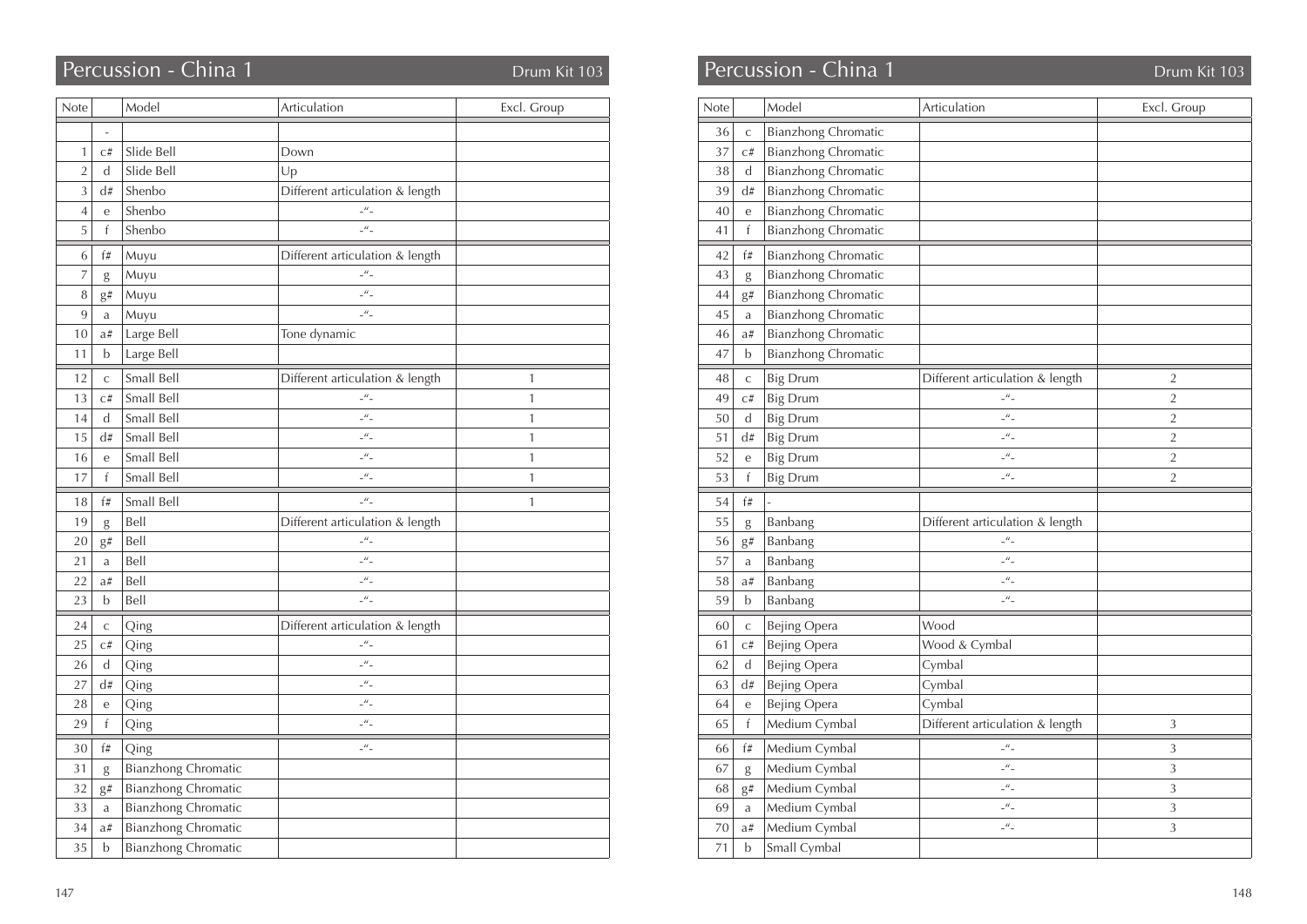| Note |              | Model        | Articulation                               | Excl. Group    |
|------|--------------|--------------|--------------------------------------------|----------------|
| 72   | C            | Large Cymbal | Different articulation & length            | 4              |
| 73   | C#           | Large Cymbal | $ ^{\prime\prime}$ –                       | $\overline{4}$ |
| 74   | d            | Large Cymbal | $ ^{\prime\prime}$ -                       | $\overline{4}$ |
| 75   | d#           | Large Cymbal | $\mu$ <sub>-</sub>                         | $\overline{4}$ |
| 76   | e            | Large Cymbal | $\mu$ <sub>-</sub>                         | $\overline{4}$ |
| 77   | $\mathsf{f}$ | Large Cymbal | $\mu$ <sub>-</sub>                         | $\overline{4}$ |
| 78   | f#           | Large Cymbal | $\mu$ <sub>-</sub>                         | $\overline{4}$ |
| 79   | g            | Large Cymbal | $\mu$ <sub>-</sub>                         | $\overline{4}$ |
| 80   | g#           | Large Cymbal | $\mu$ <sup>u</sup>                         | $\overline{4}$ |
| 81   | a            | Large Cymbal | $\mu$ <sup><math>\mu</math></sup>          | $\overline{4}$ |
| 82   | a#           | Large Cymbal | $\mu$ <sub>-</sub>                         | $\overline{4}$ |
| 83   | b            | Large Cymbal | $\mu$ <sub>-</sub>                         | $\overline{4}$ |
| 84   | $\mathsf C$  | Gong         | Different articulation & length            | 5              |
| 85   | C#           | Gong         | $\mu$                                      |                |
| 86   | $\mathsf{d}$ | Gong         | $\mu$ <sub>-</sub>                         |                |
| 87   | d#           | Gong         | $\mu$                                      |                |
| 88   | e            | Gong         | $\mu$ <sup><math>\mu</math></sup>          |                |
| 89   | f            | Gong         | $\mu$ <sub>-</sub>                         |                |
| 90   | f#           | Gong         | $\mu$ <sup><math>\mu</math></sup>          |                |
| 91   | g            | Gong         | Stop                                       | 5              |
| 92   | g#           | Gong         | Different articulation & length            |                |
| 93   | a            | Gong         | $\mu$ <sup><math>\mu</math></sup>          |                |
| 94   | a#           | Gong         | $-$ <sup><math>\mu</math></sup> –          |                |
| 95   | b            | Gong         | $\mu$ <sub>-</sub>                         |                |
| 96   | $\mathsf{C}$ | Kuaiban      | Different articulation & length            |                |
| 97   | C#           | Kuaiban      | $\mu$ <sub>-</sub>                         |                |
| 98   | $\mathsf{d}$ | Kuaiban      | $\mu$ <sub>-</sub>                         |                |
| 99   | d#           | Kuaiban      | $-$ <sup><math>\mu</math></sup> –          |                |
| 100  | e            | Kuaiban      | $\mu$ <sub>-</sub>                         |                |
| 101  | f            | Kuaiban      | $-$ <sup><math>\mu</math></sup> –          |                |
| 102  | f#           | Kuaiban      | $-$ <sup><math>\prime\prime</math></sup> – |                |
| 103  | g            | Kuaiban      | $\mu$ <sub>-</sub>                         |                |
| 104  | g#           | Kuaiban      | $-$ <sup><math>\mu</math></sup> –          |                |
| 105  | $\rm{a}$     | Kuaiban      | $-$ <sup><math>\mu</math></sup> –          |                |
| 106  | a#           | Kuaiban      | $ ^{\prime\prime}$ –                       |                |
| 107  | $\mathbf b$  | Kuaiban      | $-$ <sup><math>\mu</math></sup> –          |                |

#### Percussion - China 1 Selection 1 **Drumkit 105** Drumkit 105 **Percussion - China 1 Selection 1** Drumkit 105 Note Model Articulation Excl. Group 108 c Gong Chromatic 109 c# Gong Chromatic 110 d Gong Chromatic 111 d# Gong Chromatic 112 e Gong Chromatic 113 f Gong Chromatic 114 f# Gong Chromatic 115 g Gong Chromatic 116 g# Gong Chromatic 117 a Gong Chromatic 118 a# Gong Chromatic 119 b Gong Chromatic 120 c Gong Chromatic 121 c# Gong Chromatic 122 d Gong Chromatic 123 d# Gong Chromatic 124 e Gong Chromatic 125 f Gong Chromatic 126 f# Gong Chromatic

127 g Gong Chromatic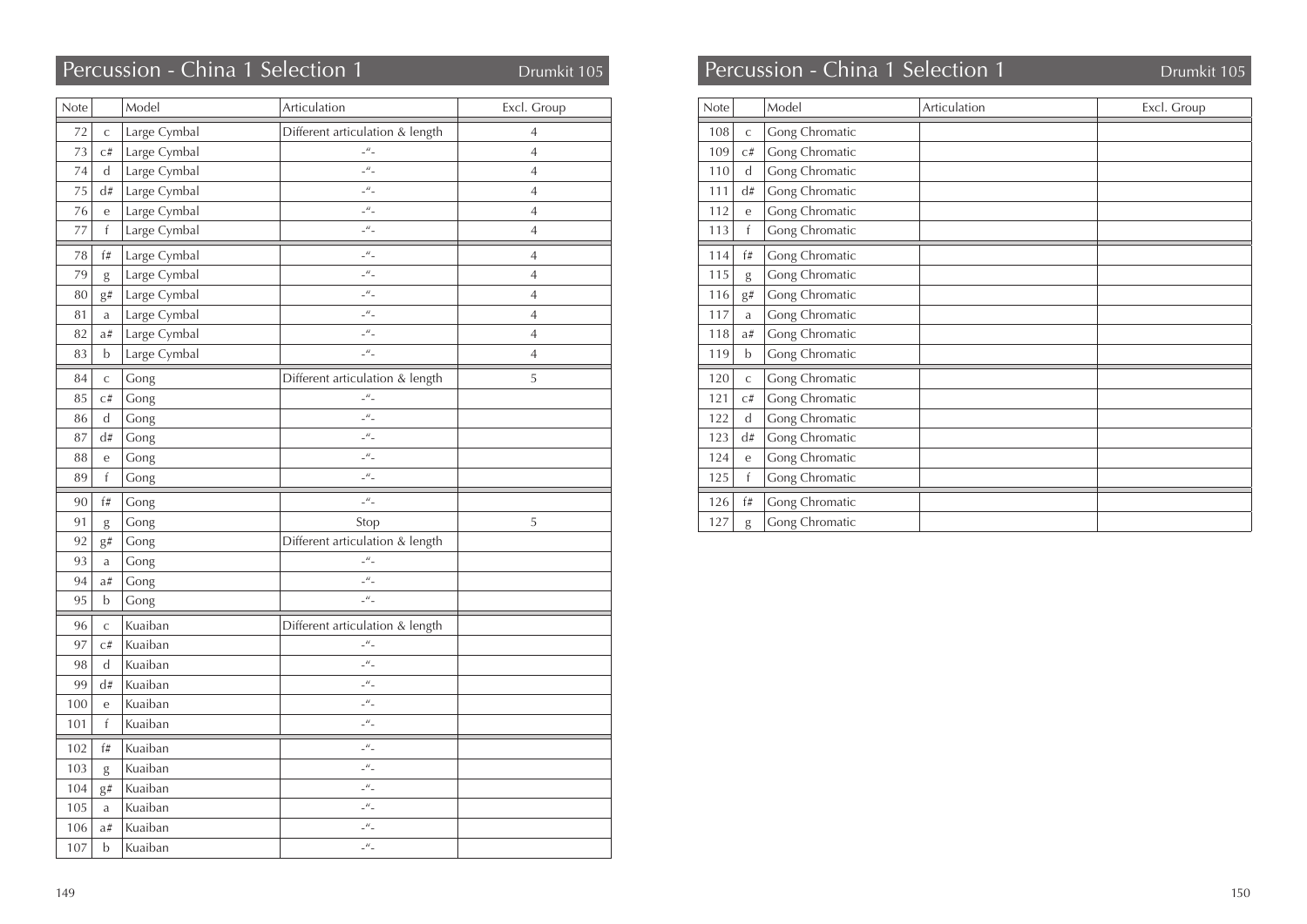# Percussion instruments CLASSIC ORCHESTRA 1

# Sound Bank MSB 93 Prg. 0 - 17 / 104

# Drum Kit 104

#### **Important keys** Solo Solo Solo Solo Solo

The most important articulations for many percussion sounds are on the keys:

c /60 Open tone c#/61 Open tone short release d /62 Slap/Mute

#### **Legend List Solo Solo Solo** Solo Solo Solo Solo

| $\ast$       | Exclusive Group in Drum Kit Mode - MIDI CHANNEL 10                                             |
|--------------|------------------------------------------------------------------------------------------------|
| Hold ENV     | These copies can be used with MIDI FILES etc  to determine the length of<br>the release        |
| Resonance    | Just the Resonance of an open tone - use this for modelling OPEN to MUTE                       |
| <b>RR</b>    | Round Robin - different sample per velocity zone.<br>Many instruments offer 6 velocity zones.  |
| Excl. Group  | Key belonging to the same group mute each other.<br>Just Drumkit Mode Ch10 offer this feature. |
| Tone Dynamic | Higher velocity, a second layer change the tone.                                               |



#### *MIRROW NOTES / COPIES*

*If you have two pads that output note numbers on two different MIDI notes, you can play faster.*

*The following was provided for this:*

*You can find the sound of the MIDI note 60 as a copy on number 59. As well as the MIDI note 59 as a copy on number 58.*

*These copies are not specified in the sound list of the individual sounds. The description would no longer seem so clear.*

*If an instrument has two different tones, such as bongos, you will also find a reflection for the higher version.*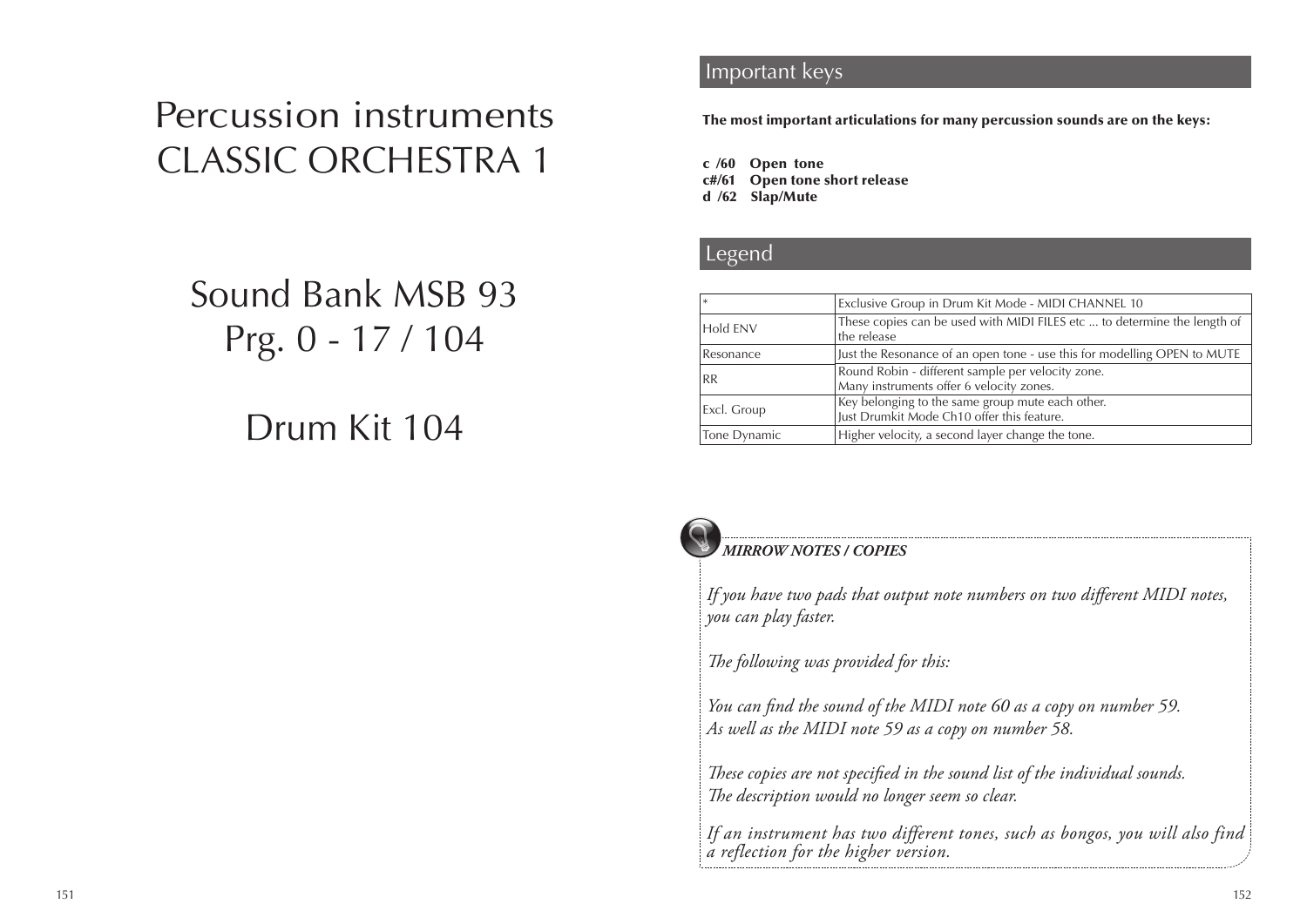## Percussion - Classic Orchestra 1 - Overview MSB 93

| Prg.            | Instrument                                              |
|-----------------|---------------------------------------------------------|
| 00 <sub>1</sub> | CO Grand Casa                                           |
| 01              | CO Concert Cymbals                                      |
| 02              | CO Grand Casa & Cymbals                                 |
| 031             | CO Cymbal 18"                                           |
| 04              | CO Cymbal 24"                                           |
| 05              | CO Snare                                                |
| 06              | CO Timpani Chromatic                                    |
| 07              | CO Triangle                                             |
| 08              | CO Castagnets                                           |
| 09              | CO Claves                                               |
| 10 <sup>1</sup> | CO Cowbell                                              |
| 11              | CO Tam Tam                                              |
| 12              | CO Thai Gong Chromatic                                  |
| 13 <sup>1</sup> | CO Cortales                                             |
| 14              | CO Tambourine                                           |
|                 | 104 Percussion - Classic Orchestra 1 - Mapping page 162 |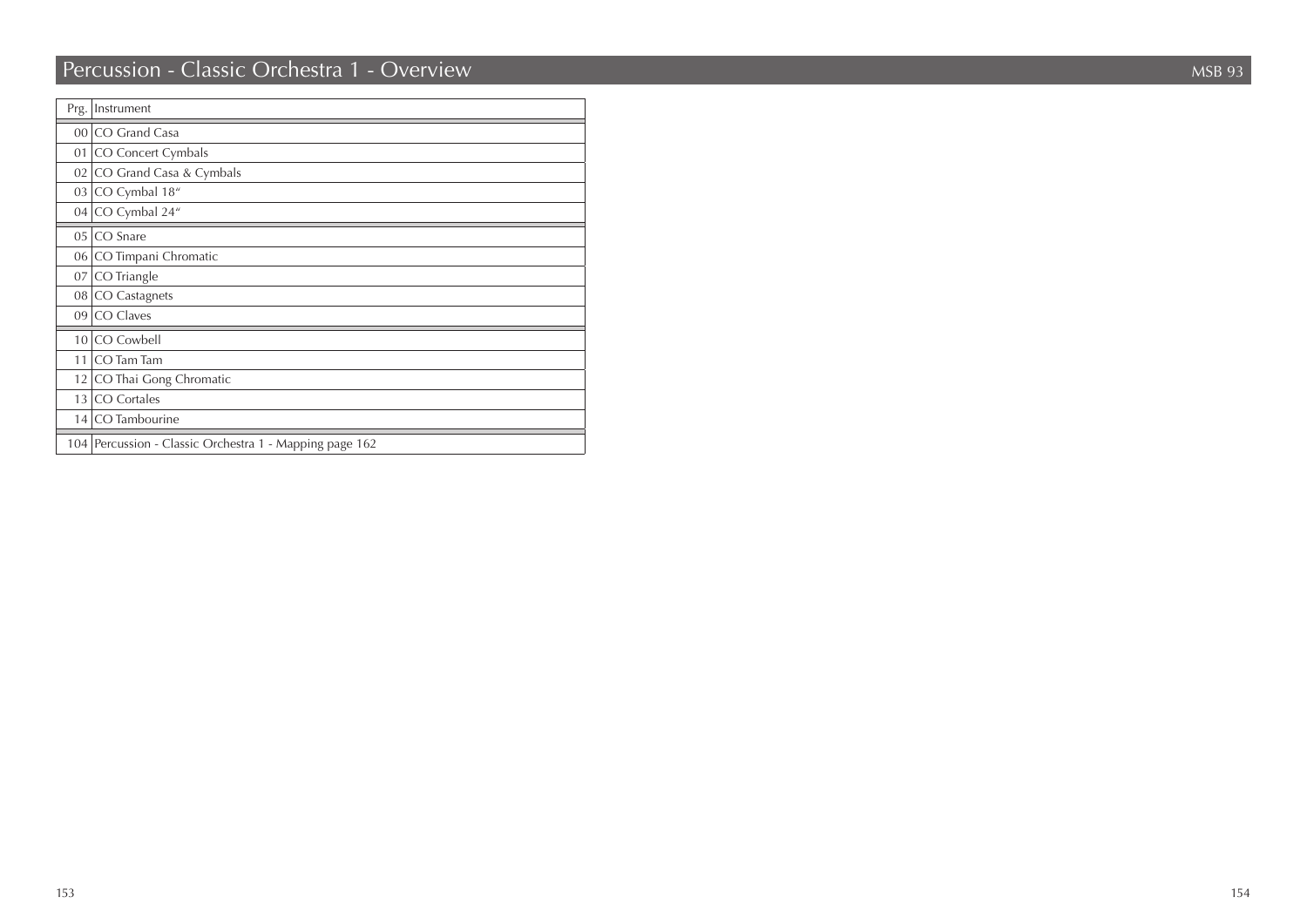MSB 93 Prg 0

| <b>Note</b> |              | Model         | Articulation         |                         |
|-------------|--------------|---------------|----------------------|-------------------------|
| 60          | $\mathsf{C}$ | CO Grand Casa | Tone dynamic         |                         |
| 61          | C#           | CO Grand Casa | Tone dynamic short   |                         |
| 62          | d            | CO Grand Casa | Forte                |                         |
| 63          | d#           | CO Grand Casa | Mezzo                |                         |
| 64          | $\mathsf{e}$ | CO Grand Casa | Piano                |                         |
| 65          | f            | CO Grand Casa | Pianissimo           |                         |
| 66          | f#           | CO Grand Casa | Forte short          |                         |
| 67          | g            | CO Grand Casa | Mezzo short          |                         |
| 68          | g#           | CO Grand Casa | Piano short          |                         |
| 69          | a            | CO Grand Casa | Pianissimo short     |                         |
| 70          | a#           | CO Grand Casa | Tremolo ff           | Loop - key must be hold |
| 71          | <sub>b</sub> | CO Grand Casa | Tremolo Cresc. Short |                         |

# CO Concert Cymbals

MSB 93 Prg 1

| <b>Note</b> |              | Model               | Articulation |         |
|-------------|--------------|---------------------|--------------|---------|
| 60          | $\mathsf{C}$ | CO Cymbals Open     | Tone dynamic |         |
| 61          | C#           | CO Cymbals Open     | Fortissimo   |         |
| 62          | d            | CO Cymbals Open     | Mezzoforte   |         |
| 63          | d#           | CO Cymbals Open     | Piano        |         |
| 66          | f#           | CO Cym. Medium Open | Tone dynamic | copy 67 |
| 67          | g            | CO Cym. Medium Open | Tone dynamic |         |
| 68          | g#           | CO Cym. Medium Open | Fortissimo   |         |
| 69          | a            | CO Cym. Medium Open | Mezzoforte   |         |
| 70          | a#           | CO Cym. Medium Open | Piano        |         |
| 71          | b            | CO Cymbals Closed   | Tone dynamic | copy 72 |
| 72          | $\mathsf{C}$ | CO Cymbals Closed   | Tone dynamic |         |
| 73          | C#           | CO Cymbals Closed   | Fortissimo   |         |
| 74          | d            | CO Cymbals Closed   | Mezzoforte   |         |
| 75          | d#           | CO Cymbals Closed   | Piano        |         |
| 78          | f#           | CO Cymbals Stop     |              | copy 79 |
| 79          | g            | CO Cymbals Stop     | Tone dynamic |         |
| 80          | g#           | CO Cymbals Stop     | Fortissimo   |         |
| 81          | a            | CO Cymbals Stop     | Mezzoforte   |         |
| 82          | a#           | CO Cymbals Stop     | Piano        |         |
| 83          | b            | CO Cymbals FX       |              |         |

#### CO Grand Casa MSB 93 Prg 2 CO Concert Cymbals & Grand Casa

| Note |              | Model               | Articulation           |              |
|------|--------------|---------------------|------------------------|--------------|
| 60   | $\mathsf{C}$ | CO Cymbals Open     | Tone dynamic           | & Grand Casa |
| 61   | C#           | CO Cymbals Open     | Fortissimo             | & Grand Casa |
| 62   | d            | CO Cymbals Open     | Mezzoforte             | & Grand Casa |
| 63   | d#           | CO Cymbals Open     | Piano                  | & Grand Casa |
| 66   | f#           | CO Cym. Medium Open | Tone dynamic - copy 67 | & Grand Casa |
| 67   | g            | CO Cym. Medium Open | Tone dynamic           | & Grand Casa |
| 68   | g#           | CO Cym. Medium Open | Fortissimo             | & Grand Casa |
| 69   | a            | CO Cym. Medium Open | Mezzoforte             | & Grand Casa |
| 70   | a#           | CO Cym. Medium Open | Piano                  | & Grand Casa |
|      |              |                     |                        |              |
| 71   | b            | CO Cymbals Closed   | Tone dynamic - copy 72 | & Grand Casa |
| 72   | $\mathsf{C}$ | CO Cymbals Closed   | Tone dynamic           | & Grand Casa |
| 73   | C#           | CO Cymbals Closed   | Fortissimo             | & Grand Casa |
| 74   | d            | CO Cymbals Closed   | Mezzoforte             | & Grand Casa |
| 75   | d#           | CO Cymbals Closed   | Piano                  | & Grand Casa |
| 78   | f#           | CO Cymbals Stop     | Tone dynamic - copy 79 | & Grand Casa |
| 79   | g            | CO Cymbals Stop     | Tone dynamic           | & Grand Casa |
| 80   | g#           | CO Cymbals Stop     | Fortissimo             | & Grand Casa |
| 81   | a            | CO Cymbals Stop     | Mezzoforte             | & Grand Casa |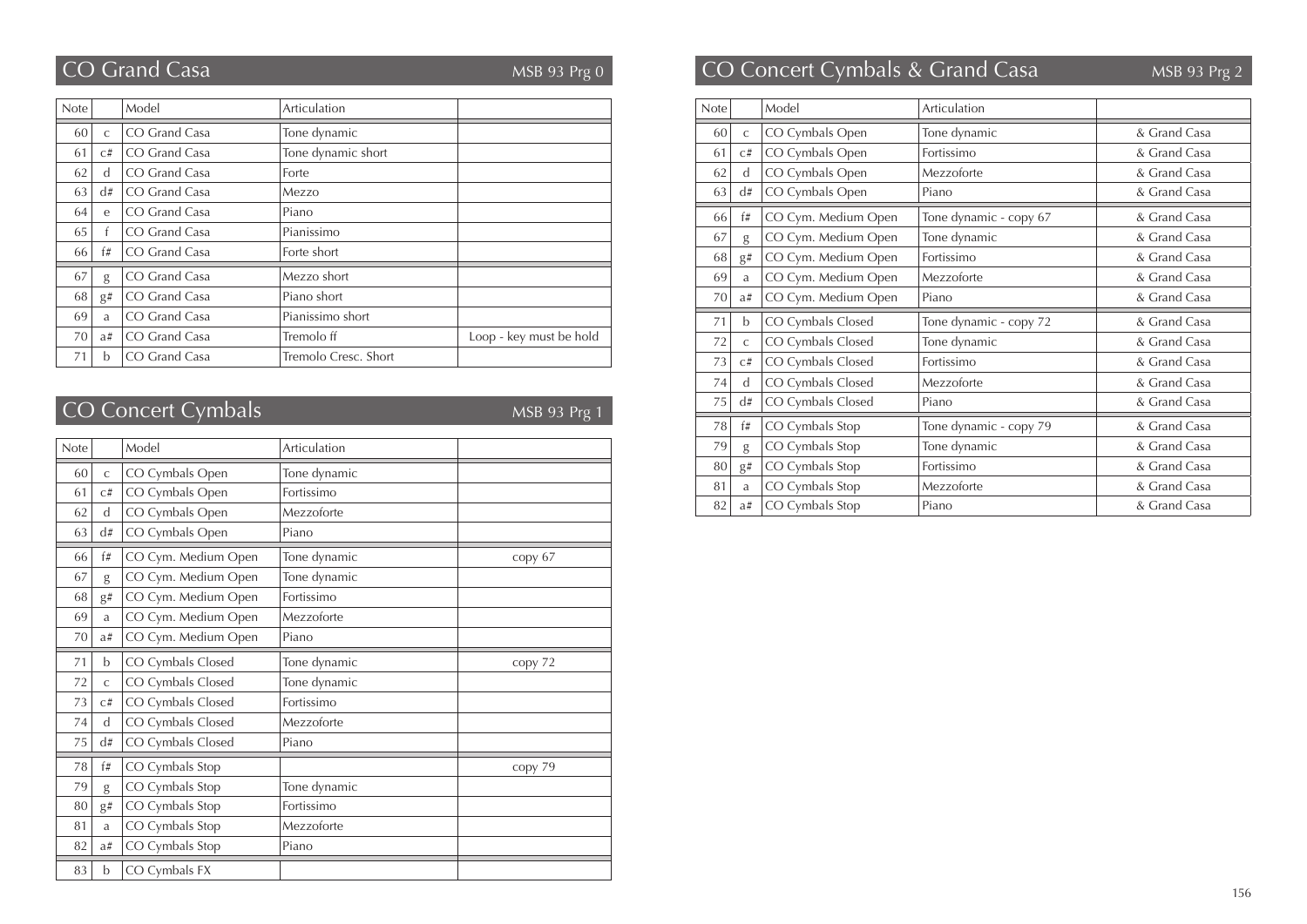# CO Cymbal 18"

MSB 93 Prg 3

| <b>Note</b> |              | Model          | Articulation               |         |
|-------------|--------------|----------------|----------------------------|---------|
| 60          | $\mathsf{C}$ | CO Cymbals 18" | Tone dynamic               |         |
| 61          | C#           | CO Cymbals 18" | Forte                      |         |
| 62          | d            | CO Cymbals 18" | Mezzo                      |         |
| 63          | d#           | CO Cymbals 18" | Piano                      |         |
| 66          | f#           | CO Cymbals 18" | Tone dynamic - short       | copy 67 |
| 67          | g            | CO Cymbals 18" | Tone dynamic - short       |         |
| 68          | g#           | CO Cymbals 18" | Forte - short              |         |
| 69          | a            | CO Cymbals 18" | Mezzo - short              |         |
| 70          | a#           | CO Cymbals 18" | Piano - short              |         |
| 71          | $\mathbf b$  | CO Cymbals 18" | Tone dynamic - soft attack | copy 72 |
| 72          | $\mathsf{C}$ | CO Cymbals 18" | Tone dynamic - soft attack |         |
| 73          | C#           | CO Cymbals 18" | Forte - soft attack        |         |
| 74          | d            | CO Cymbals 18" | Mezzo - soft attack        |         |
| 75          | d#           | CO Cymbals 18" | Piano - soft attack        |         |
| 76          | e            | CO Cymbals 18" | Tremolo Crescendo Short    |         |

# CO Cymbal 24"

#### MSB 93 Prg 4

| Note |              | Model          | Articulation               |         |
|------|--------------|----------------|----------------------------|---------|
| 60   | $\mathsf C$  | CO Cymbals 24" | Tone dynamic               |         |
| 61   | C#           | CO Cymbals 24" | Forte                      |         |
| 62   | d            | CO Cymbals 24" | Mezzo                      |         |
| 63   | d#           | CO Cymbals 24" | Piano                      |         |
| 66   | f#           | CO Cymbals 24" | Tone dynamic - short       | copy 67 |
| 67   | g            | CO Cymbals 24" | Tone dynamic - short       |         |
| 68   | g#           | CO Cymbals 24" | Forte - short              |         |
| 69   | a            | CO Cymbals 24" | Mezzo - short              |         |
| 70   | a#           | CO Cymbals 24" | Piano - short              |         |
| 71   | $\mathbf b$  | CO Cymbals 24" | Tone dynamic - soft attack | copy 72 |
| 72   | $\mathsf{C}$ | CO Cymbals 24" | Tone dynamic - soft attack |         |
| 73   | C#           | CO Cymbals 24" | Forte - soft attack        |         |
| 74   | d            | CO Cymbals 24" | Mezzo - soft attack        |         |
| 75   | d#           | CO Cymbals 24" | Piano - soft attack        |         |
| 76   | e            | CO Cymbals 24" | Tremolo crescendo          |         |

## **CO** Snare MSB 93 Prg 5

| <b>Note</b> |              | Model    | Articulation         |             |
|-------------|--------------|----------|----------------------|-------------|
| 60          | $\mathsf{C}$ | CO Snare | Dynamic              | Round Robin |
| 61          | C#           | CO Snare | Forte                |             |
| 62          | $\mathsf{d}$ | CO Snare | Forte                |             |
| 63          | d#           | CO Snare | Mezzo                |             |
| 64          | e            | CO Snare | Mezzo                |             |
| 65          | f            | CO Snare | Piano                |             |
| 66          | f#           | CO Snare | Piano                |             |
| 67          | g            | CO Snare | Rimshot              |             |
| 68          | g#           | CO Snare | Roll Mezzo           | Loop        |
| 69          | a            | CO Snare | Roll Forte No Attack | Loop        |
| 70          | a#           | CO Snare | Roll Piano No Attack | Loop        |
| 71          | b            | CO Snare | Flam                 |             |

## CO Timpani Chromatic MSB 93 Prg 6

| Note | Model                      | Articulation |  |
|------|----------------------------|--------------|--|
|      | 24 - 127 Timpani Chromatic |              |  |

# CO Triangle MSB 93 Prg 7

| <b>Note</b> |              | Model             | Articulation |      |
|-------------|--------------|-------------------|--------------|------|
| 60          | $\mathsf{C}$ | CO Triangle Large |              |      |
| 61          | C#           | CO Triangle Large | Short        |      |
| 62          | d            | CO Triangle Small |              |      |
| 63          | d#           | CO Triangle Small | Short        |      |
| 64          | e            | CO Triangle Small | Stop         |      |
| 65          |              | CO Triangle Large | Crescendo    |      |
| 66          | f#           | CO Triangle Large | Tremolo      | Loop |
| 67          | g            | CO Triangle Small | Crescendo    |      |
| 68          | g#           | CO Triangle Small | Tremolo      | Loop |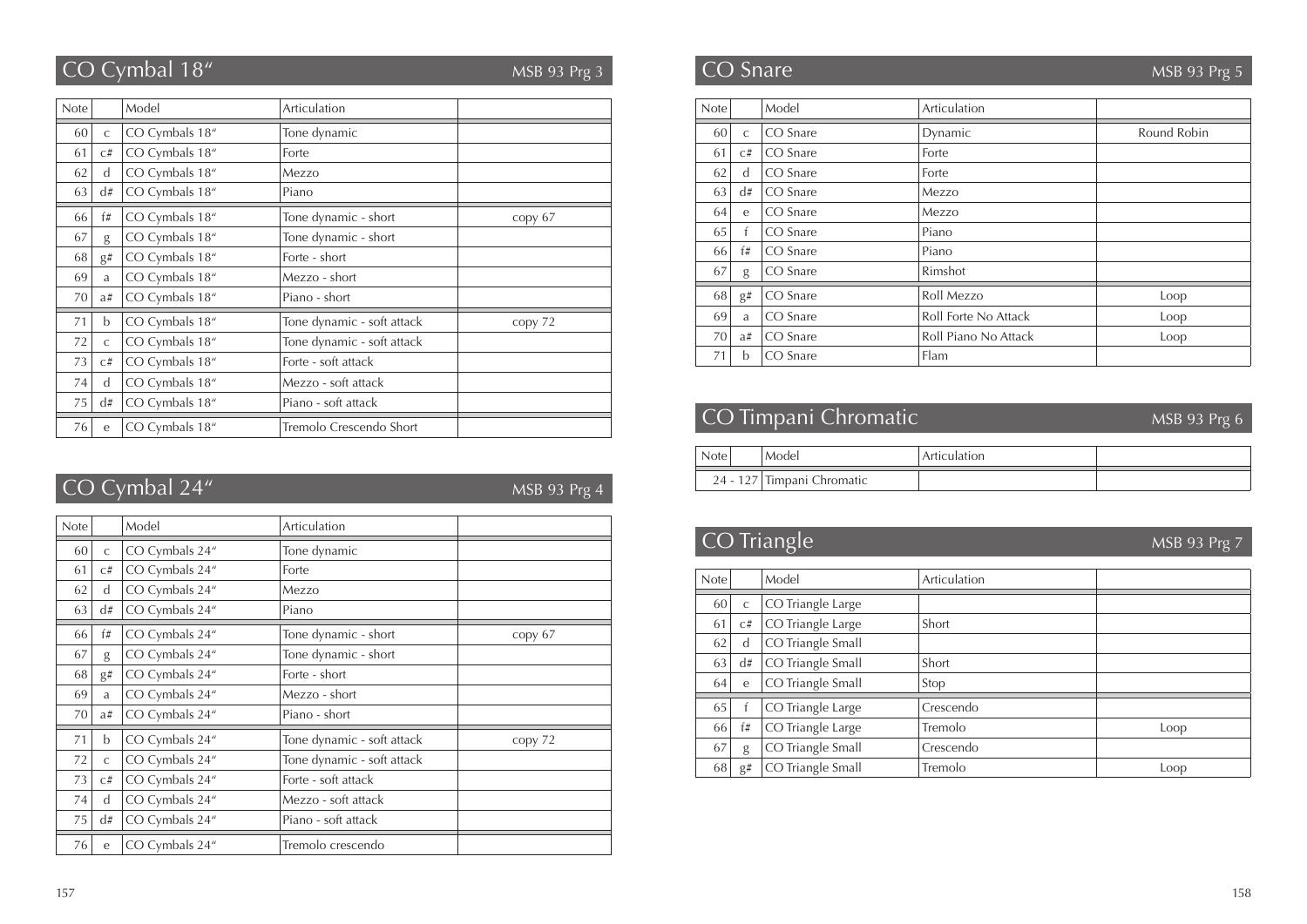#### CO Castagnets

MSB 93 Prg 8

| <b>Note</b> |    | Model         | Articulation |             |
|-------------|----|---------------|--------------|-------------|
| 60          |    | CO Castagnets |              | Round Robin |
| 61          | C# | CO Castagnets |              |             |
| 62          |    | CO Castagnets |              |             |
| 63          |    | CO Castagnets | Tremolo      |             |

|                      | CO Claves           | MSB 93 Prg 9                    |             |
|----------------------|---------------------|---------------------------------|-------------|
| <b>Note</b>          | Model               | Articulation                    |             |
| 60 l<br>$\mathsf{C}$ | CO Claves           |                                 | Round Robin |
|                      | $61 - 64$ CO Claves | Different articulation & length |             |

### CO Cowbell

MSB 93 Prg 10

| <b>Note</b> |  | Model      | Articulation |  |
|-------------|--|------------|--------------|--|
|             |  |            |              |  |
| $60 - 63$   |  | CO Cowbell |              |  |

|             | CO Tam Tam<br>MSB 93 Prg 11 |            |                                 |  |
|-------------|-----------------------------|------------|---------------------------------|--|
| <b>Note</b> |                             | Model      | Articulation                    |  |
| 60          | $\mathsf{C}$                | CO Tam Tam | Tone dynamic                    |  |
| $61 - 82$   |                             | CO Tam Tam | Different articulation & length |  |
|             |                             | CO Tam Tam | Roll crescendo                  |  |

|                                 |  | CO Thai Gong Chromatic | $MSB$ 93 Prg 12 |  |
|---------------------------------|--|------------------------|-----------------|--|
| Note                            |  | Model                  |                 |  |
| 24 - 108 CO Thai Gong Chromatic |  |                        |                 |  |

CO Cortales Chromatic

#### MSB 93 Prg 13

| Note, | Model                        | Articulation |  |
|-------|------------------------------|--------------|--|
|       | 7 - 96 CO Cortales Chromatic |              |  |

#### CO Tambourine MSB 93 Prg 14

| Note |              | Model        | Articulation      |      |
|------|--------------|--------------|-------------------|------|
| 60   | $\mathsf{C}$ | CO Tambourin | Forte             |      |
| 61   | C#           | CO Tambourin | Mezzo             |      |
| 62   | d            | CO Tambourin | <b>Back Forte</b> |      |
| 63   | d#           | CO Tambourin | <b>Back Mezzo</b> |      |
| 64   | $\epsilon$   | CO Tambourin | Back Piano        |      |
| 65   | $\mathsf{C}$ | CO Tambourin | Tremolo 1         |      |
| 66   |              | CO Tambourin | Tremolo 2         | Loop |

### Classic Orchestra 1 all Percussion

MSB 93 Prg 104

| Note | Model                       |  |
|------|-----------------------------|--|
|      | 1 - 127 Classic Orchestra 1 |  |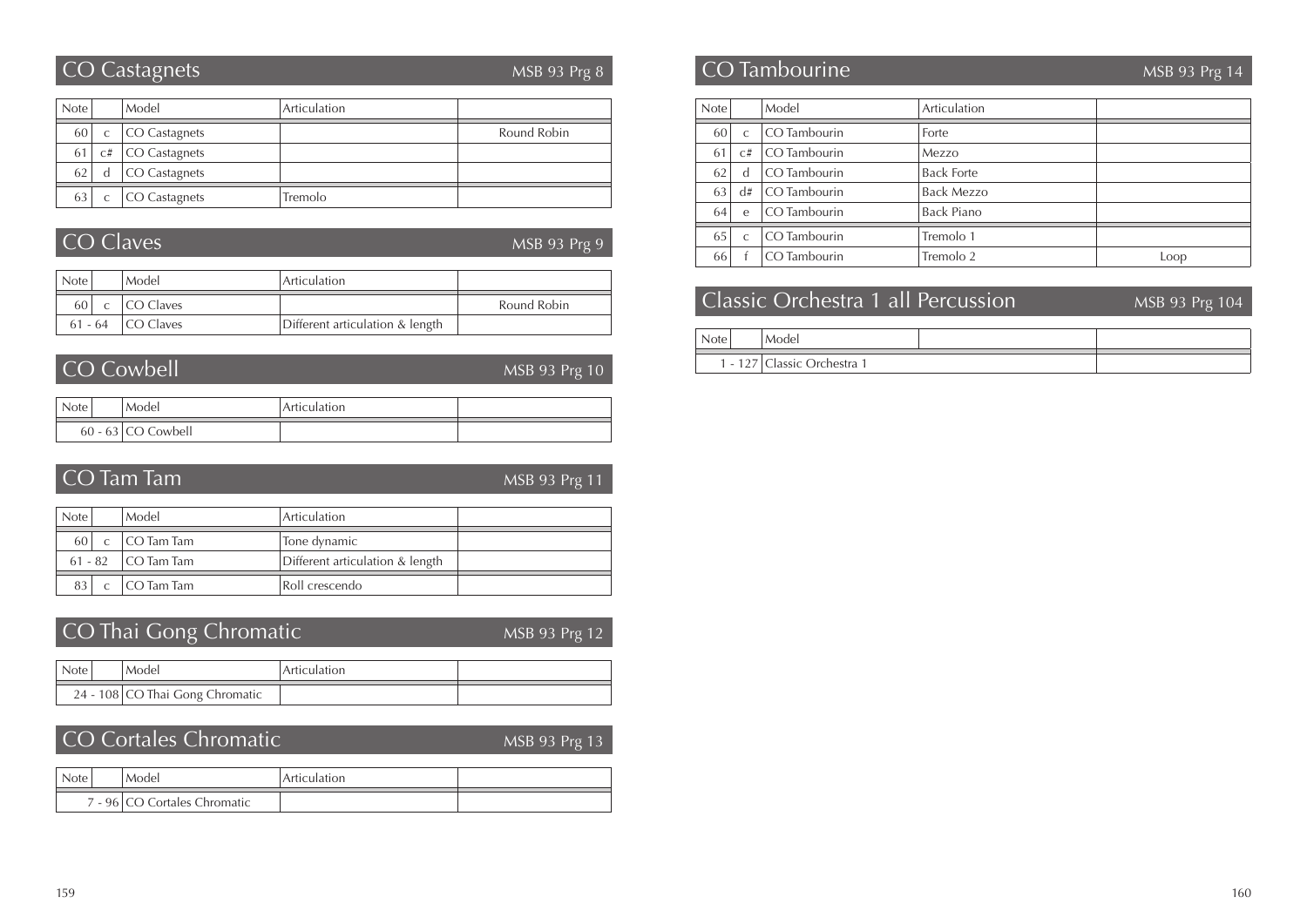### Percussion Classic Orchestra 1 MSB 93 Prg. 104 & Drum Kit 104

| Note           |                | Model                  | Articulation                    | Excl. group - Drum Kit only |
|----------------|----------------|------------------------|---------------------------------|-----------------------------|
|                |                |                        |                                 |                             |
| $\mathbf{1}$   | C#             | CO Tambourine          | Forte                           | 1                           |
| $\overline{2}$ | d              | CO Tambourine          | Mezzo                           | $\mathbf{1}$                |
| 3              | d#             | CO Tambourine          | <b>Back Forte</b>               | $\mathbf{1}$                |
| $\overline{4}$ | $\mathbf e$    | CO Tambourine          | <b>Back Mezzo</b>               | $\mathbf{1}$                |
| 5              | f              | CO Tambourine          | <b>Back Piano</b>               | $\mathbf{1}$                |
| 6              | f#             | CO Tambourine          | Tremolo 1                       | $\mathbf{1}$                |
| 7              | g              | CO Tambourine Loop     | Tremolo 2                       | 1                           |
| 8              | g#             | CO Cowbell             | Different articulation & length | $\overline{2}$              |
| 9              | a              | CO Cowbell             | $ \frac{u}{-}$                  | $\overline{2}$              |
| 10             | a#             | CO Cowbell             | $\mu$ <sub>-</sub>              | $\overline{2}$              |
| 11             | b              | CO Cowbell             | Stop                            | $\overline{2}$              |
| 12             | $\mathsf C$    | CO Thai Gong Chromatic |                                 |                             |
| 13             | C#             | CO Thai Gong Chromatic |                                 |                             |
| 14             | d              | CO Thai Gong Chromatic |                                 |                             |
| 15             | d#             | CO Thai Gong Chromatic |                                 |                             |
| 16             | $\rm e$        | CO Thai Gong Chromatic |                                 |                             |
| 17             | f              | CO Thai Gong Chromatic |                                 |                             |
| 18             | f#             | CO Thai Gong Chromatic |                                 |                             |
| 19             | g              | CO Thai Gong Chromatic |                                 |                             |
| $20\,$         | g#             | CO Thai Gong Chromatic |                                 |                             |
| 21             | $\mathfrak{a}$ | CO Thai Gong Chromatic |                                 |                             |
| 22             | a#             | CO Thai Gong Chromatic |                                 |                             |
| 23             | b              | CO Thai Gong Chromatic |                                 |                             |
| 24             | $\mathsf C$    | CO Thai Gong Chromatic |                                 |                             |
| 25             | C#             | CO Thai Gong Chromatic |                                 |                             |
| 26             | d              | CO Thai Gong Chromatic |                                 |                             |
| 27             | d#             | CO Thai Gong Chromatic |                                 |                             |
| 28             | $\rm e$        | CO Thai Gong Chromatic |                                 |                             |
| 29             | f              | CO Thai Gong Chromatic |                                 |                             |
| 30             | f#             | CO Thai Gong Chromatic |                                 |                             |
| 31             | g              | CO Thai Gong Chromatic |                                 |                             |
| 32             | g#             | CO Thai Gong Chromatic |                                 |                             |
| 33             | a              | CO Thai Gong Chromatic |                                 |                             |
| 34             | a#             | CO Thai Gong Chromatic |                                 |                             |
| 35             | b              | CO Thai Gong Chromatic |                                 |                             |

| Note |              | Model                    | Articulation            | Excl. group - Drum Kit only |
|------|--------------|--------------------------|-------------------------|-----------------------------|
| 36   | $\mathsf{C}$ | CO Cymbals Open          | Tone dynamic            | 3                           |
| 37   | C#           | CO Cymbals Open          | Fortissimo              | 3                           |
| 38   | d            | CO Cymbals Open          | Mezzoforte              | 3                           |
| 39   | d#           | CO Cymbals Open          | Piano                   | 3                           |
| 40   | e            |                          |                         |                             |
| 41   | f            | $\frac{1}{2}$            |                         |                             |
| 42   | f#           |                          |                         |                             |
| 43   | $\mathrm g$  | CO Cym. Medium Open      | Tone dynamic            | 3                           |
| 44   | g#           | CO Cym. Medium Open      | Fortissimo              | 3                           |
| 45   | a            | CO Cym. Medium Open      | Mezzoforte              | 3                           |
| 46   | a#           | CO Cym. Medium Open      | Piano                   | 3                           |
| 47   | $\mathbf b$  |                          |                         |                             |
| 48   | $\mathsf C$  | CO Cymbals Closed        | Tone dynamic            | 3                           |
| 49   | C#           | CO Cymbals Closed        | Fortissimo              | 3                           |
| 50   | $\mathsf{d}$ | CO Cymbals Closed        | Mezzoforte              | 3                           |
| 51   | d#           | CO Cymbals Closed        | Piano                   | 3                           |
| 52   | $\mathbf e$  |                          |                         |                             |
| 53   | $\mathsf{f}$ | $\overline{a}$           |                         |                             |
| 54   | f#           |                          |                         |                             |
| 55   | g            | CO Cymbals Stop          | Tone dynamic            | 3                           |
| 56   | g#           | CO Cymbals Stop          | Fortissimo              | 3                           |
| 57   | a            | CO Cymbals Stop          | Mezzoforte              | 3                           |
| 58   | a#           | CO Cymbals Stop          | Piano                   | 3                           |
| 59   | $\mathbf b$  | CO Cymbals FX            |                         |                             |
| 60   | $\mathsf{C}$ | CO Grand Casa            | Tone dynamic            | $\overline{4}$              |
| 61   | C#           | CO Grand Casa            | Tone dynamic short      | 4                           |
| 62   | $\mathbf d$  | CO Grand Casa            | Forte                   | 4                           |
| 63   | d#           | CO Grand Casa            | Mezzo                   | 4                           |
| 64   | e            | CO Grand Casa            | Piano                   | $\overline{4}$              |
| 65   | f            | CO Grand Casa            | Pianissimo              | 4                           |
| 66   | f#           | CO Grand Casa            | Forte short             | 4                           |
| 67   | g            | CO Grand Casa            | Mezzo short             | 4                           |
| 68   | g#           | CO Grand Casa            | Piano short             | 4                           |
| 69   | a            | CO Grand Casa            | Pianissimo short - stop | 4                           |
| 70   | a#           | CO G. Casa Loop hold key | Tremolo ff              | 4                           |
| 71   | b            | CO Grand Casa            | Tremolo Cresc. Short    | $\overline{4}$              |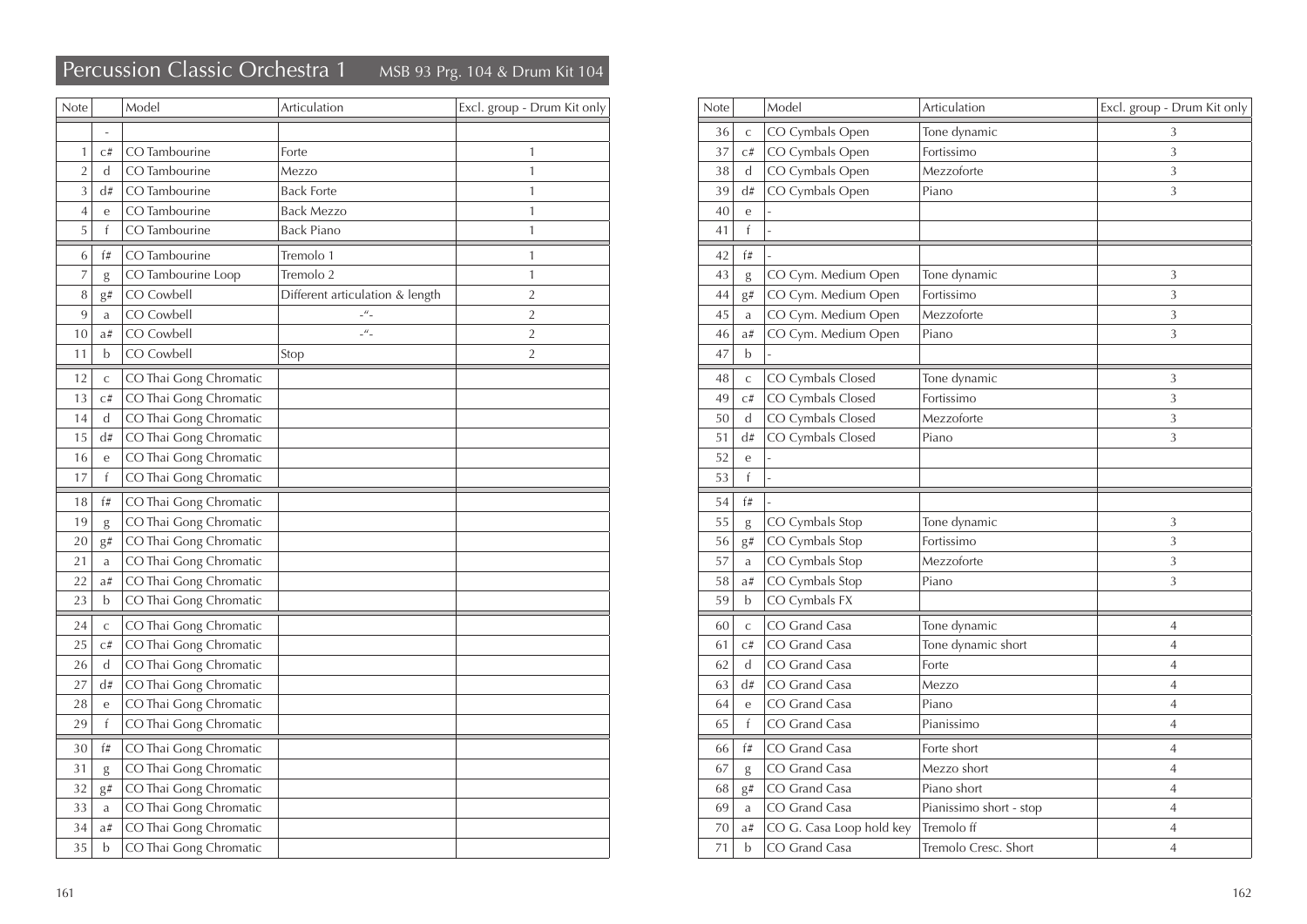# Percussion Classic Orchestra 1 MSB 93 Prg. 104 & Drum Kit 104

| Note |              | Model                  | Articulation         | Excl. group - Drum Kit only |
|------|--------------|------------------------|----------------------|-----------------------------|
| 72   | $\mathsf{C}$ | CO Snare               | Dynamic              | 5                           |
| 73   | C#           | CO Snare               | Forte                | 5                           |
| 74   | d            | CO Snare               | Forte                | 5                           |
| 75   | d#           | CO Snare               | Mezzo                | 5                           |
| 76   | e            | CO Snare               | Mezzo                | 5                           |
| 77   | f            | CO Snare               | Piano                | 5                           |
| 78   | f#           | CO Snare               | Piano                | 5                           |
| 79   | g            | CO Snare               | Rimshot              | 5                           |
| 80   | g#           | CO Snare Loop          | Roll Mezzo           | 5                           |
| 81   | a            | CO Snare Loop          | Roll Forte No Attack | 5                           |
| 82   | a#           | CO Snare Loop          | Roll Piano No Attack | 5                           |
| 83   | b            | CO Snare               | Flam                 | 5                           |
| 84   | $\mathsf C$  | CO Triangle Large      |                      | 6                           |
| 85   | C#           | CO Triangle Large      | Short                | 6                           |
| 86   | d            | CO Triangle Small      |                      | 6                           |
| 87   | d#           | CO Triangle Small      | Short                | 6                           |
| 88   | e            | CO Triangle Small      | Stop                 | 6                           |
| 89   | $\mathsf{f}$ | CO Triangle Large      | Crescendo            | 6                           |
| 90   | f#           | CO Triangle Large Loop | Tremolo              | 6                           |
| 91   | g            | CO Triangle Small      | Crescendo            | 6                           |
| 92   | g#           | CO Triangle Small Loop | Tremolo              | 6                           |
| 93   | a            | Claves                 | Round Robin          |                             |
| 94   | a#           | Castagnets             | Round Robin          |                             |
| 95   | $\mathbf b$  | Tam Tam                | Tone dynamic         |                             |
| 96   | $\mathsf{C}$ | CO Cymbals 24"         | Tone dynamic         | 7                           |
| 97   | C#           | CO Cymbals 24"         | Forte                | 7                           |
| 98   | d            | CO Cymbals 24"         | Mezzo                | 7                           |
| 99   | d#           | CO Cymbals 24"         | Piano                | 7                           |
| 100  | e            | CO Cymbals 18"         | Tone dynamic         | 8                           |
| 101  | f            | CO Cymbals 18"         | Forte                | 8                           |
| 102  | f#           | CO Cymbals 18"         | Mezzo                | 8                           |
| 103  | g            | CO Cymbals 18"         | Piano                | 8                           |
| 104  | g#           |                        |                      |                             |
| 105  | a            |                        |                      |                             |
| 106  | a#           |                        |                      |                             |
| 107  | $\mathbf b$  |                        |                      |                             |

| Note |              |                   |
|------|--------------|-------------------|
| 108  | $\mathsf{C}$ | Timpani Chromatic |
| 109  | C#           | Timpani Chromatic |
| 110  | d            | Timpani Chromatic |
| 111  | d#           | Timpani Chromatic |
| 112  | e            | Timpani Chromatic |
| 113  | $\mathsf{f}$ | Timpani Chromatic |
| 114  | f#           | Timpani Chromatic |
| 115  | g            | Timpani Chromatic |
| 116  | g#           | Timpani Chromatic |
| 117  | a            | Timpani Chromatic |
| 118  | a#           | Timpani Chromatic |
| 119  | b            | Timpani Chromatic |
| 120  | $\mathsf{C}$ | Timpani Chromatic |
| 121  | C#           | Timpani Chromatic |
| 122  | d            | Timpani Chromatic |
| 123  | d#           | Timpani Chromatic |
| 124  | e            | Timpani Chromatic |
| 125  | f            | Timpani Chromatic |
| 126  | f#           | Timpani Chromatic |
| 127  | g            | Timpani Chromatic |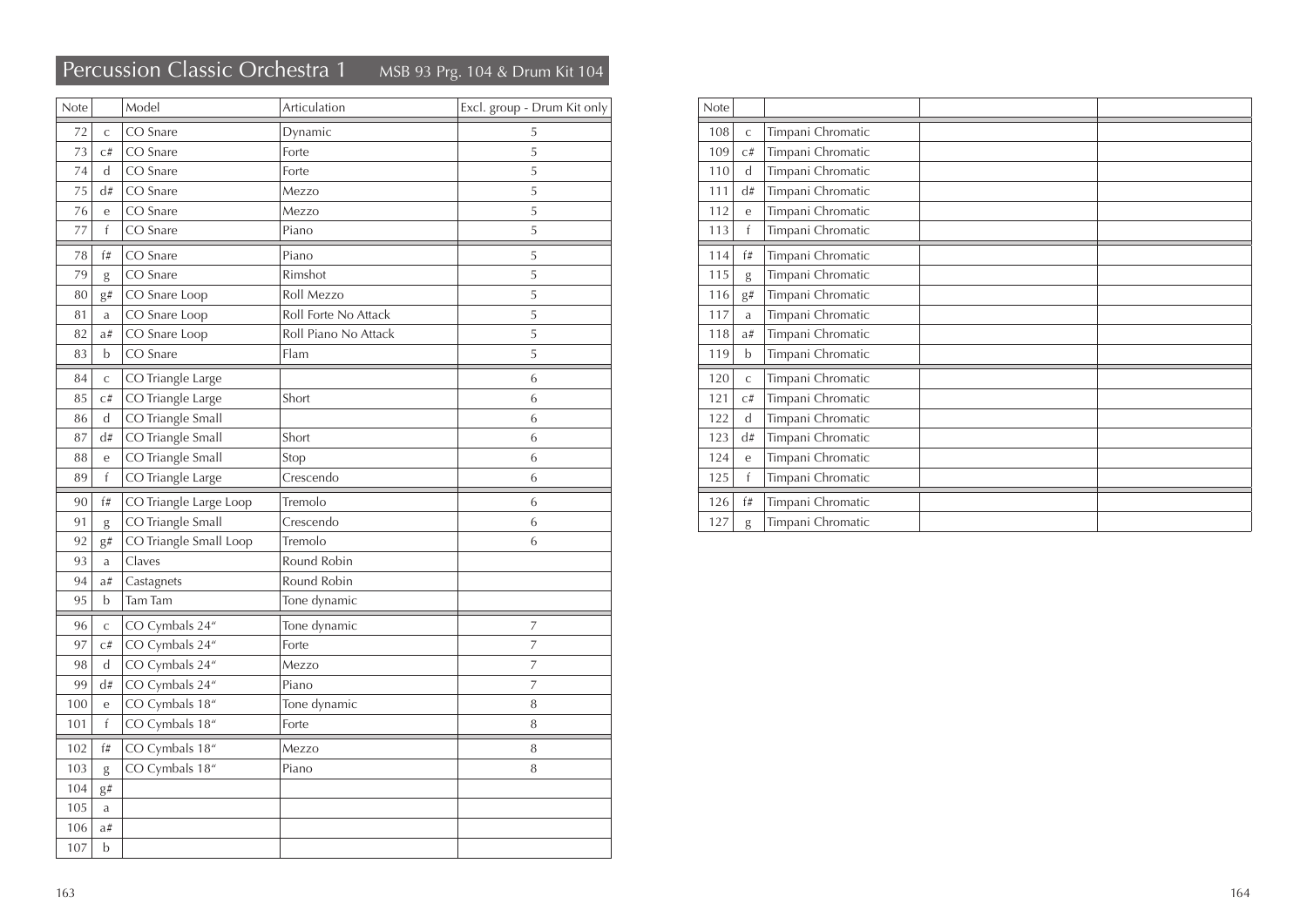|                | ACOUSTIC STANDARD - GM MAPPING |
|----------------|--------------------------------|
| 0              | Standard - Page 167            |
| 1              | Pop 1                          |
| $\overline{2}$ | Pop 2                          |
| 3              | l Hit                          |
|                | 4 Vintage                      |
| 5              | Rock                           |
| 6              | <b>Tradition Buzzer Snare</b>  |
|                | 7 Latin                        |
|                | <b>ROOM &amp; OVERHEAD</b>     |
| 8              | Standard                       |
| 9              | Pop $1$                        |
|                | $10$ Pop 2                     |
| 11             | Studio                         |
|                | $12$ Vintage                   |
| 13             | Rock                           |
|                | $14$ Hit 1                     |
|                | $15$ Hit 2                     |
|                | <b>POWER KITS</b>              |
|                | $16$ Rock 1                    |
|                | $17$ Rock 2                    |
|                | $18$ Rock 3                    |
|                | $19$ Rock 4                    |
|                | <b>ELECTRONIC &amp; DANCE</b>  |
| 24             | Dance                          |
|                | 25 Electric                    |
| 26             | 808/909                        |
| 27             | 808                            |
|                | 28 606                         |
| 29             | Dance                          |
| 30             | Dance                          |
| 31             | House                          |

|    | ACOUSTIC IAZZ              |
|----|----------------------------|
| 32 | Light                      |
|    | 33 Medium                  |
| 34 | Radio King                 |
|    | DRUM KITS - ACOUSTIC BRUSH |
|    | 40 Medium 1                |
| 41 | Medium 2                   |
|    | DRUM KITS - ACOUSTIC BRUSH |
|    | 48 Classic Percussion      |
|    | <b>DRUM KITS - VOCAL</b>   |
| 58 | Vocal Kit                  |
|    |                            |

# Drum Kit (Channel 10) Drum Kit (Channel 10) Mallet GS Special

|    | <b>ACOUSTIC DRUMS 1</b>                    | <b>MAPPING</b> |
|----|--------------------------------------------|----------------|
|    | 80 All Acoustic Sounds                     | Page 42        |
|    | <b>ELECTRONIC DRUMS 1</b>                  |                |
|    | 85 All Electronic Sounds                   | Page 52        |
|    | <b>PERCUSSION INSTRUMENTS - LATIN 1</b>    |                |
|    | 90 Congas                                  | Page 72        |
| 91 | Bongos Cowbell - Agogo - Triangle          | Page 74        |
|    | 92 Timbales - Caixa - Tamborim             | Page 76        |
|    | 93 Pandeiro - Surdo                        | Page 78        |
|    | 94 Cajon - Djembe                          | Page 80        |
|    | 95   Maracas - Shekere                     | Page 82        |
|    | 96 Latin Selection All                     | Page 84        |
|    | PERCUSSION INSTRUMENTS WORLD 1             |                |
|    | 97 World 1 - Latin                         | Page 110       |
|    | 98 World 1 - Afrika 1                      | Page 114       |
|    | 99 World 1 - India 1                       | Page 118       |
|    | 100 World 1 - Middle East 1                | Page 122       |
|    | 101 World 1 - International 1              | Page 126       |
|    | 102 World 1 - International 2              | Page 130       |
|    | PERCUSSION INSTRUMENTS CHINA 1             |                |
|    | 103 China 1                                | Page 148       |
|    | PERCUSSION INSTRUMENTS CLASSIC ORCHESTRA 1 |                |
|    | 104 Classic Orchestra                      | Page 162       |

#### *2ND DRUM KIT*

*After power on the drum kits are only available on parts with active DRUM MODE. The default MIDI channel for this is MIDI channel 10. You can also set a second part to DRUM MODE with a System Exclusive command.*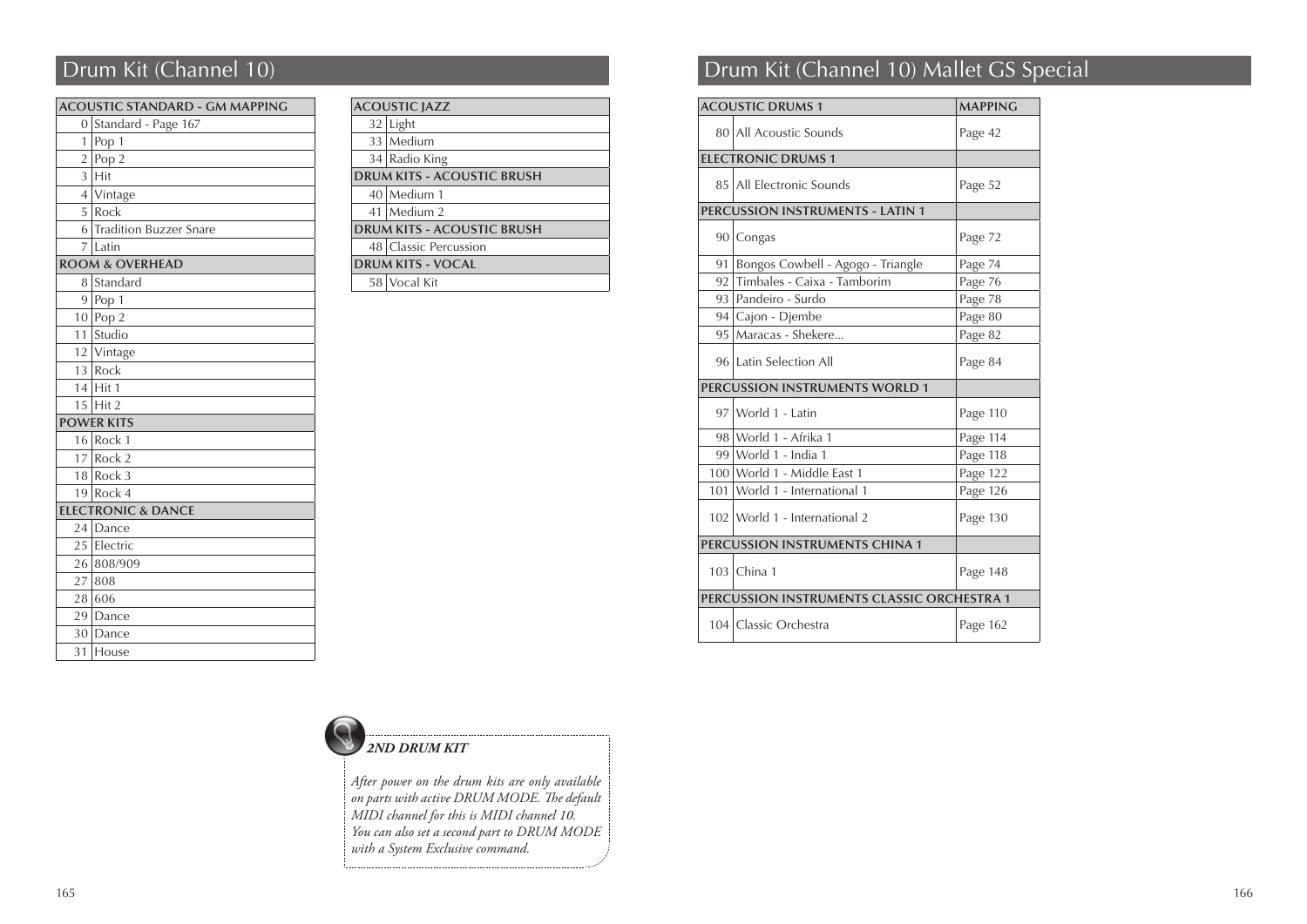|                    | $Nr.$ Prg. 0 Standard Kit                         | Prg. 1 Standard Kit       | Prg. 2 Standard Kit           | Prg. 3 Standard Kit     | Prg. 4 Standard Kit          | Prg. 5 Standard Kit             | Prg. 6 Standard Kit | <b>Prg. 7 Standard Kit</b> |              | Nr.              | $Prg. 0 - 7$               |
|--------------------|---------------------------------------------------|---------------------------|-------------------------------|-------------------------|------------------------------|---------------------------------|---------------------|----------------------------|--------------|------------------|----------------------------|
| $\mathsf{G}$<br>7  | Dance Kick                                        |                           |                               |                         |                              |                                 |                     | Snare QA Latin             |              | $E$ 64           | Conga low [Repetition]     |
| 8                  | Dance Kick                                        | $\sim$                    | $\sim$                        | $\sim$                  | $\sim$                       | $\sim$                          | $\sim$              | Snare QA Latin             |              | F 65             | Timbale high [Repetition]  |
| $\mathsf{A}$<br>9  | Dance Kick                                        | $\sim$                    | $\sim$                        | $\sim$                  | $\sim$                       | $\sim$                          | $\sim$              | Snare QA Latin             |              | 66               | Timbale low [Repetition]   |
| 10                 | Dance Kick                                        | $\sim$                    | $\sim$                        | $\sim$                  | $\sim$                       | $\sim$                          | $\sim$              | Snare QA Latin             |              | $G$ 67           | Agogo high [Repetition]    |
| 11                 | Dance Kick                                        | $\sim$                    | $\sim$                        |                         |                              |                                 |                     | Snare QA Latin             |              | 68               | Agogo low [Repetition]     |
| $\mathsf{C}$<br>12 | Dance Kick                                        | $\sim$                    | $\sim$                        | $\sim$                  | $\sim$                       | $\sim$                          | $\sim$              | Snare QA Latin             |              | $A \mid 69$      | Cabasa [Repetition]        |
| 13<br>$D$ 14       | Surdo Mute                                        | $\sim$<br>$\sim$          | $\sim$<br>$\sim$              | $\sim$<br>$\sim$        | $\sim$<br>$\sim$             | $\sim$<br>$\tilde{\phantom{a}}$ | $\sim$<br>$\sim$    | $\sim$                     |              | 70<br>71         | Maracas [Repetition]       |
| 15                 | Surdo Open<br>Hi Q                                | $\sim$                    | $\sim$                        | $\sim$                  | $\sim$                       | $\sim$                          | $\sim$              | $\sim$                     |              | $C$ 72           | Whistle<br>Whistle         |
| E<br>16            | Whipe Slap                                        | $\sim$                    | $\sim$                        |                         | $\sim$                       | $\tilde{\phantom{a}}$           | $\sim$              | $\sim$                     |              | 73               | Guiro short                |
| -F.<br>17          | Scratch                                           | $\sim$                    | $\sim$                        | $\sim$                  | $\sim$                       | $\sim$                          | $\sim$              | $\sim$                     |              | $D$ 74           | Guiro long                 |
| 18                 | Scratch                                           | $\sim$                    | $\sim$                        |                         | $\sim$                       | $\sim$                          | $\sim$              |                            |              | 75               | Claves                     |
| $G$ 19             | Finger Snap                                       |                           |                               |                         |                              |                                 |                     |                            |              | $E$ 76           | Woodblock low              |
| 20                 | Click Noise                                       | $\sim$                    | $\sim$                        | $\sim$                  | $\sim$                       | $\sim$                          | $\sim$              | $\sim$                     |              | $F$ 77           | Woodblock hi               |
| 21<br>$\mathsf{A}$ | Metronom Click                                    | $\sim$                    | $\sim$                        | $\sim$                  | $\sim$                       | $\sim$                          | $\sim$              | $\sim$                     |              | 78               | Cuica mute                 |
| 22                 | Metronom Bell                                     | $\sim$                    | $\sim$                        | $\sim$                  | $\sim$                       | $\sim$                          | $\sim$              | $\sim$                     |              | $G$ 79           | Cuica open                 |
| 23                 | Seq. Click                                        | $\sim$                    | $\sim$                        | $\sim$                  | $\sim$                       | $\sim$                          | $\sim$              | $\sim$                     |              | 80               | Triangle mute (5)          |
| $\mathsf{C}$<br>24 | Seq. Click                                        | $\sim$                    | $\sim$                        | $\sim$                  | $\sim$                       | $\sim$                          | $\sim$              | $\sim$                     | A            | 81               | Triangle open (5)          |
| 25                 | Brush Tap                                         | $\sim$                    |                               | $\sim$                  | $\sim$                       | $\sim$                          | $\sim$              |                            |              | 82               | Shaker                     |
| $D$ 26             | Brush Swirl                                       | $\sim$                    | $\sim$                        | $\sim$                  | $\sim$                       | $\sim$                          | $\sim$              | $\sim$                     |              | 83               | Jingle Bell                |
| 27                 | Brush Slap                                        | $\sim$                    | $\sim$                        | $\sim$                  | $\sim$                       | $\sim$                          | $\sim$              | $\sim$                     | $\mathsf{C}$ | 84               | Chimes                     |
| E<br>28            | Brush Tap Swirl                                   |                           |                               |                         |                              |                                 | $\sim$              |                            |              | 85               | Tamburin Hit 1             |
| F<br>29            | Snare Roll                                        | $\sim$                    | $\sim$                        | $\sim$                  | $\sim$                       | $\sim$                          | $\sim$              | $\sim$                     |              | $D$ 86           | Tamburin Hit 2             |
| 30                 | Castagnet                                         | $\sim$                    |                               |                         | $\sim$                       | $\sim$                          | $\sim$              |                            |              | 87               | Tamburin Hit 3             |
| $G$ 31<br>32       | Snare soft LS Cravio.<br>Sticks                   | Snare soft EZ GMS Piccolo | Snare soft EZ Roge.<br>Sticks | Snare soft LS Bronze    | Snare soft QA 5.5 Radio King | Snare soft LS SG                | Snare soft CR       | Snare soft QA Latin        |              | $E$ 88<br>$F$ 89 | Tamburin Hit 4<br>E-Snare  |
| 33<br>$\mathsf{A}$ | Bass Drum LS Ludw.                                | Bass Drum EZGMS 2         | Bass Drum EZ GMS              | Bass Drum LS Studio     | Bass Drum QA MAS             | Bass Drum AD LL                 | Bass Drum Modern 1  | Bass Drum QA Latin         |              | 90               | E-Snare                    |
| 34                 | Snare Var. LS Cravio.                             | Snare Var. EZ GMS Piccolo | Snare Var. EZ Roge.           | Snare Var. LS Bronze    | Snare Var. QA 5.5 Radio King | Snare Var. LS SG                | Snare Var. CR       | Snare Var. QA Latin        | $\mathsf{G}$ | 91               | E-Snare                    |
| 35                 | Bass Drum LS Ludw.                                | Bass Drum EZ GMS 2        | Bass Drum EZ GMS              | Bass Drum LS Studio     | Bass Drum QA MAS             | Bass Drum AD LL                 | Bass Drum Modern 2  | Bass Drum QA Latin         |              | 92               | E-Snare                    |
| $\mathsf{C}$<br>36 | Bass Drum LS Ludw.                                | Bass Drum EZ GMS 2        | Bass Drum EZ GMS              | Bass Drum LS Studio     | Bass Drum QA MAS             | Bass Drum AD LL                 | Bass Drum Modern 3  | Bass Drum QA Latin         | A            | 93               | E-Snare                    |
| 37                 | Sidestick LS Cravio.                              | Sidestick EZB Piccolo     | Sidestick EZ Roge.            | Sidestick LS Bronze     | Sidestick QA 5.5 Radio King  | Sidestick LS SG                 | Sidestick CR        | Sidestick QA Latin         |              | 94               | E-Snare                    |
| $D$ 38             | Snare LS Cravio.                                  | Snare EZB Piccolo         | Snare EZ Roge                 | Snare LS Bronze         | Snare QA 5.5 Radio King      | Snare LS SG                     | Snare CR            | Snare QA Latin             |              | 95               | E-Snare                    |
| 39                 | Clap                                              |                           |                               | $\sim$                  |                              | $\sim$                          | $\sim$              |                            | C            | 96               | E-Snare                    |
| $\mathsf E$<br>40  | Snare Rimshot LS Cravio.                          | Snare Rimshot EZB Piccolo | Snare Rimshot EZ Roge.        | Snare Rimshot LS Bronze | Snare RS QA 5.5 Radio King   | Snare Rimshot LS SG             | Snare Rimshot CR    | Snare Rimshot QA Latin     |              | 97               | E-Snare                    |
| F<br>41            | Tom Low Low EZ GMS                                |                           |                               |                         |                              |                                 |                     |                            |              | $D$   98         | E-Snare                    |
| 42                 | HiHat closed (0)                                  | $\sim$                    | $\sim$                        | $\sim$                  | $\sim$                       | $\sim$                          | $\sim$              | $\sim$                     |              | 99               | E-Snare                    |
| G <br>43           | Tom Low EZ GMS                                    |                           |                               | $\sim$                  | $\sim$                       |                                 | $\sim$              |                            |              | E 100            | E-Snare                    |
| 44                 | HiHat Pedal (0)                                   | $\sim$                    | $\sim$                        | $\sim$                  | $\sim$                       | $\sim$                          | $\sim$              | $\sim$                     |              | $F$ 101          | E-Snare                    |
| A<br>45            | Tom Medium L. EZ GMS                              | $\sim$                    | $\sim$                        | $\sim$                  | $\sim$                       | $\sim$                          | $\sim$              | $\sim$                     |              | 102              | E-Snare                    |
| 46<br>47           | HiHat open (0)<br>Tom Medium EZ GMS               | $\sim$<br>$\sim$          | $\sim$<br>$\sim$              | $\sim$<br>$\sim$        | $\sim$<br>$\sim$             | $\sim$<br>$\sim$                | $\sim$<br>$\sim$    | $\sim$<br>$\sim$           |              | $G$   103<br>104 | E-Snare<br>E-Claps         |
| $\mathsf{C}$<br>48 | Tom High EZ GMS                                   | $\sim$                    | $\sim$                        | $\sim$                  | $\sim$                       | $\sim$                          | $\sim$              | $\sim$                     |              | $A$   105        | E-Claps                    |
| 49                 | Crash Cymbal 1                                    | $\sim$                    | $\sim$                        | $\sim$                  | $\sim$                       | $\sim$                          | $\sim$              |                            |              | 106              | E-Claps                    |
| D<br>50            | Tom High High EZ GMS                              | $\sim$                    |                               |                         |                              | $\sim$                          | $\sim$              |                            |              | 107              | E-Claps                    |
| 51                 | Ride Cymbal 1 [Repetition]                        | $\sim$                    | $\sim$                        | $\sim$                  | $\sim$                       | $\sim$                          | $\sim$              | $\sim$                     |              | $C$   108        | E-Claps                    |
| E<br>52            | China Cymbal                                      | $\sim$                    | $\sim$                        |                         | $\sim$                       | $\sim$                          | $\sim$              | $\sim$                     |              | 109              | Claps Hit 1                |
| $\vdash$<br>53     | Ride Cup                                          | $\sim$                    | $\sim$                        | $\sim$                  | $\sim$                       | $\sim$                          | $\sim$              | $\sim$                     |              | $D$ 110          | Claps Hit 2                |
| 54                 | Tambourin [Repetition]                            | $\sim$                    | $\sim$                        | $\sim$                  | $\sim$                       | $\sim$                          | $\sim$              | $\sim$                     |              | 111              | Claps Hit 3                |
| $\mathsf{G}$<br>55 | Splash Cymbal                                     | $\sim$                    | $\sim$                        | $\sim$                  | $\sim$                       | $\sim$                          | $\sim$              |                            |              | E 112            | Claps Hit 4                |
| 56                 | Cowbell                                           | $\sim$                    |                               | $\sim$                  |                              |                                 |                     |                            |              | $F$  113         | Stomp 1                    |
| 57<br>A            | Crash Cymbal 2                                    | $\sim$                    | $\sim$                        | $\sim$                  | $\sim$                       | $\sim$                          | $\sim$              | $\sim$                     |              | 114              | Stomp 2                    |
| 58                 | Vibraslap                                         | $\sim$                    | $\sim$                        | $\sim$                  | $\sim$                       | $\sim$                          | $\sim$              | $\sim$                     |              | $G$ 115          | Stomp 3                    |
| 59                 | Ride Cymbal 2 [Repetition]                        | $\sim$                    | $\sim$                        | $\sim$                  | $\sim$                       | $\sim$                          | $\sim$              | $\sim$                     |              | 116              | Reverse Stomp              |
| $\mathsf{C}$<br>60 | Bongo high [Repetition]                           | $\sim$                    | $\sim$                        | $\sim$                  | $\sim$                       | $\sim$                          | $\sim$              | $\sim$                     |              | $A$   117        | Reverse Snare              |
| 61<br>$D \mid 62$  | Bongo low [Repetition]<br>Conga mute [Repetition] | $\sim$                    | $\sim$<br>$\sim$              | $\sim$<br>$\sim$        | $\sim$<br>$\sim$             | $\sim$<br>$\sim$                | $\sim$              | $\sim$<br>$\sim$           |              | 118<br>119       | Reverse Clap<br>Reverse BD |
| 63                 | Conga open [Repetition]                           | $\sim$<br>$\sim$          | $\sim$                        | $\sim$                  | $\sim$                       | $\sim$                          | $\sim$<br>$\sim$    | $\sim$                     |              | $C$   120        | HiHat Open 1/2             |
|                    |                                                   |                           |                               |                         |                              |                                 |                     |                            |              | 121              | Cym. Crash NL              |
|                    |                                                   |                           |                               |                         |                              |                                 |                     |                            |              | $D$ 122          | Cym. Ride NL               |
|                    |                                                   |                           |                               |                         |                              |                                 |                     |                            |              | 123              | Cym. Cup NL                |
|                    |                                                   |                           |                               |                         |                              |                                 |                     |                            |              | $E$   124        | Cym. Splash NL             |
| 167                |                                                   |                           |                               |                         |                              |                                 |                     |                            |              | 125              | Reverse Cym.               |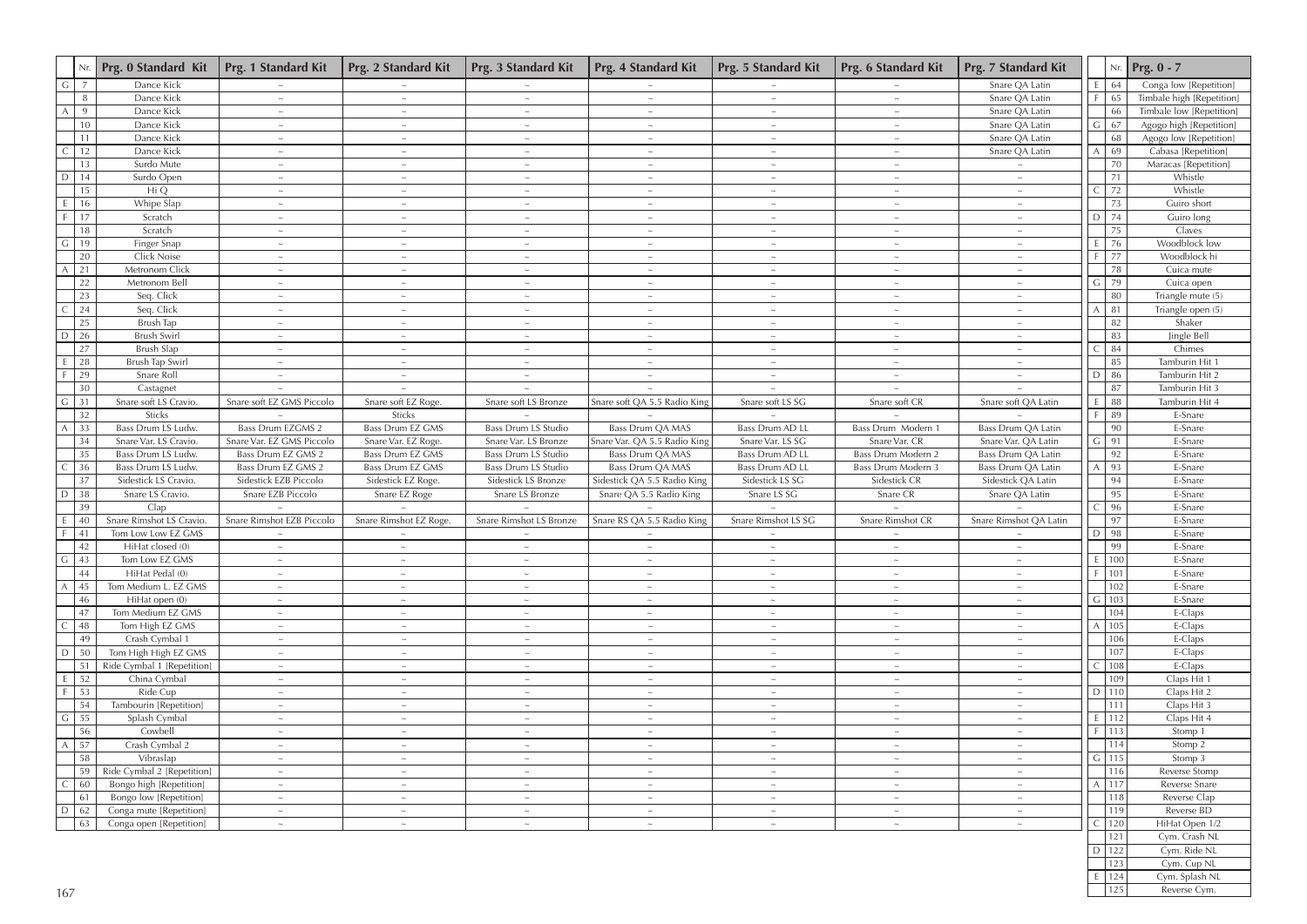|              | Nr.         |                              |                         |                          |                          |                           |                           |                            | Prg. 8 Overhead Kit   Prg. 9 Overhead Kit   Prg. 10 Overhead Kit   Prg. 11 Overhead Kit   Prg. 12 Overhead Kit   Prg. 13 Overhead Kit   Prg. 14 Overhead Kit   Prg. 15 Overhead Kit | Nr.                 | Prg. 8 - 15               |
|--------------|-------------|------------------------------|-------------------------|--------------------------|--------------------------|---------------------------|---------------------------|----------------------------|-------------------------------------------------------------------------------------------------------------------------------------------------------------------------------------|---------------------|---------------------------|
| G            | 7           | Dance Kick                   |                         |                          |                          |                           |                           |                            |                                                                                                                                                                                     | $E$ 64              | Conga low [Repetition]    |
|              | 8           | Dance Kick                   | $\sim$                  | $\sim$                   | $\sim$                   | $\sim$                    | $\sim$                    | $\sim$                     | $\sim$                                                                                                                                                                              | 65                  | Timbale high [Repetition] |
| A            | 9           | Dance Kick                   |                         |                          |                          |                           |                           |                            |                                                                                                                                                                                     | 66                  | Timbale low [Repetition]  |
|              | 10          | Dance Kick                   | $\sim$                  | $\sim$                   | $\sim$                   | $\sim$                    | $\sim$                    | $\sim$                     | $\sim$                                                                                                                                                                              | G<br>67             | Agogo high [Repetition]   |
|              | 11          | Dance Kick                   | $\sim$                  | $\sim$                   | $\sim$                   | $\sim$                    | $\sim$                    | $\sim$                     | $\sim$                                                                                                                                                                              | 68                  | Agogo low [Repetition]    |
| $\mathsf{C}$ | 12          | Dance Kick                   | $\sim$                  | $\sim$                   | $\sim$                   | $\sim$                    | $\sim$                    | $\sim$                     |                                                                                                                                                                                     | 69<br>$\mathcal{A}$ | Cabasa [Repetition]       |
|              | 13          | Surdo Mute                   | $\sim$                  | $\sim$                   | $\sim$                   | $\sim$                    | $\sim$                    | $\sim$                     | $\sim$                                                                                                                                                                              | 70                  | Maracas [Repetition]      |
|              | $D$ 14      | Surdo Open                   | $\sim$                  | $\sim$                   | $\sim$                   | $\sim$                    | $\sim$                    | $\sim$                     |                                                                                                                                                                                     | 71                  | Whistle                   |
|              | 15          | Hi Q                         | $\sim$                  | $\sim$                   | $\sim$                   | $\sim$                    | $\sim$                    | $\sim$                     | $\sim$                                                                                                                                                                              | 72<br>C             | Whistle                   |
| E            | 16          | Whipe Slap                   | $\sim$                  | $\sim$                   |                          | $\sim$                    | $\sim$                    | $\sim$                     | $\sim$                                                                                                                                                                              | 73                  | Guiro short               |
| -F.          | 17          | Scratch                      | $\sim$                  | $\sim$                   | $\sim$                   | $\sim$                    | $\sim$                    | $\sim$                     | $\sim$                                                                                                                                                                              | 74<br>D             | Guiro long                |
|              | 18          | Scratch                      | $\sim$                  | $\sim$                   | $\sim$                   | $\sim$                    |                           | $\sim$                     |                                                                                                                                                                                     | 75                  | Claves                    |
|              | $G$   19    | Finger Snap                  | $\sim$                  | $\sim$                   | $\sim$                   | $\sim$                    | $\tilde{\phantom{a}}$     | $\sim$                     | $\sim$                                                                                                                                                                              | 76<br>E             | Woodblock low             |
|              | 20          | Click Noise                  | $\sim$                  | $\sim$                   | $\sim$                   | $\sim$                    | $\sim$                    | $\sim$                     | $\sim$                                                                                                                                                                              | 77<br>F             | Woodblock hi              |
| A            | 21          | Metronom Click               | $\sim$                  |                          |                          | $\sim$                    |                           | $\sim$                     | $\sim$                                                                                                                                                                              | 78                  | Cuica mute                |
|              | 22          | Metronom Bell                | $\sim$                  | $\sim$                   | $\sim$                   | $\sim$                    | $\sim$                    | $\sim$                     | $\sim$                                                                                                                                                                              | 79<br>G             | Cuica open                |
|              | 23          | Seq. Click                   | $\sim$                  | $\sim$                   |                          | $\sim$                    | $\sim$                    | $\sim$                     | $\sim$                                                                                                                                                                              | 80                  | Triangle mute (5)         |
| $\mathsf{C}$ | 24          | Seq. Click                   | $\sim$                  |                          | $\sim$                   | $\sim$                    | $\sim$                    | $\sim$                     | $\sim$                                                                                                                                                                              | 81                  | Triangle open (5)         |
|              | 25          | Brush Tap                    | $\sim$                  | $\sim$                   | $\sim$                   | $\sim$                    | $\sim$                    | $\sim$                     | $\sim$                                                                                                                                                                              | 82                  | Shaker                    |
|              | $D$ 26      | Brush Swirl                  | $\sim$                  | $\sim$                   | $\sim$                   | $\sim$                    | $\sim$                    | $\sim$                     | $\sim$                                                                                                                                                                              | 83                  | Jingle Bell               |
|              | 27          | Brush Slap                   | $\sim$                  | $\sim$                   | $\sim$                   | $\sim$                    | $\sim$                    | $\sim$                     | $\sim$                                                                                                                                                                              | 84<br>C             | Chimes                    |
| E            | 28          | Brush Tap Swirl              | $\sim$                  | $\sim$                   |                          | $\sim$                    | $\sim$                    | $\sim$                     | $\sim$                                                                                                                                                                              | 85                  | Tamburin Hit 1            |
| F            | 29          | Snare Roll                   | $\sim$                  | $\sim$                   | $\sim$                   | $\sim$                    | $\sim$                    | $\sim$                     | $\sim$                                                                                                                                                                              | 86<br>D             | Tamburin Hit 2            |
|              | 30          | Castagnet                    |                         |                          |                          |                           |                           |                            |                                                                                                                                                                                     | 87                  | Tamburin Hit 3            |
|              | $G \mid 31$ | Snare soft QA 12x15 WFL      | Snare soft QA 4x14SW    | Snare soft QA 4x15 Ludw. | Snare soft QA 5x14 Leedy | Snare soft QA 5x14 Ludwig | Snare soft QA 6.5x14 Lud. | Snare soft QA Black Beauty | Snare soft QA 7x14 Radio K.                                                                                                                                                         | $E$ 88              | Tamburin Hit 4            |
|              | 32          | Sticks                       |                         |                          |                          |                           |                           |                            |                                                                                                                                                                                     | 89                  | E-Snare                   |
| А            | 33          | Bass Drum EZ GMS             | Bass Drum EZ GMS 2      | Bass Drum LS Ludw.       | Bass Drum AD LL          | Bass Drum QA Latin        | Bass Drum AD Tam.         | Bass Drum LS IC            | Bass Drum LS Studio                                                                                                                                                                 | 90                  | E-Snare                   |
|              | 34          | Snare Var. QA 12x15 WFL      | Snare Var. QA 4x14SW    | Snare Var. QA 4x15 Ludw. | Snare Var. QA 5x14 Leedy | Snare Var. QA 5x14 Ludw.  | Snare Var. QA 6.5x14 Lud  | Snare Var. QA Black Beauty | Snare Var. QA 7x14 Radio K.                                                                                                                                                         | 91<br>G             | E-Snare                   |
|              | 35          | Bass Drum EZ GMS             | Bass Drum EZ GMS 2      | Bass Drum LS Ludw.       | Bass Drum AD LL          | Bass Drum QA Latin        | Bass Drum AD Tam.         | Bass Drum LS IC            | Bass Drum LS Studio                                                                                                                                                                 | 92                  | E-Snare                   |
| C            | 36          | Bass Drum EZ GMS             | Bass Drum EZ GMS 2      | Bass Drum LS Ludw.       | Bass Drum AD LL          | Bass Drum QA Latin        | Bass Drum AD Tam.         | Bass Drum LS IC            | Bass Drum LS Studio                                                                                                                                                                 | 93                  | E-Snare                   |
|              | 37          | Sidestick QA 12x15 WFL       | Sidestick QA 4x14SW     | Sidestick QA 4x15 Ludw.  | Sidestick QA 5x14 Leedy  | Sidestick QA 5x14 Ludw.   | Sidestick QA 6.5x14 Lud.  | Sidestick QA Black Beauty  | Sidestick QA 7x14 Radio K.                                                                                                                                                          | 94                  | E-Snare                   |
|              | $D \mid 38$ | Snare QA 12x15 WFL           | Snare QA 4x14SW         | Snare QA 4x15 Ludw.      | Snare QA 5x14 Leedy      | Snare QA 5x14 Ludw.       | Snare QA 6.5x14 Lud.      | Snare QA Black Beauty      | Snare QA 7x14 Radio K.                                                                                                                                                              | 95                  | E-Snare                   |
|              | 39          | Clap                         |                         |                          |                          |                           |                           |                            |                                                                                                                                                                                     | 96                  | E-Snare                   |
| E            | 40          | Snare RS QA 12x15 WFL        | Snare Rimshot QA 4x14SW | Snare RS QA 4x15 Ludw.   | Snare RS QA 5x14 Leedy   | Snare RS QA 5x14 Ludw.    | Snare RS QA 6.5x14 Lud.   | Snare RS QA Black Beauty   | Snare RS QA 7x14 Radio K.                                                                                                                                                           | 97                  | E-Snare                   |
| F.           | 41          | Tom Low EZ GMS Overhead      |                         |                          |                          |                           |                           |                            |                                                                                                                                                                                     | 98<br>D             | E-Snare                   |
|              | 42          | HiHat closed (0)             | $\sim$                  | $\sim$                   | $\sim$                   | $\sim$                    | $\sim$                    | $\sim$                     | $\sim$                                                                                                                                                                              | 99                  | E-Snare                   |
|              | $G \mid 43$ | Tom Low EZ GMS Overhead      | $\sim$                  |                          | $\sim$                   | $\sim$                    |                           | $\sim$                     |                                                                                                                                                                                     | 100                 | E-Snare                   |
|              | 44          | HiHat Pedal (0)              | $\sim$                  | $\sim$                   | $\sim$                   | $\sim$                    | $\sim$                    | $\sim$                     | $\sim$                                                                                                                                                                              | 101                 | E-Snare                   |
| A            |             | 45 Tom M. L. EZ GMS Overhead | $\sim$                  |                          | $\sim$                   | $\sim$                    |                           | $\sim$                     | $\sim$                                                                                                                                                                              | 102                 | E-Snare                   |
|              | 46          | HiHat open (0)               | $\sim$                  | $\sim$                   | $\sim$                   | $\sim$                    | $\tilde{\phantom{a}}$     | $\sim$                     | $\sim$                                                                                                                                                                              | 103<br>G            | E-Snare                   |
|              | 47          | Tom M. EZ GMS Overhead       | $\sim$                  | $\sim$                   | $\sim$                   | $\sim$                    | $\sim$                    | $\sim$                     | $\sim$                                                                                                                                                                              | 104                 | E-Claps                   |
| C            | 48          | Tom High EZ GMS Overhead     | $\sim$                  | $\sim$                   | $\sim$                   | $\sim$                    | $\sim$                    | $\sim$                     | $\sim$                                                                                                                                                                              | 105                 | E-Claps                   |
|              | 49          | Crash Cymbal 1               | $\sim$                  | $\sim$                   |                          |                           |                           |                            |                                                                                                                                                                                     | 106                 | E-Claps                   |
|              | $D$ 50      | Tom High High EZ GMS Ov.     | $\sim$                  | $\sim$                   | $\sim$                   | $\sim$                    | $\sim$                    | $\sim$                     | $\sim$                                                                                                                                                                              | 107                 | E-Claps                   |
|              | 51          | Ride Cymbal 1 [Repetition]   | $\sim$                  | $\sim$                   |                          | $\sim$                    | $\sim$                    | $\sim$                     | $\sim$                                                                                                                                                                              | 108                 | E-Claps                   |
| E            | 52          | China Cymbal                 | $\sim$                  | $\sim$                   |                          |                           |                           |                            | $\sim$                                                                                                                                                                              | 109                 | Claps Hit 1               |
| F            | 53          | Ride Cup                     | $\sim$                  | $\sim$                   | $\sim$                   | $\sim$                    | $\sim$                    | $\sim$                     | $\sim$                                                                                                                                                                              | $D$ 110             | Claps Hit 2               |
|              | 54          | Tambourin [Repetition]       | $\sim$                  |                          |                          | $\sim$                    |                           | $\sim$                     |                                                                                                                                                                                     | 111                 | Claps Hit 3               |
|              | $G$ 55      | Splash Cymbal                |                         |                          |                          |                           |                           |                            |                                                                                                                                                                                     | 112<br>E.           | Claps Hit 4               |
|              | 56          | Cowbell                      | $\sim$                  | $\sim$                   | $\sim$                   |                           | $\sim$                    | $\sim$                     |                                                                                                                                                                                     | 113                 | Stomp 1                   |
|              | A 57        | Crash Cymbal 2               | $\sim$                  | $\sim$                   | $\sim$                   |                           | $\sim$                    | $\sim$                     | $\sim$                                                                                                                                                                              | 114                 | Stomp 2                   |
|              | 58          | Vibraslap                    | $\sim$                  | $\sim$                   | $\sim$                   | $\sim$                    | $\sim$                    | $\sim$                     | $\sim$                                                                                                                                                                              | G   115             | Stomp 3                   |
|              | 59          | Ride Cymbal 2 [Repetition]   | $\sim$                  | $\sim$                   | $\sim$                   | $\sim$                    | $\sim$                    | $\sim$                     | $\sim$                                                                                                                                                                              | 116                 | Reverse Stomp             |
|              | $C$ 60      | Bongo high [Repetition]      | $\sim$                  | $\sim$                   | $\sim$                   | $\sim$                    | $\sim$                    | $\sim$                     | $\sim$                                                                                                                                                                              | A   117             | Reverse Snare             |
|              | -61         | Bongo low [Repetition]       | $\sim$                  | $\sim$                   | $\sim$                   | $\sim$                    | $\sim$                    | $\sim$                     | $\sim$                                                                                                                                                                              | 118                 | Reverse Clap              |
|              | $D \mid 62$ | Conga mute [Repetition]      | $\sim$                  | $\sim$                   | $\sim$                   | $\sim$                    | $\sim$                    | $\sim$                     | $\sim$                                                                                                                                                                              | 119                 | Reverse BD                |
|              | 63          | Conga open [Repetition]      | $\sim$                  | $\sim$                   | $\sim$                   | $\sim$                    | $\sim$                    | $\sim$                     | $\sim$                                                                                                                                                                              | 120<br>C            | HiHat Open 1/2            |
|              |             |                              |                         |                          |                          |                           |                           |                            |                                                                                                                                                                                     | 121                 | Cym. Crash NL             |
|              |             |                              |                         |                          |                          |                           |                           |                            |                                                                                                                                                                                     | $D$   122           | Cym. Ride NL              |
|              |             |                              |                         |                          |                          |                           |                           |                            |                                                                                                                                                                                     | 123                 | Cym. Cup NL               |
|              |             |                              |                         |                          |                          |                           |                           |                            |                                                                                                                                                                                     | 124                 | Cym. Splash NL            |
|              |             |                              |                         |                          |                          |                           |                           |                            |                                                                                                                                                                                     | 125                 | Reverse Cym.              |
| -169         |             |                              |                         |                          |                          |                           |                           |                            |                                                                                                                                                                                     |                     |                           |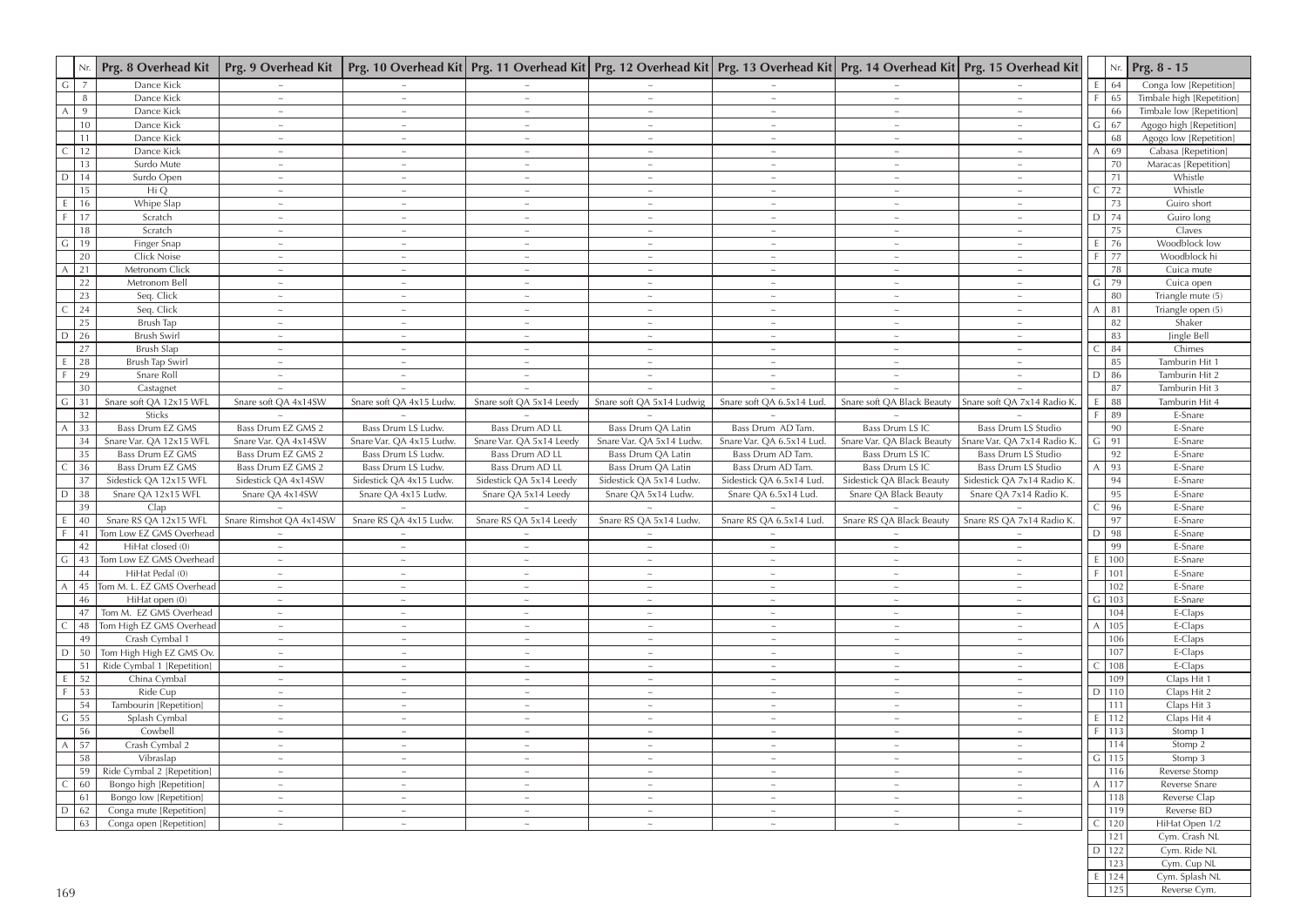|              | Nr.            | Prg. 16 Power Kit          | Prg. 17 Power Kit      | Prg. 18 Power Kit        | Prg. 19 Power Kit        |
|--------------|----------------|----------------------------|------------------------|--------------------------|--------------------------|
| G            | $\overline{7}$ | Dance Kick                 |                        |                          |                          |
|              | 8              | Dance Kick                 | $\sim$                 |                          | $\sim$                   |
| А            | 9              | Dance Kick                 | ÷.                     |                          |                          |
|              | 10             | Dance Kick                 | $\ddot{ }$             | i.                       | $\ddot{ }$               |
|              | 11             | Dance Kick                 | $\sim$                 |                          | $\sim$                   |
| $\mathsf{C}$ | 12             | Dance Kick                 | $\sim$                 | $\overline{a}$           | $\overline{a}$           |
|              | 13             | Surdo Mute                 | $\sim$                 | $\sim$                   | $\sim$                   |
| D            | 14             | Surdo Open                 | $\sim$                 | $\sim$                   | $\sim$                   |
|              | 15             | Hi Q                       | $\sim$                 | $\sim$                   | $\sim$                   |
| Ε            | 16             | Whipe Slap                 | $\sim$                 | $\sim$                   | $\sim$                   |
| F            | 17             | Scratch                    | $\ddot{\phantom{0}}$   |                          | $\sim$                   |
|              | 18             | Scratch                    |                        |                          |                          |
| G            | 19             | Finger Snap                | $\sim$                 | $\sim$                   | $\sim$                   |
|              | 20             | Click Noise                |                        |                          |                          |
| Α            | 21             | Metronom Click             | $\sim$                 | $\sim$                   | $\sim$                   |
|              | 22             | Metronom Bell              | $\sim$                 | $\sim$                   | $\sim$                   |
|              | 23             | Seq. Click                 | $\sim$                 | $\sim$                   | i.                       |
| C            | 24             | Seq. Click                 | $\sim$                 | $\sim$                   | $\sim$                   |
|              | 25             | Brush Tap                  | $\sim$                 | $\sim$                   | $\sim$                   |
| D            | 26             | Brush Swirl                | $\sim$                 | $\sim$                   | $\sim$                   |
|              | 27             | Brush Slap                 | i.                     |                          |                          |
| Ε            | 28             | Brush Tap Swirl            | $\sim$                 | $\sim$                   | $\sim$                   |
| F            | 29             | Snare Roll                 |                        |                          |                          |
|              | 30             | Castagnet                  | $\ddot{ }$             |                          |                          |
| G            | 31             | Snare soft AD Sono         | Snare soft LS Ludw.    | Snare soft QA Gadd Power | Snare soft QA Gadd Power |
|              | 32             | Sticks                     |                        |                          |                          |
| A            | 33             | Bass Drum AD Tama          | Bass Drum QA Gadd      | Bass Drum LS Ludwig      | Bass Drum AD LL          |
|              | 34             | Snare Var. AD Sonor        | Snare Var. LS Ludw.    | Snare Var. QA Gadd Power | Snare Var. QA Gadd Power |
|              | 35             | Bass Drum AD Tama          | Bass Drum QA Gadd      | Bass Drum LS Ludwig      | Bass Drum AD LL          |
| $\mathsf{C}$ | 36             | Bass Drum AD Tama          | Bass Drum QA Gadd      | Bass Drum LS Ludwig      | Bass Drum AD LL          |
|              | 37             | Sidestick AD Sono          | Sidestick LS Ludw.     | Sidestick QA Gadd Power  | Sidestick QA Gadd Power  |
| D            | 38             | Snare AD Sono              | Snare LS Ludw.         | Snare QA Gadd Power      | Snare QA Gadd Power      |
|              | 39             | Clap                       |                        |                          |                          |
| E            | 40             | Snare Rimshot AD Sono      | Snare Rimshot LS Ludw. | Snare RS QA Gadd Power   | Snare RS QA Gadd Power   |
| F            | 41             | Tom Low SG                 |                        |                          |                          |
|              | 42             | HiHat closed (0)           | $\sim$                 | $\sim$                   | $\sim$                   |
| G            | 43             | Tom Low SG                 | $\sim$                 | $\sim$                   | i.                       |
|              | 44             | HiHat Pedal (0)            | $\sim$                 | $\sim$                   | $\sim$                   |
| Α            | 45             | Tom M. L. SG               | $\sim$                 | $\sim$                   | $\sim$                   |
|              | 46             | HiHat open (0)             | $\sim$                 | $\sim$                   | $\sim$                   |
|              | 47             | Tom M. SG                  | $\sim$                 | i.                       | $\sim$                   |
| C            | 48             | Tom High SG                | $\sim$                 | $\sim$                   | $\sim$                   |
|              | 49             | Crash Cymbal 1             | $\sim$                 |                          |                          |
| D            | 50             | Tom High High SG           | $\ddot{ }$             | $\ddot{ }$               | $\sim$                   |
|              | 51             | Ride Cymbal 1 [Repetition] | $\sim$                 |                          |                          |
| Е            | 52             | China Cymbal               | $\sim$                 | $\sim$                   | $\sim$                   |
| F            | 53             | Ride Cup                   | $\sim$                 | $\tilde{\phantom{a}}$    | $\sim$                   |
|              | 54             | Tambourin [Repetition]     | $\overline{a}$         | i.                       | $\sim$                   |
| G            | 55             | Splash Cymbal              | $\sim$                 | $\sim$                   | $\sim$                   |
|              | 56             | Cowbell Rock               | Cowbell Rock           | Cowbell Rock             | Cowbell Rock             |
| Α            | 57             | Crash Cymbal 2             | $\tilde{ }$            | $\ddot{\phantom{1}}$     | $\sim$                   |
|              | 58             | Vibraslap                  |                        | i.                       |                          |
|              | 59             | Ride Cymbal 2 [Repetition] | $\ddot{ }$             | $\sim$                   | $\sim$                   |
| $\mathsf{C}$ | 60             |                            | $\ddot{ }$             |                          |                          |
|              | 61             | Bongo high [Repetition]    | $\sim$                 |                          | $\sim$                   |
| D            | 62             | Bongo low [Repetition]     | $\sim$                 |                          | $\overline{a}$           |
|              |                | Conga mute [Repetition]    | $\sim$                 |                          | $\sim$                   |
|              | 63             | Conga open [Repetition]    |                        |                          |                          |

|              | Nr.            | Prg. 16 Power Kit          | Prg. 17 Power Kit      | Prg. 18 Power Kit        | Prg. 19 Power Kit        |
|--------------|----------------|----------------------------|------------------------|--------------------------|--------------------------|
| $\mathsf{G}$ | $\overline{7}$ | Dance Kick                 |                        |                          |                          |
|              | 8              | Dance Kick                 | $\sim$                 | $\sim$                   | $\sim$                   |
| $\wedge$     | 9              | Dance Kick                 | $\sim$                 | $\sim$                   | $\sim$                   |
|              | 10             | Dance Kick                 | $\sim$                 | $\sim$                   | $\sim$                   |
|              | 11             | Dance Kick                 | $\sim$                 | $\sim$                   | $\sim$                   |
| $\mathsf{C}$ | 12             | Dance Kick                 | $\sim$                 | $\sim$                   | $\sim$                   |
|              | 13             | Surdo Mute                 | $\sim$                 | $\sim$                   | $\sim$                   |
|              | $D$ 14         | Surdo Open                 | $\sim$                 | $\sim$                   | $\sim$                   |
|              | 15             | Hi Q                       | $\sim$                 | $\sim$                   | $\sim$                   |
|              | $E$ 16         | Whipe Slap                 | $\sim$                 | $\sim$                   | $\sim$                   |
|              | $F$   17       | Scratch                    | $\sim$                 | $\sim$                   | $\sim$                   |
|              | 18             |                            | $\sim$                 | $\sim$                   | $\sim$                   |
|              |                | Scratch                    |                        |                          |                          |
| $\mathsf{G}$ | 19             | Finger Snap                | $\sim$                 | $\sim$                   | $\sim$                   |
|              | 20             | Click Noise                | $\sim$                 | $\sim$                   | $\sim$                   |
|              | $A \mid 21$    | Metronom Click             | $\sim$                 | $\sim$                   | $\sim$                   |
|              | 22             | Metronom Bell              | $\sim$                 | $\sim$                   | $\sim$                   |
|              | 23             | Seq. Click                 | $\sim$                 | $\sim$                   | $\sim$                   |
| C I          | 24             | Seq. Click                 | $\sim$                 | $\sim$                   | $\sim$                   |
|              | 25             | <b>Brush Tap</b>           | $\sim$                 | $\sim$                   | $\sim$                   |
|              | $D$ 26         | Brush Swirl                | $\sim$                 | $\sim$                   | $\sim$                   |
|              | 27             | Brush Slap                 | $\sim$                 | $\sim$                   | $\sim$                   |
|              | $E$ 28         | Brush Tap Swirl            | $\sim$                 | $\sim$                   | $\sim$                   |
| F            | 29             | Snare Roll                 | $\sim$                 | $\sim$                   | $\sim$                   |
|              | 30             | Castagnet                  | $\sim$                 | $\sim$                   | $\sim$                   |
|              | $G$ 31         | Snare soft AD Sono         | Snare soft LS Ludw.    | Snare soft OA Gadd Power | Snare soft QA Gadd Power |
|              | 32             | Sticks                     |                        |                          |                          |
| A            | 33             | Bass Drum AD Tama          | Bass Drum QA Gadd      | Bass Drum LS Ludwig      | Bass Drum AD LL          |
|              | 34             | Snare Var. AD Sonor        | Snare Var. LS Ludw.    | Snare Var. QA Gadd Power | Snare Var. QA Gadd Power |
|              | 35             | Bass Drum AD Tama          | Bass Drum QA Gadd      | Bass Drum LS Ludwig      | Bass Drum AD LL          |
| СI           |                |                            |                        |                          |                          |
|              | 36             | Bass Drum AD Tama          | Bass Drum QA Gadd      | Bass Drum LS Ludwig      | Bass Drum AD LL          |
|              | 37             | Sidestick AD Sono          | Sidestick LS Ludw.     | Sidestick QA Gadd Power  | Sidestick OA Gadd Power  |
|              | $D \mid 38$    | Snare AD Sono              | Snare LS Ludw.         | Snare QA Gadd Power      | Snare QA Gadd Power      |
|              | 39             | Clap                       |                        |                          | $\sim$                   |
| E            | 40             | Snare Rimshot AD Sono      | Snare Rimshot LS Ludw. | Snare RS QA Gadd Power   | Snare RS QA Gadd Power   |
|              | $F$ 41         | Tom Low SG                 | $\sim$                 | $\sim$                   | $\sim$                   |
|              | 42             | HiHat closed (0)           | $\sim$                 | $\sim$                   | $\sim$                   |
| G            | 43             | Tom Low SG                 | $\sim$                 | $\sim$                   | $\sim$                   |
|              | 44             | HiHat Pedal (0)            | $\sim$                 | $\sim$                   | $\sim$                   |
| A            | 45             | Tom M. L. SG               | $\sim$                 | $\sim$                   | $\sim$                   |
|              | 46             | HiHat open (0)             | $\sim$                 | $\sim$                   | $\sim$                   |
|              | 47             | Tom M. SG                  | $\sim$                 | $\sim$                   | $\sim$                   |
| СΙ           | 48             | Tom High SG                | $\sim$                 | $\sim$                   | $\sim$                   |
|              | 49             | Crash Cymbal 1             | $\sim$                 | $\sim$                   | $\sim$                   |
|              | $D \mid 50$    | Tom High High SG           | $\sim$                 | $\sim$                   | $\sim$                   |
|              | 51             | Ride Cymbal 1 [Repetition] | $\sim$                 | $\sim$                   | $\sim$                   |
|              | $E$ 52         | China Cymbal               | $\sim$                 | $\sim$                   | $\sim$                   |
| F            | 53             | Ride Cup                   | $\sim$                 | $\sim$                   |                          |
|              |                |                            |                        |                          | $\sim$                   |
|              | 54             | Tambourin [Repetition]     | $\sim$                 | $\sim$                   | $\sim$                   |
|              | $G$ 55         | Splash Cymbal              | $\sim$                 | $\sim$                   | $\sim$                   |
|              | 56             | Cowbell Rock               | Cowbell Rock           | Cowbell Rock             | Cowbell Rock             |
|              | $A \mid 57$    | Crash Cymbal 2             | $\sim$                 | $\sim$                   | $\sim$                   |
|              | 58             | Vibraslap                  | $\sim$                 | $\sim$                   | $\sim$                   |
|              | 59             | Ride Cymbal 2 [Repetition] | $\sim$                 | $\sim$                   | $\sim$                   |
| СΙ           | 60             | Bongo high [Repetition]    | $\sim$                 | $\sim$                   | $\sim$                   |
|              | 61             | Bongo low [Repetition]     | $\sim$                 | $\sim$                   | $\sim$                   |
|              | $D \mid 62$    | Conga mute [Repetition]    | $\sim$                 | $\sim$                   | $\sim$                   |
|              | 63             | Conga open [Repetition]    | $\sim$                 | $\sim$                   | $\sim$                   |
|              |                |                            |                        |                          |                          |
|              |                |                            |                        |                          |                          |
|              |                |                            |                        |                          |                          |
|              |                |                            |                        |                          |                          |
|              |                |                            |                        |                          |                          |
| 171          |                |                            |                        |                          |                          |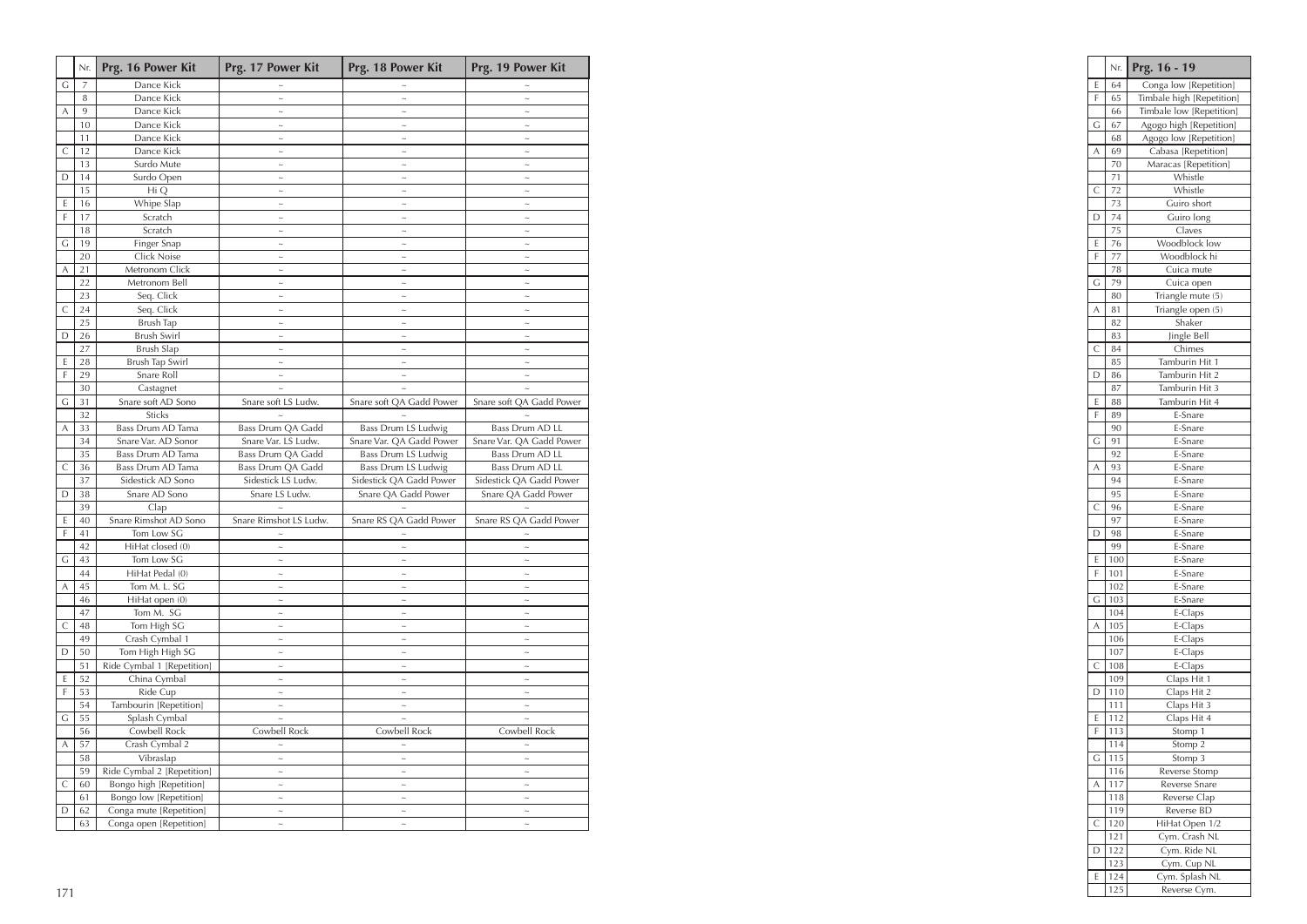|                | Nr. | Prg. 24 Dance Kit | Prg. 25 Electro Kit | Prg. 26 808/909 Kit | Prg. 27 909 Kit | Prg. 28 Analog Kit | Prg. 29 Dance Kit     | Prg. 30 Dance Kit | Prg. 31 House Kit |                |           | Nr.   Prg. 24 - 31 |
|----------------|-----|-------------------|---------------------|---------------------|-----------------|--------------------|-----------------------|-------------------|-------------------|----------------|-----------|--------------------|
| G              | 7   | E-Kick            |                     |                     |                 |                    |                       |                   |                   | E              | 64        | E-Conga low        |
|                | 8   | E-Kick            | $\sim$              | $\sim$              | $\sim$          | $\sim$             | $\sim$                | $\sim$            |                   | F              | 65        | E-Timbale high     |
| A              | 9   | E-Kick            | $\sim$              | $\sim$              | $\sim$          | $\sim$             | $\sim$                | $\sim$            | $\sim$            |                | 66        | E-Timbale low      |
|                | 10  | E-Kick            | $\sim$              | $\sim$              | $\sim$          | $\sim$             | $\sim$                | $\sim$            | $\sim$            | ${\mathsf G}$  | 67        | E.Agogo high       |
|                | 11  | E-Kick            | $\sim$              |                     | $\sim$          | $\sim$             | $\sim$                | $\sim$            | $\sim$            |                | 68        | E-Agogo low        |
| $\mathsf{C}$   | 12  | E-Kick            | $\sim$              | $\sim$              | $\sim$          | $\sim$             | $\sim$                | $\sim$            | $\sim$            | $\overline{A}$ | 69        | E-Cabasa           |
|                | 13  | E-Kick            | $\sim$              | $\sim$              | $\sim$          | $\sim$             | $\sim$                | $\sim$            | $\sim$            |                | 70        | E-Maracas          |
| $D$ 14         |     | E-Kick            | $\sim$              |                     | $\sim$          | $\sim$             | $\sim$                | $\sim$            |                   |                | 71        | E-Whistle          |
|                | 15  | Hi Q              | $\sim$              | $\sim$              | $\sim$          | $\sim$             | $\sim$                | $\sim$            | $\sim$            | $\mathsf{C}$   | 72        | E-Whistle          |
| E              | 16  | Whipe Slap        | $\sim$              | $\sim$              | $\sim$          | $\sim$             | $\tilde{\phantom{a}}$ | $\sim$            | $\sim$            |                | 73        | E-Guiro short      |
| l F.           | 17  | Scratch           | $\sim$              | $\sim$              | $\sim$          | $\sim$             | $\sim$                | $\sim$            | $\sim$            | D              | 74        | E-Guiro long       |
|                | 18  | Scratch           | $\sim$              | $\sim$              | $\sim$          | $\sim$             | $\sim$                | $\sim$            | $\sim$            |                | 75        | E-Claves           |
| G              | 19  | Finger Snap       | $\sim$              | $\sim$              | $\sim$          | $\sim$             | $\sim$                | $\sim$            | $\sim$            | E.             | 76        | E-Woodblock low    |
|                | 20  | Click Noise       | $\sim$              | $\sim$              | $\sim$          | $\sim$             | $\sim$                | $\sim$            | $\sim$            | F              | 77        | E-Woodblock hi     |
| A              | 21  | Metronom Click    | $\sim$              | $\sim$              | $\sim$          | $\sim$             | $\sim$                | $\sim$            | $\sim$            |                | 78        | E-Cuica mute       |
|                | 22  | Metronom Bell     | $\sim$              | $\sim$              | $\sim$          | $\sim$             | $\sim$                | $\sim$            | $\sim$            | G              | 79        | E-Cuica open       |
|                | 23  | Seq. Click        | $\sim$              | $\sim$              | $\sim$          | $\sim$             | $\sim$                | $\sim$            | $\sim$            |                | 80        | E-Triangle mute    |
| $\mathsf{C}$   | 24  | Seq. Click        | $\sim$              | $\sim$              | $\sim$          | $\sim$             | $\sim$                | $\sim$            | $\sim$            | $\overline{A}$ | 81        | E-Triangle open    |
|                | 25  | E-Kick            | $\sim$              | $\sim$              | $\sim$          | $\sim$             | $\sim$                | $\sim$            | $\sim$            |                | 82        | E-Shaker           |
| $D$ 26         |     | E-Kick            | $\sim$              | $\sim$              | $\sim$          | $\sim$             | $\sim$                | $\sim$            |                   |                | 83        | E-Jingle Bell      |
|                | 27  | E-Kick            | $\sim$              | $\sim$              | $\sim$          | $\sim$             | $\sim$                | $\sim$            | $\sim$            | C              | 84        | E-Chimes           |
| E              | 28  | E-Kick            | $\sim$              | $\sim$              | $\sim$          | $\sim$             | $\sim$                | $\sim$            | $\sim$            |                | 85        | Tamburin Hit 1     |
| F              | 29  | E-Kick            | $\sim$              | $\sim$              | $\sim$          | $\sim$             | $\sim$                | $\sim$            | $\sim$            | $\mathsf D$    | 86        | Tamburin Hit 2     |
|                | 30  | E-Kick            | $\sim$              | $\sim$              | $\sim$          | $\sim$             | $\sim$                | $\sim$            | $\sim$            |                | 87        | Tamburin Hit 3     |
| $G$ 31         |     | Elec Snare        | $\sim$              | $\sim$              | $\sim$          | $\sim$             | $\sim$                | $\sim$            | $\sim$            | -F             | 88        | Tamburin Hit 4     |
|                | 32  | E-Kick            | $\sim$              | $\sim$              | $\sim$          | $\sim$             | $\sim$                | $\sim$            | $\sim$            | -F             | 89        | E-Snare            |
| A              | 33  | E-Kick            | $\sim$              | $\sim$              | $\sim$          | $\sim$             | $\sim$                | $\sim$            | $\sim$            |                | 90        | E-Snare            |
|                | 34  | Elec Snare        | $\sim$              | $\sim$              | $\sim$          | $\sim$             | $\sim$                | $\sim$            | $\sim$            | $\mathsf{G}$   | 91        | E-Snare            |
|                | 35  | Dance BD          | Elec BD             | 909 BD              | 909 BD          | 606 BD             | Dance BD              | Dance BD          | Dance BD          |                | 92        | E-Snare            |
| $\mathsf{C}$   | 36  | Dance BD          | Elec BD             | 808 BD              | 909 BD          | 80 BD              | Dance BD              | Dance BD          | Dance BD          | $\overline{A}$ | 93        | E-Snare            |
|                | 37  | <b>Rim 808</b>    | <b>Rim 808</b>      | 808 Rim             | 909 Rim         | 606 Rim            | 909 Rim               | 909 Rim           | 909 Rim           |                | 94        | E-Snare            |
| $D$ 38         |     | Elec Snare 1      | Elec Snare          | 808 Snare           | 909 Snare       | Snare 80           | Dance Snare           | Dance Snare       | Dance Snare       |                | 95        | E-Snare            |
|                | 39  | Clap 808          | Clap 808            | Clap 808            | Clap 808        | Clap 80            | Hit Clap              | Hit Clap          | Hit Clap          | $\mathsf{C}$   | 96        | E-Snare            |
| E              | 40  | Elec Snare 2      | Elec Snare 2        | 909 Snare           | 909 Snare       | Snare 85           | Dance Snare           | Dance Snare       | Dance Snare       |                | 97        | E-Snare            |
| F              | 41  | Elec Tom 909      | Elec Tom 80 Lin     | 808 Tom             | 909 Tom         | Tom 85             | 909 Tom               | 909 Tom           | 909 Tom           | $\mathsf{D}$   | 98        | E-Snare            |
|                | 42  | HH 909            | HH elec             | 808 HHat cl         | 909 HHat cl     | HHat cl. 85        | 909 HHat cl           | 909 HHat cl       | 909 HHat cl       |                | 99        | E-Snare            |
| G              | 43  | Elec Tom 909      | Elec Tom 80 Lin.    | 808 Tom             | 909 Tom         | Tom 85             | 909 Tom               | 909 Tom           | 909 Tom           | E              | 100       | E-Snare            |
|                | 44  | HH 909            | HH elec             | 808 HHat P.         | 909 HHat P.     | HHat cl. 85        | 909 HHat e.           | 909 HHat e.       | 909 HHat e.       | F              | 101       | E-Snare            |
| A              | 45  | Elec Tom 909      | Elec Tom 80 Lin.    | 808 Tom             | 909 Tom         | Tom 85             | 909 Tom               | 909 Tom           | 909 Tom           |                | 102       | E-Snare            |
|                | 46  | HH 909            | HH elec             | 808 HH. op          | 909 HH. op.     | HHat cl. 85        | 909 HH. op.           | 909 HH. op.       | 909 HH. op.       |                | $G$   103 | E-Snare            |
|                | 47  | Elec Tom 909      | Elec Tom 80 Lin.    | 808 Tom             | 909 Tom         | Tom 85             | 909 Tom               | 909 Tom           | 909 Tom           |                | 104       | E-Claps            |
| $\mathsf C$    | 48  | Elec Tom 909      | Elec Tom 80 Lin.    | 808 Tom             | 909 Tom         | Tom 85             | 909 Tom               | 909 Tom           | 909 Tom           | A              | 105       | E-Claps            |
|                | 49  | E-Crash 909       | Crash 909           | 808 Cym             | 909 Cym         | 808 Cym            | 808 Cym               | 808 Cym           | 808 Cym           |                | 106       | E-Claps            |
| D              | 50  | Elec Tom 909      | Elec Tom 80 Lin.    | 808 Tom             | 90 Tom          | Tom 85             | 90 Tom                | 90 Tom            | 90 Tom            |                | 107       | E-Claps            |
|                | 51  | E-Ride 909        | $\sim$              | $\sim$              | $\sim$          | $\sim$             | $\sim$                | $\sim$            | $\sim$            | $\mathsf{C}$   | 108       | E-Claps            |
| E              | 52  | E-China           | $\sim$              | $\sim$              | $\sim$          | $\sim$             | $\sim$                | $\sim$            | $\sim$            |                | 109       | E-Claps            |
| $\mathbb F$    | 53  | E-Cup 66          | $\sim$              | $\sim$              | $\sim$          | $\sim$             | $\sim$                | $\sim$            | $\sim$            |                | $D$ 110   | E-Claps            |
|                | 54  | E-Tamb. 77        | $\sim$              | $\sim$              | $\sim$          | $\sim$             | $\sim$                | $\sim$            | $\sim$            |                | 111       | E-Claps            |
| $\mathsf{G}$   | 55  | E-Splash Cymbal   | $\sim$              | $\sim$              | $\sim$          | $\sim$             | $\tilde{\phantom{a}}$ | $\sim$            | $\sim$            | E              | 112       | E-Claps            |
|                | 56  | E-Cowbell         | $\sim$              | $\sim$              | $\sim$          | $\sim$             |                       | $\sim$            | $\sim$            |                | $F$   113 | E-Claps            |
| A              | 57  | E-Crash Cymbal 2  | $\sim$              | $\sim$              | $\sim$          | $\sim$             | $\sim$                | $\sim$            | $\sim$            |                | 114       | E-Claps            |
|                | 58  | E-Vibraslap       | $\sim$              | $\sim$              | $\sim$          | $\sim$             | $\sim$                | $\sim$            | $\sim$            |                | $G$ 115   | E-Claps            |
|                | 59  | E-Ride Cymbal 2   | $\sim$              | $\sim$              | $\sim$          | $\sim$             | $\sim$                | $\sim$            | $\sim$            |                | 116       | E-Claps            |
| $\overline{C}$ | 60  | E-Bongo high      | $\sim$              | $\sim$              | $\sim$          | $\sim$             | $\sim$                | $\sim$            | $\sim$            |                | $A$   117 | E-Claps            |
|                | 61  | E-Bongo low       | $\sim$              | $\sim$              | $\sim$          | $\sim$             | $\sim$                | $\sim$            | $\sim$            |                | 118       | E-Claps            |
| $D \ 62$       |     | E-Conga mute      | $\sim$              | $\sim$              | $\sim$          | $\sim$             | $\sim$                | $\sim$            | $\sim$            |                | 119       | E-Claps            |
|                | 63  | E-Conga open      | $\sim$              | $\sim$              | $\sim$          | $\sim$             | $\sim$                | $\sim$            | $\sim$            |                | $C$   120 | E-Claps            |
|                |     |                   |                     |                     |                 |                    |                       |                   |                   |                | 121       | Cym. Crash NL      |
|                |     |                   |                     |                     |                 |                    |                       |                   |                   |                | $D$ 122   | Cym. Ride NL       |
|                |     |                   |                     |                     |                 |                    |                       |                   |                   |                | 123       | Cym. Cup NL        |
|                |     |                   |                     |                     |                 |                    |                       |                   |                   | E              | 124       | Cym. Splash NL     |
| 173            |     |                   |                     |                     |                 |                    |                       |                   |                   |                | 125       | Reverse Cym.       |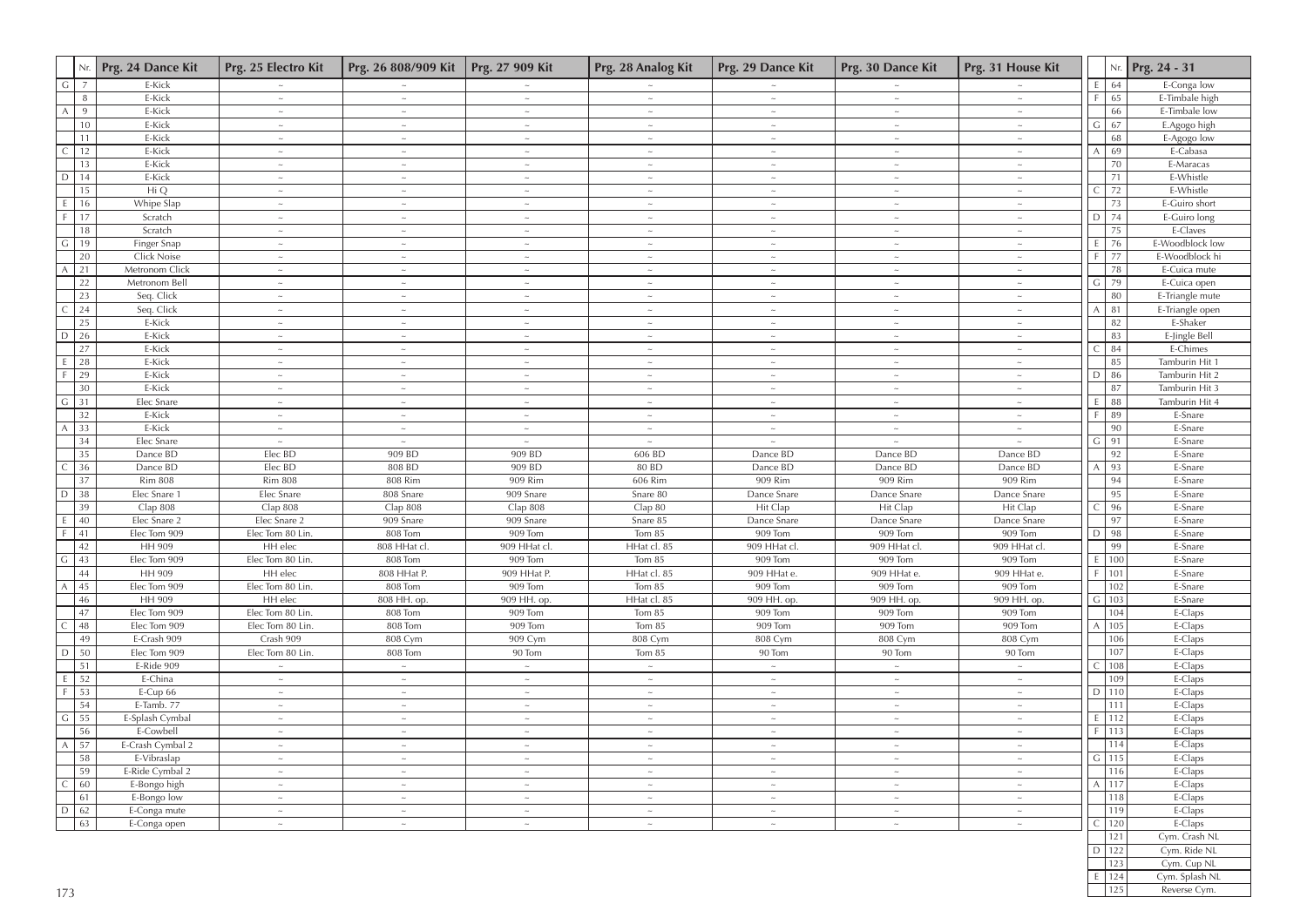|              | Nr.            | Prg. 32 Jazz Kit                                 | Prg. 33 Jazz Kit     | Prg. 34 Jazz Kit         | Prg. 35 Jazz Kit          |
|--------------|----------------|--------------------------------------------------|----------------------|--------------------------|---------------------------|
| G            | $\overline{7}$ | Dance Kick                                       |                      |                          |                           |
|              | 8              | Dance Kick                                       | $\sim$               | $\sim$                   | $\overline{a}$            |
| А            | 9              | Dance Kick                                       | $\sim$               | $\sim$                   | i.                        |
|              | 10             | Dance Kick                                       | $\ddot{\phantom{0}}$ | i.                       | $\ddot{ }$                |
|              | 11             | Dance Kick                                       | $\sim$               |                          | $\overline{a}$            |
| $\mathsf{C}$ | 12             | Dance Kick                                       | $\ddot{\phantom{0}}$ | $\ddot{\phantom{0}}$     | $\sim$                    |
|              | 13             | Surdo Mute                                       | $\sim$               | $\sim$                   | $\ddot{ }$                |
| D            | 14             | Surdo Open                                       | $\sim$               | i.                       | $\sim$                    |
|              | 15             | Hi Q                                             | $\sim$               | $\sim$                   | $\sim$                    |
| Ε            | 16             | Whipe Slap                                       | $\sim$               | $\sim$                   | j.                        |
| F            | 17             | Scratch                                          | $\ddot{\phantom{0}}$ | $\ddot{\phantom{0}}$     | $\ddot{ }$                |
|              | 18             | Scratch                                          |                      |                          |                           |
| G            | 19             | Finger Snap                                      | $\sim$               | $\sim$                   | $\sim$                    |
|              | 20             | Click Noise                                      |                      |                          |                           |
| Α            | 21             | Metronom Click                                   | $\sim$               | $\sim$                   | $\sim$                    |
|              | 22             | Metronom Bell                                    | $\ddot{\phantom{0}}$ | $\ddot{ }$               | $\ddot{ }$                |
|              | 23             | Seq. Click                                       | $\sim$               | $\sim$                   | $\sim$                    |
| C            | 24             | Seq. Click                                       | $\sim$               | $\sim$                   | $\sim$                    |
|              | 25             | <b>Brush Tap</b>                                 | $\sim$               | $\sim$                   | $\overline{a}$            |
| D            | 26             | Brush Swirl                                      | $\sim$               | $\tilde{ }$              | $\sim$                    |
|              | 27             | Brush Slap                                       | i.                   |                          | L                         |
| Ε            | 28             | Brush Tap Swirl                                  | $\sim$               | $\sim$                   | $\sim$                    |
| F            | 29             | Snare Roll                                       |                      |                          |                           |
|              | 30             | Castagnet                                        |                      |                          |                           |
| G            | 31             | Snare soft LS Ludw.                              | Snare soft Monti.    | Snare soft QA Vintage    | Snare soft 714 Slinger    |
|              | 32             | Sticks                                           |                      |                          |                           |
| A            | 33             | Bass Drum AD Prem.                               | Bass Drum Yam.       | Bass Drum LS Ludw.       | Bass Drum GMS open        |
|              | 34             | Snare Var. LS Ludw.                              | Snare Var. Monti     | Snare Var. QA Vintage    | Snare Var. 714 Slinger    |
|              | 35             | Bass Drum AD Prem.                               | Bass Drum Yam.       | Bass Drum LS Ludw.       | Bass Drum GMS open        |
| $\mathsf{C}$ | 36             | Bass Drum AD Prem.                               | Bass Drum Yam.       | Bass Drum LS Ludw.       | Bass Drum GMS open        |
|              | 37             | Sidestick LS Ludw.                               | Sidestick Monti.     | Sidestick QA Vintage     | Sidestick 714 Slinger     |
| D            | 38             | Snare LS Ludw.                                   | Snare Monti.         | Snare QA Vintage         | Snare 714 Slinger         |
|              | 39             | Clap                                             |                      |                          |                           |
| Е            | 40             | Snare Rimshot LS Ludw.                           | Snare Rimshot Monti. | Snare Rimshot QA Vintage | Snare Rimshot 714 Slinger |
| F            | 41             | Tom Low Low Jazz                                 |                      |                          |                           |
|              | 42             | HiHat closed (0)                                 | $\sim$               | $\sim$                   | $\sim$                    |
| G            | 43             | Tom Low Jazz                                     | $\sim$               | $\sim$                   | $\sim$                    |
|              | 44             | HiHat Pedal (0)                                  | $\sim$               | $\sim$                   | $\ddot{ }$                |
| A            | 45<br>46       | Tom Medium L. Jazz                               | $\sim$               | $\sim$                   | j.                        |
|              | 47             | HiHat open (0)                                   | $\sim$<br>i.         | $\sim$                   | $\sim$<br>j.              |
|              |                | Tom Medium EZ Jazz                               | $\sim$               | $\sim$                   | $\ddot{ }$                |
| C            | 48<br>49       | Tom High Jazz<br>Crash Cymbal 1                  | i.                   | i.                       | i.                        |
|              | 50             |                                                  | $\sim$               | $\sim$                   | $\sim$                    |
| D            | 51             | Tom High High Jazz<br>Ride Cymbal 1 [Repetition] |                      |                          |                           |
| E            | 52             | China Cymbal                                     | $\sim$               | $\sim$                   | $\sim$                    |
| F            | 53             | Ride Cup                                         | $\ddot{\phantom{0}}$ | $\ddot{ }$               | $\ddot{ }$                |
|              | 54             | Tambourin [Repetition]                           | $\sim$               | $\sim$                   | $\sim$                    |
| G            | 55             | Splash Cymbal                                    | $\sim$               | $\sim$                   | $\sim$                    |
|              | 56             | Cowbell                                          | $\ddot{ }$           | $\sim$                   | $\sim$                    |
| Α            | 57             | Crash Cymbal 2                                   | $\sim$               | $\sim$                   | $\sim$                    |
|              | 58             | Vibraslap                                        | $\sim$               | i.                       | $\sim$                    |
|              | 59             | Ride Cymbal 2 [Repetition]                       | $\sim$               | $\sim$                   | $\sim$                    |
| С            | 60             | Bongo high [Repetition]                          |                      |                          | i.                        |
|              | 61             | Bongo low [Repetition]                           | $\sim$               |                          | $\sim$                    |
| D            | 62             | Conga mute [Repetition]                          | $\ddot{ }$           |                          | $\sim$                    |
|              | 63             | Conga open [Repetition]                          | $\ddot{ }$           |                          | $\ddot{ }$                |
|              |                |                                                  |                      |                          |                           |

|                                                 | Nr.             | Prg. 40 Brush Kit                                 | Prg. 41 Brush Kit          |
|-------------------------------------------------|-----------------|---------------------------------------------------|----------------------------|
| G                                               | $\overline{z}$  | Snare Brush LS Monti.                             | Snare Brush LS Monti.      |
|                                                 | 8               | Snare Brush LS Monti.                             | Snare Brush LS Monti.      |
| A                                               | 9               | Snare Brush LS Monti.                             | Snare Brush LS Monti.      |
|                                                 | 10              | Snare Brush LS Monti.                             | Snare Brush LS Monti.      |
|                                                 | 11              | Snare Brush LS Monti.                             | Snare Brush LS Monti.      |
| $\mathsf{C}$                                    | 12              | Snare Brush LS Monti.                             | Snare Brush LS Monti.      |
|                                                 | 13              | Surdo Mute                                        |                            |
| D                                               | 14              | Surdo Open                                        | i.                         |
|                                                 | 15              | Hi Q                                              |                            |
| E                                               | 16              | Whipe Slap                                        | i.                         |
| F                                               | 17              | Scratch                                           | $\ddot{ }$                 |
|                                                 | 18              | Scratch                                           |                            |
| G                                               | 19              | Finger Snap                                       | $\overline{\phantom{a}}$   |
|                                                 | 20              | Click Noise                                       | i.                         |
| Α                                               | $\overline{21}$ | Metronom Click                                    | i.                         |
|                                                 | 22              | Metronom Bell                                     | i.                         |
|                                                 | 23              | Seq. Click                                        | $\ddot{\phantom{0}}$       |
| $\mathsf{C}$                                    | 24              | Seq. Click                                        |                            |
|                                                 | 25              | Snare Brush LS Monti.                             | Snare Brush LS Monti.      |
| D                                               | 26              | Snare Brush LS Monti.                             | Snare Brush LS Monti.      |
|                                                 | 27              | Snare Brush LS Monti.                             | Snare Brush LS Monti.      |
| Е                                               | 28              | Snare Brush LS Monti.                             | Snare Brush LS Monti.      |
| F                                               | 29              | Snare Brush LS Monti.                             | Snare Brush LS Monti.      |
|                                                 | 30              | Snare Brush LS Monti.                             | Snare Brush LS Monti.      |
| G                                               | 31              | Snare Brush LS Monti.                             | Snare Brush LS Monti.      |
|                                                 | 32              | <b>Sticks</b>                                     |                            |
| Α                                               | 33              | Bass Drum AD Prem.                                | Bass Drum Yam.             |
|                                                 | 34              | Snare Var. Brush LS Monti.                        | Snare Var. Brush LS Monti. |
|                                                 | 35              | Bass Drum AD Prem.                                | Bass Drum Yam.             |
| C                                               | 36              | Bass Drum AD Prem.                                | Bass Drum Yam.             |
|                                                 | 37              | Sidestick Brush LS Monti.                         | Sidestick Brush LS Monti.  |
| D                                               | 38              | Snare Brush LS Monti.                             | Snare Brush LS Monti.      |
|                                                 | 39              | Clap                                              |                            |
| E                                               | 40              | Snare RS Brush LS Monti.                          | Snare RS Brush LS Monti.   |
| F                                               | 41              | Tom Low Low Brush                                 |                            |
|                                                 | 42              | HiHat closed (0)                                  | i.                         |
| G                                               | 43              | Tom Low Brush                                     |                            |
|                                                 | 44              | HiHat Pedal (0)                                   | i.                         |
| Α                                               | 45              | Tom Medium Brush                                  |                            |
|                                                 | 46              | HiHat open (0)                                    | i.                         |
|                                                 | 47              | Tom Medium Brush                                  | i.                         |
| $\mathsf{C}$                                    | 48              | Tom High Brush                                    | $\ddot{ }$                 |
|                                                 | 49              | Brush Crash Cymbal 1                              |                            |
| D                                               | 50              | Tom High High Brush                               | $\ddot{ }$                 |
|                                                 | 51              | Brush Ride Cymbal 1 [Repe.]                       |                            |
| E                                               | 52              | China Cymbal                                      | $\ddot{ }$                 |
| F                                               | 53              | Brush Ride Cup                                    |                            |
|                                                 | 54              |                                                   | i.                         |
| G                                               | 55              | Tambourin [Repetition]<br>Splash Cymbal           | $\sim$                     |
|                                                 | 56              | Cowbell                                           |                            |
|                                                 |                 |                                                   |                            |
| A                                               | 57              | Brush Crash Cymbal 2                              | $\sim$                     |
|                                                 | 58              | Vibraslap                                         | i.                         |
| 59<br>Brush Ride Cymbal 2 [Repe.]<br>$\ddot{ }$ |                 |                                                   |                            |
|                                                 |                 | Bongo high [Repetition]                           | i.                         |
| $\mathsf{C}$                                    | 60              |                                                   |                            |
| D                                               | 61<br>62        | Bongo low [Repetition]<br>Conga mute [Repetition] | i.<br>i.                   |

| $\mathsf{G}$<br>$\overline{7}$<br>8<br>$\mathsf{A}$<br>9<br>10<br>11<br>12<br>$\mathsf{C}$<br>13<br>$D$   14<br>$15\,$<br>E<br>16<br>17<br>18<br>$G$ 19<br>20<br>21<br>22<br>23<br>$\subset$<br>24<br>25<br>26<br>D<br>$27\,$<br>28<br>29<br>$30\,$<br>$G$ 31<br>32<br>33<br>A<br>34<br>35<br>$\mathsf{C}$<br>36<br>37<br>$D \mid 38$<br>39<br>40<br>41<br>42<br>$\overline{G}$<br>43<br>44<br>45<br>$\mathsf{A}$<br>46<br>47<br>48<br>C<br>49<br>$D \mid 50$<br>51<br>52<br>53 | Dance Kick<br>Dance Kick<br>Dance Kick<br>Dance Kick<br>Dance Kick<br>Dance Kick<br>Surdo Mute<br>Surdo Open<br>Hi Q<br>Whipe Slap<br>Scratch<br>Scratch<br>Finger Snap<br>Click Noise<br>Metronom Click<br>Metronom Bell<br>Seq. Click<br>Seq. Click<br>Brush Tap | $\sim$<br>$\sim$<br>$\sim$<br>$\sim$<br>$\sim$<br>$\sim$<br>$\sim$<br>$\sim$<br>$\sim$<br>$\sim$<br>$\sim$<br>$\sim$<br>$\sim$<br>$\sim$<br>$\sim$<br>$\sim$ | $\sim$<br>$\sim$<br>$\sim$<br>$\sim$<br>$\sim$<br>$\sim$<br>$\sim$<br>$\sim$<br>$\sim$<br>$\sim$<br>$\sim$<br>$\sim$<br>$\sim$ | $\sim$<br>$\sim$<br>$\sim$<br>$\sim$<br>$\sim$<br>$\sim$<br>$\sim$<br>$\sim$<br>$\sim$<br>$\sim$<br>$\sim$<br>$\sim$ |
|---------------------------------------------------------------------------------------------------------------------------------------------------------------------------------------------------------------------------------------------------------------------------------------------------------------------------------------------------------------------------------------------------------------------------------------------------------------------------------|--------------------------------------------------------------------------------------------------------------------------------------------------------------------------------------------------------------------------------------------------------------------|--------------------------------------------------------------------------------------------------------------------------------------------------------------|--------------------------------------------------------------------------------------------------------------------------------|----------------------------------------------------------------------------------------------------------------------|
|                                                                                                                                                                                                                                                                                                                                                                                                                                                                                 |                                                                                                                                                                                                                                                                    |                                                                                                                                                              |                                                                                                                                |                                                                                                                      |
|                                                                                                                                                                                                                                                                                                                                                                                                                                                                                 |                                                                                                                                                                                                                                                                    |                                                                                                                                                              |                                                                                                                                |                                                                                                                      |
|                                                                                                                                                                                                                                                                                                                                                                                                                                                                                 |                                                                                                                                                                                                                                                                    |                                                                                                                                                              |                                                                                                                                |                                                                                                                      |
|                                                                                                                                                                                                                                                                                                                                                                                                                                                                                 |                                                                                                                                                                                                                                                                    |                                                                                                                                                              |                                                                                                                                |                                                                                                                      |
|                                                                                                                                                                                                                                                                                                                                                                                                                                                                                 |                                                                                                                                                                                                                                                                    |                                                                                                                                                              |                                                                                                                                |                                                                                                                      |
|                                                                                                                                                                                                                                                                                                                                                                                                                                                                                 |                                                                                                                                                                                                                                                                    |                                                                                                                                                              |                                                                                                                                |                                                                                                                      |
|                                                                                                                                                                                                                                                                                                                                                                                                                                                                                 |                                                                                                                                                                                                                                                                    |                                                                                                                                                              |                                                                                                                                |                                                                                                                      |
|                                                                                                                                                                                                                                                                                                                                                                                                                                                                                 |                                                                                                                                                                                                                                                                    |                                                                                                                                                              |                                                                                                                                |                                                                                                                      |
|                                                                                                                                                                                                                                                                                                                                                                                                                                                                                 |                                                                                                                                                                                                                                                                    |                                                                                                                                                              |                                                                                                                                |                                                                                                                      |
|                                                                                                                                                                                                                                                                                                                                                                                                                                                                                 |                                                                                                                                                                                                                                                                    |                                                                                                                                                              |                                                                                                                                |                                                                                                                      |
|                                                                                                                                                                                                                                                                                                                                                                                                                                                                                 |                                                                                                                                                                                                                                                                    |                                                                                                                                                              |                                                                                                                                |                                                                                                                      |
|                                                                                                                                                                                                                                                                                                                                                                                                                                                                                 |                                                                                                                                                                                                                                                                    |                                                                                                                                                              |                                                                                                                                |                                                                                                                      |
|                                                                                                                                                                                                                                                                                                                                                                                                                                                                                 |                                                                                                                                                                                                                                                                    |                                                                                                                                                              |                                                                                                                                |                                                                                                                      |
|                                                                                                                                                                                                                                                                                                                                                                                                                                                                                 |                                                                                                                                                                                                                                                                    |                                                                                                                                                              |                                                                                                                                |                                                                                                                      |
|                                                                                                                                                                                                                                                                                                                                                                                                                                                                                 |                                                                                                                                                                                                                                                                    |                                                                                                                                                              |                                                                                                                                | $\sim$                                                                                                               |
|                                                                                                                                                                                                                                                                                                                                                                                                                                                                                 |                                                                                                                                                                                                                                                                    |                                                                                                                                                              | $\sim$                                                                                                                         | $\widetilde{\phantom{m}}$                                                                                            |
|                                                                                                                                                                                                                                                                                                                                                                                                                                                                                 |                                                                                                                                                                                                                                                                    |                                                                                                                                                              | $\sim$                                                                                                                         | $\sim$                                                                                                               |
|                                                                                                                                                                                                                                                                                                                                                                                                                                                                                 |                                                                                                                                                                                                                                                                    |                                                                                                                                                              | $\sim$                                                                                                                         | $\sim$                                                                                                               |
|                                                                                                                                                                                                                                                                                                                                                                                                                                                                                 |                                                                                                                                                                                                                                                                    | $\sim$                                                                                                                                                       | $\sim$                                                                                                                         | $\sim$                                                                                                               |
|                                                                                                                                                                                                                                                                                                                                                                                                                                                                                 |                                                                                                                                                                                                                                                                    | $\sim$                                                                                                                                                       | $\sim$                                                                                                                         | $\sim$                                                                                                               |
|                                                                                                                                                                                                                                                                                                                                                                                                                                                                                 | Brush Swirl                                                                                                                                                                                                                                                        | $\sim$                                                                                                                                                       | $\sim$                                                                                                                         | $\sim$                                                                                                               |
|                                                                                                                                                                                                                                                                                                                                                                                                                                                                                 | Brush Slap                                                                                                                                                                                                                                                         | $\sim$                                                                                                                                                       | $\sim$                                                                                                                         | $\sim$                                                                                                               |
|                                                                                                                                                                                                                                                                                                                                                                                                                                                                                 | Brush Tap Swirl                                                                                                                                                                                                                                                    | $\sim$                                                                                                                                                       | $\sim$                                                                                                                         | $\sim$                                                                                                               |
|                                                                                                                                                                                                                                                                                                                                                                                                                                                                                 |                                                                                                                                                                                                                                                                    | $\sim$                                                                                                                                                       | $\sim$                                                                                                                         | $\sim$                                                                                                               |
|                                                                                                                                                                                                                                                                                                                                                                                                                                                                                 | Snare Roll                                                                                                                                                                                                                                                         |                                                                                                                                                              |                                                                                                                                |                                                                                                                      |
|                                                                                                                                                                                                                                                                                                                                                                                                                                                                                 | Castagnet                                                                                                                                                                                                                                                          | $\sim$                                                                                                                                                       |                                                                                                                                |                                                                                                                      |
|                                                                                                                                                                                                                                                                                                                                                                                                                                                                                 | Snare soft LS Ludw.                                                                                                                                                                                                                                                | Snare soft Monti.                                                                                                                                            | Snare soft QA Vintage                                                                                                          | Snare soft 714 Slinger                                                                                               |
|                                                                                                                                                                                                                                                                                                                                                                                                                                                                                 | Sticks                                                                                                                                                                                                                                                             |                                                                                                                                                              |                                                                                                                                |                                                                                                                      |
|                                                                                                                                                                                                                                                                                                                                                                                                                                                                                 | Bass Drum AD Prem.                                                                                                                                                                                                                                                 | Bass Drum Yam.                                                                                                                                               | Bass Drum LS Ludw.                                                                                                             | Bass Drum GMS open                                                                                                   |
|                                                                                                                                                                                                                                                                                                                                                                                                                                                                                 | Snare Var. LS Ludw.                                                                                                                                                                                                                                                | Snare Var. Monti.                                                                                                                                            | Snare Var. QA Vintage                                                                                                          | Snare Var. 714 Slinger                                                                                               |
|                                                                                                                                                                                                                                                                                                                                                                                                                                                                                 | Bass Drum AD Prem.                                                                                                                                                                                                                                                 | Bass Drum Yam.                                                                                                                                               | Bass Drum LS Ludw.                                                                                                             | Bass Drum GMS open                                                                                                   |
|                                                                                                                                                                                                                                                                                                                                                                                                                                                                                 | Bass Drum AD Prem                                                                                                                                                                                                                                                  | Bass Drum Yam.                                                                                                                                               | Bass Drum LS Ludw.                                                                                                             | Bass Drum GMS open                                                                                                   |
|                                                                                                                                                                                                                                                                                                                                                                                                                                                                                 | Sidestick LS Ludw.                                                                                                                                                                                                                                                 | Sidestick Monti.                                                                                                                                             | Sidestick QA Vintage                                                                                                           | Sidestick 714 Slinger                                                                                                |
|                                                                                                                                                                                                                                                                                                                                                                                                                                                                                 | Snare LS Ludw.                                                                                                                                                                                                                                                     | Snare Monti.                                                                                                                                                 | Snare QA Vintage                                                                                                               | Snare 714 Slinger                                                                                                    |
|                                                                                                                                                                                                                                                                                                                                                                                                                                                                                 | Clap                                                                                                                                                                                                                                                               |                                                                                                                                                              |                                                                                                                                |                                                                                                                      |
|                                                                                                                                                                                                                                                                                                                                                                                                                                                                                 | Snare Rimshot LS Ludw.                                                                                                                                                                                                                                             | Snare Rimshot Monti                                                                                                                                          | Snare Rimshot QA Vintage                                                                                                       | Snare Rimshot 714 Slinger                                                                                            |
|                                                                                                                                                                                                                                                                                                                                                                                                                                                                                 | Tom Low Low Jazz                                                                                                                                                                                                                                                   |                                                                                                                                                              |                                                                                                                                |                                                                                                                      |
|                                                                                                                                                                                                                                                                                                                                                                                                                                                                                 | HiHat closed (0)                                                                                                                                                                                                                                                   | $\sim$                                                                                                                                                       | $\sim$                                                                                                                         | $\sim$                                                                                                               |
|                                                                                                                                                                                                                                                                                                                                                                                                                                                                                 | Tom Low Jazz                                                                                                                                                                                                                                                       | $\sim$                                                                                                                                                       |                                                                                                                                | $\sim$                                                                                                               |
|                                                                                                                                                                                                                                                                                                                                                                                                                                                                                 | HiHat Pedal (0)                                                                                                                                                                                                                                                    | $\sim$                                                                                                                                                       | $\sim$                                                                                                                         | $\sim$                                                                                                               |
|                                                                                                                                                                                                                                                                                                                                                                                                                                                                                 |                                                                                                                                                                                                                                                                    |                                                                                                                                                              |                                                                                                                                |                                                                                                                      |
|                                                                                                                                                                                                                                                                                                                                                                                                                                                                                 | Tom Medium L. Jazz                                                                                                                                                                                                                                                 | $\sim$                                                                                                                                                       | $\sim$                                                                                                                         | $\sim$                                                                                                               |
|                                                                                                                                                                                                                                                                                                                                                                                                                                                                                 | HiHat open (0)                                                                                                                                                                                                                                                     | $\sim$                                                                                                                                                       | $\sim$                                                                                                                         | $\sim$                                                                                                               |
|                                                                                                                                                                                                                                                                                                                                                                                                                                                                                 | Tom Medium EZ Jazz                                                                                                                                                                                                                                                 | $\sim$                                                                                                                                                       | $\sim$                                                                                                                         | $\sim$                                                                                                               |
|                                                                                                                                                                                                                                                                                                                                                                                                                                                                                 | Tom High Jazz                                                                                                                                                                                                                                                      | $\sim$                                                                                                                                                       | $\sim$                                                                                                                         | $\sim$                                                                                                               |
|                                                                                                                                                                                                                                                                                                                                                                                                                                                                                 | Crash Cymbal 1                                                                                                                                                                                                                                                     | $\sim$                                                                                                                                                       | $\sim$                                                                                                                         | $\sim$                                                                                                               |
|                                                                                                                                                                                                                                                                                                                                                                                                                                                                                 | Tom High High Jazz                                                                                                                                                                                                                                                 | $\sim$                                                                                                                                                       | $\sim$                                                                                                                         | $\sim$                                                                                                               |
|                                                                                                                                                                                                                                                                                                                                                                                                                                                                                 | Ride Cymbal 1 [Repetition]                                                                                                                                                                                                                                         | $\sim$                                                                                                                                                       | $\sim$                                                                                                                         | $\sim$                                                                                                               |
|                                                                                                                                                                                                                                                                                                                                                                                                                                                                                 |                                                                                                                                                                                                                                                                    | $\sim$                                                                                                                                                       | $\sim$                                                                                                                         | $\sim$                                                                                                               |
|                                                                                                                                                                                                                                                                                                                                                                                                                                                                                 | China Cymbal                                                                                                                                                                                                                                                       | $\sim$                                                                                                                                                       | $\sim$                                                                                                                         | $\sim$                                                                                                               |
| 54                                                                                                                                                                                                                                                                                                                                                                                                                                                                              | Ride Cup                                                                                                                                                                                                                                                           |                                                                                                                                                              | $\sim$                                                                                                                         | $\sim$                                                                                                               |
| 55<br>G                                                                                                                                                                                                                                                                                                                                                                                                                                                                         |                                                                                                                                                                                                                                                                    | $\sim$                                                                                                                                                       |                                                                                                                                | $\sim$                                                                                                               |
| 56                                                                                                                                                                                                                                                                                                                                                                                                                                                                              | Tambourin [Repetition]                                                                                                                                                                                                                                             | $\sim$                                                                                                                                                       | $\sim$                                                                                                                         |                                                                                                                      |
| A 57                                                                                                                                                                                                                                                                                                                                                                                                                                                                            | Splash Cymbal                                                                                                                                                                                                                                                      | $\sim$                                                                                                                                                       | $\sim$                                                                                                                         | $\sim$                                                                                                               |
|                                                                                                                                                                                                                                                                                                                                                                                                                                                                                 | Cowbell                                                                                                                                                                                                                                                            |                                                                                                                                                              |                                                                                                                                |                                                                                                                      |
| 58                                                                                                                                                                                                                                                                                                                                                                                                                                                                              | Crash Cymbal 2                                                                                                                                                                                                                                                     | $\sim$                                                                                                                                                       | $\sim$                                                                                                                         | $\sim$                                                                                                               |
| 59<br>$\mathsf{C}$                                                                                                                                                                                                                                                                                                                                                                                                                                                              | Vibraslap                                                                                                                                                                                                                                                          | $\sim$                                                                                                                                                       | $\sim$                                                                                                                         | $\sim$                                                                                                               |
| 60                                                                                                                                                                                                                                                                                                                                                                                                                                                                              | Ride Cymbal 2 [Repetition]                                                                                                                                                                                                                                         | $\sim$                                                                                                                                                       | $\sim$                                                                                                                         | $\sim$                                                                                                               |
| 61                                                                                                                                                                                                                                                                                                                                                                                                                                                                              | Bongo high [Repetition]                                                                                                                                                                                                                                            | $\sim$                                                                                                                                                       | $\sim$                                                                                                                         | $\sim$                                                                                                               |
| $D \mid 62$                                                                                                                                                                                                                                                                                                                                                                                                                                                                     | Bongo low [Repetition]                                                                                                                                                                                                                                             | $\sim$                                                                                                                                                       | $\sim$                                                                                                                         | $\sim$                                                                                                               |
| 63                                                                                                                                                                                                                                                                                                                                                                                                                                                                              | Conga mute [Repetition]                                                                                                                                                                                                                                            | $\sim$                                                                                                                                                       | $\sim$                                                                                                                         | $\sim$                                                                                                               |
|                                                                                                                                                                                                                                                                                                                                                                                                                                                                                 | Conga open [Repetition]                                                                                                                                                                                                                                            | $\sim$                                                                                                                                                       | $\sim$                                                                                                                         | $\sim$                                                                                                               |
|                                                                                                                                                                                                                                                                                                                                                                                                                                                                                 |                                                                                                                                                                                                                                                                    |                                                                                                                                                              |                                                                                                                                |                                                                                                                      |
|                                                                                                                                                                                                                                                                                                                                                                                                                                                                                 |                                                                                                                                                                                                                                                                    |                                                                                                                                                              |                                                                                                                                |                                                                                                                      |
|                                                                                                                                                                                                                                                                                                                                                                                                                                                                                 |                                                                                                                                                                                                                                                                    |                                                                                                                                                              |                                                                                                                                |                                                                                                                      |
| 175                                                                                                                                                                                                                                                                                                                                                                                                                                                                             |                                                                                                                                                                                                                                                                    |                                                                                                                                                              |                                                                                                                                |                                                                                                                      |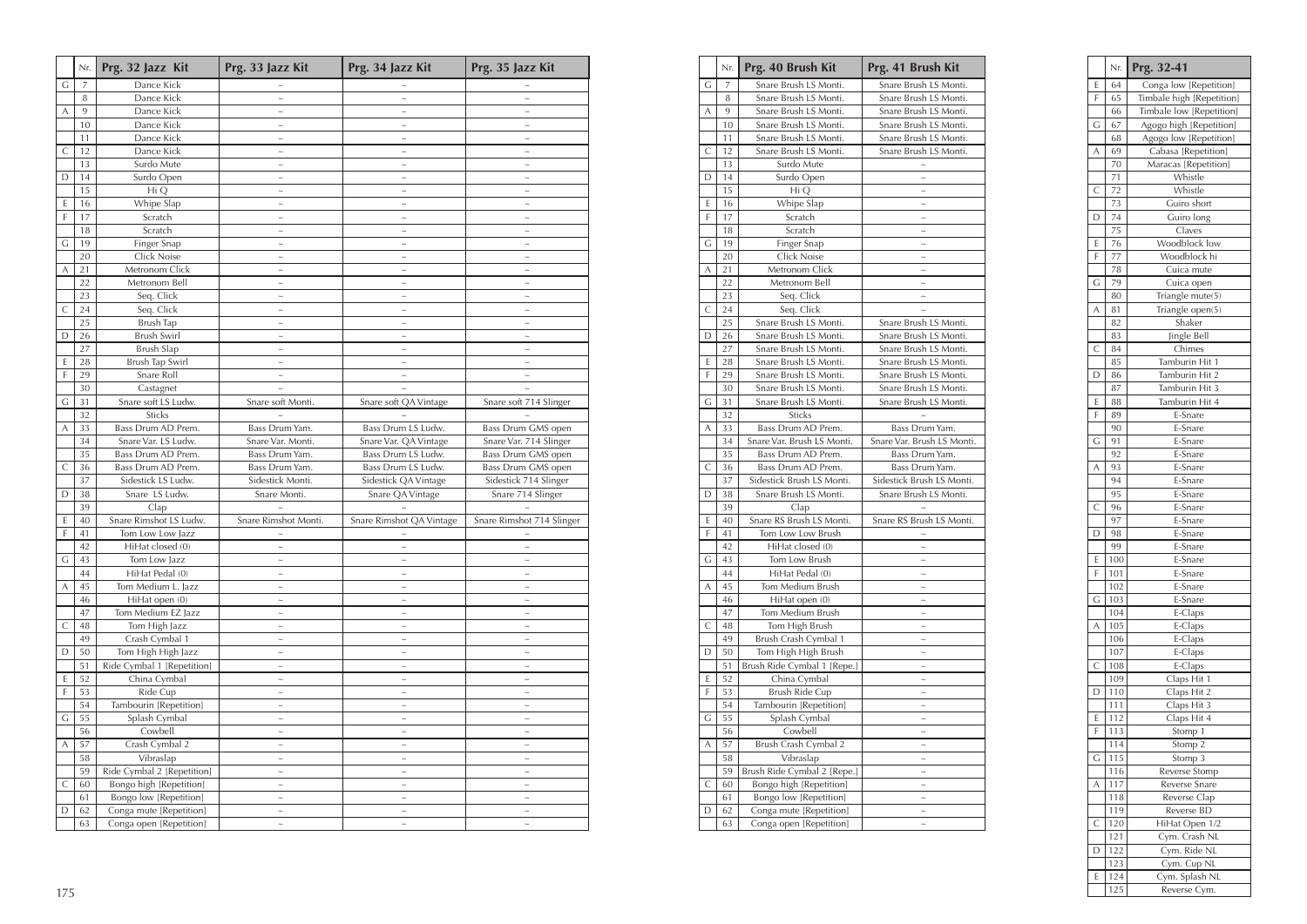|                | Nr.             | Prg. 48 Orchestra |
|----------------|-----------------|-------------------|
| Ġ              | 7               |                   |
|                | 8               | Gran Casa         |
| A              | 9               | Gran Casa         |
|                | 10              | Gran Casa         |
|                | $\overline{11}$ | Gran Casa         |
| $\overline{C}$ | 12              | Gran Casa         |
|                | 13              | Gran Casa         |
| D              | 14              | Gran Casa         |
|                | 15              | Gran Casa         |
| E              | 16              | Gran Casa         |
| F              | 17              | Gran Casa         |
|                | 18              | GC. forte         |
| G              | 19              | GC. medium        |
|                | 20              | GC. piano         |
| A              | $\overline{21}$ |                   |
|                | $^{22}$         |                   |
|                | 23              | Gong              |
| $\overline{C}$ | 24              |                   |
|                | 25              |                   |
| D              | 26              |                   |
|                | 27              | Closed HH         |
| E              | 28              | Pedal Ped.        |
| F              | 29              | Open HH.          |
|                | 30              | Ride Cymbal       |
| G              | $\overline{31}$ | Ride Cymbal       |
|                | 32              |                   |
| A              | 33              |                   |
|                | 34              |                   |
|                | 35              | Gran Casa         |
| $\mathsf{C}$   | 36              | Gran Casa         |
|                | 37              |                   |
| D              | 38              | Concert Sn.       |
|                | 39              | Castanets         |
| E              | 40              | Concert Sn.       |
| F              | 41              | Timpani           |
|                | 42              | Timpani           |
| G              | 43              | Timpani           |
|                | 44              | Timpani           |
| A              | 45              | Timpani           |
|                | 46              | Timpani           |
|                | 47              | Timpani           |
| $\mathsf{C}$   | 48              | Timpani           |
|                | 49              | Timpani           |
| D              | 50              | Timpani           |
|                | 51              | Timpani           |
| Ė              | 52              | Timpani           |
| F              | 53              | Timpani           |
|                | 54              | Tamburin          |
| G              | 55              | Concert Cy.       |
|                | 56              | Concert Cy.       |
| A              | 57              | Concert Cy.       |
|                | 58              | Concert Cy.       |
|                | 59              | Concert Cy.       |
| C              | 60              | Concert Cy.       |
|                | 61              | Concert Cy.       |
| D              | 62              | Concert Cy.       |
|                | 63              | Concert Cy.       |
|                |                 |                   |

|                | Nr.             |                |
|----------------|-----------------|----------------|
| E              | 64              | Concert Cy.    |
| F              | 65              | Concert Cy.    |
|                | 66              | Cymbal Roll    |
| G              | 67              | Castanet 1     |
|                | 68              | Castanet 2     |
| A              | 69              | Castanet Roll  |
|                | 70              |                |
|                | 71              | ÷              |
| $\overline{C}$ | 72              | Triangle op.   |
|                | 73              | Triangle mute  |
| D              | 74              | Triangle roll  |
|                | 75              |                |
| E              | 76              |                |
| F              | 77              | Wind. dwn.     |
|                | 78              | Wind. up       |
| Ġ              | 79              |                |
|                | 80              |                |
| A              | 81              | Tambourin      |
|                | 82              | Tambourin      |
|                | 83              |                |
| $\overline{C}$ |                 | Tambourin Roll |
|                | 84              |                |
|                | 85              |                |
| D              | 86              |                |
|                | 87              |                |
| E              | 88              | Applaus        |
| F              | 89              | C. Snare pp    |
|                | 90              | C. Snare p     |
| G              | 91              | C. Snare mp    |
|                | 92              | C. Snare mf    |
| Α              | 93              | C. Snare f     |
|                | 94              | C. Snare ff    |
|                | 95              | C. Snare pp    |
| C              | 96              | C. Snare p     |
|                | 97              | C. Snare mp    |
| D              | 98              | C. Snare mf    |
|                | 99              | C. Snare f     |
| E              | 100             | C. Snare ff    |
| F              | 101             | Snare Roll p   |
|                | 102             |                |
| G              | 103             | Snare Roll p   |
|                |                 | Snare Roll m   |
|                | 104             | Snare Roll m   |
| A              | 105             | Snare Roll f   |
|                | 106             | Snare Roll f   |
|                | 107             | Snare Ro.dyn   |
| C              | 108             | Snare Ro.dyn   |
|                | $\frac{1}{1}09$ | Snare Ro.dyn   |
| D              | 110             | Snare Ro.dyn   |
|                | 111             | Snare Ro.dyn   |
| E              | 112             | Snare Ro.dyn   |
| F              | 113             | Opera Gong     |
|                | 114             | Opera Gong     |
| G              | 115             | Opera Gong     |
|                | 116             | Opera Gong     |
| A              | 117             | Opera Gong     |
|                | 118             | Opera Gong     |
|                | 119             | Opera Gong     |
| C              | 120             | Opera Gong     |
|                | 121             | Opera Gong     |
| D              | 122             |                |
|                |                 | Opera Gong     |
|                | 123             | Opera Gong     |
| E              | 124             | Intro Tune     |

|              | Nr.            | Prg. 58 Voice Kit        |   | Nr. |                                |
|--------------|----------------|--------------------------|---|-----|--------------------------------|
| G            | $\overline{7}$ |                          | E | 64  | Female: 'Better L- Next Time!' |
|              | 8              | ÷                        | F | 65  | Female: 'Please Pr. Any Pads'  |
| Α            | 9              | $\overline{a}$           |   | 66  | Female: 'Go'                   |
|              | 10             | $\overline{a}$           | G | 67  | Female: 'Ouch'                 |
|              | 11             |                          |   | 68  | Female: 'Uh Oh'                |
| $\mathsf{C}$ | 12             | $\overline{a}$           | Α | 69  | Female: 'Chuckle'              |
|              | 13             |                          |   | 70  | Female: 'Oh Yeah'              |
| D            | 14             | $\overline{a}$           |   | 71  | Female: 'Yep'                  |
|              | 15             | L,                       | C | 72  | Female: ,Fantastic! New        |
| Ε            | 16             | $\overline{a}$           |   | 73  |                                |
| F            | 17             | Breath 1                 | D | 74  |                                |
|              | 18             | Breath 2                 |   | 75  | $\overline{a}$                 |
| G            | 19             | <b>Finger Snaps</b>      | E | 76  |                                |
|              | 20             | Male Count: 'One'        | F | 77  |                                |
| Α            | 21             | Male Count: 'Two'        |   | 78  | Vocal Cuica High               |
|              | 22             | Male Count: 'Three'      | G | 79  | Vocal Cuica Low                |
|              | 23             | Male Count: 'Four'       |   | 80  | Male ,All Right'               |
| C            | 24             | Male Count: 'a'          | Α | 81  | Male, Get Down'                |
|              | 25             | Female Count: 'One'      |   | 82  | Male 'Chicka'                  |
| D            | 26             | Female Count: Two'       |   | 83  | Male 'Ku-Chi-Ka'               |
|              | 27             | Female Count: 'Three'    | C | 84  | Male 'Everybody Come           |
| E            | 28             | Female Count: 'Four'     |   | 85  | Male 'Huh'                     |
| F            | 29             | Female Count: 'a'        | D | 86  | Male 'That's Good!'            |
|              | 30             | Vocal Bass Drum 3        |   | 87  | Male 'Ow!'                     |
| G            | 31             | Vocal Snare 4            | E | 88  | Male 'Yeah!'                   |
|              | 32             | Vocal Rim Shot           | F | 89  | Male 'Ah'                      |
| Α            | 33             | Vocal Bass Drum 2        |   | 90  | Male 'That's Bad'              |
|              | 34             | Vocal Snare 3            | G | 91  | Male 'Hit The Note'            |
|              | 35             | Vocal Bass Drum 1        |   | 92  |                                |
| С            | 36             | Vocal Bass Drum          | A | 93  |                                |
|              | 37             | Vocal Cross Stick        |   |     |                                |
| D            | 38             | Vocal Snare 1            |   |     |                                |
|              | 39             | Vocal Clap               |   |     |                                |
| Ε            | 40             | Vocal Snare 2            |   |     |                                |
| F            | 41             | Vocal Floor Tom          |   |     |                                |
|              | 42             | Vocal Closed Hi Hat      |   |     |                                |
| G            | 43             | Vocal Low Tom            |   |     |                                |
|              | 44             | Vocal Pedal Hi Hat       |   |     |                                |
| Α            | 45             | Vocal Mid Tom 2          |   |     |                                |
|              | 46             | Vocal Open Hi Hat        |   |     |                                |
|              | 47             | Vocal Mid Tom 1          |   |     |                                |
| C            | 48             | Vocal Hi Tom 2           |   |     |                                |
|              | 49             | Vocal Crash Cymbal       |   |     |                                |
| D            | 50             | Vocal High Tom 1         |   |     |                                |
|              | 51             | Vocal Ride Cymbal        |   |     |                                |
| Ε            | 52             | Male Ad Lib 1            |   |     |                                |
| F            | 53             | Male Ad Lib 2            |   |     |                                |
|              | 54             | Male Ad Lib 3            |   |     |                                |
| G            | 55             | Male Ad Lib 4            |   |     |                                |
|              | 56             | Male Ad Lib 5            |   |     |                                |
| Α            | 57             | Male Ad Lib 6            |   |     |                                |
|              | 58             | Vibra Slap               |   |     |                                |
|              | 59             | Male: Hmm Hmm            |   |     |                                |
| C            | 60             | Female: ,Next'           |   |     |                                |
|              | 61             | Female: 'Here We Go'     |   |     |                                |
| D            | 62             | Female: 'Play With Acc.' |   |     |                                |
|              | 63             | Female: 'Manual Play'    |   |     |                                |